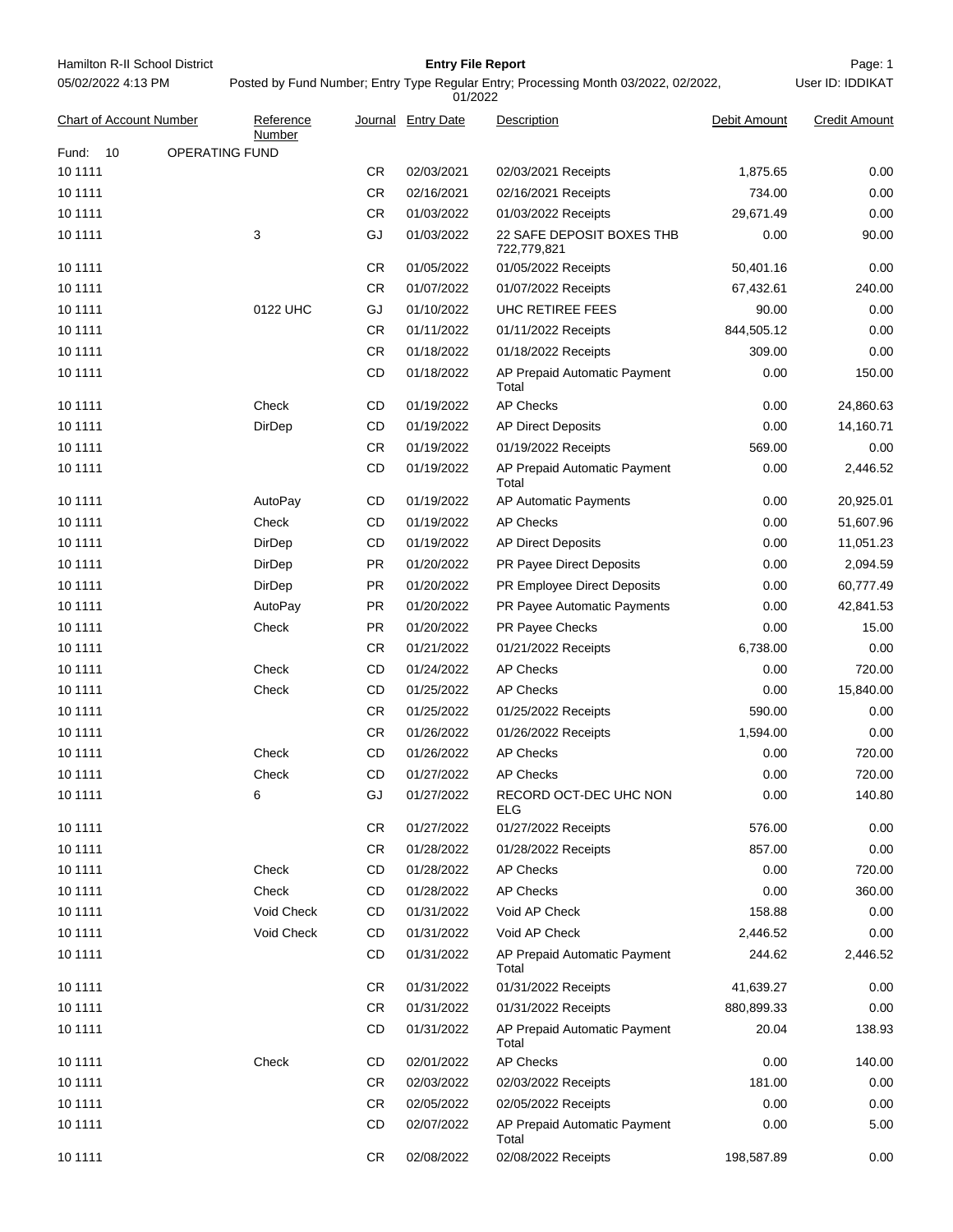| Hamilton R-II School District<br>05/02/2022 4:13 PM |                     |           | <b>Entry File Report</b>      | Posted by Fund Number; Entry Type Regular Entry; Processing Month 03/2022, 02/2022, |              | Page: 2<br>User ID: IDDIKAT |
|-----------------------------------------------------|---------------------|-----------|-------------------------------|-------------------------------------------------------------------------------------|--------------|-----------------------------|
| <b>Chart of Account Number</b>                      | Reference<br>Number |           | 01/2022<br>Journal Entry Date | <b>Description</b>                                                                  | Debit Amount | <b>Credit Amount</b>        |
| 10 11 11                                            | Check               | CD        | 02/09/2022                    | <b>AP Checks</b>                                                                    | 0.00         | 1,120.00                    |
| 10 11 11                                            |                     | <b>CR</b> | 02/10/2022                    | 02/10/2022 Receipts                                                                 | 647.50       | 0.00                        |
| 10 11 11                                            | 0222 UHC            | GJ        | 02/10/2022                    | UHC RETIREE FEES                                                                    | 90.00        | 0.00                        |
| 10 11 11                                            |                     | <b>CR</b> | 02/11/2022                    | 02/11/2022 Receipts                                                                 | 0.00         | 0.50                        |
| 10 11 11                                            |                     | CD        | 02/11/2022                    | AP Prepaid Automatic Payment<br>Total                                               | 0.00         | 180.00                      |
| 10 1111                                             |                     | CR.       | 02/14/2022                    | 02/14/2022 Receipts                                                                 | 42,205.81    | 0.00                        |
| 10 11 11                                            | Check               | CD        | 02/15/2022                    | <b>AP Checks</b>                                                                    | 0.00         | 576.00                      |
| 10 11 11                                            |                     | CD        | 02/16/2022                    | AP Prepaid Automatic Payment<br>Total                                               | 0.00         | 300.00                      |
| 10 11 11                                            | DirDep              | CD        | 02/16/2022                    | <b>AP Direct Deposits</b>                                                           | 0.00         | 16,667.75                   |
| 10 11 11                                            | AutoPay             | CD        | 02/16/2022                    | <b>AP Automatic Payments</b>                                                        | 0.00         | 25,084.14                   |
| 10 11 11                                            | Check               | CD        | 02/16/2022                    | <b>AP Checks</b>                                                                    | 0.00         | 74,488.50                   |
| 10 11 11                                            | 2                   | GJ        | 02/17/2022                    | 1 GC BOARD APP                                                                      | 0.00         | 25.00                       |
| 10 11 11                                            | DirDep              | PR.       | 02/18/2022                    | PR Employee Direct Deposits                                                         | 0.00         | 59,666.27                   |
| 10 11 11                                            | AutoPay             | <b>PR</b> | 02/18/2022                    | PR Payee Automatic Payments                                                         | 0.00         | 41,933.94                   |
| 10 11 11                                            | Check               | PR.       | 02/18/2022                    | PR Payee Checks                                                                     | 0.00         | 15.00                       |
| 10 11 11                                            | <b>DirDep</b>       | <b>PR</b> | 02/18/2022                    | PR Payee Direct Deposits                                                            | 0.00         | 2,103.97                    |
| 10 11 11                                            |                     | CR.       | 02/21/2022                    | 02/21/2022 Receipts                                                                 | 0.00         | 0.00                        |
| 10 11 11                                            |                     | <b>CR</b> | 02/22/2022                    | 02/22/2022 Receipts                                                                 | 6,351.00     | 0.00                        |
| 10 11 11                                            |                     | CR.       | 02/22/2022                    | 02/22/2022 Receipts                                                                 | 980.00       | 0.00                        |
| 10 11 11                                            |                     | CR.       | 02/24/2022                    | 02/24/2022 Receipts                                                                 | 9,726.12     | 0.00                        |
| 10 11 11                                            |                     | CR.       | 02/28/2022                    | 02/28/2022 Receipts                                                                 | 11,049.33    | 0.00                        |
| 10 11 11                                            | Void Check          | CD        | 02/28/2022                    | Void AP Check                                                                       | 125.00       | 0.00                        |
| 10 11 11                                            | Void Check          | CD        | 02/28/2022                    | Void AP Check                                                                       | 100.00       | 0.00                        |
| 10 11 11                                            | Void Check          | CD        | 02/28/2022                    | Void AP Check                                                                       | 150.00       | 0.00                        |
| 10 1111                                             | Void Check          | CD        | 02/28/2022                    | Void AP Check                                                                       | 55.00        | 0.00                        |
| 10 11 11                                            | 5                   | GJ        | 02/28/2022                    | <b>COR SYMPATHY GIFTS</b>                                                           | 0.00         | 160.00                      |
| 10 11 11                                            | 6                   | GJ        | 02/28/2022                    | TRANSFER GF TO DS                                                                   | 0.00         | 1,227.31                    |
| 10 1111                                             | 7                   | GJ        | 02/28/2022                    | REV TEMP ENTRY UHC2 KK<br>CU IN SEPT                                                | 3.64         | 0.00                        |
| 10 11 11                                            | 12                  | GJ        | 02/28/2022                    | <b>RECLASS</b><br>BEN.CC.DS.LODGE.WO                                                | 4,819.15     | 0.00                        |
| 10 1111                                             |                     | CR.       | 02/28/2022                    | 02/28/2022 Receipts                                                                 | 11,665.03    | 0.00                        |
| 10 11 11                                            |                     | CR        | 03/04/2022                    | 03/04/2022 Receipts                                                                 | 0.00         | 240.00                      |
| 10 11 11                                            |                     | CR        | 03/09/2022                    | 03/09/2022 Receipts                                                                 | 4,490.82     | 0.00                        |
| 10 11 11                                            | 0322 UHC            | GJ        | 03/10/2022                    | UHC RETIREE FEES                                                                    | 90.00        | 0.00                        |
| 10 11 11                                            |                     | CR.       | 03/11/2022                    | 03/11/2022 Receipts                                                                 | 0.00         | 0.00                        |
| 10 1111                                             | Check               | CD        | 03/16/2022                    | <b>AP Checks</b>                                                                    | 40.00        | 81,971.02                   |
| 10 1111                                             | DirDep              | CD        | 03/16/2022                    | <b>AP Direct Deposits</b>                                                           | 0.00         | 14,291.75                   |
| 10 11 11                                            | AutoPay             | CD        | 03/16/2022                    | AP Automatic Payments                                                               | 0.00         | 25,662.25                   |
| 10 1111                                             |                     | CR.       | 03/18/2022                    | 03/18/2022 Receipts                                                                 | 6,180.84     | 0.00                        |
| 10 1111                                             | 1                   | GJ        | 03/18/2022                    | RECLASS SA EXPENSE                                                                  | 0.00         | 275.59                      |
| 10 1111                                             | DirDep              | PR        | 03/18/2022                    | PR Payee Direct Deposits                                                            | 0.00         | 2,099.28                    |
| 10 11 11                                            | DirDep              | PR        | 03/18/2022                    | PR Employee Direct Deposits                                                         | 0.00         | 55,367.12                   |
| 10 1111                                             | AutoPay             | PR        | 03/18/2022                    | PR Payee Automatic Payments                                                         | 0.00         | 41,609.09                   |
| 10 1111                                             | Check               | PR        | 03/18/2022                    | PR Payee Checks                                                                     | 0.00         | 15.00                       |
| 10 1111                                             | Check               | CD        | 03/21/2022                    | <b>AP Checks</b>                                                                    | 0.00         | 660.00                      |
| 10 11 11                                            |                     | CR.       | 03/21/2022                    | 03/21/2022 Receipts                                                                 | 131,920.01   | 0.00                        |
| 10 11 11                                            |                     | CR        | 03/21/2022                    | 03/21/2022 Receipts                                                                 | 17,305.00    | 0.00                        |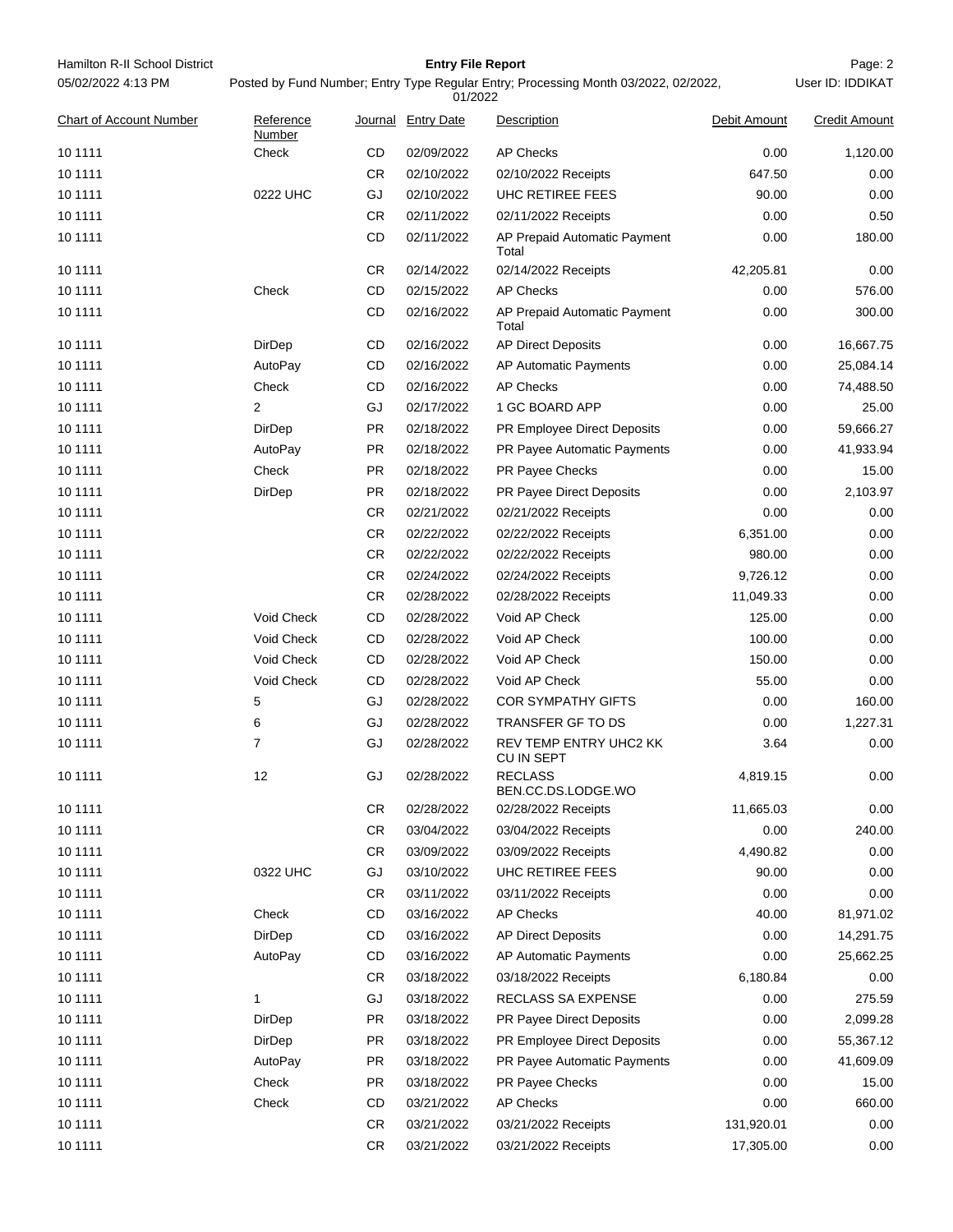| Hamilton R-II School District | <b>Entry File Report</b>                                                            | Page: 3          |
|-------------------------------|-------------------------------------------------------------------------------------|------------------|
| 05/02/2022 4:13 PM            | Posted by Fund Number; Entry Type Regular Entry; Processing Month 03/2022, 02/2022, | User ID: IDDIKAT |

|                                |                     |           | 01/2022            |                              |              |                      |
|--------------------------------|---------------------|-----------|--------------------|------------------------------|--------------|----------------------|
| <b>Chart of Account Number</b> | Reference<br>Number |           | Journal Entry Date | Description                  | Debit Amount | <b>Credit Amount</b> |
| 10 1111                        |                     | CR        | 03/22/2022         | 03/22/2022 Receipts          | 300.00       | 0.00                 |
| 10 11 11                       | Check               | CD        | 03/22/2022         | <b>AP Checks</b>             | 0.00         | 675.00               |
| 10 1111                        | 7                   | GJ        | 03/23/2022         | <b>BANK WIRE FEE</b>         | 0.00         | 5.00                 |
| 10 11 11                       |                     | CR.       | 03/25/2022         | 03/25/2022 Receipts          | 47,684.85    | 0.00                 |
| 10 1111                        |                     | CR.       | 03/30/2022         | 03/30/2022 Receipts          | 19,227.44    | 0.00                 |
| 10 11 11                       |                     | CR        | 03/31/2022         | 03/31/2022 Receipts          | 13,791.01    | 0.00                 |
| 10 1111                        |                     | CR.       | 03/31/2022         | 03/31/2022 Receipts          | 5,106.82     | 0.00                 |
| 10 1111                        | Check               | CD        | 03/31/2022         | <b>AP Checks</b>             | 0.00         | 220.00               |
| 10 1111                        | 9                   | GJ        | 03/31/2022         | AMAZON MS SUPPLY PO<br>54334 | 0.00         | 0.10                 |
| 10 2151                        | <b>PR Checks</b>    | PR        | 01/20/2022         | PR Tax Payable               | 447.84       | 3,655.89             |
| 10 2151                        | <b>PR Checks</b>    | PR        | 01/20/2022         | PR Payee Payable             | 3,208.05     | 0.00                 |
| 10 2151                        | PR Checks           | <b>PR</b> | 02/18/2022         | PR Tax Payable               | 433.39       | 3,452.23             |
| 10 2151                        | PR Checks           | PR        | 02/18/2022         | PR Payee Payable             | 3,018.84     | 0.00                 |
| 10 2151                        | PR Checks           | <b>PR</b> | 03/18/2022         | PR Tax Payable               | 404.35       | 3,232.85             |
| 10 2151                        | PR Checks           | PR        | 03/18/2022         | PR Payee Payable             | 2,828.50     | 0.00                 |
| 10 2152                        | PR Checks           | PR        | 01/20/2022         | PR Tax Payable               | 725.44       | 10,206.54            |
| 10 2152                        | PR Checks           | PR        | 01/20/2022         | PR Payee Payable             | 9,481.10     | 0.00                 |
| 10 2152                        | <b>PR Checks</b>    | PR        | 02/18/2022         | PR Tax Payable               | 800.22       | 10,058.64            |
| 10 2152                        | PR Checks           | PR        | 02/18/2022         | PR Payee Payable             | 9,258.42     | 0.00                 |
| 10 2152                        | PR Checks           | <b>PR</b> | 03/18/2022         | PR Tax Payable               | 831.32       | 9,494.96             |
| 10 2152                        | PR Checks           | PR        | 03/18/2022         | PR Payee Payable             | 8,663.64     | 0.00                 |
| 10 2153                        | PR Checks           | <b>PR</b> | 01/20/2022         | PR Tax Payable               | 169.66       | 2,392.70             |
| 10 2153                        | PR Checks           | PR        | 01/20/2022         | PR Payee Payable             | 2,223.04     | 0.00                 |
| 10 2153                        | PR Checks           | PR        | 02/18/2022         | PR Tax Payable               | 187.04       | 2,355.32             |
| 10 2153                        | PR Checks           | PR        | 02/18/2022         | PR Payee Payable             | 2,168.28     | 0.00                 |
| 10 2153                        | <b>PR Checks</b>    | PR        | 03/18/2022         | PR Tax Payable               | 194.34       | 2,227.72             |
| 10 2153                        | PR Checks           | PR        | 03/18/2022         | PR Payee Payable             | 2,033.38     | 0.00                 |
| 10 2155                        | PR Checks           | PR        | 01/20/2022         | PR Tax Payable               | 167.72       | 1,421.79             |
| 10 2155                        | PR Checks           | PR        | 01/20/2022         | PR Payee Payable             | 1,254.07     | 0.00                 |
| 10 2155                        | <b>PR Checks</b>    | <b>PR</b> | 02/18/2022         | PR Tax Payable               | 164.08       | 1,280.95             |
| 10 2155                        | PR Checks           | PR        | 02/18/2022         | PR Payee Payable             | 1,116.87     | $0.00\,$             |
| 10 2155                        | PR Checks           | PR        | 03/18/2022         | PR Tax Payable               | 147.38       | 1,170.17             |
| 10 2155                        | PR Checks           | PR        | 03/18/2022         | PR Payee Payable             | 1,022.79     | 0.00                 |
| 10 2156                        | PR Checks           | PR        | 01/20/2022         | PR Deduction Payable         | 0.00         | 14,107.62            |
| 10 2156                        | PR Checks           | PR        | 01/20/2022         | PR Payee Payable             | 14,107.62    | 0.00                 |
| 10 2156                        | PR Checks           | PR        | 02/18/2022         | PR Deduction Payable         | 0.00         | 14,107.62            |
| 10 2156                        | PR Checks           | PR        | 02/18/2022         | PR Payee Payable             | 14,107.62    | 0.00                 |
| 10 2156                        | PR Checks           | PR        | 03/18/2022         | PR Payee Payable             | 14,107.62    | 0.00                 |
| 10 2156                        | PR Checks           | PR        | 03/18/2022         | PR Deduction Payable         | 0.00         | 14,107.62            |
| 10 2158                        | PR Checks           | <b>PR</b> | 01/20/2022         | PR Deduction Payable         | 0.00         | 27.86                |
| 10 2158                        | PR Checks           | PR        | 01/20/2022         | PR Payee Payable             | 27.86        | 0.00                 |
| 10 2159                        | PR Checks           | PR        | 01/20/2022         | PR Deduction Payable         | 38.32        | 10,557.12            |
| 10 2159                        | PR Checks           | PR        | 01/20/2022         | PR Payee Payable             | 10,518.80    | 0.00                 |
| 10 2159                        | PR Checks           | <b>PR</b> | 02/18/2022         | PR Deduction Payable         | 107.16       | 10,339.54            |
| 10 2159                        | PR Checks           | PR        | 02/18/2022         | PR Payee Payable             | 10,232.38    | 0.00                 |
| 10 2159                        | PR Checks           | PR        | 03/18/2022         | PR Payee Payable             | 10,921.63    | 0.00                 |
| 10 2159                        | PR Checks           | PR        | 03/18/2022         | PR Deduction Payable         | 170.36       | 11,129.93            |
| 10 21 61                       | PR Checks           | <b>PR</b> | 01/20/2022         | PR Deduction Payable         | 0.00         | 3,535.58             |
|                                |                     |           |                    |                              |              |                      |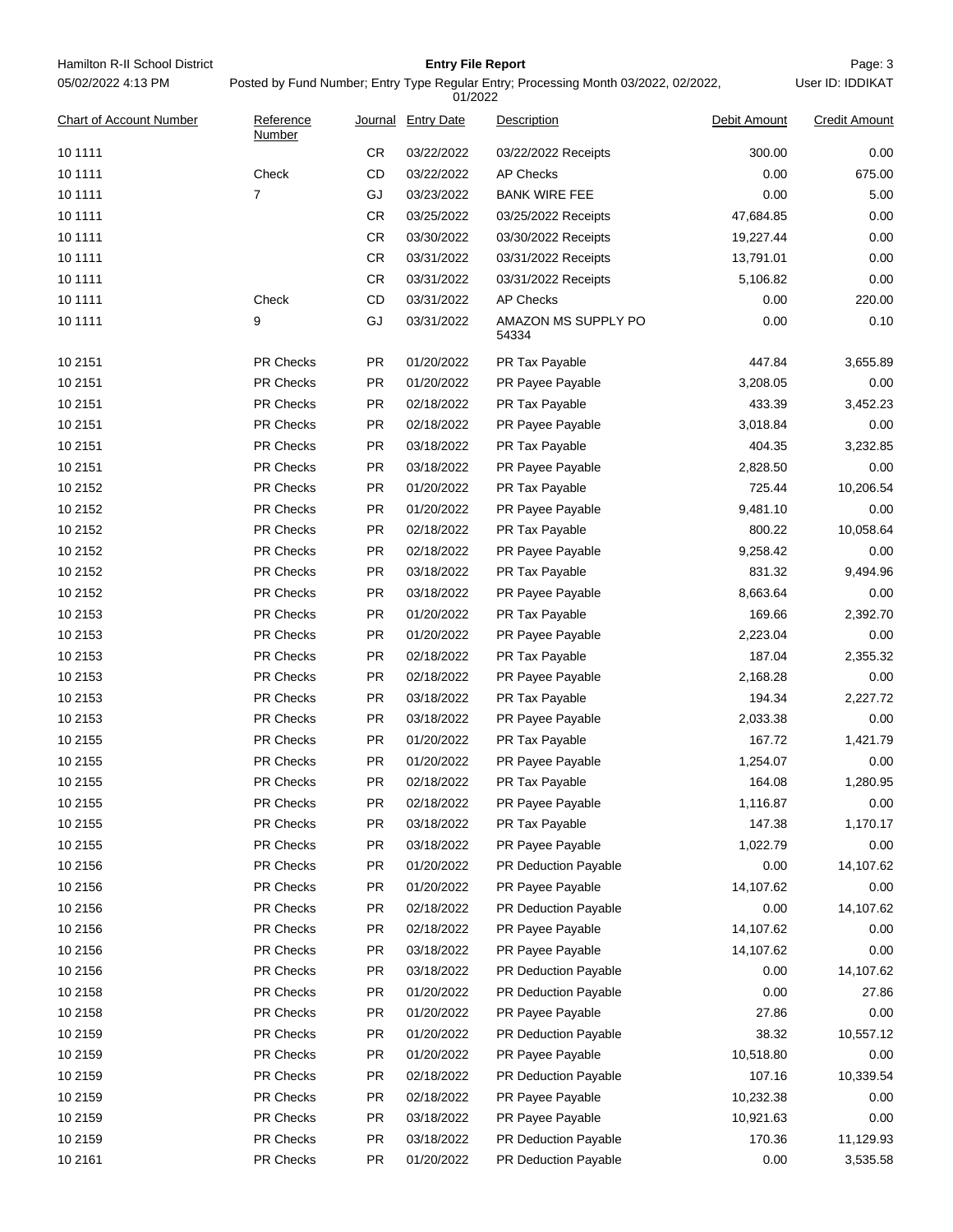| Hamilton R-II School District  |                     |           | <b>Entry File Report</b> |                                                                                     |              | Page: 4              |
|--------------------------------|---------------------|-----------|--------------------------|-------------------------------------------------------------------------------------|--------------|----------------------|
| 05/02/2022 4:13 PM             |                     |           | 01/2022                  | Posted by Fund Number; Entry Type Regular Entry; Processing Month 03/2022, 02/2022, |              | User ID: IDDIKAT     |
| <b>Chart of Account Number</b> | Reference<br>Number |           | Journal Entry Date       | Description                                                                         | Debit Amount | <b>Credit Amount</b> |
| 10 21 61                       | PR Checks           | <b>PR</b> | 01/20/2022               | PR Payee Payable                                                                    | 3,535.58     | 0.00                 |
| 10 21 61                       | PR Checks           | <b>PR</b> | 02/18/2022               | <b>PR Deduction Payable</b>                                                         | 0.00         | 3,555.50             |
| 10 21 61                       | PR Checks           | <b>PR</b> | 02/18/2022               | PR Payee Payable                                                                    | 3,555.50     | 0.00                 |
| 10 21 61                       | 9                   | GJ        | 02/28/2022               | RECLASS REPMT LG                                                                    | 263.00       | 0.00                 |
| 10 21 61                       | 10                  | GJ        | 02/28/2022               | RECLASS REPMT CS                                                                    | 0.00         | 45.30                |
| 10 21 61                       | 7                   | GJ        | 02/28/2022               | REV TEMP ENTRY UHC2 KK<br>CU IN SEPT                                                | 0.00         | 3.64                 |
| 10 21 61                       | 8                   | GJ        | 02/28/2022               | <b>RECLASS BENEFITS</b>                                                             | 90.66        | 0.00                 |
| 10 21 61                       | PR Checks           | <b>PR</b> | 03/18/2022               | PR Deduction Payable                                                                | 0.15         | 3,550.96             |
| 10 21 61                       | <b>PR Checks</b>    | <b>PR</b> | 03/18/2022               | PR Payee Payable                                                                    | 3,550.81     | 0.00                 |
| 10 2162                        | PR Checks           | <b>PR</b> | 01/20/2022               | PR Payee Payable                                                                    | 595.00       | 0.00                 |
| 10 2162                        | PR Checks           | <b>PR</b> | 01/20/2022               | PR Deduction Payable                                                                | 11.18        | 606.18               |
| 10 2162                        | PR Checks           | PR        | 02/18/2022               | <b>PR Deduction Payable</b>                                                         | 18.05        | 613.05               |
| 10 2162                        | <b>PR Checks</b>    | PR        | 02/18/2022               | PR Payee Payable                                                                    | 595.00       | 0.00                 |
| 10 2162                        | PR Checks           | <b>PR</b> | 03/18/2022               | PR Payee Payable                                                                    | 595.00       | 0.00                 |
| 10 2162                        | PR Checks           | <b>PR</b> | 03/18/2022               | PR Deduction Payable                                                                | 5.39         | 600.39               |
| 10 3111                        | 6                   | GJ        | 02/28/2022               | TRANSFER GF TO DS                                                                   | 1,227.31     | 0.00                 |
| 10 3119                        | 1                   | GJ        | 01/05/2022               | <b>SYMPATHY GIFTS</b>                                                               | 0.00         | 80.00                |
| 10 3119                        | 1                   | GJ        | 02/10/2022               | <b>SYMPATHY GIFTS</b>                                                               | 0.00         | 80.00                |
| 10 3119                        | 5                   | GJ        | 02/28/2022               | <b>COR SYMPATHY GIFTS</b>                                                           | 160.00       | 0.00                 |
| 10 3119                        | 9                   | GJ        | 02/28/2022               | RECLASS REPMT LG                                                                    | 0.00         | 263.00               |
| 10 3119                        | 10                  | GJ        | 02/28/2022               | <b>RECLASS REPMT CS</b>                                                             | 45.30        | 0.00                 |
| 10 31 19                       | 11                  | GJ        | 02/28/2022               | <b>RECLASS BENEFITS</b>                                                             | 812.05       | 0.00                 |
| 10 5111 0000 000 00000         | 2021201076          | <b>CR</b> | 01/07/2022               | DAVIESS CO CURRENT TAX<br>GF                                                        | 0.00         | 65,883.61            |
| 10 5111 0000 000 00000         | 2021201114          | CR        | 01/11/2022               | <b>CURRENT</b>                                                                      | 0.00         | 839,226.75           |
| 10 5111 0000 000 00000         | 20212013113         | <b>CR</b> | 01/31/2022               | <b>TAXES CURRENT LEVY</b>                                                           | 0.00         | 1,563.43             |
| 10 5111 0000 000 00000         | 2021202081          | <b>CR</b> | 02/08/2022               | <b>CURRENT TAXES</b>                                                                | 0.00         | 195,410.65           |
| 10 5111 0000 000 00000         | 2021202144          | CR        | 02/14/2022               | <b>DAVIESS CURRENT</b>                                                              | 0.00         | 6.04                 |
| 10 5111 0000 000 00000         | 2021202145          | CR.       | 02/14/2022               | <b>TAXES CURRENT</b>                                                                | 0.00         | 19,607.63            |
| 10 5111 0000 000 00000         | 2021203305          | <b>CR</b> | 03/30/2022               | CALDWELL CO CURRENT TAX<br>GF                                                       | 0.00         | 9,832.54             |
| 10 5111 0000 000 00000         | 2021203303          | <b>CR</b> | 03/30/2022               | DAVIESS CO CURRENT TAX<br>GF                                                        | 0.00         | 2,820.36             |
| 10 5112 0000 000 00000         | 2021201076          | CR        | 01/07/2022               | DAVIESS CO BACK TAX GF                                                              | 0.00         | 1,271.20             |
| 10 5112 0000 000 00000         | 2021201114          | CR.       | 01/11/2022               | <b>PRIOR</b>                                                                        | 0.00         | 4,265.77             |
| 10 5112 0000 000 00000         | 2021202081          | <b>CR</b> | 02/08/2022               | <b>PRIOR YEAR TAXES</b>                                                             | 0.00         | 3,177.24             |
| 10 5112 0000 000 00000         | 2021202145          | CR.       | 02/14/2022               | <b>TAXES PRIOR</b>                                                                  | 0.00         | 652.31               |
| 10 5112 0000 000 00000         | 2021203303          | CR        | 03/30/2022               | DAVIESS CO BACK TAX GF                                                              | 0.00         | 154.46               |
| 10 5112 0000 000 00000         | 2021203305          | CR.       | 03/30/2022               | CALDWELL CO BACK TAX GF                                                             | 0.00         | 2,080.32             |
| 10 5114 0000 000 00000         | 2021201316          | CR        | 01/31/2022               | DAVIESS CTY TAX & INT                                                               | 0.00         | 45.49                |
| 10 5114 0000 000 00000         | 2021202243          | <b>CR</b> | 02/24/2022               | CALDWELL CO FINANCE INST<br>TAX & INT                                               | 0.00         | 319.31               |
| 10 5115 0000 000 00000         | 20212013113         | CR.       | 01/31/2022               | <b>M&amp;M SURTAX</b>                                                               | 0.00         | 24,943.10            |
| 10 5115 0000 000 00000         | 2021203301          | CR.       | 03/30/2022               | DAVIESS CO SURTAX GF                                                                | 0.00         | 20.40                |
| 10 5115 0000 000 00000         | 2021203304          | <b>CR</b> | 03/30/2022               | CALDWELL CO M & M SURTAX<br>GF                                                      | 0.00         | 4,019.56             |
| 10 5116 0000 000 00000         | 2021201035          | CR.       | 01/03/2022               | NW MO GRAIN                                                                         | 0.00         | 29,515.47            |
| 10 5116 0000 000 00000         | 2021201034          | CR.       | 01/03/2022               | <b>CORONET WINDOW</b>                                                               | 0.00         | 156.02               |
| 10 5141 0000 000 00000         | 2021201117          | CR.       | 01/11/2022               | <b>BNW CD INT</b>                                                                   | 0.00         | 12.60                |
| 10 5141 0000 000 00000         | 0122-1749           | <b>CR</b> | 01/31/2022               | <b>INTEREST ON PUBLIC USE</b>                                                       | 0.00         | 851.83               |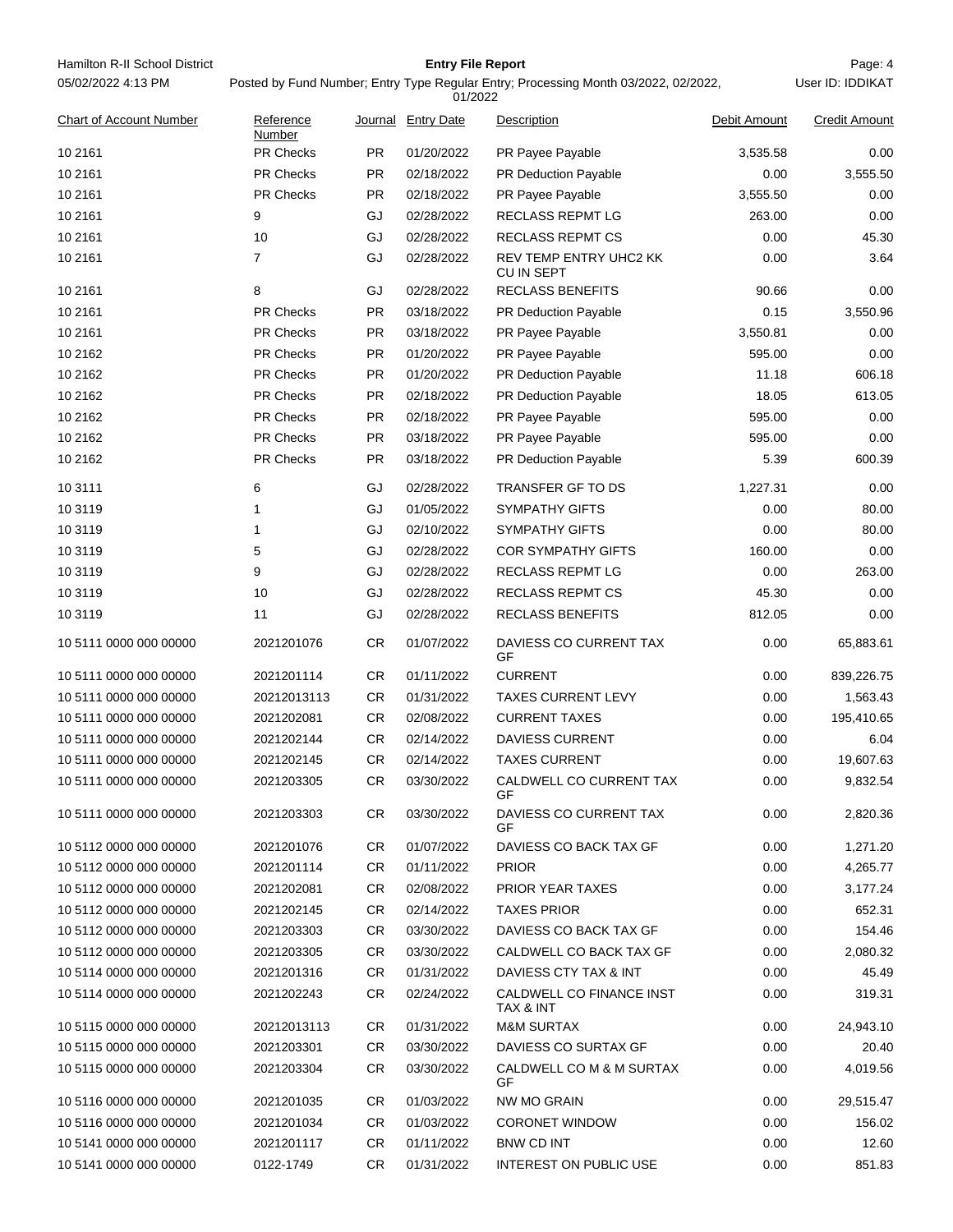| Hamilton R-II School District |                     |           | <b>Entry File Report</b> |                                                                                     |              | Page: 5              |
|-------------------------------|---------------------|-----------|--------------------------|-------------------------------------------------------------------------------------|--------------|----------------------|
| 05/02/2022 4:13 PM            |                     |           | 01/2022                  | Posted by Fund Number; Entry Type Regular Entry; Processing Month 03/2022, 02/2022, |              | User ID: IDDIKAT     |
| Chart of Account Number       | Reference<br>Number | Journal   | <b>Entry Date</b>        | Description                                                                         | Debit Amount | <b>Credit Amount</b> |
| 10 5141 0000 000 00000        | 0222-1751           | CR        | 02/28/2022               | <b>INTEREST ON PUBLIC USE</b>                                                       | 0.00         | 986.22               |
| 10 5141 0000 000 00000        | 2021203301          | <b>CR</b> | 03/30/2022               | DAVIESS CO COLLECTORS<br><b>INTEREST</b>                                            | 0.00         | 13.79                |
| 10 5141 0000 000 00000        | 2021203311          | CR        | 03/31/2022               | DAVIESS CO FINANCIAL INST<br><b>TAX INT</b>                                         | 0.00         | 0.32                 |
| 10 5141 0000 000 00000        | 2021203315          | <b>CR</b> | 03/31/2022               | CALDWELL CO COLLECTORS<br><b>INTEREST</b>                                           | 0.00         | 325.55               |
| 10 5141 0000 000 00000        | 0322-1751           | <b>CR</b> | 03/31/2022               | <b>INTEREST ON PUBLIC USE</b>                                                       | 0.00         | 1,079.82             |
| 10 5151 0000 000 00000        | 202120203PP         | <b>CR</b> | 02/03/2021               | ONLINE LUNCH PMTS PP TO<br>GF                                                       | 0.00         | 1,875.65             |
| 10 5151 0000 000 00000        | 0122 HS LUNC        | <b>CR</b> | 01/31/2022               | JANUARY 2022 HS<br><b>BREAK/LUNCH</b>                                               | 0.00         | 2,229.90             |
| 10 5151 0000 000 00000        | 0122 ES LUNC        | <b>CR</b> | 01/31/2022               | JANUARY 2022 ES<br><b>BREAK/LUNCH</b>                                               | 0.00         | 189.90               |
| 10 5151 0000 000 00000        | <b>PR Checks</b>    | <b>PR</b> | 02/18/2022               | PR Salary Expense                                                                   | 72.18        | 0.00                 |
| 10 5151 0000 000 00000        | 0222-ES LUNC        | <b>CR</b> | 02/28/2022               | FEBRUARY 2022 ES<br><b>BREAK/LUNCH</b>                                              | 0.00         | 423.45               |
| 10 5151 0000 000 00000        | 0222-HS LUNC        | <b>CR</b> | 02/28/2022               | FEBRUARY 2022 HS<br><b>BREAK/LUNCH</b>                                              | 0.00         | 1,903.55             |
| 10 5151 0000 000 00000        | 0322 ES LUNC        | <b>CR</b> | 03/31/2022               | <b>MARCH 2022 ES</b><br><b>BREAK/LUNCH</b>                                          | 0.00         | 541.62               |
| 10 5151 0000 000 00000        | 0322 HS LUNC        | CR        | 03/31/2022               | <b>MARCH 2022 HS</b><br><b>BREAK/LUNCH</b>                                          | 0.00         | 2,933.40             |
| 10 5151 0000 000 00000        | 202120331PP         | CR        | 03/31/2022               | ONLINE LUNCH PMTS PP TO<br>GF                                                       | 0.00         | 4,027.00             |
| 10 5171 1050 725 00000        | 2021203226          | CR        | 03/22/2022               | HS BASEBALL GATE 3/21/22                                                            | 0.00         | 300.00               |
| 10 5171 1050 738 00000        | 4                   | GJ        | 01/31/2021               | COR HS SB VS FB 9/30/21                                                             | 73.00        | 0.00                 |
| 10 5171 1050 761 00000        | 2021201192          | CR        | 01/19/2022               | <b>HS WRESTLING GATE</b>                                                            | 0.00         | 569.00               |
| 10 5171 1050 763 00000        | 2021202161          | <b>CR</b> | 02/16/2021               | <b>HS BB GATE 2/15/22</b>                                                           | 0.00         | 367.00               |
| 10 5171 1050 763 00000        | 2021201182          | <b>CR</b> | 01/18/2022               | HS BB GATE                                                                          | 0.00         | 154.50               |
| 10 5171 1050 763 00000        | 2021201251          | CR        | 01/25/2022               | <b>BB GATE</b>                                                                      | 0.00         | 295.00               |
| 10 5171 1050 763 00000        | 2021201261          | CR        | 01/26/2022               | <b>BB GATE</b>                                                                      | 0.00         | 297.00               |
| 10 5171 1050 763 00000        | 2021201272          | CR        | 01/27/2022               | <b>BB TOURN</b>                                                                     | 0.00         | 288.00               |
| 10 5171 1050 763 00000        | 2021201291          | <b>CR</b> | 01/28/2022               | <b>BB TOURN GATE</b>                                                                | 0.00         | 428.50               |
| 10 5171 1050 763 00000        | 2021201311          | CR        | 01/31/2022               | <b>BB GATE</b>                                                                      | 0.00         | 186.00               |
| 10 5171 1050 763 00000        | 20212013111         | CR        | 01/31/2022               | <b>BB GATE</b>                                                                      | 0.00         | 311.50               |
| 10 5171 1050 763 00000        | 2021201313          | CR        | 01/31/2022               | <b>BB GATE</b>                                                                      | 0.00         | 407.00               |
| 10 5171 1050 763 00000        | 2021202032          | CR        | 02/03/2022               | JV G BB 2/1/2022                                                                    | 0.00         | 90.50                |
| 10 5171 1050 763 00000        | 2021202101          | CR        | 02/10/2022               | HS G BB 2/9/2022                                                                    | 0.00         | 323.75               |
| 10 5171 1050 763 00000        | 2021202143          | CR        | 02/14/2022               | G BB 2/11/2022                                                                      | 0.00         | 292.47               |
| 10 5171 1050 775 00000        | 2021202161          | CR        | 02/16/2021               | <b>HS BB GATE 2/15/22</b>                                                           | 0.00         | 367.00               |
| 10 5171 1050 775 00000        | 2021201072          | CR        | 01/07/2022               | JV BASKETBALL 1/3/2022                                                              | 0.00         | 131.00               |
| 10 5171 1050 775 00000        | 2021201182          | CR        | 01/18/2022               | HS BB GATE                                                                          | 0.00         | 154.50               |
| 10 5171 1050 775 00000        | 2021201251          | CR        | 01/25/2022               | <b>BB GATE</b>                                                                      | 0.00         | 295.00               |
| 10 5171 1050 775 00000        | 2021201261          | CR        | 01/26/2022               | <b>BB GATE</b>                                                                      | 0.00         | 297.00               |
| 10 5171 1050 775 00000        | 2021201272          | CR        | 01/27/2022               | <b>BB TOURN</b>                                                                     | 0.00         | 288.00               |
| 10 5171 1050 775 00000        | 2021201291          | CR        | 01/28/2022               | <b>BB TOURN GATE</b>                                                                | 0.00         | 428.50               |
| 10 5171 1050 775 00000        | 20212013111         | CR        | 01/31/2022               | <b>BB GATE</b>                                                                      | 0.00         | 311.50               |
| 10 5171 1050 775 00000        | 2021201313          | CR        | 01/31/2022               | <b>BB GATE</b>                                                                      | 0.00         | 407.00               |
| 10 5171 1050 775 00000        | 2021201311          | CR        | 01/31/2022               | <b>BB GATE</b>                                                                      | 0.00         | 186.00               |
| 10 5171 1050 775 00000        | 2021202032          | CR        | 02/03/2022               | JV B BB 2/1/2022                                                                    | 0.00         | 90.50                |
| 10 5171 1050 775 00000        | 2021202101          | CR        | 02/10/2022               | HS B BB 2/9/2022                                                                    | 0.00         | 323.75               |
| 10 5171 1050 775 00000        | 2021202143          | CR.       | 02/14/2022               | B BB 2/11/2022                                                                      | 0.00         | 292.48               |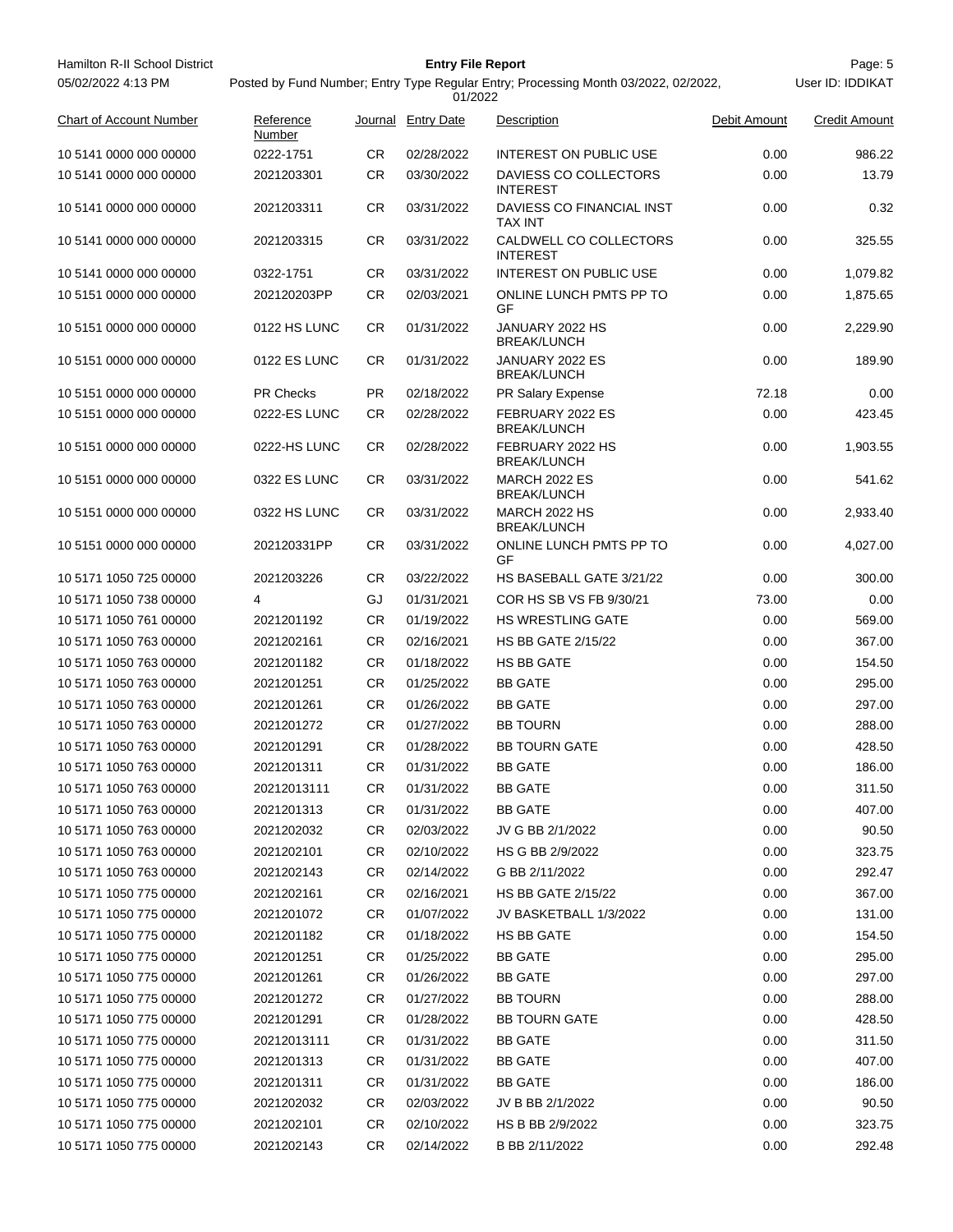Hamilton R-II School District **Entry File Report Entry File Report Page: 6** Page: 6 05/02/2022 4:13 PM

# **Entry File Report**

User ID: IDDIKAT

| <b>Chart of Account Number</b> | Reference<br>Number |           | Journal Entry Date | Description                               | Debit Amount | <b>Credit Amount</b> |
|--------------------------------|---------------------|-----------|--------------------|-------------------------------------------|--------------|----------------------|
| 10 5171 1050 775 00000         | 2021202221          | CR.       | 02/22/2022         | <b>HS B BB GATE 2/21/22</b>               | 0.00         | 980.00               |
| 10 5171 1050 800 00000         | 4                   | GJ        | 01/31/2021         | COR HS SB VS FB 9/30/21                   | 0.00         | 73.00                |
| 10 5171 3000 738 00000         | 4                   | GJ        | 01/31/2021         | COR MS SB VS FB 9/30/21                   | 73.00        | 0.00                 |
| 10 5171 3000 800 00000         | 4                   | GJ        | 01/31/2021         | COR MS SB VS FB 9/30/21                   | 0.00         | 73.00                |
| 10 5179 1050 722 00000         | 2021201116          | CR.       | 01/26/2022         | <b>BOOSTER CLUB</b>                       | 0.00         | 1,000.00             |
| 10 5179 1050 724 00000         | 2021201318          | CR        | 01/31/2022         | <b>HEARTLAND</b>                          | 0.00         | 161.06               |
| 10 5179 1050 770 00000         | 2021201074          | CR        | 01/07/2022         | ALL AMER PUB REBATE                       | 0.00         | 146.80               |
| 10 5179 1050 770 00000         | 2021203312          | CR.       | 03/31/2022         | ALL AMERICAN PUB LLC<br><b>REBATE</b>     | 0.00         | 58.90                |
| 10 5198 0000 000 00000         | 2021203313          | CR        | 03/31/2022         | <b>RESTITUTION - X MANN</b>               | 0.00         | 100.00               |
| 10 5221 0000 000 00000         | 20212013113         | CR        | 01/31/2022         | UTILITY TAX                               | 0.00         | 845,679.33           |
| 10 5221 0000 000 00000         | 2021202144          | CR.       | 02/14/2022         | UTILITY TAX                               | 0.00         | 21,354.88            |
| 10 5221 0000 000 00000         | 2021202242          | CR        | 02/24/2022         | CALDWELL CO PRIVATE CAR<br>GF             | 0.00         | 9,406.81             |
| 10 5221 0000 000 00000         | 2021203302          | CR        | 03/30/2022         | DAVIESS CO PRIVATE CAR GF                 | 0.00         | 286.01               |
| 10 5312 0000 000 00000         | 0122-5312           | CR        | 01/21/2022         | <b>TRANSPORTATION MONEY</b>               | 0.00         | 6,738.00             |
| 10 5312 0000 000 00000         | 0222-5312           | CR        | 02/22/2022         | <b>TRANSPORTATION MONEY</b>               | 0.00         | 6,351.00             |
| 10 5312 0000 000 00000         | 0322-5312           | CR        | 03/21/2022         | <b>TRANSPORTATION MONEY</b>               | 0.00         | 6,659.00             |
| 10 5314 0000 000 00000         | 0122-5314           | CR        | 01/31/2022         | <b>ECSE STATE</b>                         | 0.00         | 3,993.97             |
| 10 5314 0000 000 00000         | 0222-5314           | CR.       | 02/28/2022         | <b>ECSE STATE</b>                         | 0.00         | 3,993.97             |
| 10 5314 0000 000 00000         | 0322-5314           | CR        | 03/31/2022         | <b>ECSE STATE</b>                         | 0.00         | 9,585.52             |
| 10 5324 0000 000 00000         | 0322-5324           | <b>CR</b> | 03/21/2022         | PARENTS AS TEACHERS                       | 0.00         | 2,410.00             |
| 10 5369 0000 000 00000         | 0222-5369           | CR        | 02/28/2022         | 21-22 SPEC ED PUB<br><b>PLACEMENT</b>     | 0.00         | 5,344.06             |
| 10 5412 0000 000 00000         | 0322-5412           | CR.       | 03/18/2022         | <b>SDAC QTR 4 2021</b>                    | 0.00         | 6,180.84             |
| 10 5423 0000 000 42300         | 0322-5423           | CR        | 03/09/2022         | <b>CRRSA ESSER II</b>                     | 0.00         | 4,490.82             |
| 10 5424 0000 000 42400         | 0122-5424           | <b>CR</b> | 01/31/2022         | <b>CARES - ESSER</b>                      | 0.00         | 284.15               |
| 10 5437 0000 000 00000         | 0322-5437           | СR        | 03/21/2022         | ASSISTIVE TECHNOLOGY<br><b>REIMB</b>      | 0.00         | 14,895.00            |
| 10 5441 0000 000 44100         | 0322-5441           | СR        | 03/21/2022         | SPEC ED PART B<br><b>ENTITLEMENT</b>      | 0.00         | 66,343.30            |
| 10 5441 0000 000 44199         | 0122-5441           | CR        | 01/21/2022         | SPEC ED PART B<br><b>ENTITLEMENT</b>      | 0.00         | 0.00                 |
| 10 5441 0000 000 44199         | 0222-5441           | СR        | 02/21/2022         | SPEC ED PART B<br>ENTITLEMENT             | 0.00         | 0.00                 |
| 10 5442 0000 000 44200         | 0322-5442           | CR        | 03/21/2022         | ECSE-FEDERAL(611)                         | 0.00         | 3,203.64             |
| 10 5442 0000 000 44201         | 0322-5442           | CR.       | 03/21/2022         | ECSE-FEDERAL(619)                         | 0.00         | 2,480.00             |
| 10 5442 0000 000 44298         | 0122-5442           | CR.       | 01/21/2022         | ECSE-FEDERAL(611)                         | 0.00         | 0.00                 |
| 10 5442 0000 000 44298         | 0222-5442           | CR.       | 02/21/2022         | ECSE-FEDERAL(611)                         | 0.00         | 0.00                 |
| 10 5445 0000 000 44500         | 0122-5445           | CR.       | 01/05/2022         | <b>SCHOOL LUNCH PROGRAM</b>               | 0.00         | 41,486.91            |
| 10 5445 0000 000 44500         | 0122-5445           | CR        | 01/31/2022         | SCHOOL LUNCH PROGRAM                      | 0.00         | 31,966.77            |
| 10 5445 0000 000 44500         | 0222-5445           | CR.       | 02/05/2022         | SCHOOL LUNCH PROGRAM                      | 0.00         | 0.00                 |
| 10 5445 0000 000 44500         | 0222-5445           | CR.       | 02/28/2022         | <b>SCHOOL LUNCH PROGRAM</b>               | 0.00         | 0.00                 |
| 10 5445 0000 000 44500         | 0322-5445           | CR        | 03/21/2022         | <b>SCHOOL LUNCH PROGRAM</b>               | 0.00         | 39,611.62            |
| 10 5445 0000 000 44500         | 0322-5445           | CR.       | 03/25/2022         | SCHOOL LUNCH PROGRAM                      | 0.00         | 37,645.18            |
| 10 5446 0000 000 44600         | 0122-5446           | CR.       | 01/05/2022         | <b>SCHOOL BREAKFAST</b><br>PROGRAM        | 0.00         | 8,914.25             |
| 10 5446 0000 000 44600         | 0122-5446           | CR        | 01/31/2022         | <b>SCHOOL BREAKFAST</b><br><b>PROGRAM</b> | 0.00         | 8,820.67             |
| 10 5446 0000 000 44600         | 0222-5446           | CR.       | 02/05/2022         | <b>SCHOOL BREAKFAST</b><br><b>PROGRAM</b> | 0.00         | 0.00                 |
| 10 5446 0000 000 44600         | 0222-5446           | CR.       | 02/28/2022         | <b>SCHOOL BREAKFAST</b><br><b>PROGRAM</b> | 0.00         | 10,063.11            |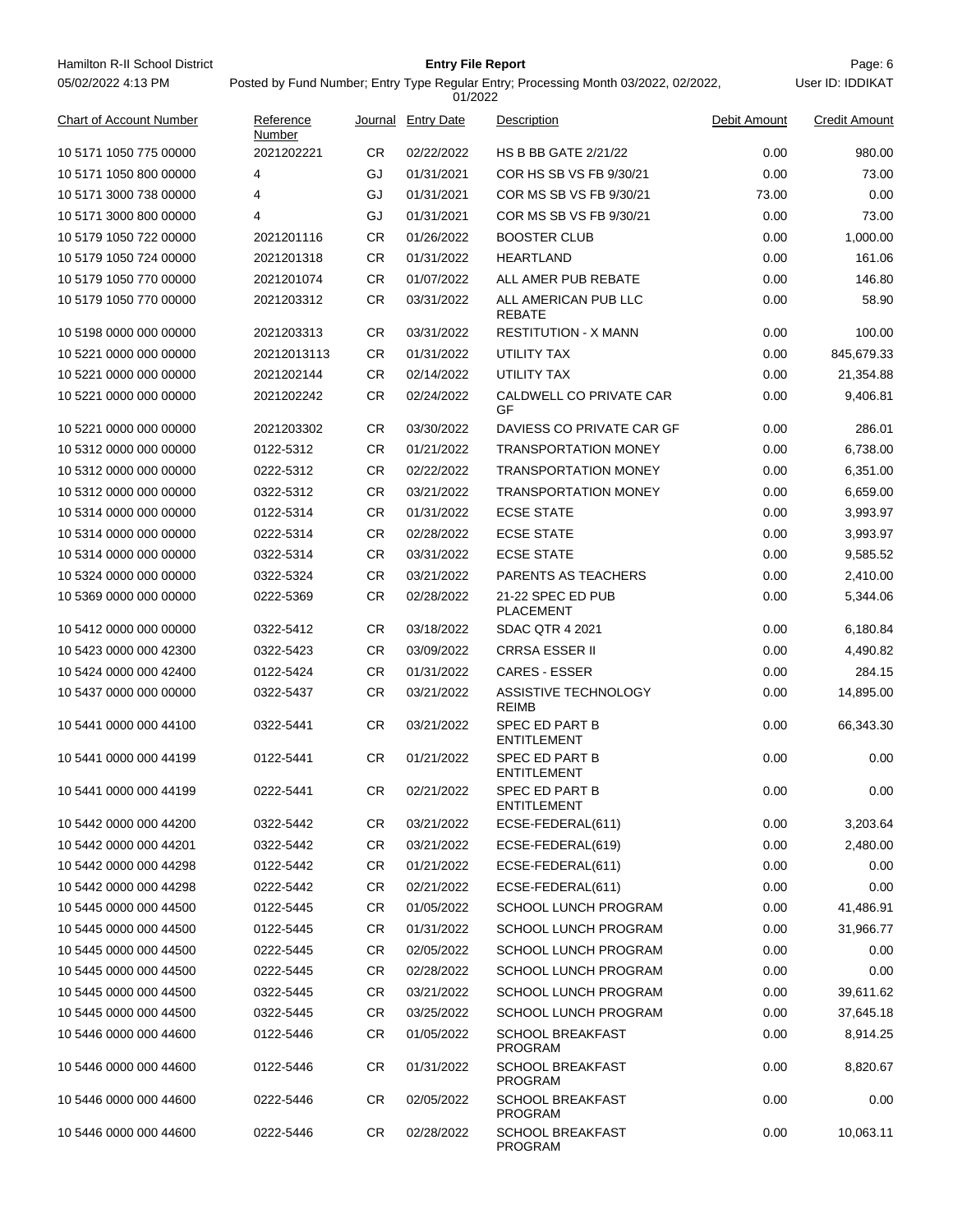| Hamilton R-II School District<br>05/02/2022 4:13 PM            |                     |           | <b>Entry File Report</b> | Posted by Fund Number; Entry Type Regular Entry; Processing Month 03/2022, 02/2022, |                  | Page: 7<br>User ID: IDDIKAT |
|----------------------------------------------------------------|---------------------|-----------|--------------------------|-------------------------------------------------------------------------------------|------------------|-----------------------------|
|                                                                |                     |           | 01/2022                  |                                                                                     |                  |                             |
| <b>Chart of Account Number</b>                                 | Reference<br>Number |           | Journal Entry Date       | Description                                                                         | Debit Amount     | <b>Credit Amount</b>        |
| 10 5446 0000 000 44600                                         | 0322-5446           | CR.       | 03/25/2022               | <b>SCHOOL BREAKFAST</b><br><b>PROGRAM</b>                                           | 0.00             | 10,039.67                   |
| 10 5465 0000 000 46500                                         | 0122-5465           | CR.       | 01/21/2022               | TITLE II.A MONEY                                                                    | 0.00             | 0.00                        |
| 10 5465 0000 000 46500                                         | 0222-5465           | <b>CR</b> | 02/21/2022               | TITLE II.A MONEY                                                                    | 0.00             | 0.00                        |
| 10 5465 0000 000 46500                                         | 0322-5465           | <b>CR</b> | 03/21/2022               | TITLE II.A                                                                          | 0.00             | 13,622.45                   |
| 10 1111 6152 4020 1 00000 000                                  | <b>PR Checks</b>    | <b>PR</b> | 01/20/2022               | PR Salary Expense                                                                   | 648.93           | 10.80                       |
| 10 1111 6152 4020 1 00000 000                                  | <b>PR Checks</b>    | <b>PR</b> | 02/18/2022               | PR Salary Expense                                                                   | 652.44           | 16.80                       |
| 10 1111 6152 4020 1 00000 000                                  | <b>PR Checks</b>    | PR.       | 03/18/2022               | PR Salary Expense                                                                   | 695.33           | 7.14                        |
| 10 1111 6153 4020 1 00000 000                                  | <b>PR Checks</b>    | <b>PR</b> | 02/18/2022               | PR Salary Expense                                                                   | 100.00           | 0.00                        |
| 10 1111 6221 4020 1 00000 000                                  | <b>PR Checks</b>    | PR.       | 01/20/2022               | PR Deduction Expense                                                                | 62.22            | 0.74                        |
| 10 1111 6221 4020 1 00000 000                                  | <b>PR Checks</b>    | <b>PR</b> | 02/18/2022               | <b>PR Deduction Expense</b>                                                         | 62.46            | 1.15                        |
| 10 1111 6221 4020 1 00000 000                                  | <b>PR Checks</b>    | <b>PR</b> | 03/18/2022               | <b>PR Deduction Expense</b>                                                         | 61.98            | 0.49                        |
| 10 1111 6231 4020 1 00000 000                                  | <b>PR Checks</b>    | <b>PR</b> | 01/20/2022               | PR Tax Expense                                                                      | 40.24            | 0.67                        |
| 10 1111 6231 4020 1 00000 000                                  | <b>PR Checks</b>    | <b>PR</b> | 02/18/2022               | PR Tax Expense                                                                      | 46.65            | 1.04                        |
| 10 1111 6231 4020 1 00000 000                                  | <b>PR Checks</b>    | <b>PR</b> | 03/18/2022               | PR Tax Expense                                                                      | 43.11            | 0.44                        |
| 10 1111 6232 4020 1 00000 000                                  | <b>PR Checks</b>    | PR.       | 01/20/2022               | PR Tax Expense                                                                      | 9.42             | 0.16                        |
| 10 1111 6232 4020 1 00000 000                                  | <b>PR Checks</b>    | <b>PR</b> | 02/18/2022               | PR Tax Expense                                                                      | 10.90            | 0.24                        |
| 10 1111 6232 4020 1 00000 000                                  | <b>PR Checks</b>    | PR.       | 03/18/2022               | PR Tax Expense                                                                      | 10.09            | 0.11                        |
| 10 1111 6241 4020 1 00000 000                                  | <b>PR Checks</b>    | <b>PR</b> | 01/20/2022               | <b>PR Deduction Expense</b>                                                         | 259.97           | 0.00                        |
| 10 1111 6241 4020 1 00000 000                                  | <b>PR Checks</b>    | <b>PR</b> | 02/18/2022               | <b>PR Deduction Expense</b>                                                         | 259.97           | 0.00                        |
| 10 1111 6241 4020 1 00000 000                                  | <b>PR Checks</b>    | <b>PR</b> | 03/18/2022               | <b>PR Deduction Expense</b>                                                         | 259.97           | 0.00                        |
| 10 1111 6411 4020 1 00000 000                                  |                     | CD        | 01/19/2022               | <b>ES SUPPLIES</b>                                                                  | 23.84            | 0.00                        |
| 10 1111 6411 4020 1 00000 000                                  |                     | CD        | 01/19/2022               | <b>ES SUPPLIES</b>                                                                  | 1,270.18         | 0.00                        |
| 10 1111 6411 4020 1 00000 000                                  |                     | CD        | 02/16/2022               | NAMEPLATE - NURSE                                                                   | 17.66            | 0.00                        |
| 10 1111 6411 4020 1 00000 000                                  |                     | CD        | 02/16/2022               | <b>ES SUPPLIES</b>                                                                  | 751.64           | 0.00                        |
| 10 1111 6411 4020 1 00000 000                                  |                     | CD        | 02/16/2022               | <b>ES SUPPLIES</b>                                                                  | 238.84           | 0.00                        |
| 10 1111 6411 4020 1 00000 000                                  |                     | CD        | 03/16/2022               | HES SUPPLIES BLUE PAPER                                                             | 90.99            | 0.00                        |
| 10 1111 6411 4020 1 00000 000                                  |                     | CD        | 03/16/2022               | <b>ES SUPPLIES</b>                                                                  | 15.25            | 0.00                        |
| 10 1111 6411 4020 1 00000 000                                  |                     | CD        | 03/16/2022               | <b>ES SUPPLIES</b>                                                                  | 920.77           | 0.00                        |
| 10 1111 6411 4020 1 00000 000                                  |                     | CD        | 03/16/2022               | <b>ES SUPPLIES</b>                                                                  | 34.33            | 0.00                        |
| 10 1111 6411 4020 1 00000 000                                  | 3                   | GJ        | 03/18/2022               | <b>RECLASS PREK SUPPLIES</b>                                                        | 0.00             | 1,501.56                    |
|                                                                |                     |           |                          |                                                                                     |                  |                             |
| 10 1131 6411 3000 1 00000 000                                  |                     | CD        | 01/19/2022               | WC SUPPLIES                                                                         | 42.07            | 0.00                        |
| 10 1131 6411 3000 1 00000 000                                  |                     | CD        | 01/19/2022               | <b>MS SUPPLIES</b>                                                                  | 19.95            | 0.00                        |
| 10 1131 6411 3000 1 00000 000                                  |                     | CD        | 01/19/2022               | <b>MS CHOIR SUPPLIES</b>                                                            | 162.59           | 0.00                        |
| 10 1131 6411 3000 1 00000 000                                  |                     | CD        | 01/31/2022               | <b>MS SUPPLIES</b>                                                                  | 19.95            | 0.00                        |
| 10 1131 6411 3000 1 00000 000                                  | <b>Void Check</b>   | CD        | 01/31/2022               | <b>MS SUPPLIES</b>                                                                  | 0.00             | 19.95                       |
| 10 1131 6411 3000 1 00000 000<br>10 1131 6411 3000 1 00000 000 | 9                   | CD<br>GJ  | 03/16/2022<br>03/31/2022 | <b>MS SUPPLIES</b><br>AMAZON MS SUPPLY PO                                           | 1,364.60<br>0.10 | 0.00<br>0.00                |
| 10 1131 6412 3000 1 00000 000                                  |                     | CD        | 01/19/2022               | 54334<br><b>MS TECH SUPPLIES</b>                                                    | 1,399.98         | 0.00                        |
| 10 1131 6412 3000 1 00000 000                                  |                     | CD        | 02/16/2022               |                                                                                     | 218.00           | 0.00                        |
| 10 1131 6431 3000 1 00000 000                                  |                     | CD        | 01/19/2022               | <b>MS TECH SUPPLIES</b>                                                             | 43.42            | 0.00                        |
|                                                                |                     |           |                          | MS TEXT                                                                             | 0.00             | 43.42                       |
| 10 1131 6431 3000 1 00000 000                                  | Void Check          | CD        | 01/31/2022               | <b>MS TEXT</b>                                                                      |                  |                             |
| 10 1131 6431 3000 1 00000 000                                  |                     | CD        | 01/31/2022               | <b>MS TEXTBOOKS</b>                                                                 | 43.42            | 0.00                        |
| 10 1131 6431 3000 1 00000 000                                  |                     | CD        | 02/16/2022               | MS TEXT                                                                             | 7.85             | 0.00                        |
| 10 1151 6151 1050 1 00000 000                                  | <b>PR Checks</b>    | <b>PR</b> | 01/20/2022               | PR Salary Expense                                                                   | 1,834.56         | 0.00                        |
| 10 1151 6151 1050 1 00000 000                                  | PR Checks           | PR.       | 02/18/2022               | PR Salary Expense                                                                   | 2,060.22         | 0.00                        |
| 10 1151 6151 1050 1 00000 000                                  | PR Checks           | <b>PR</b> | 03/18/2022               | PR Salary Expense                                                                   | 1,960.16         | 0.00                        |
| 10 1151 6221 1050 1 00000 000                                  | PR Checks           | <b>PR</b> | 01/20/2022               | PR Deduction Expense                                                                | 125.85           | 0.00                        |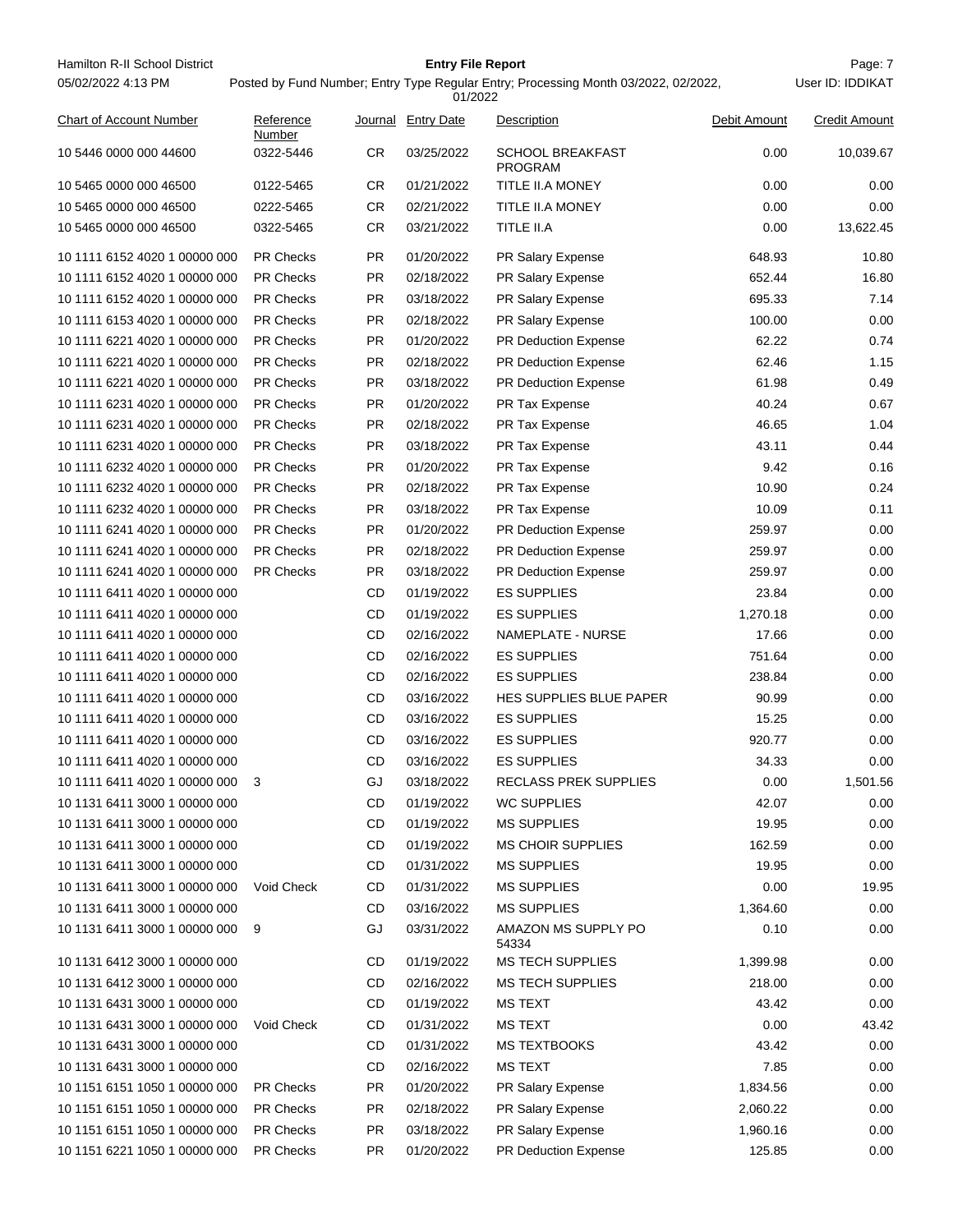Hamilton R-II School District **Entry File Report Entry File Report Page: 8** 05/02/2022 4:13 PM

#### **Entry File Report**

Posted by Fund Number; Entry Type Regular Entry; Processing Month 03/2022, 02/2022,

|                               |                     |           | 01/2022            |                             |              |                      |
|-------------------------------|---------------------|-----------|--------------------|-----------------------------|--------------|----------------------|
| Chart of Account Number       | Reference<br>Number |           | Journal Entry Date | Description                 | Debit Amount | <b>Credit Amount</b> |
| 10 1151 6221 1050 1 00000 000 | <b>PR Checks</b>    | PR.       | 02/18/2022         | <b>PR Deduction Expense</b> | 141.33       | 0.00                 |
| 10 1151 6221 1050 1 00000 000 | <b>PR Checks</b>    | <b>PR</b> | 03/18/2022         | <b>PR Deduction Expense</b> | 134.47       | 0.00                 |
| 10 1151 6231 1050 1 00000 000 | <b>PR Checks</b>    | PR.       | 01/20/2022         | PR Tax Expense              | 113.74       | 7.40                 |
| 10 1151 6231 1050 1 00000 000 | <b>PR Checks</b>    | PR.       | 02/18/2022         | PR Tax Expense              | 127.73       | 7.40                 |
| 10 1151 6231 1050 1 00000 000 | <b>PR Checks</b>    | PR.       | 03/18/2022         | PR Tax Expense              | 121.53       | 7.40                 |
| 10 1151 6232 1050 1 00000 000 | <b>PR Checks</b>    | <b>PR</b> | 01/20/2022         | PR Tax Expense              | 26.59        | 1.73                 |
| 10 1151 6232 1050 1 00000 000 | <b>PR Checks</b>    | <b>PR</b> | 02/18/2022         | PR Tax Expense              | 29.87        | 1.73                 |
| 10 1151 6232 1050 1 00000 000 | <b>PR Checks</b>    | <b>PR</b> | 03/18/2022         | PR Tax Expense              | 28.42        | 1.73                 |
| 10 1151 6241 1050 1 00000 000 | <b>PR Checks</b>    | <b>PR</b> | 01/20/2022         | PR Deduction Expense        | 3.64         | 0.00                 |
| 10 1151 6241 1050 1 00000 000 | <b>PR Checks</b>    | <b>PR</b> | 02/18/2022         | PR Deduction Expense        | 3.64         | 0.00                 |
| 10 1151 6241 1050 1 00000 000 | <b>PR Checks</b>    | PR.       | 03/18/2022         | PR Deduction Expense        | 3.64         | 0.00                 |
| 10 1151 6411 1050 1 00000 000 |                     | CD        | 01/19/2022         | <b>HS SUPPLIES</b>          | 19.95        | 0.00                 |
| 10 1151 6411 1050 1 00000 000 |                     | <b>CD</b> | 01/19/2022         | <b>HS SUPPLIES</b>          | 139.41       | 0.00                 |
| 10 1151 6411 1050 1 00000 000 | <b>PR Checks</b>    | <b>PR</b> | 01/20/2022         | PR Salary Expense           | 16.99        | 0.00                 |
| 10 1151 6411 1050 1 00000 000 | Void Check          | <b>CD</b> | 01/31/2022         | <b>HS SUPPLIES</b>          | 0.00         | 19.95                |
| 10 1151 6411 1050 1 00000 000 |                     | <b>CD</b> | 01/31/2022         | <b>HS SUPPLIES</b>          | 0.00         | 20.04                |
| 10 1151 6411 1050 1 00000 000 |                     | CD        | 02/16/2022         | <b>HS SUPPLIES</b>          | 3.50         | 0.00                 |
| 10 1151 6411 1050 1 00000 000 |                     | <b>CD</b> | 02/16/2022         | <b>HS SUPPLIES</b>          | 28.44        | 0.00                 |
| 10 1151 6411 1050 1 00000 000 |                     | CD        | 02/16/2022         | <b>BAND SUPPLIES</b>        | 497.72       | 0.00                 |
| 10 1151 6411 1050 1 00000 000 |                     | CD        | 02/16/2022         | <b>HS SUPPLIES</b>          | 279.86       | 0.00                 |
| 10 1151 6411 1050 1 00000 000 |                     | CD        | 03/16/2022         | <b>HS SUPPLIES</b>          | 998.41       | 0.00                 |
| 10 1151 6411 1050 1 00000 000 |                     | <b>CD</b> | 03/16/2022         | <b>HS SUPPLIES</b>          | 31.80        | 0.00                 |
| 10 1151 6411 1050 1 00062 000 |                     | <b>CD</b> | 01/19/2022         | A+ SUPPLIES                 | 5.18         | 0.00                 |
| 10 1151 6411 1050 1 00062 000 |                     | CD        | 01/19/2022         | <b>BUZZ DAY SUPPLIES</b>    | 14.62        | 0.00                 |
| 10 1151 6411 1050 1 00062 000 |                     | CD        | 02/16/2022         | A+ SUPPLIES                 | 71.70        | 0.00                 |
| 10 1151 6411 1050 1 00062 000 |                     | CD        | 02/16/2022         | A+ SUPPLIES                 | 113.76       | 0.00                 |
| 10 1151 6411 1050 1 00062 000 |                     | CD        | 03/16/2022         | A+ SUPPLIES                 | 136.68       | 0.00                 |
| 10 1151 6411 1050 1 00062 000 |                     | CD        | 03/22/2022         | 3/22/22 PERFORMANCE         | 600.00       | 0.00                 |
| 10 1151 6412 1050 1 00000 000 |                     | CD        | 03/16/2022         | HS TECH SUPPLIES            | 85.00        | 0.00                 |
| 10 1151 6431 1050 1 00000 000 |                     | <b>CD</b> | 03/16/2022         | <b>HS TEXTBOOKS</b>         | 41.45        | 0.00                 |
| 10 1221 6151 1050 4 44100 000 | <b>PR Checks</b>    | <b>PR</b> | 01/20/2022         | PR Salary Expense           | 2,832.42     | 1.52                 |
| 10 1221 6151 1050 4 44100 000 | PR Checks           | <b>PR</b> | 02/18/2022         | PR Salary Expense           | 2,824.88     | 21.57                |
| 10 1221 6151 1050 4 44100 000 | PR Checks           | <b>PR</b> | 03/18/2022         | PR Salary Expense           | 2,916.47     | 22.23                |
| 10 1221 6151 3000 4 44100 000 | PR Checks           | <b>PR</b> | 01/20/2022         | PR Salary Expense           | 5,900.19     | 162.87               |
| 10 1221 6151 3000 4 44100 000 | <b>PR Checks</b>    | <b>PR</b> | 02/18/2022         | PR Salary Expense           | 5,874.54     | 196.25               |
| 10 1221 6151 3000 4 44100 000 | PR Checks           | <b>PR</b> | 03/18/2022         | PR Salary Expense           | 5,937.03     | 178.07               |
| 10 1221 6151 4020 4 44100 000 | PR Checks           | <b>PR</b> | 01/20/2022         | PR Salary Expense           | 1,095.08     | 0.00                 |
| 10 1221 6151 4020 4 44100 000 | PR Checks           | <b>PR</b> | 02/18/2022         | PR Salary Expense           | 1,099.02     | 0.00                 |
| 10 1221 6151 4020 4 44100 000 | <b>PR Checks</b>    | PR        | 03/18/2022         | PR Salary Expense           | 1,095.08     | 15.20                |
| 10 1221 6153 3000 3 12210 000 | PR Checks           | <b>PR</b> | 02/18/2022         | PR Salary Expense           | 200.00       | 0.00                 |
| 10 1221 6153 3000 3 12210 000 | PR Checks           | <b>PR</b> | 03/18/2022         | PR Salary Expense           | 50.00        | 0.00                 |
| 10 1221 6153 4020 3 12210 000 | PR Checks           | <b>PR</b> | 01/20/2022         | PR Salary Expense           | 400.00       | 0.00                 |
| 10 1221 6153 4020 3 12210 000 | <b>PR Checks</b>    | <b>PR</b> | 02/18/2022         | PR Salary Expense           | 150.00       | 0.00                 |
| 10 1221 6153 4020 3 12210 000 | PR Checks           | <b>PR</b> | 03/18/2022         | PR Salary Expense           | 50.00        | 0.00                 |
| 10 1221 6221 1050 4 44100 000 | PR Checks           | <b>PR</b> | 01/20/2022         | PR Deduction Expense        | 265.15       | 0.10                 |
| 10 1221 6221 1050 4 44100 000 | PR Checks           | <b>PR</b> | 02/18/2022         | PR Deduction Expense        | 264.62       | 1.47                 |
| 10 1221 6221 1050 4 44100 000 | <b>PR Checks</b>    | <b>PR</b> | 03/18/2022         | PR Deduction Expense        | 270.90       | 1.52                 |
| 10 1221 6221 3000 4 44100 000 | PR Checks           | PR        | 01/20/2022         | PR Deduction Expense        | 511.01       | 11.17                |
|                               |                     |           |                    |                             |              |                      |
| 10 1221 6221 3000 4 44100 000 | PR Checks           | <b>PR</b> | 02/18/2022         | PR Deduction Expense        | 509.27       | 13.46                |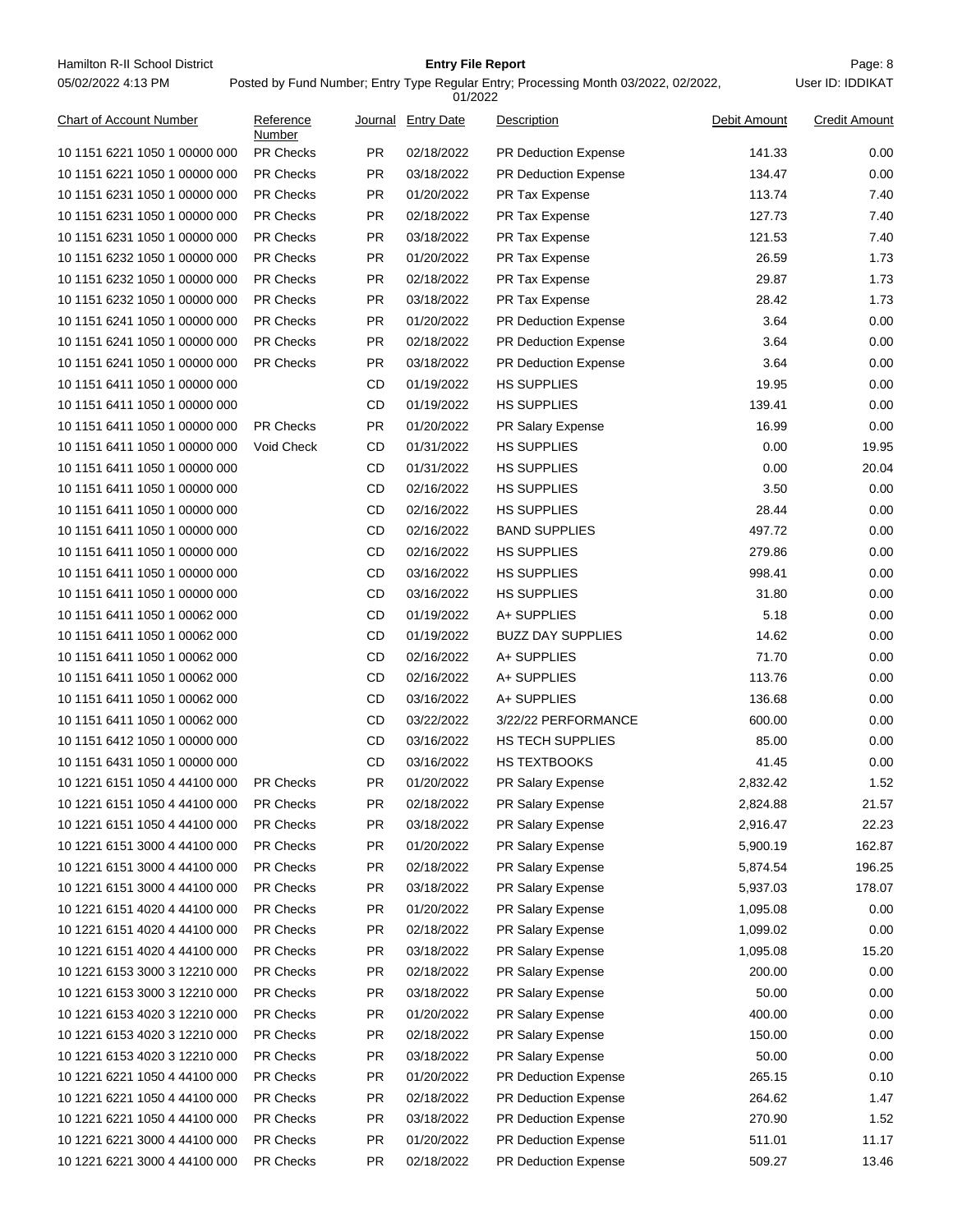Hamilton R-II School District **Entry File Report Entry File Report Page: 9** Page: 9 05/02/2022 4:13 PM

# **Entry File Report**

Posted by Fund Number; Entry Type Regular Entry; Processing Month 03/2022, 02/2022,

|                                |                     |           | 01/2022           |                             |              |                      |
|--------------------------------|---------------------|-----------|-------------------|-----------------------------|--------------|----------------------|
| <b>Chart of Account Number</b> | Reference<br>Number | Journal   | <b>Entry Date</b> | Description                 | Debit Amount | <b>Credit Amount</b> |
| 10 1221 6221 3000 4 44100 000  | <b>PR Checks</b>    | <b>PR</b> | 03/18/2022        | <b>PR Deduction Expense</b> | 513.52       | 12.22                |
| 10 1221 6221 4020 4 44100 000  | <b>PR Checks</b>    | <b>PR</b> | 01/20/2022        | <b>PR Deduction Expense</b> | 75.12        | 0.00                 |
| 10 1221 6221 4020 4 44100 000  | <b>PR Checks</b>    | PR.       | 02/18/2022        | PR Deduction Expense        | 75.40        | 0.00                 |
| 10 1221 6221 4020 4 44100 000  | <b>PR Checks</b>    | <b>PR</b> | 03/18/2022        | PR Deduction Expense        | 75.12        | 1.04                 |
| 10 1221 6231 1050 4 44100 000  | <b>PR Checks</b>    | PR.       | 01/20/2022        | PR Tax Expense              | 175.62       | 13.71                |
| 10 1221 6231 1050 4 44100 000  | <b>PR Checks</b>    | PR        | 02/18/2022        | PR Tax Expense              | 175.15       | 14.96                |
| 10 1221 6231 1050 4 44100 000  | PR Checks           | <b>PR</b> | 03/18/2022        | PR Tax Expense              | 180.82       | 15.00                |
| 10 1221 6231 3000 3 12210 000  | <b>PR Checks</b>    | <b>PR</b> | 02/18/2022        | PR Tax Expense              | 12.40        | 0.00                 |
| 10 1221 6231 3000 3 12210 000  | <b>PR Checks</b>    | PR        | 03/18/2022        | PR Tax Expense              | 3.10         | 0.00                 |
| 10 1221 6231 3000 4 44100 000  | <b>PR Checks</b>    | PR        | 01/20/2022        | PR Tax Expense              | 365.81       | 27.62                |
| 10 1221 6231 3000 4 44100 000  | PR Checks           | <b>PR</b> | 02/18/2022        | PR Tax Expense              | 364.22       | 29.70                |
| 10 1221 6231 3000 4 44100 000  | <b>PR Checks</b>    | PR.       | 03/18/2022        | PR Tax Expense              | 368.08       | 28.56                |
| 10 1221 6231 4020 3 12210 000  | <b>PR Checks</b>    | PR.       | 01/20/2022        | PR Tax Expense              | 24.80        | 0.00                 |
| 10 1221 6231 4020 3 12210 000  | <b>PR Checks</b>    | PR        | 02/18/2022        | PR Tax Expense              | 9.30         | 0.00                 |
| 10 1221 6231 4020 3 12210 000  | PR Checks           | <b>PR</b> | 03/18/2022        | PR Tax Expense              | 3.10         | 0.00                 |
| 10 1221 6231 4020 4 44100 000  | <b>PR Checks</b>    | <b>PR</b> | 01/20/2022        | PR Tax Expense              | 67.89        | 0.00                 |
| 10 1221 6231 4020 4 44100 000  | <b>PR Checks</b>    | PR        | 02/18/2022        | PR Tax Expense              | 68.14        | 0.00                 |
| 10 1221 6231 4020 4 44100 000  | <b>PR Checks</b>    | PR        | 03/18/2022        | PR Tax Expense              | 67.89        | 0.94                 |
| 10 1221 6232 1050 4 44100 000  | PR Checks           | <b>PR</b> | 01/20/2022        | PR Tax Expense              | 41.08        | 3.21                 |
| 10 1221 6232 1050 4 44100 000  | PR Checks           | PR.       | 02/18/2022        | PR Tax Expense              | 40.96        | 3.48                 |
| 10 1221 6232 1050 4 44100 000  | <b>PR Checks</b>    | <b>PR</b> | 03/18/2022        | PR Tax Expense              | 42.30        | 3.52                 |
| 10 1221 6232 3000 3 12210 000  | <b>PR Checks</b>    | PR        | 02/18/2022        | PR Tax Expense              | 2.90         | 0.00                 |
| 10 1221 6232 3000 3 12210 000  | PR Checks           | <b>PR</b> | 03/18/2022        | PR Tax Expense              | 0.71         | 0.00                 |
| 10 1221 6232 3000 4 44100 000  | <b>PR Checks</b>    | <b>PR</b> | 01/20/2022        | PR Tax Expense              | 85.57        | 6.48                 |
| 10 1221 6232 3000 4 44100 000  | <b>PR Checks</b>    | PR        | 02/18/2022        | PR Tax Expense              | 85.19        | 6.95                 |
| 10 1221 6232 3000 4 44100 000  | <b>PR Checks</b>    | PR        | 03/18/2022        | PR Tax Expense              | 86.09        | 6.68                 |
| 10 1221 6232 4020 3 12210 000  | PR Checks           | <b>PR</b> | 01/20/2022        | PR Tax Expense              | 5.80         | 0.00                 |
| 10 1221 6232 4020 3 12210 000  | PR Checks           | PR.       | 02/18/2022        | PR Tax Expense              | 2.18         | 0.00                 |
| 10 1221 6232 4020 3 12210 000  | <b>PR Checks</b>    | PR.       | 03/18/2022        | PR Tax Expense              | 0.73         | 0.00                 |
| 10 1221 6232 4020 4 44100 000  | <b>PR Checks</b>    | <b>PR</b> | 01/20/2022        | PR Tax Expense              | 15.88        | 0.00                 |
| 10 1221 6232 4020 4 44100 000  | PR Checks           | <b>PR</b> | 02/18/2022        | PR Tax Expense              | 15.94        | 0.00                 |
| 10 1221 6232 4020 4 44100 000  | <b>PR Checks</b>    | <b>PR</b> | 03/18/2022        | PR Tax Expense              | 15.88        | 0.22                 |
| 10 1221 6241 1050 4 44100 000  | PR Checks           | <b>PR</b> | 01/20/2022        | PR Deduction Expense        | 1,039.51     | 0.00                 |
| 10 1221 6241 1050 4 44100 000  | PR Checks           | <b>PR</b> | 02/18/2022        | PR Deduction Expense        | 1,039.51     | 0.00                 |
| 10 1221 6241 1050 4 44100 000  | <b>PR Checks</b>    | <b>PR</b> | 03/18/2022        | PR Deduction Expense        | 1,039.51     | 0.00                 |
| 10 1221 6241 3000 4 44100 000  | <b>PR Checks</b>    | <b>PR</b> | 01/20/2022        | PR Deduction Expense        | 1,562.84     | 0.00                 |
| 10 1221 6241 3000 4 44100 000  | PR Checks           | <b>PR</b> | 02/18/2022        | PR Deduction Expense        | 1,562.84     | 0.00                 |
| 10 1221 6241 3000 4 44100 000  | <b>PR Checks</b>    | <b>PR</b> | 03/18/2022        | PR Deduction Expense        | 1,562.84     | 0.00                 |
| 10 1221 6241 4020 4 44100 000  | <b>PR Checks</b>    | <b>PR</b> | 02/18/2022        | PR Deduction Expense        | 3.38         | 0.00                 |
| 10 1221 6241 4020 4 44100 000  | PR Checks           | <b>PR</b> | 03/18/2022        | PR Deduction Expense        | 3.43         | 0.05                 |
| 10 1221 6371 1050 3 12210 000  |                     | CD        | 01/19/2022        | 21-22 DUES                  | 15.50        | 0.00                 |
| 10 1221 6371 3000 3 12210 000  |                     | CD        | 01/19/2022        | 21-22 DUES                  | 11.00        | 0.00                 |
| 10 1221 6371 4020 3 12210 000  |                     | CD        | 01/19/2022        | 21-22 DUES                  | 23.50        | 0.00                 |
| 10 1221 6411 1050 3 12210 000  |                     | CD        | 01/19/2022        | HS SPED SUPPLIES            | 29.93        | 0.00                 |
| 10 1221 6411 1050 3 12210 000  |                     | CD        | 01/25/2022        | AT REIMB PROG - KE & MS     | 10,000.00    | 0.00                 |
| 10 1221 6411 1050 3 12210 000  |                     | CD        | 01/25/2022        | AT REIMB PROG - JW          | 5,000.00     | 0.00                 |
| 10 1221 6411 1050 3 12210 000  |                     | CD        | 02/16/2022        | HS SPED SUPPLIES            | 5.28         | 0.00                 |
| 10 1221 6411 1050 3 12210 000  |                     | CD        | 03/16/2022        | HS SPED SUPPLIES            | 7.77         | 0.00                 |
| 10 1221 6411 3000 3 12210 000  |                     | CD        | 01/19/2022        | <b>MS SPED SUPPLIES</b>     | 3.69         | 0.00                 |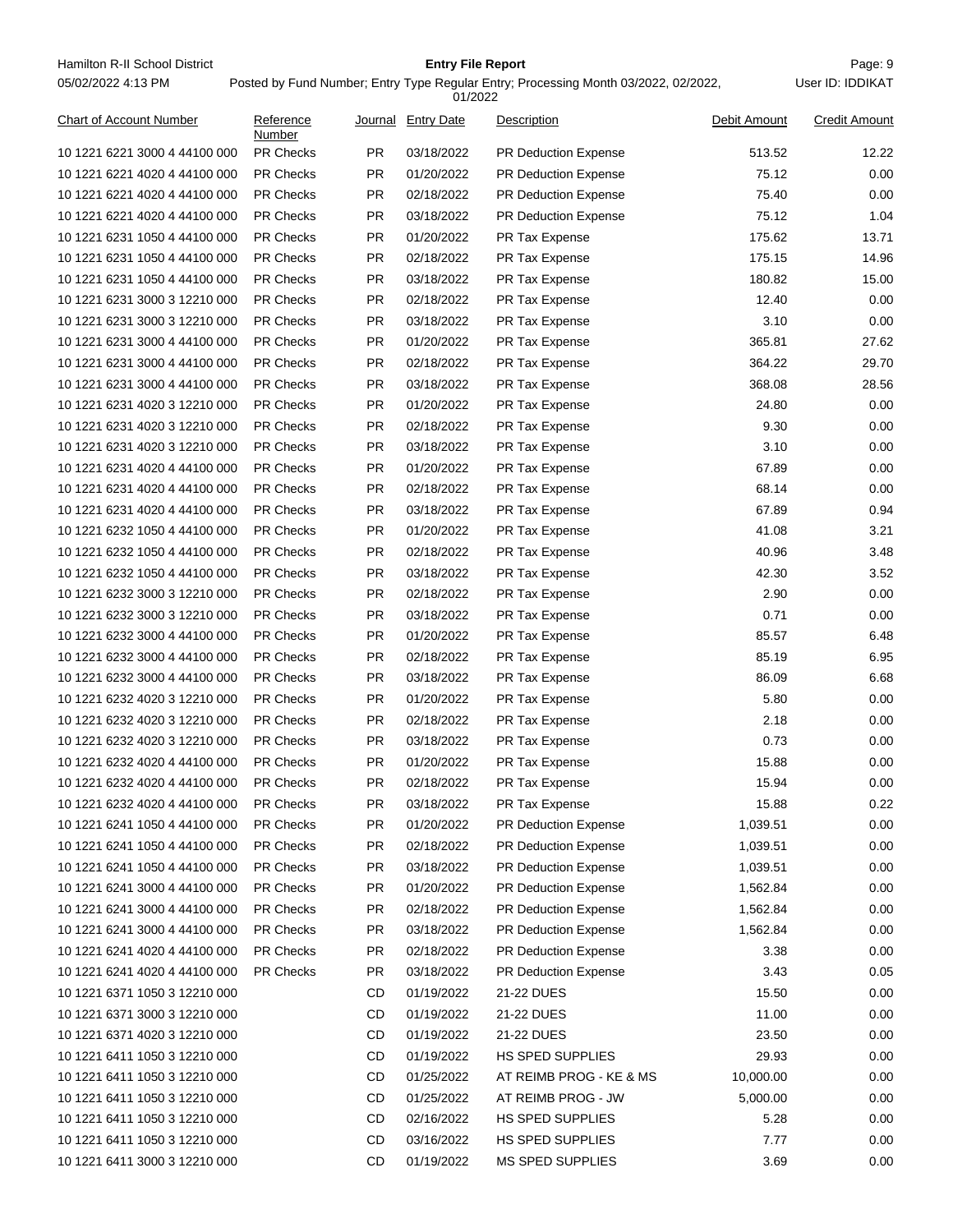Hamilton R-II School District **Entry File Report Entry File Report** Page: 10 05/02/2022 4:13 PM

# **Entry File Report**

User ID: IDDIKAT

| <b>Chart of Account Number</b> | Reference<br>Number |    | Journal Entry Date | Description                                 | Debit Amount | <b>Credit Amount</b> |
|--------------------------------|---------------------|----|--------------------|---------------------------------------------|--------------|----------------------|
| 10 1221 6411 3000 3 12210 000  |                     | CD | 02/16/2022         | <b>MS SPED SUPPLIES</b>                     | 8.53         | 0.00                 |
| 10 1221 6411 3000 3 12210 000  |                     | CD | 03/16/2022         | <b>MS SPED SUPPLIES</b>                     | 8.47         | 0.00                 |
| 10 1221 6411 3000 3 12210 000  |                     | CD | 03/16/2022         | <b>MS SPED SUPPLIES</b>                     | 41.94        | 0.00                 |
| 10 1221 6411 4020 3 12210 000  |                     | CD | 01/19/2022         | <b>ES SPED SUPPLIES</b>                     | 367.36       | 0.00                 |
| 10 1221 6411 4020 3 12210 000  |                     | CD | 03/16/2022         | <b>ES SPED SUPPLIES</b>                     | 13.98        | 0.00                 |
| 10 1221 6411 4020 4 44100 000  |                     | CD | 03/16/2022         | <b>VINELAND 3 TEACHER FORMS</b>             | 159.70       | 0.00                 |
| 10 1281 6311 4020 4 44201 000  |                     | CD | 01/19/2022         | <b>MONTHLY SERVICES</b>                     | 958.00       | 0.00                 |
| 10 1281 6311 4020 4 44201 000  |                     | CD | 02/16/2022         | <b>MONTHLY SERVICES</b>                     | 1,137.64     | 0.00                 |
| 10 1281 6311 4020 4 44201 000  |                     | CD | 03/16/2022         | <b>MONTHLY SERVICES</b>                     | 1,676.00     | 0.00                 |
| 10 1311 6334 1050 1 00000 000  |                     | CD | 01/19/2022         | VOAG RENT AC-CD-OX                          | 8.48         | 0.00                 |
| 10 1311 6334 1050 1 00000 000  |                     | CD | 02/16/2022         | VOAG RENT AC-CD-OX                          | 8.48         | 0.00                 |
| 10 1311 6334 1050 1 00000 000  |                     | CD | 03/16/2022         | VOAG RENT AC-CD-OX                          | 8.13         | 0.00                 |
| 10 1311 6361 1050 1 00000 000  |                     | CD | 01/19/2022         | VO AG PH 302031441                          | 111.73       | 0.00                 |
| 10 1311 6361 1050 1 00000 000  |                     | CD | 02/16/2022         | VO AG PH 302031441                          | 107.01       | 0.00                 |
| 10 1311 6361 1050 1 00000 000  |                     | CD | 03/16/2022         | VO AG PH 302031441                          | 107.86       | 0.00                 |
| 10 1311 6411 1050 1 00000 000  |                     | CD | 01/19/2022         | <b>AG SUPPLIES</b>                          | 378.10       | 0.00                 |
| 10 1321 6412 1050 1 00000 000  |                     | CD | 02/16/2022         | HS CE TECH SUPPLIES                         | 1,250.00     | 0.00                 |
| 10 1411 6411 1050 1 00000 722  |                     | CD | 02/16/2022         | <b>TRACK TENTS</b>                          | 1,000.00     | 0.00                 |
| 10 1411 6411 1050 1 00000 722  |                     | CD | 02/16/2022         | 2 LOCKABLE BALL CARTS                       | 1,353.11     | 0.00                 |
| 10 1411 6411 1050 1 00000 722  |                     | CD | 03/16/2022         | <b>TRAILER REPAIRS</b>                      | 1,091.50     | 0.00                 |
| 10 1411 6411 1050 1 00000 762  |                     | CD | 02/16/2022         | 21-22 CDE REGISTRATION                      | 250.00       | 0.00                 |
| 10 1411 6411 1050 1 00000 770  |                     | CD | 01/19/2022         | <b>ACT SUPPLIES</b>                         | 3.99         | 0.00                 |
| 10 1411 6411 1050 1 00000 770  |                     | CD | 01/19/2022         | <b>HS ACTIVITIES PICTURES</b>               | 175.00       | 0.00                 |
| 10 1411 6411 1050 1 00000 770  |                     | CD | 02/16/2022         | HS ACTIVITIES PICTURES                      | 175.00       | 0.00                 |
| 10 1411 6411 1050 1 00000 770  |                     | CD | 02/16/2022         | YEAR 1                                      | 453.75       | 0.00                 |
| 10 1411 6411 1050 1 00000 770  | 11                  | GJ | 02/28/2022         | <b>RECLASS BENEFITS</b>                     | 0.00         | 586.76               |
| 10 1411 6411 1050 1 00000 770  | 12                  | GJ | 02/28/2022         | <b>RECLASS BENEFITS</b>                     | 55.08        | 0.00                 |
| 10 1411 6411 1050 1 00000 770  | 12                  | GJ | 02/28/2022         | <b>RECLASS DS FEE</b>                       | 30.00        | 0.00                 |
| 10 1411 6411 1050 1 00000 770  | 12                  | GJ | 02/28/2022         | <b>WRITE-OFF ENTRY</b>                      | 0.00         | 510.89               |
| 10 1411 6411 1050 1 00000 770  | 12                  | GJ | 02/28/2022         | RECLASS BENEFITS                            | 0.00         | 2,128.11             |
| 10 1411 6411 1050 1 00000 770  | 12                  | GJ | 02/28/2022         | <b>RECLASS CARD SRVCS</b>                   | 0.00         | 177.02               |
| 10 1411 6411 1050 1 00000 770  | 12                  | GJ | 02/28/2022         | ENTRY<br><b>RECLASS LODGING</b>             | 0.00         | 624.70               |
| 10 1411 6411 1050 1 00000 770  |                     | CD | 03/16/2022         | AT SRVCS AGREEMENT DTD                      | 7,500.00     | 0.00                 |
| 10 1411 6411 1050 1 00000 770  |                     | CD | 03/16/2022         | 8/1/21<br><b>HS ACTIVITIES PICTURES</b>     | 175.00       | 0.00                 |
| 10 1411 6411 1050 1 00000 770  |                     | CD | 03/16/2022         | <b>ACTIVITIES SUPPLIES</b>                  | 104.00       | 0.00                 |
| 10 1411 6411 1050 1 00000 770  |                     | CD | 03/16/2022         | <b>TRAILER REPAIRS</b>                      | 116.00       | 0.00                 |
| 10 1411 6411 1050 1 00000 776  |                     | CD |                    | 2 FBLA STATE CONF REG                       |              |                      |
|                                |                     |    | 03/16/2022         |                                             | 150.00       | 0.00                 |
| 10 1411 6411 1050 1 00000 777  |                     | CD | 03/16/2022         | <b>HS NHS BD SUPPLIES</b>                   | 46.74        | 0.00                 |
| 10 1411 6411 1050 1 00000 795  |                     | CD | 02/16/2022         | NMIB MEMBERSHIP                             | 100.00       | 0.00                 |
| 10 1411 6411 1050 1 00000 795  |                     | CD | 03/16/2022         | <b>22 DIST MUSIC</b><br><b>INSTRUMENTAL</b> | 174.00       | 0.00                 |
| 10 1411 6411 1050 1 00000 799  |                     | CD | 03/16/2022         | <b>22 DIST MUSIC VOCAL</b>                  | 54.00        | 0.00                 |
| 10 1411 6411 3000 1 00000 770  | 12                  | GJ | 02/28/2022         | <b>RECLASS BENEFITS</b>                     | 0.00         | 15.00                |
| 10 1411 6411 3000 1 00000 770  | 8                   | GJ | 02/28/2022         | <b>RECLASS BENEFITS</b>                     | 0.00         | 90.66                |
| 10 1411 6411 3000 1 00000 770  | 11                  | GJ | 02/28/2022         | <b>RECLASS BENEFITS</b>                     | 0.00         | 225.29               |
| 10 1411 6411 3000 1 00000 770  | 12                  | GJ | 02/28/2022         | <b>RECLASS BENEFITS</b>                     | 33.78        | 0.00                 |
| 10 1411 6411 3000 1 00000 770  | 12                  | GJ | 02/28/2022         | <b>RECLASS BENEFITS</b>                     | 0.00         | 1,145.91             |
| 10 1411 6411 3000 1 00000 770  | 12                  | GJ | 02/28/2022         | <b>RECLASS LODGING</b>                      | 0.00         | 336.38               |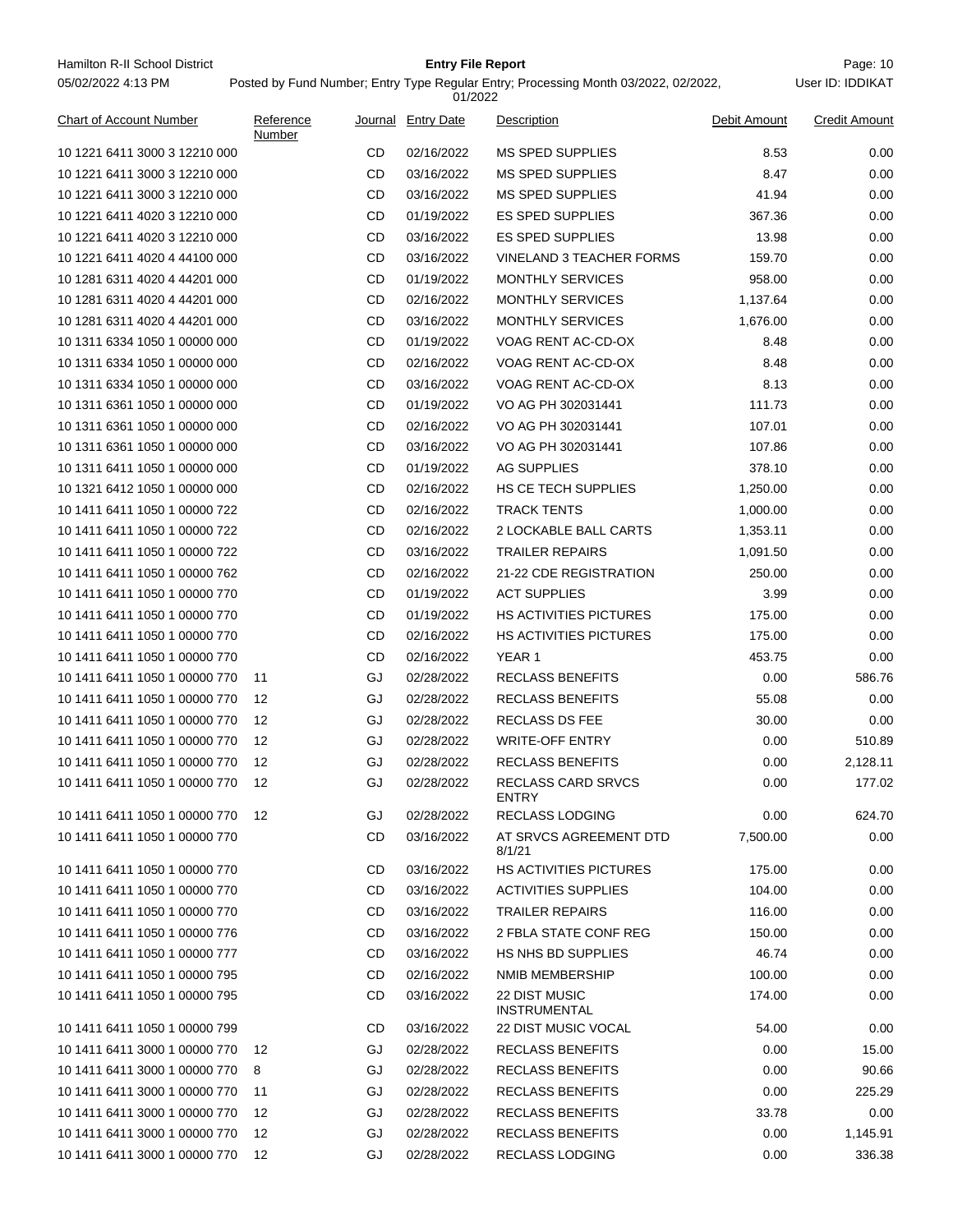Hamilton R-II School District **Example 20 Films Containers Containers Containers Containers Page: 11** Page: 11 05/02/2022 4:13 PM

# **Entry File Report**

Posted by Fund Number; Entry Type Regular Entry; Processing Month 03/2022, 02/2022,

|                                |                     |           | 01/2022            |                                    |              |                      |
|--------------------------------|---------------------|-----------|--------------------|------------------------------------|--------------|----------------------|
| <b>Chart of Account Number</b> | Reference<br>Number |           | Journal Entry Date | Description                        | Debit Amount | <b>Credit Amount</b> |
| 10 1411 6411 3000 1 00000 802  | <b>PR Checks</b>    | PR.       | 02/18/2022         | PR Salary Expense                  | 41.81        | 0.00                 |
| 10 1411 6411 3000 1 00000 802  |                     | CD        | 03/16/2022         | SPELL <sub>22</sub>                | 20.00        | 0.00                 |
| 10 1421 6161 1050 1 00000 761  | <b>PR Checks</b>    | PR.       | 01/20/2022         | PR Salary Expense                  | 1,261.50     | 0.00                 |
| 10 1421 6161 1050 1 00000 761  | <b>PR Checks</b>    | PR.       | 02/18/2022         | PR Salary Expense                  | 1,261.50     | 0.00                 |
| 10 1421 6161 3000 1 00000 761  | <b>PR Checks</b>    | PR.       | 01/20/2022         | <b>PR Salary Expense</b>           | 373.75       | 0.00                 |
| 10 1421 6161 3000 1 00000 761  | <b>PR Checks</b>    | PR.       | 02/18/2022         | PR Salary Expense                  | 373.75       | 0.00                 |
| 10 1421 6231 1050 1 00000 761  | <b>PR Checks</b>    | <b>PR</b> | 01/20/2022         | PR Tax Expense                     | 78.22        | 0.00                 |
| 10 1421 6231 1050 1 00000 761  | <b>PR Checks</b>    | PR.       | 02/18/2022         | PR Tax Expense                     | 78.22        | 0.00                 |
| 10 1421 6231 3000 1 00000 761  | <b>PR Checks</b>    | PR.       | 01/20/2022         | PR Tax Expense                     | 23.17        | 0.00                 |
| 10 1421 6231 3000 1 00000 761  | <b>PR Checks</b>    | <b>PR</b> | 02/18/2022         | PR Tax Expense                     | 23.17        | 0.00                 |
| 10 1421 6232 1050 1 00000 761  | <b>PR Checks</b>    | PR.       | 01/20/2022         | PR Tax Expense                     | 18.29        | 0.00                 |
| 10 1421 6232 1050 1 00000 761  | <b>PR Checks</b>    | PR.       | 02/18/2022         | PR Tax Expense                     | 18.29        | 0.00                 |
| 10 1421 6232 3000 1 00000 761  | <b>PR Checks</b>    | PR.       | 01/20/2022         | PR Tax Expense                     | 5.42         | 0.00                 |
| 10 1421 6232 3000 1 00000 761  | <b>PR Checks</b>    | PR.       | 02/18/2022         | PR Tax Expense                     | 5.42         | 0.00                 |
| 10 1421 6319 1050 1 00000 725  |                     | CD        | 03/21/2022         | HS BASEBALL 3/24/22                | 110.00       | 0.00                 |
| 10 1421 6319 1050 1 00000 725  |                     | CD        | 03/21/2022         | HS BASEBALL 3/21/22                | 110.00       | 0.00                 |
| 10 1421 6319 1050 1 00000 725  |                     | CD        | 03/21/2022         | HS BASEBALL 3/25/22                | 110.00       | 0.00                 |
| 10 1421 6319 1050 1 00000 725  |                     | <b>CD</b> | 03/21/2022         | HS BASEBALL 3/25/22                | 110.00       | 0.00                 |
| 10 1421 6319 1050 1 00000 725  |                     | CD        | 03/21/2022         | HS BASEBALL 3/24/22                | 110.00       | 0.00                 |
| 10 1421 6319 1050 1 00000 725  |                     | CD        | 03/21/2022         | HS BASEBALL 3/21/22                | 110.00       | 0.00                 |
| 10 1421 6319 1050 1 00000 725  |                     | CD        | 03/31/2022         | HS BASEBALL 3/31/22                | 110.00       | 0.00                 |
| 10 1421 6319 1050 1 00000 725  |                     | CD        | 03/31/2022         | HS BASEBALL 3/31/22                | 110.00       | 0.00                 |
| 10 1421 6319 1050 1 00000 761  |                     | CD        | 01/18/2022         | HS WRESTLING 1/18/22               | 150.00       | 0.00                 |
| 10 1421 6319 1050 1 00000 761  |                     | CD        | 01/19/2022         | HS WRESTLING 1/18/22               | 150.00       | 0.00                 |
| 10 1421 6319 1050 1 00000 761  |                     | CD        | 01/19/2022         | HS WRESTLING 1/18/22               | 150.00       | 0.00                 |
| 10 1421 6319 1050 1 00000 761  | Void Check          | CD        | 02/28/2022         | HS WRESTLING 1/18/22               | 0.00         | 150.00               |
| 10 1421 6319 1050 1 00000 763  |                     | CD        | 01/19/2022         | HS BASKETBALL 1/17/22              | 60.00        | 0.00                 |
| 10 1421 6319 1050 1 00000 763  |                     | CD        | 01/19/2022         | HS BASKETBALL 1/21/22              | 175.00       | 0.00                 |
| 10 1421 6319 1050 1 00000 763  |                     | CD        | 01/19/2022         | HS BASKETBALL 1/21/22              | 87.50        | 0.00                 |
| 10 1421 6319 1050 1 00000 763  |                     | CD        | 01/19/2022         | HS BASKETBALL 1/17/22              | 120.00       | 0.00                 |
| 10 1421 6319 1050 1 00000 763  | 2                   | GJ        | 01/21/2022         | + JV BASKETBALL 1/21/22 NC         | 100.00       | 0.00                 |
| 10 1421 6319 1050 1 00000 763  |                     |           | CD * 01/24/2022    | Correction: PHS TOURNEY<br>1/24/22 | 62.50        | 0.00                 |
| 10 1421 6319 1050 1 00000 763  |                     | CD        | 01/24/2022         | PHS TOURNEY 1/24/22                | 120.00       | 0.00                 |
| 10 1421 6319 1050 1 00000 763  |                     | CD        | 01/24/2022         | PHS TOURNEY 1/24/22                | 120.00       | 0.00                 |
| 10 1421 6319 1050 1 00000 763  |                     | CD        | 01/24/2022         | PHS TOURNEY 1/24/22                | 120.00       | 0.00                 |
| 10 1421 6319 1050 1 00000 763  |                     | CD *      | 01/24/2022         | Reversal: PHS TOURNEY<br>1/24/22   | 0.00         | 120.00               |
| 10 1421 6319 1050 1 00000 763  |                     | CD        | 01/25/2022         | PHS TOURNEY 1/25/22                | 120.00       | 0.00                 |
| 10 1421 6319 1050 1 00000 763  |                     | CD        | 01/25/2022         | PHS TOURNEY 1/25/22                | 120.00       | 0.00                 |
| 10 1421 6319 1050 1 00000 763  |                     | CD        | 01/25/2022         | PHS TOURNEY 1/25/22                | 120.00       | 0.00                 |
| 10 1421 6319 1050 1 00000 763  |                     | CD        | 01/25/2022         | PHS TOURNEY 1/24/22                | 120.00       | 0.00                 |
| 10 1421 6319 1050 1 00000 763  |                     | CD        | 01/26/2022         | PHS TOURNEY 1/26/22                | 120.00       | 0.00                 |
| 10 1421 6319 1050 1 00000 763  |                     | CD        | 01/26/2022         | PHS TOURNEY 1/26/22                | 120.00       | 0.00                 |
| 10 1421 6319 1050 1 00000 763  |                     | CD        | 01/26/2022         | PHS TOURNEY 1/26/22                | 120.00       | 0.00                 |
| 10 1421 6319 1050 1 00000 763  |                     | CD        | 01/27/2022         | PHS TOURNEY 1/27/22                | 120.00       | 0.00                 |
| 10 1421 6319 1050 1 00000 763  |                     | CD        | 01/27/2022         | PHS TOURNEY 1/27/22                | 120.00       | 0.00                 |
| 10 1421 6319 1050 1 00000 763  |                     | CD        | 01/27/2022         | PHS TOURNEY 1/27/22                | 120.00       | 0.00                 |
| 10 1421 6319 1050 1 00000 763  |                     | CD        | 01/28/2022         | PHS TOURNEY 1/29/22                | 120.00       | 0.00                 |
| 10 1421 6319 1050 1 00000 763  |                     | CD        | 01/28/2022         | PHS TOURNEY 1/29/22                | 120.00       | 0.00                 |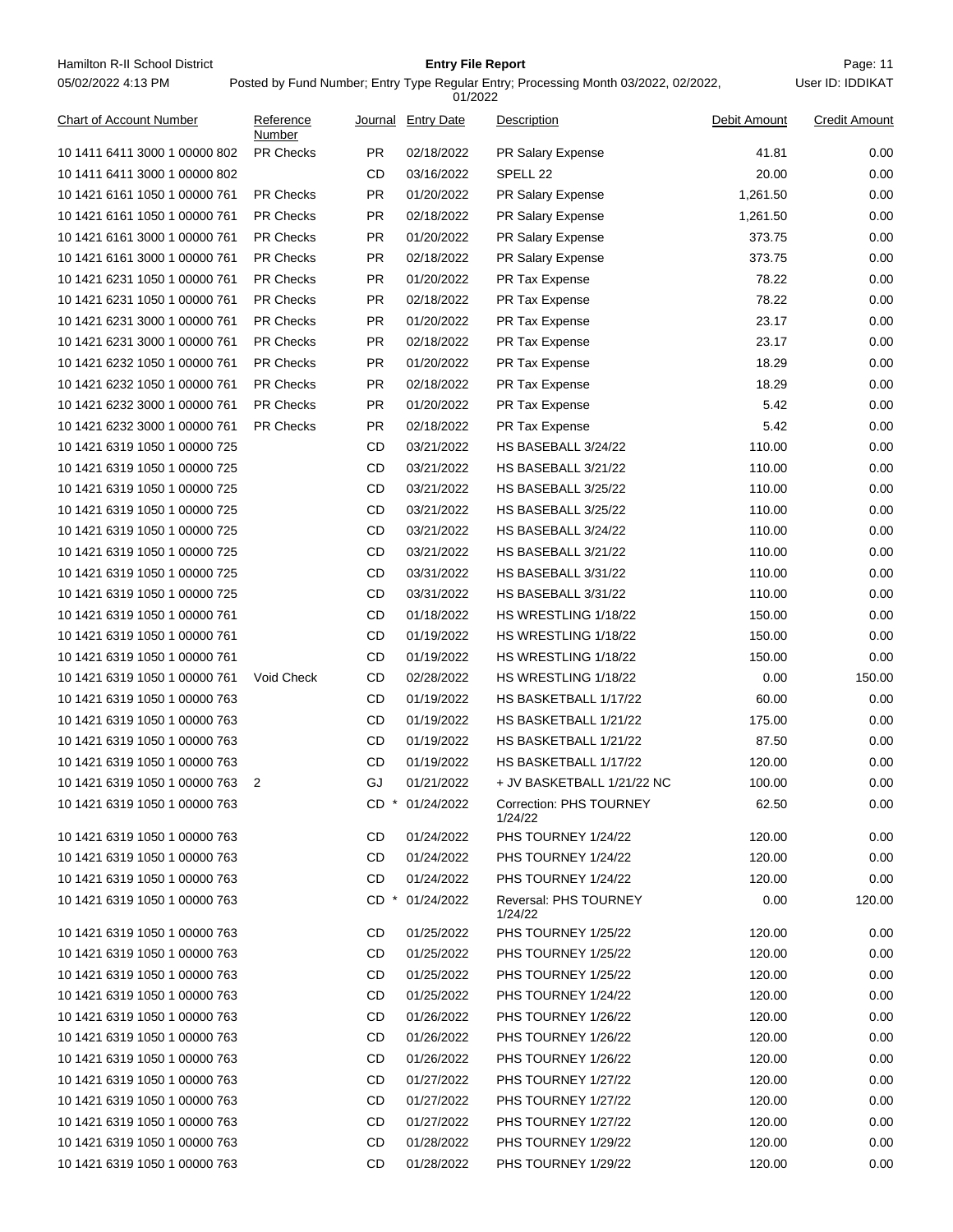# **Entry File Report**

|                                |                     |     | 01/2022            |                                                      |              |                      |
|--------------------------------|---------------------|-----|--------------------|------------------------------------------------------|--------------|----------------------|
| <b>Chart of Account Number</b> | Reference<br>Number |     | Journal Entry Date | Description                                          | Debit Amount | <b>Credit Amount</b> |
| 10 1421 6319 1050 1 00000 763  |                     | CD  | 01/28/2022         | PHS TOURNEY 1/29/22                                  | 120.00       | 0.00                 |
| 10 1421 6319 1050 1 00000 763  |                     | CD  | 02/11/2022         | HS BASKETBALL 2/11/22                                | 55.00        | 0.00                 |
| 10 1421 6319 1050 1 00000 763  |                     | CD  | 02/11/2022         | HS BASKETBALL 2/11/22                                | 125.00       | 0.00                 |
| 10 1421 6319 1050 1 00000 763  |                     | CD  | 02/16/2022         | HS BASKETBALL 2/15/22                                | 175.00       | 0.00                 |
| 10 1421 6319 1050 1 00000 763  |                     | CD  | 02/16/2022         | HS BASKETBALL 2/15/22                                | 87.50        | 0.00                 |
| 10 1421 6319 1050 1 00000 763  |                     | CD  | 02/16/2022         | HS BASKETBALL 2/15/22                                | 100.00       | 0.00                 |
| 10 1421 6319 1050 1 00000 775  |                     | CD  | 01/19/2022         | HS BASKETBALL 1/21/22                                | 87.50        | 0.00                 |
| 10 1421 6319 1050 1 00000 775  |                     | CD  | 01/19/2022         | JV BASKETBALL 1/21/22                                | 100.00       | 0.00                 |
| 10 1421 6319 1050 1 00000 775  |                     | CD  | 01/19/2022         | HS BASKETBALL 1/21/22                                | 175.00       | 0.00                 |
| 10 1421 6319 1050 1 00000 775  |                     | CD  | 01/19/2022         | HS BASKETBALL 1/17/22                                | 60.00        | 0.00                 |
| 10 1421 6319 1050 1 00000 775  |                     | CD  | 01/19/2022         | HS BASKETBALL 1/17/22                                | 120.00       | 0.00                 |
| 10 1421 6319 1050 1 00000 775  |                     | CD  | 01/24/2022         | PHS TOURNEY 1/24/22                                  | 120.00       | 0.00                 |
| 10 1421 6319 1050 1 00000 775  |                     | CD  | 01/24/2022         | PHS TOURNEY 1/24/22                                  | 120.00       | 0.00                 |
| 10 1421 6319 1050 1 00000 775  |                     | CD. | 01/24/2022         | <b>Correction: PHS TOURNEY</b><br>1/24/22            | 57.50        | 0.00                 |
| 10 1421 6319 1050 1 00000 775  |                     | CD  | 01/24/2022         | PHS TOURNEY 1/24/22                                  | 120.00       | 0.00                 |
| 10 1421 6319 1050 1 00000 775  |                     | CD  | 01/25/2022         | PHS TOURNEY 1/25/22                                  | 120.00       | 0.00                 |
| 10 1421 6319 1050 1 00000 775  |                     | CD  | 01/25/2022         | PHS TOURNEY 1/25/22                                  | 120.00       | 0.00                 |
| 10 1421 6319 1050 1 00000 775  |                     | CD  | 01/25/2022         | PHS TOURNEY 1/25/22                                  | 120.00       | 0.00                 |
| 10 1421 6319 1050 1 00000 775  |                     | CD  | 01/26/2022         | PHS TOURNEY 1/26/22                                  | 120.00       | 0.00                 |
| 10 1421 6319 1050 1 00000 775  |                     | CD  | 01/26/2022         | PHS TOURNEY 1/26/22                                  | 120.00       | 0.00                 |
| 10 1421 6319 1050 1 00000 775  |                     | CD  | 01/26/2022         | PHS TOURNEY 1/26/22                                  | 120.00       | 0.00                 |
| 10 1421 6319 1050 1 00000 775  |                     | CD  | 01/27/2022         | PHS TOURNEY 1/27/22                                  | 120.00       | 0.00                 |
| 10 1421 6319 1050 1 00000 775  |                     | CD  | 01/27/2022         | PHS TOURNEY 1/27/22                                  | 120.00       | 0.00                 |
| 10 1421 6319 1050 1 00000 775  |                     | CD  | 01/27/2022         | PHS TOURNEY 1/27/22                                  | 120.00       | 0.00                 |
| 10 1421 6319 1050 1 00000 775  |                     | CD  | 01/28/2022         | PHS TOURNEY 1/29/22                                  | 120.00       | 0.00                 |
| 10 1421 6319 1050 1 00000 775  |                     | CD  | 01/28/2022         | PHS TOURNEY 1/29/22                                  | 120.00       | 0.00                 |
| 10 1421 6319 1050 1 00000 775  |                     | CD  | 01/28/2022         | PHS TOURNEY 1/29/22                                  | 120.00       | 0.00                 |
| 10 1421 6319 1050 1 00000 775  |                     | CD  | 02/07/2022         | HS BASKETBALL 2/11/22                                | 5.00         | 0.00                 |
| 10 1421 6319 1050 1 00000 775  |                     | CD  | 02/16/2022         | HS BASKETBALL 2/15/22                                | 100.00       | 0.00                 |
| 10 1421 6319 1050 1 00000 775  |                     | CD  | 02/16/2022         | HS BASKETBALL 2/15/22                                | 87.50        | 0.00                 |
| 10 1421 6319 1050 1 00000 775  |                     | CD  | 02/16/2022         | HS BASKETBALL 2/15/22                                | 175.00       | 0.00                 |
| 10 1421 6319 3000 1 00000 763  | -2                  | GJ  | 01/21/2022         | - MS BASKETBALL 1/21/22 NC                           | 0.00         | 100.00               |
| 10 1421 6319 3000 1 00000 775  |                     | CD  | 02/16/2022         | HS BASKETBALL 2/11/22                                | 50.00        | 0.00                 |
| 10 1421 6319 3000 1 00000 775  |                     | CD  | 02/16/2022         | HS BASKETBALL 2/11/22                                | 50.00        | 0.00                 |
| 10 1421 6411 1050 1 00000 725  |                     | CD  | 01/19/2022         | <b>BASEBALL FIELD MATERIALS</b>                      | 4,500.00     | 0.00                 |
| 10 1421 6411 1050 1 00000 725  |                     | CD  | 02/16/2022         | <b>BASEBALL SUPPLIES</b>                             | 190.75       | 0.00                 |
| 10 1421 6411 1050 1 00000 725  |                     | CD  | 03/16/2022         | <b>BASEBALL CLAY &amp; PAINT</b>                     | 519.90       | 0.00                 |
| 10 1421 6411 1050 1 00000 725  |                     | CD  | 03/16/2022         | <b>BASEBALL BAGS</b>                                 | 74.45        | 0.00                 |
| 10 1421 6411 1050 1 00000 725  |                     | CD  | 03/16/2022         | <b>BB &amp; SB SCOREBOARD</b><br><b>INSTALLS</b>     | 1,350.00     | 0.00                 |
| 10 1421 6411 1050 1 00000 737  |                     | CD  | 02/16/2022         | HS CC 9/21/21                                        | 130.00       | 0.00                 |
| 10 1421 6411 1050 1 00000 738  |                     | CD  | 01/19/2022         | FB CONV LLOYD 12/9/21                                | 102.85       | 0.00                 |
| 10 1421 6411 1050 1 00000 738  |                     | CD  | 01/19/2022         | FB AWARD DECALS                                      | 228.90       | 0.00                 |
| 10 1421 6411 1050 1 00000 738  |                     | CD  | 01/19/2022         | NEW HEAD FB COACH CLINIC                             | 199.00       | 0.00                 |
| 10 1421 6411 1050 1 00000 738  |                     | CD  | 01/19/2022         | <b>RECONDITION, UPGRADE &amp;</b><br><b>SHIPPING</b> | 438.75       | 0.00                 |
| 10 1421 6411 1050 1 00000 738  |                     | CD  | 03/16/2022         | ATC 10/29,11/5,12/21                                 | 270.00       | 0.00                 |
| 10 1421 6411 1050 1 00000 738  |                     | CD  | 03/16/2022         | FOOTBALL LODGING                                     | 1,291.06     | 0.00                 |
| 10 1421 6411 1050 1 00000 738  | PR Checks           | PR. | 03/18/2022         | PR Salary Expense                                    | 176.80       | 0.00                 |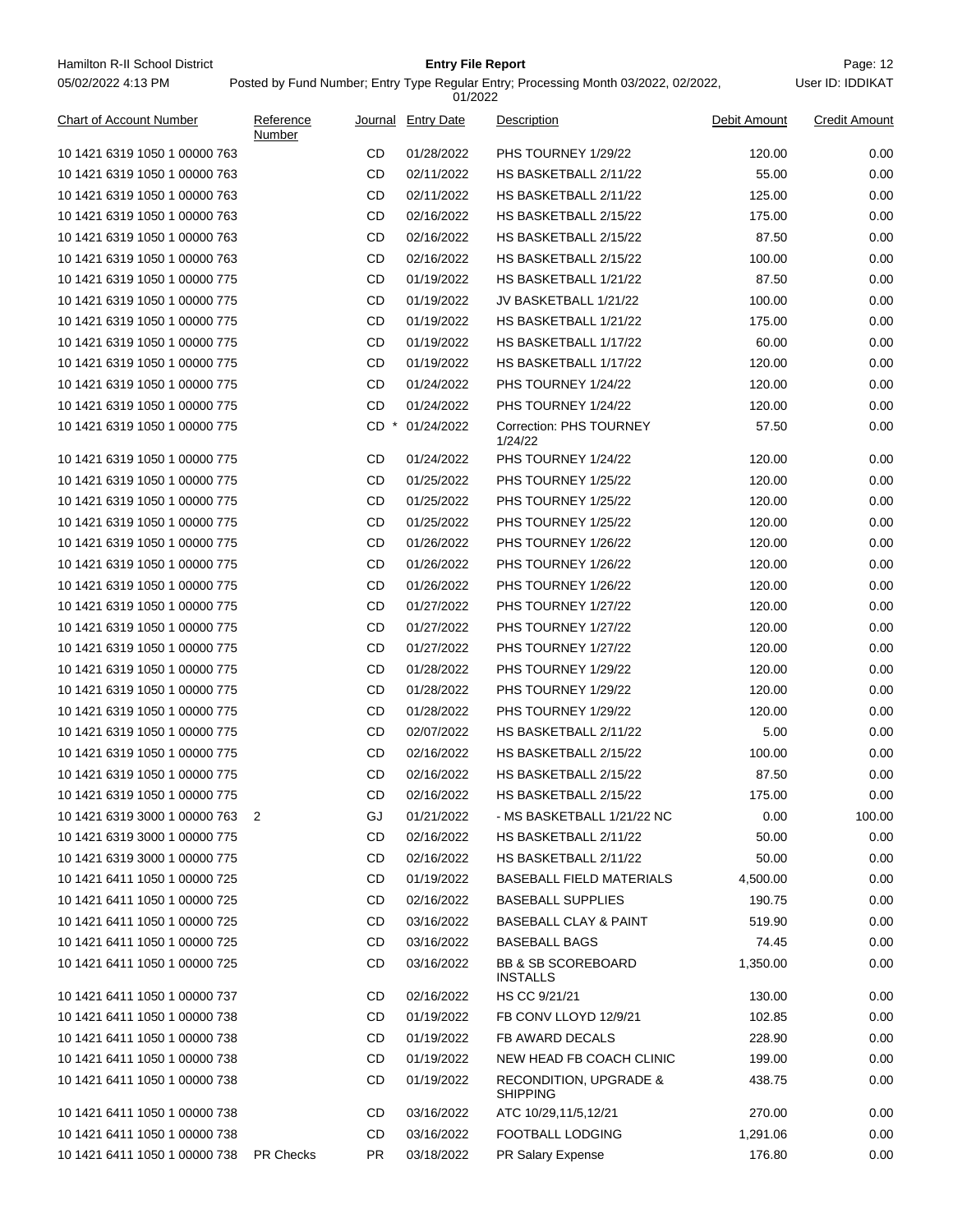Hamilton R-II School District **Entry File Report Entry File Report** Page: 13 05/02/2022 4:13 PM

# **Entry File Report**

User ID: IDDIKAT

| <b>Chart of Account Number</b> | Reference<br>Number |           | Journal Entry Date | Description                                        | Debit Amount | <b>Credit Amount</b> |
|--------------------------------|---------------------|-----------|--------------------|----------------------------------------------------|--------------|----------------------|
| 10 1421 6411 1050 1 00000 748  |                     | CD        | 02/16/2022         | <b>TRACK TENTS</b>                                 | 651.14       | 0.00                 |
| 10 1421 6411 1050 1 00000 761  |                     | CD        | 01/19/2022         | HS WRESTLE LODGING                                 | 477.25       | 0.00                 |
| 10 1421 6411 1050 1 00000 761  |                     | CD        | 01/19/2022         | <b>HS B &amp; G WRESTLING 1/7-8/22</b>             | 235.00       | 0.00                 |
| 10 1421 6411 1050 1 00000 761  |                     | CD        | 01/19/2022         | HS WRESTLING 1/15 & 1/17/22                        | 400.00       | 0.00                 |
| 10 1421 6411 1050 1 00000 761  |                     | CD        | 01/19/2022         | <b>WRESTLING SINGLETS-</b><br><b>SCHOOL</b>        | 386.00       | 0.00                 |
| 10 1421 6411 1050 1 00000 761  |                     | CD        | 01/31/2022         | HS WRESTLE LODGING                                 | 477.25       | 0.00                 |
| 10 1421 6411 1050 1 00000 761  | Void Check          | CD        | 01/31/2022         | HS WRESTLE LODGING                                 | 0.00         | 477.25               |
| 10 1421 6411 1050 1 00000 761  |                     | CD        | 02/15/2022         | <b>MEAL ALLOW FOR STATE</b><br><b>WRESTLING 22</b> | 576.00       | 0.00                 |
| 10 1421 6411 1050 1 00000 761  |                     | CD        | 03/16/2022         | <b>22 STATE WRESTLE LODGING</b>                    | 2,298.00     | 0.00                 |
| 10 1421 6411 1050 1 00000 761  |                     | CD        | 03/16/2022         | <b>WRESTLE SUPPLIES</b>                            | 80.64        | 0.00                 |
| 10 1421 6411 1050 1 00000 761  |                     | CD        | 03/16/2022         | <b>WRESTLE SUPPLIES</b>                            | 137.95       | 0.00                 |
| 10 1421 6411 1050 1 00000 761  | <b>PR Checks</b>    | PR.       | 03/18/2022         | PR Salary Expense                                  | 59.95        | $0.00\,$             |
| 10 1421 6411 1050 1 00000 763  | <b>PR Checks</b>    | PR.       | 01/20/2022         | PR Salary Expense                                  | 107.33       | 0.00                 |
| 10 1421 6411 1050 1 00000 763  |                     | CD        | 01/28/2022         | PHS TOURNEY 1/28/22                                | 60.00        | 0.00                 |
| 10 1421 6411 1050 1 00000 763  |                     | CD        | 01/28/2022         | PHS TOURNEY 1/28/22                                | 120.00       | 0.00                 |
| 10 1421 6411 1050 1 00000 763  |                     | CD        | 02/01/2022         | JV BASKETBALL 2/1/22                               | 30.00        | 0.00                 |
| 10 1421 6411 1050 1 00000 763  |                     | CD        | 02/01/2022         | JV BASKETBALL 2/1/22                               | 40.00        | 0.00                 |
| 10 1421 6411 1050 1 00000 763  |                     | CD        | 02/09/2022         | HS BASKETBALL 2/9/22                               | 60.00        | 0.00                 |
| 10 1421 6411 1050 1 00000 763  |                     | CD        | 02/09/2022         | HS BASKETBALL 2/9/22                               | 100.00       | 0.00                 |
| 10 1421 6411 1050 1 00000 763  |                     | CD        | 02/09/2022         | HS BASKETBALL 2/11/22                              | 100.00       | $0.00\,$             |
| 10 1421 6411 1050 1 00000 763  |                     | CD        | 02/09/2022         | HS BASKETBALL 2/11/22                              | 55.00        | 0.00                 |
| 10 1421 6411 1050 1 00000 763  |                     | CD        | 02/09/2022         | HS BASKETBALL 2/9/22                               | 120.00       | 0.00                 |
| 10 1421 6411 1050 1 00000 763  |                     | CD        | 02/09/2022         | HS BASKETBALL 2/11/22                              | 125.00       | 0.00                 |
| 10 1421 6411 1050 1 00000 763  |                     | CD        | 02/16/2022         | 21-22 MEMBERSHIP FEE                               | 45.00        | 0.00                 |
| 10 1421 6411 1050 1 00000 763  | <b>Void Check</b>   | CD        | 02/28/2022         | HS BASKETBALL 2/11/22                              | 0.00         | 55.00                |
| 10 1421 6411 1050 1 00000 763  | Void Check          | CD        | 02/28/2022         | HS BASKETBALL 2/11/22                              | 0.00         | 125.00               |
| 10 1421 6411 1050 1 00000 763  |                     | CD        | 03/16/2022         | LHS BASKET TOURNEY 1/10-<br>15/22                  | 100.00       | 0.00                 |
| 10 1421 6411 1050 1 00000 763  |                     | CD        | 03/16/2022         | ATC 1/24-29/22                                     | 502.50       | 0.00                 |
| 10 1421 6411 1050 1 00000 763  |                     | CD        | 03/16/2022         | <b>BASKETBALL ADS</b>                              | 55.00        | 0.00                 |
| 10 1421 6411 1050 1 00000 763  |                     | CD        | 03/16/2022         | PHS TOURNEY HOSP RM                                | 750.00       | 0.00                 |
| 10 1421 6411 1050 1 00000 763  |                     | CD        | 03/16/2022         | <b>22 DIST BASKET ADV</b>                          | 37.50        | 0.00                 |
| 10 1421 6411 1050 1 00000 767  |                     | CD        | 01/19/2022         | 21 STATE CHEER LODGING                             | 902.94       | 0.00                 |
| 10 1421 6411 1050 1 00000 767  |                     | CD        | 01/19/2022         | 21 STATE CHEER FUEL                                | 235.43       | 0.00                 |
| 10 1421 6411 1050 1 00000 767  |                     | CD        | 01/31/2022         | 21 STATE CHEER FUEL                                | 235.43       | 0.00                 |
| 10 1421 6411 1050 1 00000 767  | Void Check          | CD        | 01/31/2022         | 21 STATE CHEER LODGING                             | 0.00         | 902.94               |
| 10 1421 6411 1050 1 00000 767  | Void Check          | CD        | 01/31/2022         | 21 STATE CHEER FUEL                                | 0.00         | 235.43               |
| 10 1421 6411 1050 1 00000 767  |                     | CD        | 01/31/2022         | 21 STATE CHEER LODGING                             | 902.94       | 0.00                 |
| 10 1421 6411 1050 1 00000 767  |                     | CD        | 02/16/2022         | HS CHEER                                           | 200.00       | 0.00                 |
| 10 1421 6411 1050 1 00000 767  |                     | CD        | 03/16/2022         | 22 CHEER JUDGE                                     | 75.00        | 0.00                 |
| 10 1421 6411 1050 1 00000 767  |                     | CD        | 03/16/2022         | 22 CHEER JUDGE                                     | 75.00        | 0.00                 |
| 10 1421 6411 1050 1 00000 767  |                     | CD        | 03/16/2022         | 22 CHEER JUDGE                                     | 75.00        | 0.00                 |
| 10 1421 6411 1050 1 00000 775  | <b>PR Checks</b>    | <b>PR</b> | 01/20/2022         | PR Salary Expense                                  | 107.34       | 0.00                 |
| 10 1421 6411 1050 1 00000 775  |                     | CD        | 01/28/2022         | PHS TOURNEY 1/28/22                                | 60.00        | 0.00                 |
| 10 1421 6411 1050 1 00000 775  |                     | CD        |                    |                                                    |              | 0.00                 |
|                                |                     |           | 01/28/2022         | PHS TOURNEY 1/28/22                                | 120.00       |                      |
| 10 1421 6411 1050 1 00000 775  |                     | CD        | 02/01/2022         | JV BASKETBALL 2/1/22                               | 70.00        | 0.00                 |
| 10 1421 6411 1050 1 00000 775  |                     | CD        | 02/09/2022         | HS BASKETBALL 2/9/22                               | 120.00       | 0.00                 |
| 10 1421 6411 1050 1 00000 775  |                     | CD        | 02/09/2022         | HS BASKETBALL 2/11/22                              | 100.00       | 0.00                 |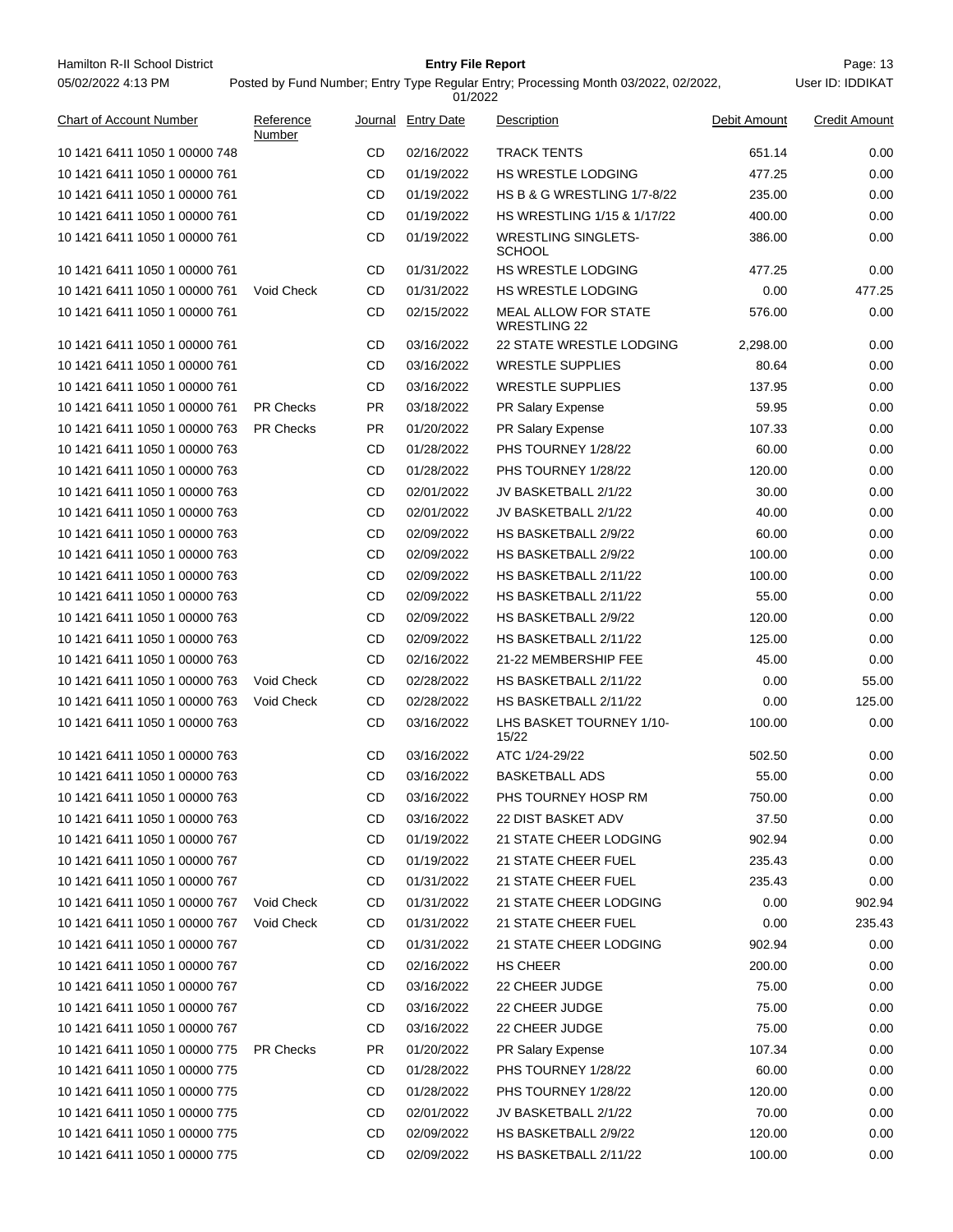Hamilton R-II School District **Entry File Report Entry File Report** Page: 14 05/02/2022 4:13 PM

# **Entry File Report**

User ID: IDDIKAT

| <b>Chart of Account Number</b> | Reference<br>Number |           | Journal Entry Date | Description                                      | Debit Amount | Credit Amount |
|--------------------------------|---------------------|-----------|--------------------|--------------------------------------------------|--------------|---------------|
| 10 1421 6411 1050 1 00000 775  |                     | CD        | 02/09/2022         | HS BASKETBALL 2/11/22                            | 55.00        | 0.00          |
| 10 1421 6411 1050 1 00000 775  |                     | CD        | 02/09/2022         | HS BASKETBALL 2/9/22                             | 100.00       | 0.00          |
| 10 1421 6411 1050 1 00000 775  |                     | CD        | 02/09/2022         | HS BASKETBALL 2/9/22                             | 60.00        | 0.00          |
| 10 1421 6411 1050 1 00000 775  |                     | CD        | 02/09/2022         | HS BASKETBALL 2/11/22                            | 125.00       | 0.00          |
| 10 1421 6411 1050 1 00000 775  |                     | CD        | 02/16/2022         | <b>12 COURTS OF CHRISTMAS</b>                    | 150.00       | 0.00          |
| 10 1421 6411 1050 1 00000 775  | Void Check          | CD        | 02/28/2022         | HS BASKETBALL 2/11/22                            | 0.00         | 100.00        |
| 10 1421 6411 1050 1 00000 775  |                     | CD        | 03/16/2022         | AT SRVCS AGREEMENT DTD<br>8/1/21                 | 502.50       | 0.00          |
| 10 1421 6411 1050 1 00000 775  |                     | CD        | 03/16/2022         | <b>BASKETBALL ADS</b>                            | 55.00        | 0.00          |
| 10 1421 6411 1050 1 00000 775  |                     | CD        | 03/16/2022         | PHS TOURNEY HOSP RM                              | 750.00       | 0.00          |
| 10 1421 6411 1050 1 00000 775  |                     | CD        | 03/16/2022         | <b>22 DIST BASKET ADV</b>                        | 37.50        | 0.00          |
| 10 1421 6411 1050 1 00000 775  |                     | CD        | 03/16/2022         | <b>BASKETBALL SHORTS</b>                         | 267.90       | 0.00          |
| 10 1421 6411 1050 1 00000 775  |                     | CD        | 03/16/2022         | DISTRICT BASKET 2/21/22                          | 725.00       | 0.00          |
| 10 1421 6411 1050 1 00000 775  |                     | CD        | 03/16/2022         | LHS BASKET TOURNEY 1/10-<br>15/22                | 100.00       | 0.00          |
| 10 1421 6411 1050 1 00000 788  |                     | CD        | 03/16/2022         | 21 CR 1 DAY DANCE CLINIC<br><b>FEE</b>           | 0.00         | 40.00         |
| 10 1421 6411 1050 1 00000 800  |                     | CD        | 03/16/2022         | <b>BB &amp; SB SCOREBOARD</b><br><b>INSTALLS</b> | 877.50       | 0.00          |
| 10 1421 6411 1050 1 00000 800  | $\mathbf{1}$        | GJ        | 03/18/2022         | RECLASS SA EXPENSE                               | 275.59       | 0.00          |
| 10 1421 6411 1050 1 00000 803  | 2021201115          | CR        | 01/11/2022         | <b>GOLF BAGS</b>                                 | 0.00         | 500.00        |
| 10 1421 6411 1050 1 00000 803  |                     | CD        | 03/16/2022         | B GOLF TOURNEY 3/23/22                           | 229.00       | 0.00          |
| 10 1421 6411 1050 1 00000 804  | 2021201115          | CR        | 01/11/2022         | <b>GOLF BAGS</b>                                 | 0.00         | 500.00        |
| 10 1421 6411 3000 1 00000 738  |                     | CD        | 01/19/2022         | RECONDITION, UPGRADE &<br><b>SHIPPING</b>        | 236.25       | 0.00          |
| 10 1421 6411 3000 1 00000 742  |                     | CD        | 02/16/2022         | <b>MS CHEER</b>                                  | 100.00       | 0.00          |
| 10 1421 6411 3000 1 00000 748  |                     | CD        | 02/16/2022         | <b>TRACK TENTS</b>                               | 350.61       | 0.00          |
| 10 1421 6411 3000 1 00000 761  | <b>PR Checks</b>    | PR.       | 01/20/2022         | PR Salary Expense                                | 45.60        | 0.00          |
| 10 1421 6411 3000 1 00000 800  |                     | CD        | 03/16/2022         | <b>BB &amp; SB SCOREBOARD</b><br><b>INSTALLS</b> | 472.50       | 0.00          |
| 10 2122 6316 1050 1 00000 000  |                     | CD        | 01/19/2022         | <b>HS PREACT SCORING FEE</b>                     | 404.80       | 0.00          |
| 10 2122 6316 1050 1 00000 000  |                     | CD        | 01/31/2022         | <b>HS MU ASSESS CR</b>                           | 0.00         | 81.54         |
| 10 2122 6316 1050 1 00000 000  |                     | CD        | 02/16/2022         | ARC SCORE GUIDANCE<br><b>SURVEY</b>              | 27.67        | 0.00          |
| 10 2122 6316 3000 1 00000 000  |                     | CD        | 01/19/2022         | MS PREACT SCORING FEE                            | 331.20       | 0.00          |
| 10 2122 6316 3000 1 00000 000  |                     | CD        | 01/31/2022         | MS MU ASSESS CR                                  | 0.00         | 81.54         |
| 10 2122 6316 3000 1 00000 000  |                     | CD        | 02/16/2022         | ARC SCORE GUIDANCE<br><b>SURVEY</b>              | 27.66        | 0.00          |
| 10 2122 6316 4020 1 00000 000  |                     | CD        | 01/31/2022         | ES MU ASSESS CR                                  | 0.00         | 81.54         |
| 10 2122 6316 4020 1 00000 000  |                     | CD        | 02/16/2022         | ARC SCORE GUIDANCE<br><b>SURVEY</b>              | 27.66        | 0.00          |
| 10 2122 6371 1050 1 00000 000  |                     | CD        | 02/16/2022         | 21 FALL CONF                                     | 89.00        | 0.00          |
| 10 2122 6371 1050 1 00000 000  |                     | CD        | 03/16/2022         | 22 TAKE TEN CONF                                 | 89.00        | 0.00          |
| 10 2122 6411 1050 1 00000 000  |                     | CD        | 01/19/2022         | <b>HS EOC REWARD</b>                             | 10.83        | 0.00          |
| 10 2122 6411 1050 1 00000 000  |                     | CD        | 02/16/2022         | PREACT 8/9 SCORING                               | 304.00       | 0.00          |
| 10 2122 6411 3000 1 00000 000  |                     | CD        | 01/19/2022         | <b>MS EOC REWARD</b>                             | 10.82        | 0.00          |
| 10 2122 6411 3000 1 00000 000  |                     | CD        | 02/16/2022         | PREACT 8/9 SCORING                               | 304.00       | 0.00          |
| 10 2122 6411 3000 1 00000 000  | <b>PR Checks</b>    | PR        | 02/18/2022         | PR Salary Expense                                | 89.14        | 0.00          |
| 10 2134 6151 1050 1 00000 000  | PR Checks           | PR        | 01/20/2022         | PR Salary Expense                                | 1,579.56     | 0.00          |
| 10 2134 6151 1050 1 00000 000  | <b>PR Checks</b>    | PR        | 02/18/2022         | PR Salary Expense                                | 1,638.55     | 0.00          |
| 10 2134 6151 1050 1 00000 000  | <b>PR Checks</b>    | PR        | 03/18/2022         | PR Salary Expense                                | 1,579.56     | 252.96        |
| 10 2134 6151 3000 1 00000 000  | PR Checks           | <b>PR</b> | 01/20/2022         | PR Salary Expense                                | 1,120.98     | 0.00          |
| 10 2134 6151 3000 1 00000 000  | PR Checks           | PR        | 02/18/2022         | PR Salary Expense                                | 1,162.85     | 0.00          |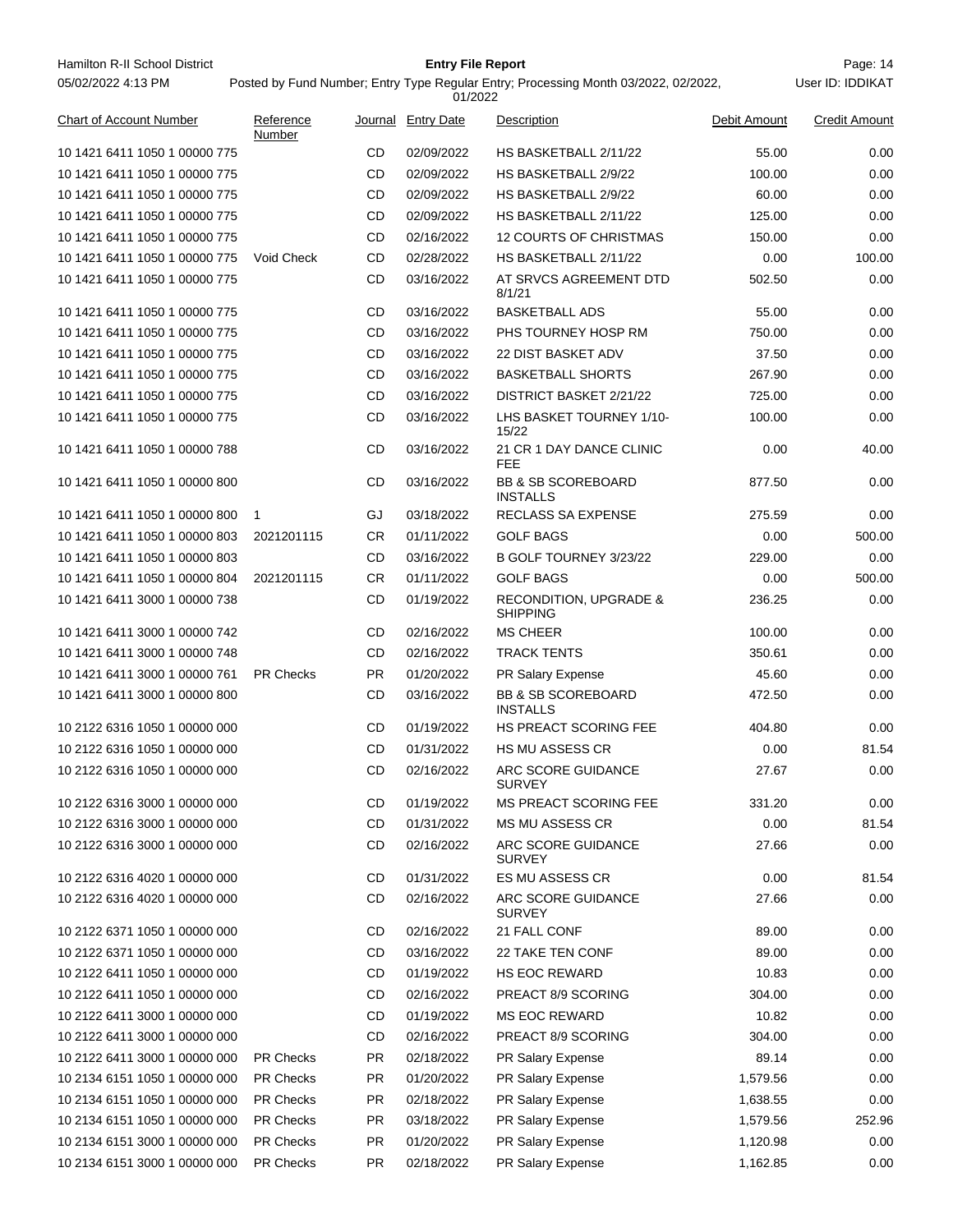Hamilton R-II School District **Entry File Report Entry File Report** Page: 15 05/02/2022 4:13 PM

# **Entry File Report**

Posted by Fund Number; Entry Type Regular Entry; Processing Month 03/2022, 02/2022,

|                                |                     |           | 01/2022            |                             |              |                      |
|--------------------------------|---------------------|-----------|--------------------|-----------------------------|--------------|----------------------|
| <b>Chart of Account Number</b> | Reference<br>Number |           | Journal Entry Date | Description                 | Debit Amount | <b>Credit Amount</b> |
| 10 2134 6151 3000 1 00000 000  | <b>PR Checks</b>    | PR.       | 03/18/2022         | PR Salary Expense           | 1,120.98     | 179.52               |
| 10 2134 6151 4020 1 00000 000  | <b>PR Checks</b>    | <b>PR</b> | 01/20/2022         | <b>PR Salary Expense</b>    | 2,394.83     | 0.00                 |
| 10 2134 6151 4020 1 00000 000  | <b>PR Checks</b>    | PR        | 02/18/2022         | PR Salary Expense           | 2,484.27     | 0.00                 |
| 10 2134 6151 4020 1 00000 000  | <b>PR Checks</b>    | PR.       | 03/18/2022         | PR Salary Expense           | 2,394.83     | 383.52               |
| 10 2134 6153 1050 1 00000 000  | <b>PR Checks</b>    | PR.       | 01/20/2022         | PR Salary Expense           | 87.20        | 0.00                 |
| 10 2134 6153 1050 1 00000 000  | <b>PR Checks</b>    | <b>PR</b> | 02/18/2022         | <b>PR Salary Expense</b>    | 45.50        | 0.00                 |
| 10 2134 6153 1050 1 00000 000  | PR Checks           | PR        | 03/18/2022         | PR Salary Expense           | 540.26       | 0.00                 |
| 10 2134 6153 3000 1 00000 000  | <b>PR Checks</b>    | PR        | 01/20/2022         | PR Salary Expense           | 61.89        | 0.00                 |
| 10 2134 6153 3000 1 00000 000  | <b>PR Checks</b>    | PR.       | 02/18/2022         | PR Salary Expense           | 32.29        | 0.00                 |
| 10 2134 6153 3000 1 00000 000  | <b>PR Checks</b>    | <b>PR</b> | 03/18/2022         | PR Salary Expense           | 383.41       | 0.00                 |
| 10 2134 6153 4020 1 00000 000  | <b>PR Checks</b>    | PR        | 01/20/2022         | PR Salary Expense           | 132.20       | 0.00                 |
| 10 2134 6153 4020 1 00000 000  | <b>PR Checks</b>    | PR.       | 02/18/2022         | PR Salary Expense           | 68.97        | 0.00                 |
| 10 2134 6153 4020 1 00000 000  | <b>PR Checks</b>    | PR.       | 03/18/2022         | <b>PR Salary Expense</b>    | 819.11       | 0.00                 |
| 10 2134 6221 1050 1 00000 000  | <b>PR Checks</b>    | PR.       | 01/20/2022         | <b>PR Deduction Expense</b> | 119.33       | 0.00                 |
| 10 2134 6221 1050 1 00000 000  | PR Checks           | PR        | 02/18/2022         | PR Deduction Expense        | 119.33       | 0.00                 |
| 10 2134 6221 1050 1 00000 000  | <b>PR Checks</b>    | PR        | 03/18/2022         | PR Deduction Expense        | 119.33       | 17.35                |
| 10 2134 6221 3000 1 00000 000  | <b>PR Checks</b>    | PR.       | 01/20/2022         | <b>PR Deduction Expense</b> | 84.69        | 0.00                 |
| 10 2134 6221 3000 1 00000 000  | <b>PR Checks</b>    | <b>PR</b> | 02/18/2022         | <b>PR Deduction Expense</b> | 84.69        | 0.00                 |
| 10 2134 6221 3000 1 00000 000  | <b>PR Checks</b>    | PR        | 03/18/2022         | PR Deduction Expense        | 84.69        | 12.32                |
| 10 2134 6221 4020 1 00000 000  | <b>PR Checks</b>    | PR.       | 01/20/2022         | PR Deduction Expense        | 180.94       | 0.00                 |
| 10 2134 6221 4020 1 00000 000  | <b>PR Checks</b>    | PR.       | 02/18/2022         | <b>PR Deduction Expense</b> | 180.94       | 0.00                 |
| 10 2134 6221 4020 1 00000 000  | <b>PR Checks</b>    | PR.       | 03/18/2022         | PR Deduction Expense        | 180.94       | 26.31                |
| 10 2134 6231 1050 1 00000 000  | PR Checks           | PR        | 01/20/2022         | PR Tax Expense              | 103.33       | 1.11                 |
| 10 2134 6231 1050 1 00000 000  | <b>PR Checks</b>    | PR        | 02/18/2022         | PR Tax Expense              | 104.40       | 1.11                 |
| 10 2134 6231 1050 1 00000 000  | <b>PR Checks</b>    | PR.       | 03/18/2022         | PR Tax Expense              | 131.43       | 16.80                |
| 10 2134 6231 3000 1 00000 000  | <b>PR Checks</b>    | <b>PR</b> | 01/20/2022         | PR Tax Expense              | 73.34        | 0.79                 |
| 10 2134 6231 3000 1 00000 000  | <b>PR Checks</b>    | PR        | 02/18/2022         | PR Tax Expense              | 74.10        | 0.79                 |
| 10 2134 6231 3000 1 00000 000  | <b>PR Checks</b>    | PR.       | 03/18/2022         | PR Tax Expense              | 93.27        | 11.92                |
| 10 2134 6231 4020 1 00000 000  | <b>PR Checks</b>    | PR.       | 01/20/2022         | PR Tax Expense              | 156.68       | 1.68                 |
| 10 2134 6231 4020 1 00000 000  | <b>PR Checks</b>    | <b>PR</b> | 02/18/2022         | PR Tax Expense              | 158.31       | 1.68                 |
| 10 2134 6231 4020 1 00000 000  | <b>PR Checks</b>    | <b>PR</b> | 03/18/2022         | PR Tax Expense              | 199.26       | 25.45                |
| 10 2134 6232 1050 1 00000 000  | PR Checks           | PR        | 01/20/2022         | PR Tax Expense              | 24.18        | 0.27                 |
| 10 2134 6232 1050 1 00000 000  | PR Checks           | PR        | 02/18/2022         | PR Tax Expense              | 24.42        | 0.27                 |
| 10 2134 6232 1050 1 00000 000  | PR Checks           | PR        | 03/18/2022         | PR Tax Expense              | 30.73        | 3.93                 |
| 10 2134 6232 3000 1 00000 000  | PR Checks           | <b>PR</b> | 01/20/2022         | PR Tax Expense              | 17.15        | 0.18                 |
| 10 2134 6232 3000 1 00000 000  | PR Checks           | PR        | 02/18/2022         | PR Tax Expense              | 17.33        | 0.18                 |
| 10 2134 6232 3000 1 00000 000  | PR Checks           | PR        | 03/18/2022         | PR Tax Expense              | 21.81        | 2.78                 |
| 10 2134 6232 4020 1 00000 000  | PR Checks           | PR        | 01/20/2022         | PR Tax Expense              | 36.63        | 0.39                 |
| 10 2134 6232 4020 1 00000 000  | PR Checks           | <b>PR</b> | 02/18/2022         | PR Tax Expense              | 37.02        | 0.39                 |
| 10 2134 6232 4020 1 00000 000  | PR Checks           | PR        | 03/18/2022         | PR Tax Expense              | 46.60        | 5.95                 |
| 10 2134 6241 1050 1 00000 000  | PR Checks           | PR        | 01/20/2022         | PR Deduction Expense        | 161.18       | 0.00                 |
| 10 2134 6241 1050 1 00000 000  | PR Checks           | PR        | 02/18/2022         | <b>PR Deduction Expense</b> | 161.18       | 0.00                 |
| 10 2134 6241 1050 1 00000 000  | PR Checks           | <b>PR</b> | 03/18/2022         | PR Deduction Expense        | 161.18       | 0.00                 |
| 10 2134 6241 3000 1 00000 000  | PR Checks           | PR        | 01/20/2022         | PR Deduction Expense        | 114.39       | 0.00                 |
| 10 2134 6241 3000 1 00000 000  | PR Checks           | PR        | 02/18/2022         | PR Deduction Expense        | 114.39       | 0.00                 |
| 10 2134 6241 3000 1 00000 000  | PR Checks           | PR        | 03/18/2022         | PR Deduction Expense        | 114.39       | 0.00                 |
| 10 2134 6241 4020 1 00000 000  | PR Checks           | <b>PR</b> | 01/20/2022         | PR Deduction Expense        | 244.38       | 0.00                 |
| 10 2134 6241 4020 1 00000 000  | PR Checks           | PR        | 02/18/2022         | PR Deduction Expense        | 244.38       | 0.00                 |
| 10 2134 6241 4020 1 00000 000  | PR Checks           | PR        | 03/18/2022         | PR Deduction Expense        | 244.38       | 0.00                 |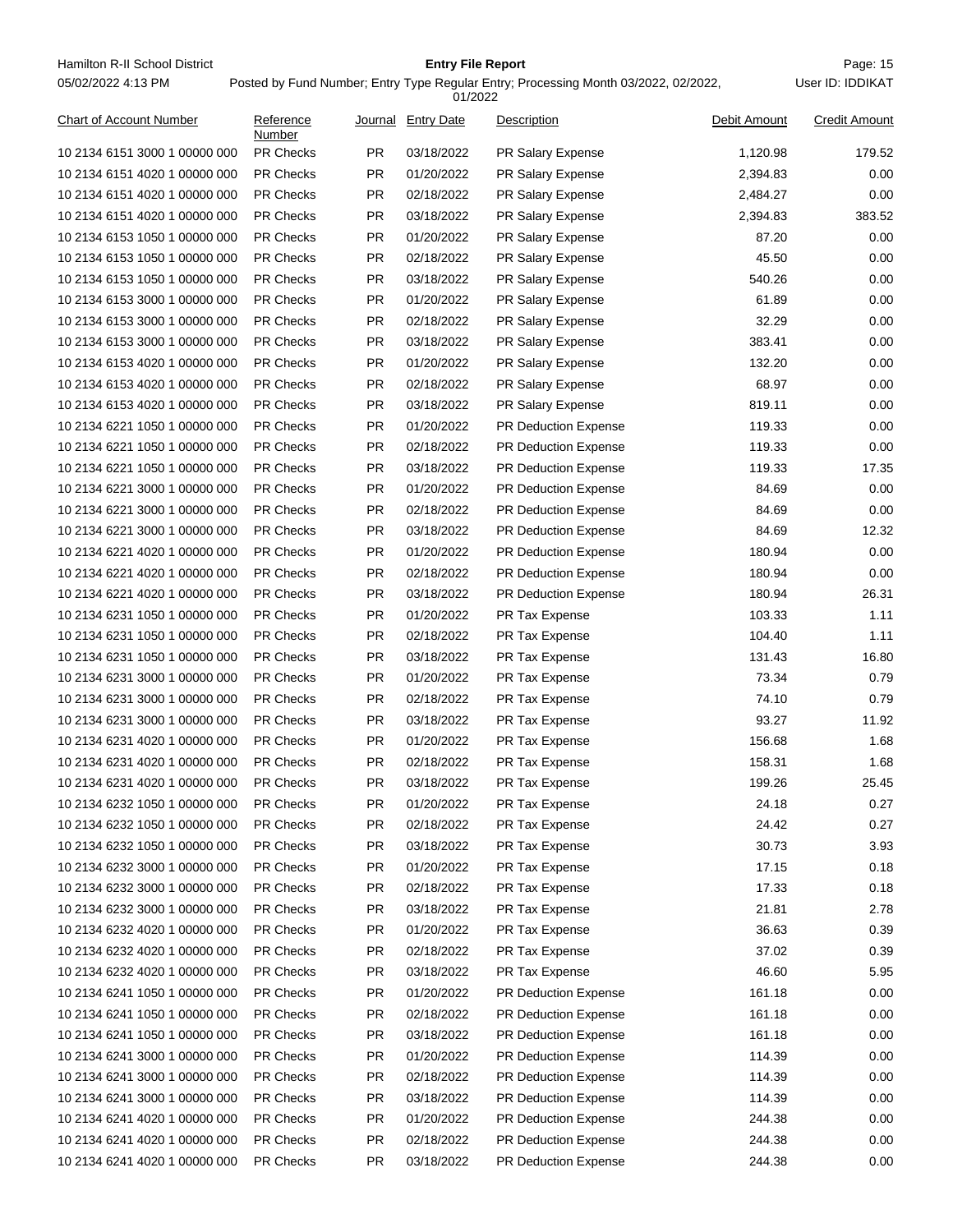Hamilton R-II School District **Entry File Report Entry File Report** Page: 16 05/02/2022 4:13 PM

# **Entry File Report**

|                                |                     |           | 01/2022            |                             |              |                      |
|--------------------------------|---------------------|-----------|--------------------|-----------------------------|--------------|----------------------|
| <b>Chart of Account Number</b> | Reference<br>Number |           | Journal Entry Date | Description                 | Debit Amount | <b>Credit Amount</b> |
| 10 2134 6411 0000 1 00000 000  |                     | CD        | 02/16/2022         | <b>NURSE SUPPLIES</b>       | 282.24       | 0.00                 |
| 10 2134 6411 0000 1 00000 000  |                     | <b>CD</b> | 03/16/2022         | 2 ZOLL DPR-D PADZ           | 385.87       | 0.00                 |
| 10 2134 6411 1050 1 00000 000  |                     | CD        | 01/19/2022         | <b>HS NURSE SUPPLIES</b>    | 44.54        | 0.00                 |
| 10 2134 6411 1050 1 00000 000  | Void Check          | CD        | 01/31/2022         | <b>HS NURSE SUPPLIES</b>    | 0.00         | 44.54                |
| 10 2134 6411 1050 1 00000 000  |                     | CD        | 01/31/2022         | <b>HS NURSE SUPPLIES</b>    | 44.54        | 0.00                 |
| 10 2134 6411 3000 1 00000 000  |                     | CD        | 01/19/2022         | <b>MS NURSE SUPPLIES</b>    | 31.61        | 0.00                 |
| 10 2134 6411 3000 1 00000 000  |                     | CD        | 01/31/2022         | <b>MS NURSE SUPPLIES</b>    | 31.61        | 0.00                 |
| 10 2134 6411 3000 1 00000 000  | Void Check          | CD        | 01/31/2022         | <b>MS NURSE SUPPLIES</b>    | 0.00         | 31.61                |
| 10 2134 6411 4020 1 00000 000  |                     | CD        | 01/19/2022         | <b>ES NURSE SUPPLIES</b>    | 67.53        | 0.00                 |
| 10 2134 6411 4020 1 00000 000  | Void Check          | CD        | 01/31/2022         | <b>ES NURSE SUPPLIES</b>    | 0.00         | 67.53                |
| 10 2134 6411 4020 1 00000 000  |                     | CD        | 01/31/2022         | <b>ES NURSE SUPPLIES</b>    | 67.53        | 0.00                 |
| 10 2152 6151 4020 3 12210 000  | <b>PR Checks</b>    | <b>PR</b> | 01/20/2022         | PR Salary Expense           | 5,425.21     | 0.00                 |
| 10 2152 6151 4020 3 12210 000  | <b>PR Checks</b>    | <b>PR</b> | 02/18/2022         | PR Salary Expense           | 5,425.21     | 0.00                 |
| 10 2152 6151 4020 3 12210 000  | <b>PR Checks</b>    | <b>PR</b> | 03/18/2022         | PR Salary Expense           | 5,425.21     | 0.00                 |
| 10 2152 6221 4020 3 12210 000  | <b>PR Checks</b>    | PR.       | 01/20/2022         | PR Deduction Expense        | 407.59       | 0.00                 |
| 10 2152 6221 4020 3 12210 000  | <b>PR Checks</b>    | PR.       | 02/18/2022         | <b>PR Deduction Expense</b> | 407.59       | 0.00                 |
| 10 2152 6221 4020 3 12210 000  | <b>PR Checks</b>    | <b>PR</b> | 03/18/2022         | PR Deduction Expense        | 407.59       | 0.00                 |
| 10 2152 6231 4020 3 12210 000  | <b>PR Checks</b>    | <b>PR</b> | 01/20/2022         | PR Tax Expense              | 336.36       | 18.60                |
| 10 2152 6231 4020 3 12210 000  | <b>PR Checks</b>    | PR.       | 02/18/2022         | PR Tax Expense              | 336.36       | 18.60                |
| 10 2152 6231 4020 3 12210 000  | <b>PR Checks</b>    | <b>PR</b> | 03/18/2022         | PR Tax Expense              | 336.36       | 18.60                |
| 10 2152 6232 4020 3 12210 000  | <b>PR Checks</b>    | PR.       | 01/20/2022         | PR Tax Expense              | 78.67        | 4.35                 |
| 10 2152 6232 4020 3 12210 000  | <b>PR Checks</b>    | <b>PR</b> | 02/18/2022         | PR Tax Expense              | 78.67        | 4.35                 |
| 10 2152 6232 4020 3 12210 000  | <b>PR Checks</b>    | PR.       | 03/18/2022         | PR Tax Expense              | 78.67        | 4.35                 |
| 10 2152 6241 4020 3 12210 000  | <b>PR Checks</b>    | PR.       | 01/20/2022         | <b>PR Deduction Expense</b> | 519.82       | 0.00                 |
| 10 2152 6241 4020 3 12210 000  | <b>PR Checks</b>    | <b>PR</b> | 02/18/2022         | PR Deduction Expense        | 519.82       | 0.00                 |
| 10 2152 6241 4020 3 12210 000  | <b>PR Checks</b>    | <b>PR</b> | 03/18/2022         | PR Deduction Expense        | 519.82       | 0.00                 |
| 10 2162 6311 1050 3 12210 000  |                     | CD        | 01/19/2022         | HS ECSE OT SERVICES DC      | 822.40       | 0.00                 |
| 10 2162 6311 1050 3 12210 000  |                     | CD        | 02/16/2022         | HS ECSE OT SERVICES DC      | 661.95       | 0.00                 |
| 10 2162 6311 1050 3 12210 000  |                     | CD        | 03/16/2022         | HS ECSE OT SERVICES DC      | 765.00       | 0.00                 |
| 10 2162 6311 3000 3 12210 000  |                     | <b>CD</b> | 01/19/2022         | MS SPED OT SERVICES DC      | 1,052.85     | 0.00                 |
| 10 2162 6311 3000 3 12210 000  |                     | <b>CD</b> | 02/16/2022         | MS SPED OT SERVICES DC      | 941.00       | 0.00                 |
| 10 2162 6311 3000 3 12210 000  |                     | CD        | 03/16/2022         | MS SPED OT SERVICES DC      | 738.00       | 0.00                 |
| 10 2162 6311 4020 3 12210 000  |                     | CD        | 01/19/2022         | ES SPED OT SERVICES DC      | 4,115.60     | 0.00                 |
| 10 2162 6311 4020 3 12210 000  |                     | CD        | 02/16/2022         | ES SPED OT SERVICES DC      | 6,354.70     | 0.00                 |
| 10 2162 6311 4020 3 12210 000  |                     | CD        | 03/16/2022         | ES SPED OT SERVICES DC      | 5,714.70     | 0.00                 |
| 10 2162 6311 4020 3 12810 000  |                     | CD        | 01/19/2022         | ES ECSE OT SERVICES DC      | 163.50       | 0.00                 |
| 10 2162 6311 4020 3 12810 000  |                     | CD        | 02/16/2022         | ES ECSE OT SERVICES DC      | 356.95       | 0.00                 |
| 10 2162 6311 4020 3 12810 000  |                     | CD        | 03/16/2022         | ES ECSE OT SERVICES DC      | 514.40       | 0.00                 |
| 10 2172 6311 3000 3 12210 000  |                     | CD        | 01/19/2022         | <b>MS PT SERVICES</b>       | 219.00       | 0.00                 |
| 10 2172 6311 3000 3 12210 000  |                     | CD        | 03/16/2022         | PT SERVICES                 | 109.50       | 0.00                 |
| 10 2172 6311 4020 3 12210 000  |                     | CD        | 01/19/2022         | <b>ES PT SERVICES</b>       | 219.00       | 0.00                 |
| 10 2172 6311 4020 3 12210 000  |                     | CD        | 03/16/2022         | <b>PT SERVICES</b>          | 140.16       | 0.00                 |
| 10 2213 6411 0000 4 46500 000  |                     | CD        | 01/19/2022         | <b>T2A SUPPLIES</b>         | 1,599.98     | 0.00                 |
| 10 2213 6411 0000 4 46500 000  |                     | CD        | 02/16/2022         | <b>T2A SUPPLIES</b>         | 143.96       | 0.00                 |
| 10 2213 6411 0000 4 46500 000  |                     | CD        | 03/16/2022         | 22 INTERFACE CONF           | 100.00       | 0.00                 |
| 10 2213 6411 0000 4 46500 000  |                     | CD        | 03/16/2022         | <b>T2A SUPPLIES</b>         | 390.74       | 0.00                 |
| 10 2213 6411 1050 4 46500 000  |                     | CD        | 01/19/2022         | <b>T2A SUPPLIES</b>         | 72.28        | 0.00                 |
| 10 2213 6411 1050 4 46500 000  |                     | CD        | 02/16/2022         | <b>T2A SUPPLIES</b>         | 44.05        | 0.00                 |
| 10 2213 6411 1050 4 46500 000  |                     | CD        | 03/16/2022         | <b>T2A SUPPLIES</b>         | 34.16        | 0.00                 |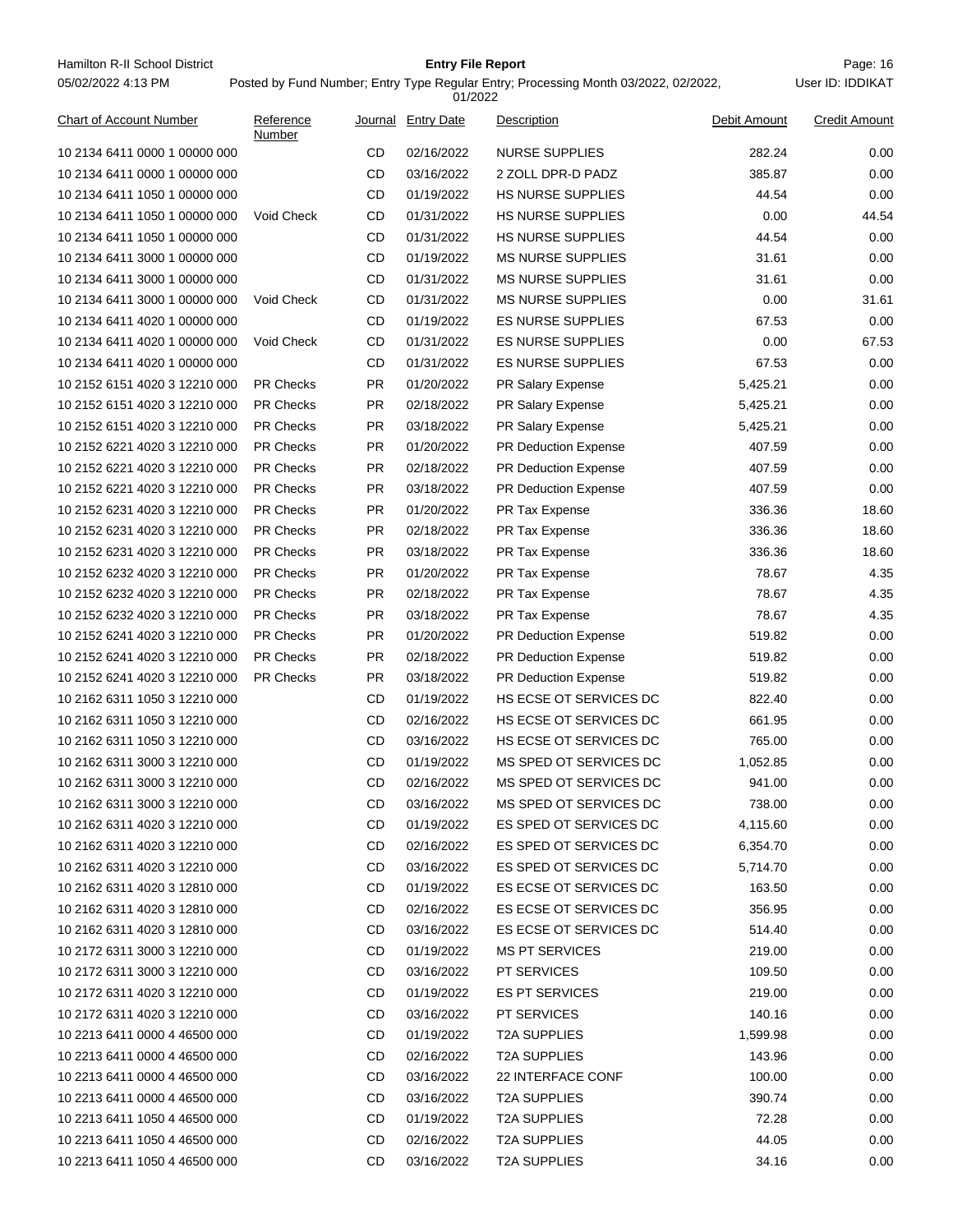| Hamilton R-II School District | <b>Entry File Report</b>                                                            | Page: 17         |
|-------------------------------|-------------------------------------------------------------------------------------|------------------|
| 05/02/2022 4:13 PM            | Posted by Fund Number; Entry Type Regular Entry; Processing Month 03/2022, 02/2022, | User ID: IDDIKAT |

| <b>Chart of Account Number</b> | Reference<br>Number |           | Journal Entry Date | Description                         | Debit Amount | <b>Credit Amount</b> |
|--------------------------------|---------------------|-----------|--------------------|-------------------------------------|--------------|----------------------|
| 10 2214 6319 1050 3 00000 000  |                     | CD        | 01/19/2022         | <b>MATH SEMINAR - B BOLLING</b>     | 279.00       | 0.00                 |
| 10 2214 6319 1050 3 00000 000  |                     | CD        | 02/16/2022         | 22 MO SCHOOL LIBRARY<br><b>CONF</b> | 417.00       | 0.00                 |
| 10 2214 6343 3000 3 00000 000  |                     | CD        | 01/19/2022         | <b>MS PDC TRAVEL</b>                | 337.07       | 0.00                 |
| 10 2214 6343 3000 3 00000 000  | <b>PR Checks</b>    | <b>PR</b> | 01/20/2022         | PR Salary Expense                   | 140.40       | 0.00                 |
| 10 2214 6343 3000 3 00000 000  | Void Check          | CD        | 01/31/2022         | <b>MS PDC TRAVEL</b>                | 0.00         | 337.07               |
| 10 2214 6343 3000 3 00000 000  |                     | CD        | 01/31/2022         | <b>MS PDC TRAVEL</b>                | 337.07       | 0.00                 |
| 10 2214 6411 0000 3 00000 000  |                     | CD        | 01/19/2022         | <b>PDC SUPPLIES</b>                 | 469.99       | 0.00                 |
| 10 2214 6411 0000 3 00000 000  |                     | CD        | 02/16/2022         | <b>PDC SUPPLIES</b>                 | 114.75       | 0.00                 |
| 10 2214 6411 0000 3 00000 000  |                     | CD        | 02/16/2022         | <b>PDC SUPPLIES</b>                 | 273.49       | 0.00                 |
| 10 2214 6411 0000 3 00000 000  |                     | <b>CD</b> | 03/22/2022         | PDC COOKIES                         | 75.00        | 0.00                 |
| 10 2222 6151 3000 1 00000 000  | <b>PR Checks</b>    | PR.       | 01/20/2022         | PR Salary Expense                   | 1,576.90     | 0.00                 |
| 10 2222 6151 3000 1 00000 000  | <b>PR Checks</b>    | PR.       | 02/18/2022         | PR Salary Expense                   | 1,705.99     | 0.00                 |
| 10 2222 6151 3000 1 00000 000  | <b>PR Checks</b>    | PR.       | 03/18/2022         | <b>PR Salary Expense</b>            | 1,743.04     | 0.00                 |
| 10 2222 6151 4020 1 00000 000  | <b>PR Checks</b>    | <b>PR</b> | 01/20/2022         | PR Salary Expense                   | 1,561.78     | 33.37                |
| 10 2222 6151 4020 1 00000 000  | <b>PR Checks</b>    | PR        | 02/18/2022         | <b>PR Salary Expense</b>            | 1,556.64     | 27.16                |
| 10 2222 6151 4020 1 00000 000  | <b>PR Checks</b>    | PR        | 03/18/2022         | PR Salary Expense                   | 1,556.64     | 67.00                |
| 10 2222 6153 4020 1 00000 000  | <b>PR Checks</b>    | PR.       | 02/18/2022         | PR Salary Expense                   | 300.00       | 0.00                 |
| 10 2222 6153 4020 1 00000 000  | <b>PR Checks</b>    | <b>PR</b> | 03/18/2022         | PR Salary Expense                   | 100.00       | 0.00                 |
| 10 2222 6221 3000 1 00000 000  | <b>PR Checks</b>    | PR.       | 03/18/2022         | <b>PR Deduction Expense</b>         | 236.60       | 0.00                 |
| 10 2222 6221 4020 1 00000 000  | <b>PR Checks</b>    | PR.       | 01/20/2022         | <b>PR Deduction Expense</b>         | 142.56       | 2.29                 |
| 10 2222 6221 4020 1 00000 000  | <b>PR Checks</b>    | PR.       | 02/18/2022         | <b>PR Deduction Expense</b>         | 142.20       | 1.86                 |
| 10 2222 6221 4020 1 00000 000  | <b>PR Checks</b>    | <b>PR</b> | 03/18/2022         | <b>PR Deduction Expense</b>         | 142.21       | 4.60                 |
| 10 2222 6231 3000 1 00000 000  | <b>PR Checks</b>    | PR        | 01/20/2022         | PR Tax Expense                      | 97.77        | 0.00                 |
| 10 2222 6231 3000 1 00000 000  | <b>PR Checks</b>    | PR        | 02/18/2022         | PR Tax Expense                      | 105.77       | 0.00                 |
| 10 2222 6231 3000 1 00000 000  | <b>PR Checks</b>    | <b>PR</b> | 03/18/2022         | PR Tax Expense                      | 108.07       | 0.00                 |
| 10 2222 6231 4020 1 00000 000  | <b>PR Checks</b>    | <b>PR</b> | 01/20/2022         | PR Tax Expense                      | 96.83        | 52.09                |
| 10 2222 6231 4020 1 00000 000  | <b>PR Checks</b>    | PR.       | 02/18/2022         | PR Tax Expense                      | 115.12       | 51.71                |
| 10 2222 6231 4020 1 00000 000  | <b>PR Checks</b>    | PR.       | 03/18/2022         | PR Tax Expense                      | 102.72       | 54.18                |
| 10 2222 6232 3000 1 00000 000  | <b>PR Checks</b>    | PR.       | 01/20/2022         | PR Tax Expense                      | 22.87        | 0.00                 |
| 10 2222 6232 3000 1 00000 000  | <b>PR Checks</b>    | <b>PR</b> | 02/18/2022         | PR Tax Expense                      | 24.73        | 0.00                 |
| 10 2222 6232 3000 1 00000 000  | <b>PR Checks</b>    | <b>PR</b> | 03/18/2022         | <b>PR Tax Expense</b>               | 25.27        | 0.00                 |
| 10 2222 6232 4020 1 00000 000  | <b>PR Checks</b>    | PR        | 01/20/2022         | PR Tax Expense                      | 22.64        | 12.18                |
| 10 2222 6232 4020 1 00000 000  | PR Checks           | PR        | 02/18/2022         | PR Tax Expense                      | 26.92        | 12.09                |
| 10 2222 6232 4020 1 00000 000  | PR Checks           | <b>PR</b> | 03/18/2022         | PR Tax Expense                      | 24.00        | 12.67                |
| 10 2222 6241 4020 1 00000 000  | <b>PR Checks</b>    | PR        | 01/20/2022         | PR Deduction Expense                | 519.95       | 0.00                 |
| 10 2222 6241 4020 1 00000 000  | <b>PR Checks</b>    | PR        | 02/18/2022         | <b>PR Deduction Expense</b>         | 519.95       | 0.00                 |
| 10 2222 6241 4020 1 00000 000  | <b>PR Checks</b>    | PR        | 03/18/2022         | PR Deduction Expense                | 519.95       | 0.00                 |
| 10 2222 6411 1050 1 00000 000  |                     | CD        | 01/19/2022         | <b>HS LIBRARY SUPPLIES</b>          | 29.81        | 0.00                 |
| 10 2222 6411 3000 1 00000 000  |                     | CD        | 03/16/2022         | <b>MS LIBRARY SUPPLIES</b>          | 25.33        | 0.00                 |
| 10 2222 6441 1050 1 00000 000  |                     | CD        | 02/16/2022         | <b>HS LIBRARY BOOKS</b>             | 774.59       | 0.00                 |
| 10 2222 6441 1050 1 00000 000  |                     | CD        | 03/16/2022         | HS LIBRARY BOOKS                    | 39.36        | 0.00                 |
| 10 2222 6441 3000 1 00000 000  |                     | CD        | 02/16/2022         | <b>MS LIBRARY BOOKS</b>             | 806.20       | 0.00                 |
| 10 2222 6441 4020 1 00000 000  |                     | CD        | 01/19/2022         | ES LIBRARY BOOKS                    | 318.48       | 0.00                 |
| 10 2222 6441 4020 1 00000 000  |                     | CD        | 02/16/2022         | <b>ES LIBRARY BOOKS</b>             | 286.86       | 0.00                 |
| 10 2222 6441 4020 1 00000 000  |                     | CD        | 03/16/2022         | 25 ES LIBRARY BOOKS                 | 343.58       | 0.00                 |
| 10 2225 6316 0000 1 00000 000  |                     | CD        | 01/19/2022         | MONTHLY COPIER USAGE                | 143.43       | 0.00                 |
| 10 2225 6316 0000 1 00000 000  |                     | CD        | 01/19/2022         | CO MONTHLY SERVICES                 | 270.00       | 0.00                 |
| 10 2225 6316 0000 1 00000 000  |                     | CD        | 02/16/2022         | CO MONTHLY SERVICES                 | 270.00       | 0.00                 |
|                                |                     |           |                    |                                     |              |                      |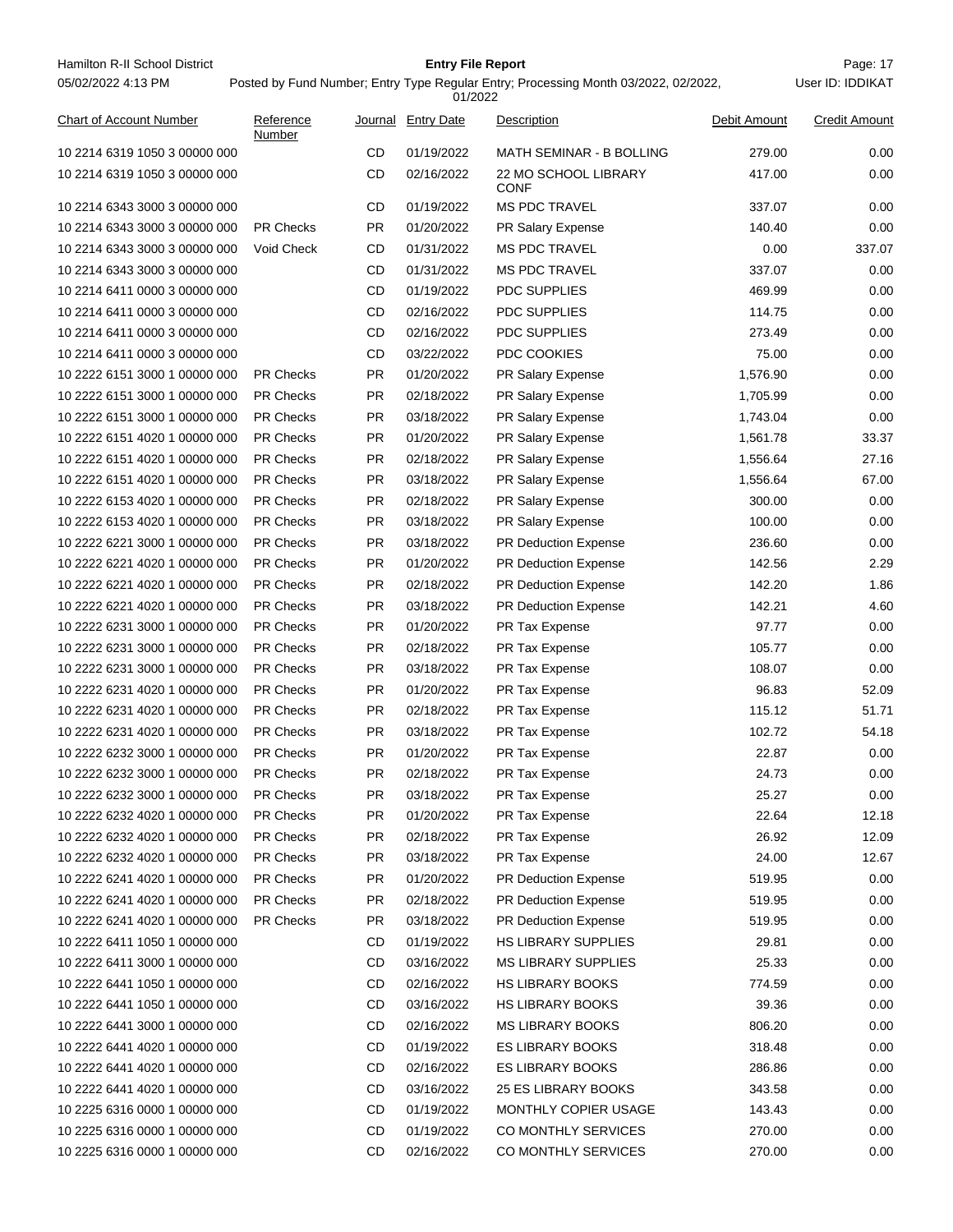Hamilton R-II School District **Entry File Report Entry File Report** Page: 18 05/02/2022 4:13 PM

# **Entry File Report**

Posted by Fund Number; Entry Type Regular Entry; Processing Month 03/2022, 02/2022,

|                                                                |                     |           | 01/2022            |                                      |              |                      |
|----------------------------------------------------------------|---------------------|-----------|--------------------|--------------------------------------|--------------|----------------------|
| <b>Chart of Account Number</b>                                 | Reference<br>Number |           | Journal Entry Date | Description                          | Debit Amount | <b>Credit Amount</b> |
| 10 2225 6316 0000 1 00000 000                                  |                     | CD        | 02/16/2022         | MONTHLY COPIER USAGE                 | 148.04       | 0.00                 |
| 10 2225 6316 0000 1 00000 000                                  |                     | CD        | 03/16/2022         | MONTHLY COPIER USAGE                 | 165.34       | 0.00                 |
| 10 2225 6316 0000 1 00000 000                                  |                     | CD        | 03/16/2022         | CO MONTHLY SERVICES                  | 270.00       | 0.00                 |
| 10 2225 6316 1050 1 00000 000                                  |                     | CD        | 01/19/2022         | MONTHLY COPIER USAGE                 | 462.16       | 0.00                 |
| 10 2225 6316 1050 1 00000 000                                  |                     | CD        | 01/19/2022         | <b>HS MONTHLY SERVICES</b>           | 870.00       | 0.00                 |
| 10 2225 6316 1050 1 00000 000                                  |                     | CD        | 02/16/2022         | <b>HS MONTHLY SERVICES</b>           | 870.00       | 0.00                 |
| 10 2225 6316 1050 1 00000 000                                  |                     | CD        | 02/16/2022         | MONTHLY COPIER USAGE                 | 477.00       | 0.00                 |
| 10 2225 6316 1050 1 00000 000                                  |                     | CD        | 03/16/2022         | MONTHLY COPIER USAGE                 | 532.77       | 0.00                 |
| 10 2225 6316 1050 1 00000 000                                  |                     | CD        | 03/16/2022         | <b>HS MONTHLY SERVICES</b>           | 870.00       | 0.00                 |
| 10 2225 6316 3000 1 00000 000                                  |                     | CD        | 01/19/2022         | <b>MS MONTHLY SERVICES</b>           | 540.00       | 0.00                 |
| 10 2225 6316 3000 1 00000 000                                  |                     | CD        | 01/19/2022         | MONTHLY COPIER USAGE                 | 286.86       | 0.00                 |
| 10 2225 6316 3000 1 00000 000                                  |                     | CD        | 02/16/2022         | <b>MS MONTHLY SERVICES</b>           | 540.00       | 0.00                 |
| 10 2225 6316 3000 1 00000 000                                  |                     | CD        | 02/16/2022         | MONTHLY COPIER USAGE                 | 296.07       | 0.00                 |
| 10 2225 6316 3000 1 00000 000                                  |                     | CD        | 03/16/2022         | <b>MS MONTHLY SERVICES</b>           | 540.00       | 0.00                 |
| 10 2225 6316 3000 1 00000 000                                  |                     | CD        | 03/16/2022         | MONTHLY COPIER USAGE                 | 330.68       | 0.00                 |
| 10 2225 6316 4020 1 00000 000                                  |                     | CD        | 01/19/2022         | <b>ES MONTHLY SERVICES</b>           | 1,320.00     | 0.00                 |
| 10 2225 6316 4020 1 00000 000                                  |                     | CD        | 01/19/2022         | MONTHLY COPIER USAGE                 | 701.21       | 0.00                 |
| 10 2225 6316 4020 1 00000 000                                  |                     | CD        | 02/16/2022         | <b>ES MONTHLY SERVICES</b>           | 1,320.00     | 0.00                 |
| 10 2225 6316 4020 1 00000 000                                  |                     | CD        | 02/16/2022         | MONTHLY COPIER USAGE                 | 723.73       | 0.00                 |
| 10 2225 6316 4020 1 00000 000                                  |                     | CD        | 03/16/2022         | <b>ES MONTHLY SERVICES</b>           | 1,320.00     | 0.00                 |
| 10 2225 6316 4020 1 00000 000                                  |                     | CD        | 03/16/2022         | MONTHLY COPIER USAGE                 | 808.34       | 0.00                 |
| 10 2311 6151 0000 1 00000 000                                  | <b>PR Checks</b>    | <b>PR</b> | 01/20/2022         | PR Salary Expense                    | 1,172.54     | 0.00                 |
|                                                                | <b>PR Checks</b>    |           | 02/18/2022         |                                      | 778.26       | 0.00                 |
| 10 2311 6151 0000 1 00000 000<br>10 2311 6151 0000 1 00000 000 | <b>PR Checks</b>    | PR<br>PR  | 03/18/2022         | PR Salary Expense                    | 778.26       | 0.00                 |
| 10 2311 6221 0000 1 00000 000                                  | <b>PR Checks</b>    | PR.       | 01/20/2022         | PR Salary Expense                    | 87.52        | 0.00                 |
|                                                                |                     | <b>PR</b> |                    | PR Deduction Expense                 |              |                      |
| 10 2311 6221 0000 1 00000 000                                  | <b>PR Checks</b>    |           | 02/18/2022         | PR Deduction Expense                 | 60.47        | 0.00                 |
| 10 2311 6221 0000 1 00000 000                                  | <b>PR Checks</b>    | PR.       | 03/18/2022         | PR Deduction Expense                 | 60.47        | 0.00                 |
| 10 2311 6231 0000 1 00000 000                                  | <b>PR Checks</b>    | PR.       | 01/20/2022         | PR Tax Expense                       | 72.70        | 6.54                 |
| 10 2311 6231 0000 1 00000 000                                  | <b>PR Checks</b>    | PR.       | 02/18/2022         | PR Tax Expense                       | 48.25        | 6.54                 |
| 10 2311 6231 0000 1 00000 000                                  | <b>PR Checks</b>    | <b>PR</b> | 03/18/2022         | <b>PR Tax Expense</b>                | 48.25        | 6.54                 |
| 10 2311 6232 0000 1 00000 000                                  | <b>PR Checks</b>    | PR        | 01/20/2022         | PR Tax Expense                       | 17.00        | 1.52                 |
| 10 2311 6232 0000 1 00000 000                                  | <b>PR Checks</b>    | PR        | 02/18/2022         | <b>PR Tax Expense</b>                | 11.29        | 1.52                 |
| 10 2311 6232 0000 1 00000 000                                  | <b>PR Checks</b>    | PR.       | 03/18/2022         | PR Tax Expense                       | 11.29        | 1.52                 |
| 10 2311 6241 0000 1 00000 000                                  | 0122 UHC            | GJ        | 01/10/2022         | UHC RETIREE FEES                     | 0.00         | 90.00                |
| 10 2311 6241 0000 1 00000 000                                  | PR Checks           | PR        | 01/20/2022         | <b>PR Deduction Expense</b>          | 103.94       | 0.00                 |
| 10 2311 6241 0000 1 00000 000                                  | 6                   | GJ        | 01/27/2022         | RECORD OCT-DEC UHC NON<br>ELG        | 140.80       | 0.00                 |
| 10 2311 6241 0000 1 00000 000                                  | 0222 UHC            | GJ        | 02/10/2022         | UHC RETIREE FEES                     | 0.00         | 90.00                |
| 10 2311 6241 0000 1 00000 000                                  | PR Checks           | <b>PR</b> | 02/18/2022         | <b>PR Deduction Expense</b>          | 103.94       | 0.00                 |
| 10 2311 6241 0000 1 00000 000                                  | 0322 UHC            | GJ        | 03/10/2022         | UHC RETIREE FEES                     | 0.00         | 90.00                |
| 10 2311 6241 0000 1 00000 000                                  | <b>PR Checks</b>    | PR        | 03/18/2022         | PR Deduction Expense                 | 103.94       | 0.00                 |
| 10 2311 6315 0000 1 00000 000                                  |                     | CD        | 01/19/2022         | FINAL FY21 AUDIT FEES                | 6,062.00     | 0.00                 |
| 10 2311 6317 0000 1 00000 000                                  |                     | CD        | 01/19/2022         | DEC ATTY FEES                        | 2,321.00     | 0.00                 |
| 10 2311 6317 0000 1 00000 000                                  |                     | CD        | 02/16/2022         | JAN ATTY FEES                        | 1,375.00     | 0.00                 |
| 10 2311 6317 0000 1 00000 000                                  |                     | CD        | 03/16/2022         | FEB ATTY FEES                        | 1,887.00     | 0.00                 |
| 10 2311 6317 0000 1 00000 000                                  | 2021203314          | <b>CR</b> | 03/31/2022         | MCCLELLAND RECORDS<br><b>REQUEST</b> | 0.00         | 245.70               |
| 10 2311 6318 0000 1 00000 000                                  |                     | CD        | 03/16/2022         | <b>VOTER LISTING</b>                 | 22.45        | 0.00                 |
| 10 2311 6318 0000 1 00000 000                                  |                     | CD        | 03/16/2022         | <b>VOTER LISTING</b>                 | 37.50        | 0.00                 |
| 10 2311 6319 0000 1 00000 000                                  | 3                   | GJ        | 01/03/2022         | 22 SAFE DEPOSIT BOXES THB            | 90.00        | 0.00                 |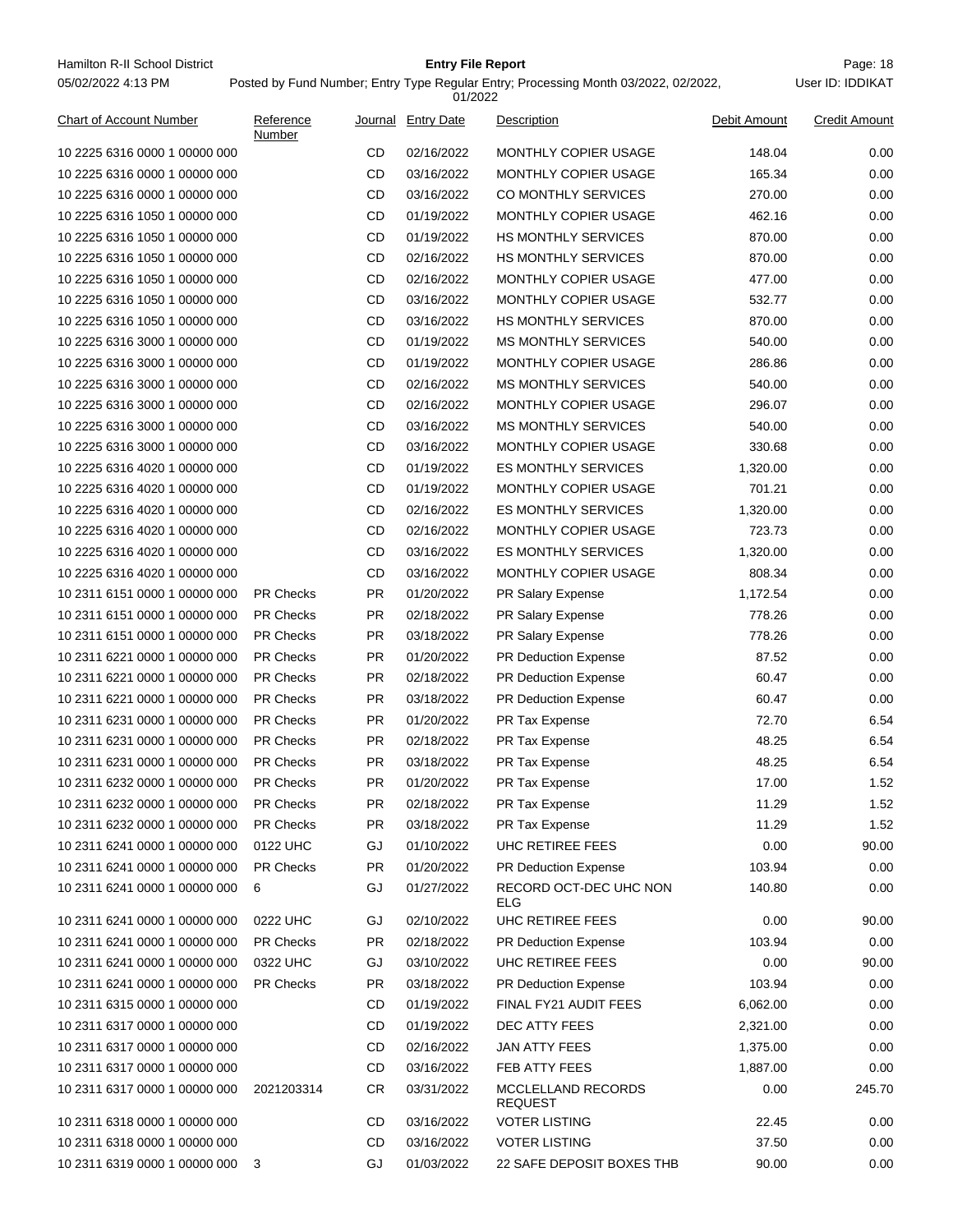Hamilton R-II School District **Entry File Report Entry File Report** Page: 19 05/02/2022 4:13 PM

# **Entry File Report**

User ID: IDDIKAT

| <b>Chart of Account Number</b> | Reference<br>Number |           | Journal Entry Date | Description                                   | Debit Amount | Credit Amount |
|--------------------------------|---------------------|-----------|--------------------|-----------------------------------------------|--------------|---------------|
|                                |                     |           |                    | 722,779,821                                   |              |               |
| 10 2311 6319 0000 1 00000 000  |                     | CD        | 01/19/2022         | <b>SDAC QTR 3 2021</b>                        | 96.53        | 0.00          |
| 10 2311 6343 0000 1 00000 000  |                     | CD        | 03/16/2022         | <b>ADMIN CONF LODGING</b>                     | 122.27       | 0.00          |
| 10 2311 6362 0000 1 00000 000  |                     | CD        | 01/19/2022         | <b>SPEC ED</b><br>PARAPROFESSIONAL            | 63.25        | 0.00          |
| 10 2311 6362 0000 1 00000 000  |                     | CD        | 02/16/2022         | <b>BD/MECH AD</b>                             | 73.75        | 0.00          |
| 10 2311 6362 0000 1 00000 000  |                     | CD        | 02/16/2022         | ASBR, ARCHITECT & TRACK<br><b>CONST</b>       | 263.38       | 0.00          |
| 10 2311 6362 0000 1 00000 000  |                     | CD        | 02/16/2022         | ASBR AD                                       | 80.00        | 0.00          |
| 10 2311 6362 0000 1 00000 000  |                     | CD        | 03/16/2022         | SURPLUS PROP BUS 16                           | 30.00        | 0.00          |
| 10 2311 6391 0000 1 00000 000  | 0122 MDR FEE        | CR        | 01/21/2022         | MDR FEE                                       | 0.00         | 0.00          |
| 10 2311 6391 0000 1 00000 000  | 0122 MDR FEE        | CR        | 02/11/2022         | <b>MDR FEE</b>                                | 0.50         | 0.00          |
| 10 2311 6391 0000 1 00000 000  | 0322 MDR FEE        | CR        | 03/11/2022         | MDR FEE                                       | 0.00         | 0.00          |
| 10 2311 6411 0000 1 00000 000  | $\mathbf{1}$        | GJ        | 01/05/2022         | SYMPATHY GIFT L<br><b>CARPENTER</b>           | 40.00        | 0.00          |
| 10 2311 6411 0000 1 00000 000  | 2021201071          | CR        | 01/07/2022         | PO 54163 ACT REIMB                            | 240.00       | 0.00          |
| 10 2311 6411 0000 1 00000 000  |                     | CD        | 01/19/2022         | <b>STAFF APP SONIC</b>                        | 133.59       | 0.00          |
| 10 2311 6411 0000 1 00000 000  |                     | CD        | 01/19/2022         | <b>STAFF APP</b>                              | 120.00       | 0.00          |
| 10 2311 6411 0000 1 00000 000  | <b>PR Checks</b>    | <b>PR</b> | 01/20/2022         | PR Salary Expense                             | 60.00        | 0.00          |
| 10 2311 6411 0000 1 00000 000  | $\mathbf{1}$        | GJ        | 01/21/2022         | SYMPATHY GIFT B MURRELL                       | 40.00        | 0.00          |
| 10 2311 6411 0000 1 00000 000  |                     | CD        | 01/31/2022         | <b>STAFF APP</b>                              | 120.00       | 0.00          |
| 10 2311 6411 0000 1 00000 000  |                     | CD        | 01/31/2022         | STAFF APP SONIC                               | 133.59       | 0.00          |
| 10 2311 6411 0000 1 00000 000  | Void Check          | CD        | 01/31/2022         | <b>STAFF APP</b>                              | 0.00         | 120.00        |
| 10 2311 6411 0000 1 00000 000  | Void Check          | CD        | 01/31/2022         | STAFF APP SONIC                               | 0.00         | 133.59        |
| 10 2311 6411 0000 1 00000 000  | $\mathbf{1}$        | GJ        | 02/10/2022         | SYMPATHY GIFT A FORD/R<br>LEE                 | 40.00        | 0.00          |
| 10 2311 6411 0000 1 00000 000  | $\mathbf{1}$        | GJ        | 02/10/2022         | SYMPATHY GIFT K CLAYPOOL                      | 40.00        | 0.00          |
| 10 2311 6411 0000 1 00000 000  | 2                   | GJ        | 02/17/2022         | 1 GC BOARD APP                                | 25.00        | 0.00          |
| 10 2311 6411 0000 1 00000 000  | <b>PR Checks</b>    | <b>PR</b> | 02/18/2022         | PR Salary Expense                             | 32.88        | 0.00          |
| 10 2311 6411 0000 1 00000 000  | 2021203041          | CR        | 03/04/2022         | <b>ACT REIMBURSEMENT</b>                      | 240.00       | 0.00          |
| 10 2311 6411 0000 1 00000 000  |                     | CD        | 03/16/2022         | 2.5K SELF SEAL DBL WINDOW<br><b>ENVELOPES</b> | 206.91       | 0.00          |
| 10 2321 6151 0000 1 00000 000  | <b>PR Checks</b>    | PR.       | 01/20/2022         | PR Salary Expense                             | 1,239.75     | 0.00          |
| 10 2321 6151 0000 1 00000 000  | <b>PR Checks</b>    | <b>PR</b> | 02/18/2022         | <b>PR Salary Expense</b>                      | 1,239.75     | 0.00          |
| 10 2321 6151 0000 1 00000 000  | PR Checks           | <b>PR</b> | 03/18/2022         | PR Salary Expense                             | 1,239.75     | 0.00          |
| 10 2321 6153 0000 1 00000 000  | PR Checks           | <b>PR</b> | 01/20/2022         | PR Salary Expense                             | 841.77       | 0.00          |
| 10 2321 6153 0000 1 00000 000  | PR Checks           | <b>PR</b> | 02/18/2022         | PR Salary Expense                             | 400.66       | 0.00          |
| 10 2321 6153 0000 1 00000 000  | PR Checks           | <b>PR</b> | 03/18/2022         | PR Salary Expense                             | 192.50       | 0.00          |
| 10 2321 6221 0000 1 00000 000  | <b>PR Checks</b>    | <b>PR</b> | 01/20/2022         | PR Deduction Expense                          | 85.05        | 0.00          |
| 10 2321 6221 0000 1 00000 000  | PR Checks           | <b>PR</b> | 02/18/2022         | PR Deduction Expense                          | 85.05        | 0.00          |
| 10 2321 6221 0000 1 00000 000  | PR Checks           | <b>PR</b> | 03/18/2022         | PR Deduction Expense                          | 85.05        | 0.00          |
| 10 2321 6231 0000 1 00000 000  | PR Checks           | PR        | 01/20/2022         | PR Tax Expense                                | 141.85       | 0.00          |
| 10 2321 6231 0000 1 00000 000  | PR Checks           | <b>PR</b> | 02/18/2022         | PR Tax Expense                                | 101.71       | 0.00          |
| 10 2321 6231 0000 1 00000 000  | PR Checks           | <b>PR</b> | 03/18/2022         | PR Tax Expense                                | 88.81        | 0.00          |
| 10 2321 6232 0000 1 00000 000  | PR Checks           | PR.       | 01/20/2022         | PR Tax Expense                                | 33.18        | 0.00          |
| 10 2321 6232 0000 1 00000 000  | PR Checks           | <b>PR</b> | 02/18/2022         | PR Tax Expense                                | 23.79        | 0.00          |
| 10 2321 6232 0000 1 00000 000  | PR Checks           | <b>PR</b> | 03/18/2022         | PR Tax Expense                                | 22.95        | 0.00          |
| 10 2321 6241 0000 1 00000 000  | PR Checks           | <b>PR</b> | 01/20/2022         | PR Deduction Expense                          | 1.82         | 0.00          |
| 10 2321 6241 0000 1 00000 000  | PR Checks           | <b>PR</b> | 02/18/2022         | PR Deduction Expense                          | 1.82         | 0.00          |
| 10 2321 6241 0000 1 00000 000  | PR Checks           | <b>PR</b> | 03/18/2022         | PR Deduction Expense                          | 1.82         | 0.00          |
| 10 2321 6319 0000 1 00000 000  |                     | CD        | 02/16/2022         | WOMEN IN LEADERSHIP                           | 90.00        | 0.00          |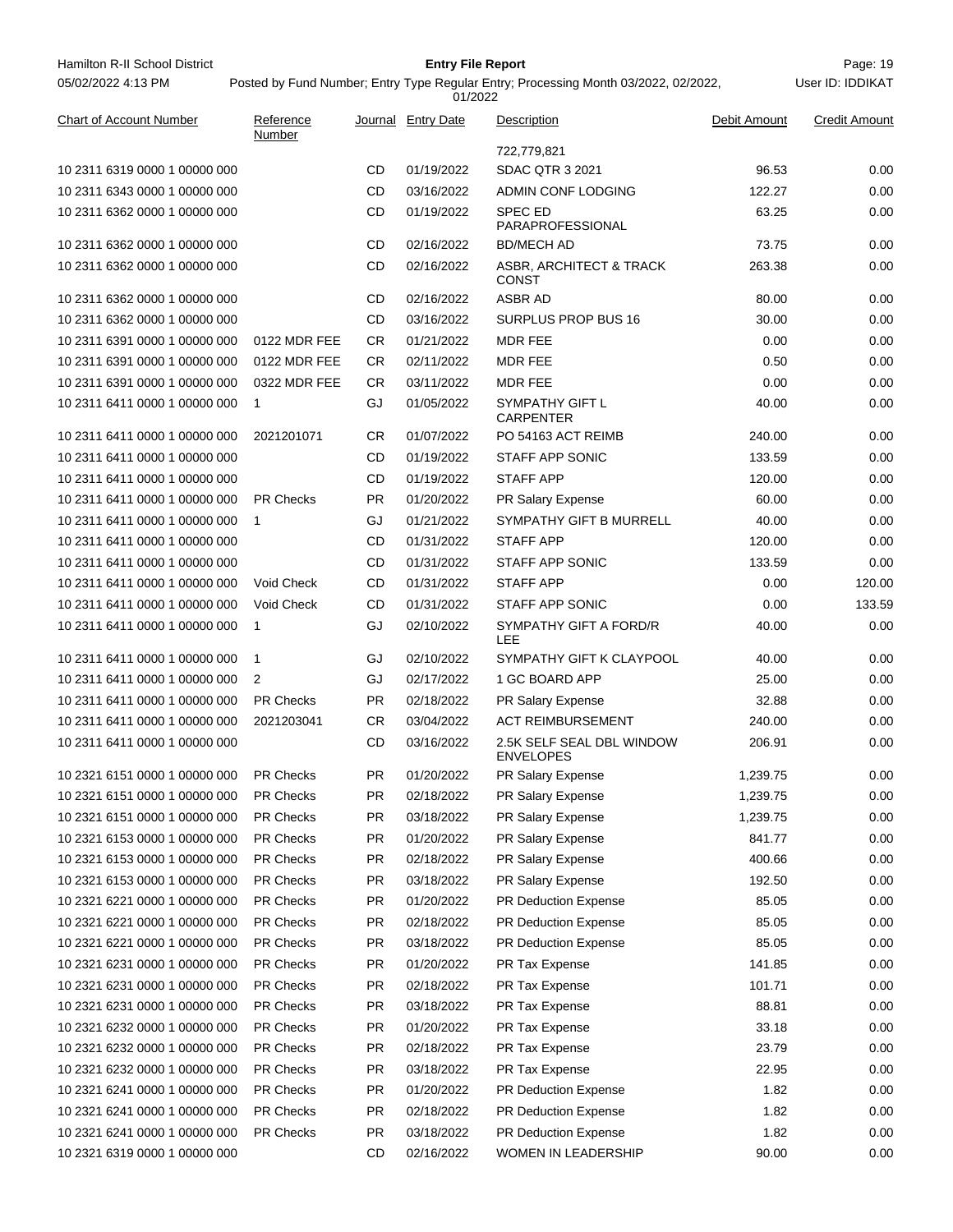Hamilton R-II School District **Entry File Report Entry File Report** Page: 20 05/02/2022 4:13 PM

# **Entry File Report**

| <b>Chart of Account Number</b> | Reference<br>Number |           | Journal Entry Date | Description                 | Debit Amount | <b>Credit Amount</b> |
|--------------------------------|---------------------|-----------|--------------------|-----------------------------|--------------|----------------------|
| 10 2321 6319 0000 1 00000 000  |                     | <b>CD</b> | 02/16/2022         | 2/2/22 WEBINAR              | 45.00        | 0.00                 |
| 10 2321 6319 0000 1 00000 000  |                     | <b>CD</b> | 03/16/2022         | 2022 SPR CONF 3/23-25/22    | 260.00       | 0.00                 |
| 10 2321 6319 0000 1 00000 000  | -7                  | GJ        | 03/23/2022         | <b>BANK WIRE FEE</b>        | 5.00         | 0.00                 |
| 10 2321 6343 0000 1 00000 000  | <b>PR Checks</b>    | <b>PR</b> | 01/20/2022         | PR Salary Expense           | 206.50       | 0.00                 |
| 10 2321 6343 0000 1 00000 000  | <b>PR Checks</b>    | <b>PR</b> | 02/18/2022         | PR Salary Expense           | 124.80       | 0.00                 |
| 10 2321 6343 0000 1 00000 000  | <b>PR Checks</b>    | <b>PR</b> | 03/18/2022         | PR Salary Expense           | 150.00       | 0.00                 |
| 10 2321 6361 0000 1 00000 000  |                     | <b>CD</b> | 01/19/2022         | <b>HIVAC POSTAGE EXP</b>    | 40.00        | 0.00                 |
| 10 2321 6361 0000 1 00000 000  |                     | CD        | 01/19/2022         | SUPT PH 302031441           | 223.47       | 0.00                 |
| 10 2321 6361 0000 1 00000 000  |                     | CD        | 02/16/2022         | HIVAC POSTAGE EXP           | 70.00        | 0.00                 |
| 10 2321 6361 0000 1 00000 000  |                     | CD        | 02/16/2022         | SUPT PH 302031441           | 214.03       | 0.00                 |
| 10 2321 6361 0000 1 00000 000  |                     | <b>CD</b> | 03/16/2022         | HIVAC POSTAGE EXP           | 40.00        | 0.00                 |
| 10 2321 6361 0000 1 00000 000  |                     | <b>CD</b> | 03/16/2022         | SUPT PH 302031441           | 215.72       | 0.00                 |
| 10 2321 6411 0000 1 00000 000  |                     | CD        | 01/19/2022         | <b>SUPT SUPPLIES</b>        | 55.28        | 0.00                 |
| 10 2321 6411 0000 1 00000 000  |                     | CD        | 01/19/2022         | COFFEE SERVICE HIVAC        | 42.20        | 0.00                 |
| 10 2321 6411 0000 1 00000 000  |                     | CD        | 01/19/2022         | <b>SUPT SUPPLIES</b>        | 14.98        | 0.00                 |
| 10 2321 6411 0000 1 00000 000  |                     | CD        | 01/19/2022         | <b>SUPT SUPPLIES</b>        | 24.25        | 0.00                 |
| 10 2321 6411 0000 1 00000 000  |                     | CD        | 01/19/2022         | <b>SUPT SUPPLIES</b>        | 15.27        | 0.00                 |
| 10 2321 6411 0000 1 00000 000  |                     | CD        | 01/31/2022         | <b>SUPT SUPPLIES</b>        | 14.98        | 0.00                 |
| 10 2321 6411 0000 1 00000 000  | Void Check          | CD        | 01/31/2022         | <b>SUPT SUPPLIES</b>        | 0.00         | 14.98                |
| 10 2321 6411 0000 1 00000 000  |                     | CD        | 02/16/2022         | <b>SUPT SUPPLIES</b>        | 35.60        | 0.00                 |
| 10 2321 6411 0000 1 00000 000  |                     | CD        | 02/16/2022         | <b>TIMECARDS</b>            | 50.37        | 0.00                 |
| 10 2321 6411 0000 1 00000 000  |                     | CD        | 02/16/2022         | COFFEE SERVICE HIVAC        | 49.45        | 0.00                 |
| 10 2321 6411 0000 1 00000 000  |                     | CD        | 02/16/2022         | <b>SUPT SUPPLIES</b>        | 28.99        | 0.00                 |
| 10 2321 6411 0000 1 00000 000  |                     | CD        | 02/16/2022         | <b>SUPT SUPPLIES</b>        | 30.00        | 0.00                 |
| 10 2321 6411 0000 1 00000 000  |                     | CD        | 03/16/2022         | <b>SUPT SUPPLIES</b>        | 46.35        | 0.00                 |
| 10 2321 6411 0000 1 00000 000  |                     | CD        | 03/16/2022         | <b>SUPT SUPPLIES</b>        | 33.14        | 0.00                 |
| 10 2321 6411 0000 1 00000 000  |                     | <b>CD</b> | 03/16/2022         | <b>SUPT PAPER</b>           | 11.65        | 0.00                 |
| 10 2321 6411 0000 1 00000 000  |                     | CD        | 03/16/2022         | <b>COFFEE SERVICE HIVAC</b> | 63.95        | 0.00                 |
| 10 2411 6151 1050 1 00000 000  | <b>PR Checks</b>    | <b>PR</b> | 01/20/2022         | PR Salary Expense           | 1,773.25     | 10.80                |
| 10 2411 6151 1050 1 00000 000  | <b>PR Checks</b>    | <b>PR</b> | 02/18/2022         | PR Salary Expense           | 1,356.30     | 24.80                |
| 10 2411 6151 1050 1 00000 000  | <b>PR Checks</b>    | <b>PR</b> | 03/18/2022         | <b>PR Salary Expense</b>    | 1,377.00     | 7.14                 |
| 10 2411 6151 3000 1 00000 000  | PR Checks           | <b>PR</b> | 01/20/2022         | PR Salary Expense           | 1,733.74     | 5.40                 |
| 10 2411 6151 3000 1 00000 000  | PR Checks           | <b>PR</b> | 02/18/2022         | PR Salary Expense           | 1,695.68     | 19.59                |
| 10 2411 6151 3000 1 00000 000  | PR Checks           | <b>PR</b> | 03/18/2022         | PR Salary Expense           | 1,666.29     | 0.00                 |
| 10 2411 6151 4020 1 00000 000  | PR Checks           | <b>PR</b> | 01/20/2022         | PR Salary Expense           | 2,600.64     | 0.00                 |
| 10 2411 6151 4020 1 00000 000  | <b>PR Checks</b>    | <b>PR</b> | 02/18/2022         | PR Salary Expense           | 2,559.89     | 0.00                 |
| 10 2411 6151 4020 1 00000 000  | PR Checks           | <b>PR</b> | 03/18/2022         | PR Salary Expense           | 2,595.84     | 0.00                 |
| 10 2411 6153 1050 1 00000 000  | PR Checks           | <b>PR</b> | 02/18/2022         | PR Salary Expense           | 100.00       | 0.00                 |
| 10 2411 6153 1050 1 00000 000  | PR Checks           | <b>PR</b> | 03/18/2022         | PR Salary Expense           | 61.66        | 0.00                 |
| 10 2411 6153 3000 1 00000 000  | <b>PR Checks</b>    | <b>PR</b> | 02/18/2022         | PR Salary Expense           | 453.45       | 0.00                 |
| 10 2411 6161 3000 1 00000 000  | <b>PR Checks</b>    | <b>PR</b> | 03/18/2022         | PR Salary Expense           | 36.60        | 0.00                 |
| 10 2411 6221 1050 1 00000 000  | PR Checks           | <b>PR</b> | 01/20/2022         | <b>PR Deduction Expense</b> | 123.74       | 0.74                 |
| 10 2411 6221 1050 1 00000 000  | PR Checks           | <b>PR</b> | 02/18/2022         | <b>PR Deduction Expense</b> | 128.46       | 1.70                 |
| 10 2411 6221 1050 1 00000 000  | <b>PR Checks</b>    | <b>PR</b> | 03/18/2022         | PR Deduction Expense        | 126.45       | 0.49                 |
| 10 2411 6221 3000 1 00000 000  | PR Checks           | <b>PR</b> | 01/20/2022         | PR Deduction Expense        | 154.35       | 0.37                 |
| 10 2411 6221 3000 1 00000 000  | PR Checks           | <b>PR</b> | 02/18/2022         | <b>PR Deduction Expense</b> | 151.74       | 1.34                 |
| 10 2411 6221 3000 1 00000 000  | PR Checks           | <b>PR</b> | 03/18/2022         | <b>PR Deduction Expense</b> | 152.24       | 0.00                 |
| 10 2411 6221 4020 1 00000 000  | <b>PR Checks</b>    | <b>PR</b> | 01/20/2022         | <b>PR Deduction Expense</b> | 231.54       | 0.00                 |
| 10 2411 6221 4020 1 00000 000  | PR Checks           | <b>PR</b> | 02/18/2022         | PR Deduction Expense        | 228.74       | 0.00                 |
|                                |                     |           |                    |                             |              |                      |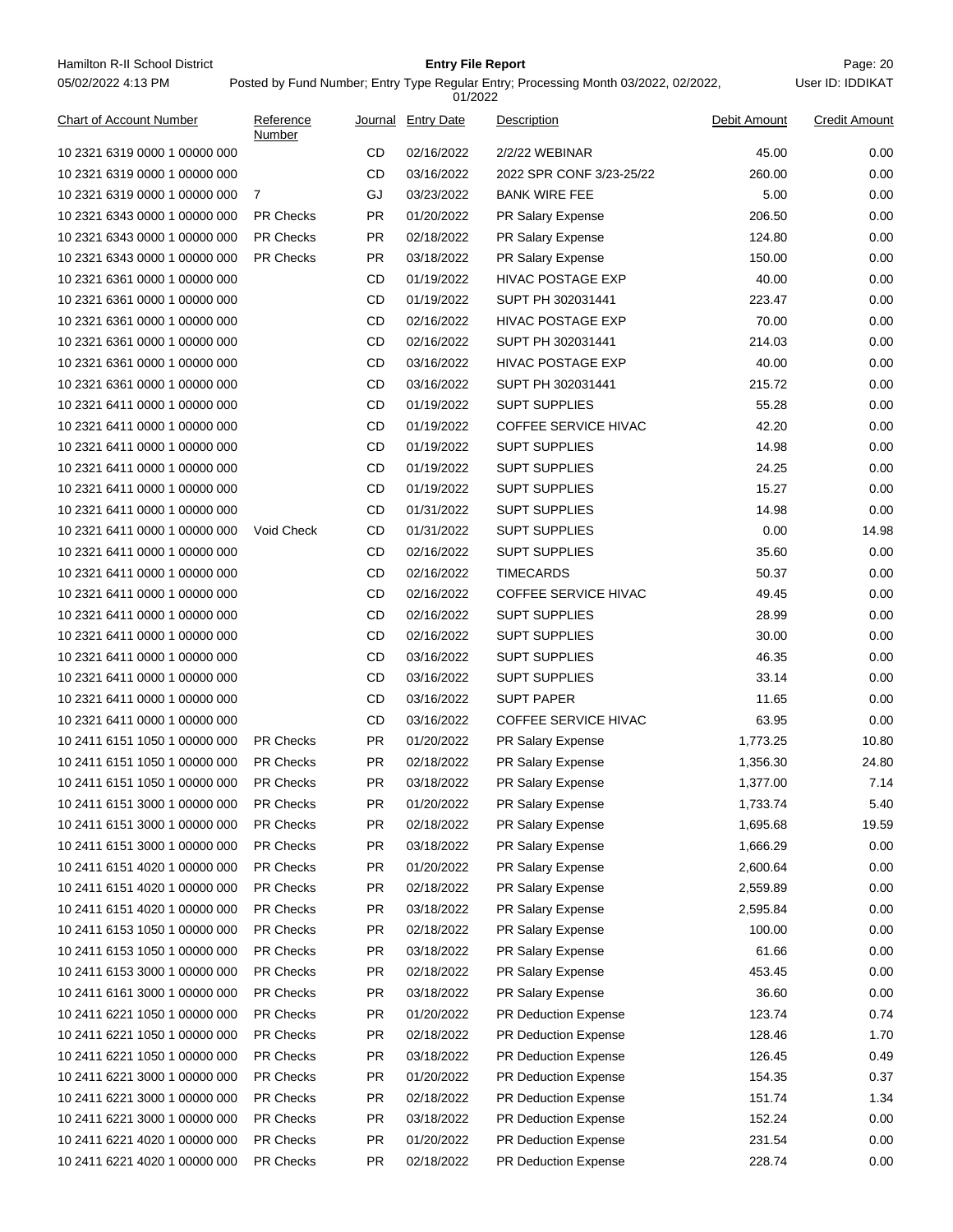Hamilton R-II School District **Entry File Report Entry File Report** Page: 21 05/02/2022 4:13 PM

#### **Entry File Report**

|                               |                     |           | 01/2022            |                                |              |                      |
|-------------------------------|---------------------|-----------|--------------------|--------------------------------|--------------|----------------------|
| Chart of Account Number       | Reference<br>Number |           | Journal Entry Date | Description                    | Debit Amount | <b>Credit Amount</b> |
| 10 2411 6221 4020 1 00000 000 | <b>PR Checks</b>    | <b>PR</b> | 03/18/2022         | <b>PR Deduction Expense</b>    | 231.20       | 0.00                 |
| 10 2411 6231 1050 1 00000 000 | <b>PR Checks</b>    | <b>PR</b> | 01/20/2022         | PR Tax Expense                 | 115.21       | 1.29                 |
| 10 2411 6231 1050 1 00000 000 | <b>PR Checks</b>    | PR.       | 02/18/2022         | PR Tax Expense                 | 91.84        | 2.74                 |
| 10 2411 6231 1050 1 00000 000 | <b>PR Checks</b>    | <b>PR</b> | 03/18/2022         | PR Tax Expense                 | 90.74        | 1.35                 |
| 10 2411 6231 3000 1 00000 000 | <b>PR Checks</b>    | <b>PR</b> | 01/20/2022         | PR Tax Expense                 | 107.50       | 61.43                |
| 10 2411 6231 3000 1 00000 000 | <b>PR Checks</b>    | <b>PR</b> | 02/18/2022         | PR Tax Expense                 | 133.25       | 62.31                |
| 10 2411 6231 3000 1 00000 000 | <b>PR Checks</b>    | <b>PR</b> | 03/18/2022         | PR Tax Expense                 | 105.58       | 61.09                |
| 10 2411 6231 4020 1 00000 000 | <b>PR Checks</b>    | PR.       | 01/20/2022         | PR Tax Expense                 | 161.24       | 78.58                |
| 10 2411 6231 4020 1 00000 000 | <b>PR Checks</b>    | <b>PR</b> | 02/18/2022         | PR Tax Expense                 | 158.70       | 78.57                |
| 10 2411 6231 4020 1 00000 000 | <b>PR Checks</b>    | <b>PR</b> | 03/18/2022         | PR Tax Expense                 | 160.93       | 78.57                |
| 10 2411 6232 1050 1 00000 000 | <b>PR Checks</b>    | <b>PR</b> | 01/20/2022         | PR Tax Expense                 | 27.32        | 0.31                 |
| 10 2411 6232 1050 1 00000 000 | <b>PR Checks</b>    | <b>PR</b> | 02/18/2022         | PR Tax Expense                 | 21.85        | 0.64                 |
| 10 2411 6232 1050 1 00000 000 | <b>PR Checks</b>    | <b>PR</b> | 03/18/2022         | PR Tax Expense                 | 21.59        | 0.31                 |
| 10 2411 6232 3000 1 00000 000 | <b>PR Checks</b>    | <b>PR</b> | 01/20/2022         | PR Tax Expense                 | 25.49        | 14.36                |
| 10 2411 6232 3000 1 00000 000 | PR Checks           | <b>PR</b> | 02/18/2022         | PR Tax Expense                 | 31.54        | 14.58                |
| 10 2411 6232 3000 1 00000 000 | <b>PR Checks</b>    | PR.       | 03/18/2022         | PR Tax Expense                 | 25.04        | 14.28                |
| 10 2411 6232 4020 1 00000 000 | <b>PR Checks</b>    | <b>PR</b> | 01/20/2022         | PR Tax Expense                 | 38.08        | 18.38                |
| 10 2411 6232 4020 1 00000 000 | <b>PR Checks</b>    | <b>PR</b> | 02/18/2022         | PR Tax Expense                 | 37.49        | 18.38                |
| 10 2411 6232 4020 1 00000 000 | <b>PR Checks</b>    | PR.       | 03/18/2022         | PR Tax Expense                 | 38.03        | 18.39                |
| 10 2411 6241 1050 1 00000 000 | <b>PR Checks</b>    | <b>PR</b> | 01/20/2022         | PR Deduction Expense           | 519.95       | 0.00                 |
| 10 2411 6241 1050 1 00000 000 | <b>PR Checks</b>    | <b>PR</b> | 02/18/2022         | <b>PR Deduction Expense</b>    | 519.95       | 0.00                 |
| 10 2411 6241 1050 1 00000 000 | <b>PR Checks</b>    | <b>PR</b> | 03/18/2022         | <b>PR Deduction Expense</b>    | 519.95       | 0.00                 |
| 10 2411 6241 3000 1 00000 000 | <b>PR Checks</b>    | <b>PR</b> | 01/20/2022         | PR Deduction Expense           | 519.95       | 0.00                 |
| 10 2411 6241 3000 1 00000 000 | <b>PR Checks</b>    | <b>PR</b> | 02/18/2022         | PR Deduction Expense           | 519.95       | 0.00                 |
| 10 2411 6241 3000 1 00000 000 | <b>PR Checks</b>    | <b>PR</b> | 03/18/2022         | PR Deduction Expense           | 519.95       | 0.00                 |
| 10 2411 6241 4020 1 00000 000 | <b>PR Checks</b>    | <b>PR</b> | 01/20/2022         | PR Deduction Expense           | 779.93       | 0.00                 |
| 10 2411 6241 4020 1 00000 000 | <b>PR Checks</b>    | PR.       | 02/18/2022         | PR Deduction Expense           | 779.93       | 0.00                 |
| 10 2411 6241 4020 1 00000 000 | <b>PR Checks</b>    | PR.       | 03/18/2022         | PR Deduction Expense           | 779.93       | 0.00                 |
| 10 2411 6319 1050 1 00000 000 |                     | CD        | 02/16/2022         | 22 SPRING CONF REG             | 289.00       | 0.00                 |
| 10 2411 6319 4020 1 00000 000 |                     | <b>CD</b> | 01/19/2022         | REID INTERVIEWING WRKSHP       | 169.00       | 0.00                 |
| 10 2411 6319 4020 1 00000 000 |                     | <b>CD</b> | 02/16/2022         | <b>22 LEADERSHIP CONF</b>      | 389.00       | 0.00                 |
| 10 2411 6343 1050 1 00000 000 | <b>PR Checks</b>    | PR        | 01/20/2022         | PR Salary Expense              | 80.00        | 0.00                 |
| 10 2411 6343 1050 1 00000 000 | PR Checks           | <b>PR</b> | 02/18/2022         | PR Salary Expense              | 179.87       | 0.00                 |
| 10 2411 6343 4020 1 00000 000 |                     | CD        | 01/19/2022         | 2021-2022 MLDS YEAR 1<br>MEALS | 66.00        | 0.00                 |
| 10 2411 6343 4020 1 00000 000 |                     | CD        | 03/16/2022         | ADMIN CONF LODGING             | 232.24       | 0.00                 |
| 10 2411 6361 1050 1 00000 000 |                     | CD        | 01/19/2022         | <b>HS POSTAGE EXP</b>          | 100.00       | 0.00                 |
| 10 2411 6361 1050 1 00000 000 |                     | CD        | 01/19/2022         | HHS PH 302031442,663,2527      | 440.36       | 0.00                 |
| 10 2411 6361 1050 1 00000 000 | <b>PR Checks</b>    | <b>PR</b> | 01/20/2022         | PR Salary Expense              | 50.00        | 0.00                 |
| 10 2411 6361 1050 1 00000 000 |                     | CD        | 02/16/2022         | <b>HS POSTAGE EXP</b>          | 175.00       | 0.00                 |
| 10 2411 6361 1050 1 00000 000 |                     | CD        | 02/16/2022         | HHS PH 302031442,663,2527      | 440.36       | 0.00                 |
| 10 2411 6361 1050 1 00000 000 | <b>PR Checks</b>    | <b>PR</b> | 02/18/2022         | PR Salary Expense              | 50.00        | 0.00                 |
| 10 2411 6361 1050 1 00000 000 |                     | CD        | 03/16/2022         | <b>HS POSTAGE EXP</b>          | 100.00       | 0.00                 |
| 10 2411 6361 1050 1 00000 000 |                     | CD        | 03/16/2022         | HHS PH 302031442,663,2527      | 470.36       | 0.00                 |
| 10 2411 6361 1050 1 00000 000 | <b>PR Checks</b>    | <b>PR</b> | 03/18/2022         | PR Salary Expense              | 50.00        | 0.00                 |
| 10 2411 6361 3000 1 00000 000 |                     | CD        | 01/19/2022         | MS POSTAGE EXP                 | 180.00       | 0.00                 |
| 10 2411 6361 3000 1 00000 000 |                     | CD        | 01/19/2022         | HMS PH 302031442               | 317.41       | 0.00                 |
| 10 2411 6361 3000 1 00000 000 | <b>PR Checks</b>    | <b>PR</b> | 01/20/2022         | PR Salary Expense              | 25.00        | 0.00                 |
| 10 2411 6361 3000 1 00000 000 |                     | CD        | 02/16/2022         | MS POSTAGE EXP                 | 315.00       | 0.00                 |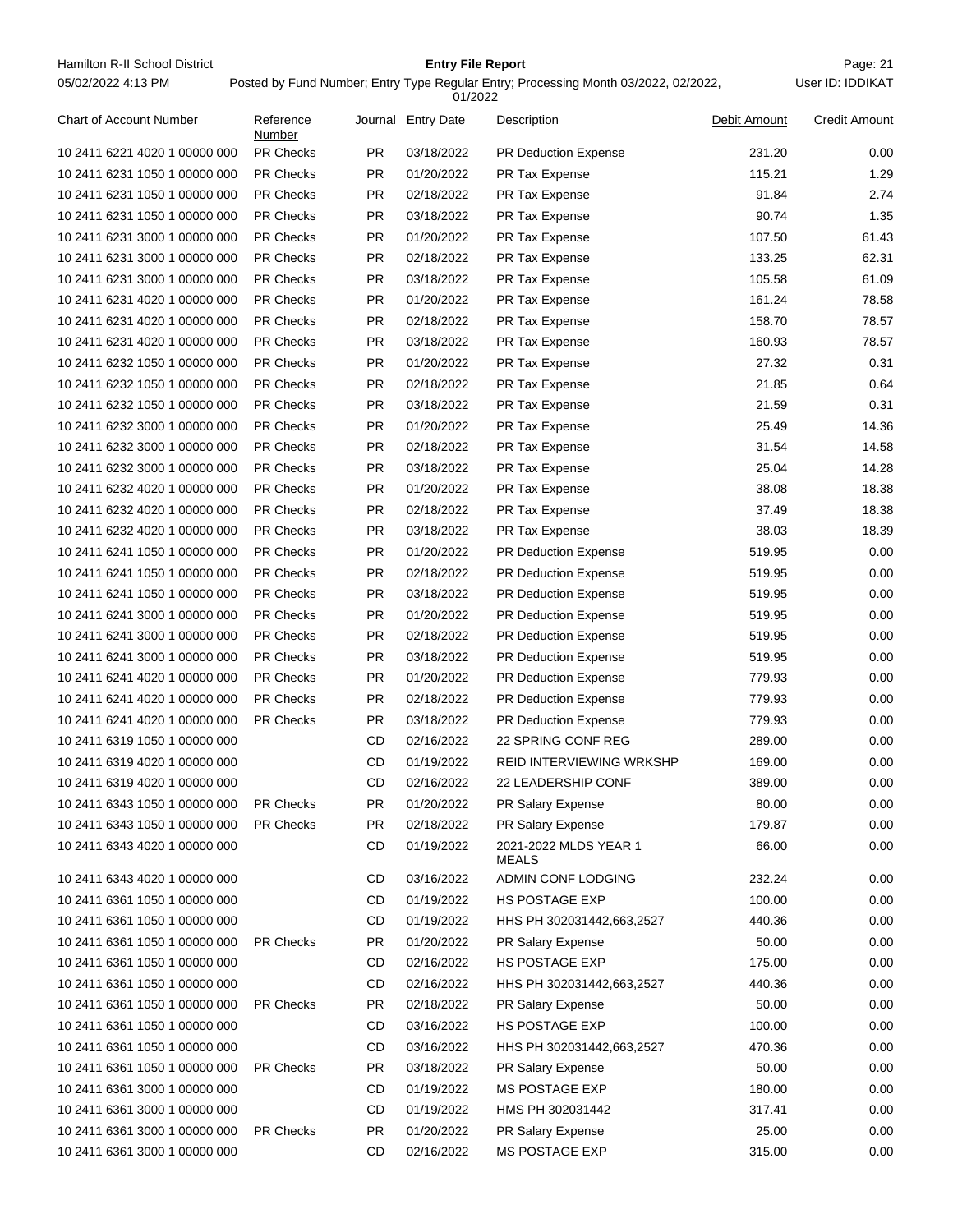Hamilton R-II School District **Entry File Report Entry File Report** Page: 22 05/02/2022 4:13 PM

# **Entry File Report**

User ID: IDDIKAT

| <b>Chart of Account Number</b>                                 | Reference<br>Number           |           | Journal Entry Date       | <b>Description</b>               | Debit Amount   | <b>Credit Amount</b> |
|----------------------------------------------------------------|-------------------------------|-----------|--------------------------|----------------------------------|----------------|----------------------|
| 10 2411 6361 3000 1 00000 000                                  |                               | <b>CD</b> | 02/16/2022               | HMS PH 302031442                 | 314.25         | 0.00                 |
| 10 2411 6361 3000 1 00000 000                                  | <b>PR Checks</b>              | <b>PR</b> | 02/18/2022               | PR Salary Expense                | 25.00          | 0.00                 |
| 10 2411 6361 3000 1 00000 000                                  |                               | <b>CD</b> | 03/16/2022               | <b>MS POSTAGE EXP</b>            | 180.00         | 0.00                 |
| 10 2411 6361 3000 1 00000 000                                  |                               | CD        | 03/16/2022               | HMS PH 302031442                 | 325.72         | 0.00                 |
| 10 2411 6361 3000 1 00000 000                                  | <b>PR Checks</b>              | PR        | 03/18/2022               | PR Salary Expense                | 25.00          | 0.00                 |
| 10 2411 6361 4020 1 00000 000                                  |                               | CD        | 01/19/2022               | <b>ES POSTAGE EXP</b>            | 80.00          | 0.00                 |
| 10 2411 6361 4020 1 00000 000                                  |                               | <b>CD</b> | 01/19/2022               | HES PH 302032178                 | 377.73         | 0.00                 |
| 10 2411 6361 4020 1 00000 000                                  | <b>PR Checks</b>              | PR        | 01/20/2022               | PR Salary Expense                | 25.00          | 0.00                 |
| 10 2411 6361 4020 1 00000 000                                  |                               | CD        | 02/16/2022               | <b>ES POSTAGE EXP</b>            | 140.00         | 0.00                 |
| 10 2411 6361 4020 1 00000 000                                  |                               | CD        | 02/16/2022               | HES PH 302032178                 | 380.73         | 0.00                 |
| 10 2411 6361 4020 1 00000 000                                  | <b>PR Checks</b>              | PR        | 02/18/2022               | PR Salary Expense                | 25.00          | 0.00                 |
| 10 2411 6361 4020 1 00000 000                                  |                               | <b>CD</b> | 03/16/2022               | <b>ES POSTAGE EXP</b>            | 80.00          | 0.00                 |
| 10 2411 6361 4020 1 00000 000                                  |                               | CD        | 03/16/2022               | HES PH 302032178                 | 377.73         | 0.00                 |
| 10 2411 6361 4020 1 00000 000                                  | <b>PR Checks</b>              | <b>PR</b> | 03/18/2022               | PR Salary Expense                | 25.00          | 0.00                 |
| 10 2411 6411 1050 1 00000 000                                  |                               | CD        | 01/19/2022               | SPED TESTING MATERIALS           | 989.32         | 0.00                 |
| 10 2411 6411 1050 1 00000 000                                  |                               | CD        | 01/19/2022               | <b>HS PRIN SUPPLIES</b>          | 284.24         | 0.00                 |
| 10 2411 6411 1050 1 00000 000                                  |                               | CD        | 02/16/2022               | <b>COFFEE SERVICE HS</b>         | 246.95         | 0.00                 |
| 10 2411 6411 1050 1 00000 000                                  |                               | CD        | 03/16/2022               | <b>COFFEE SERVICE HS</b>         | 105.40         | 0.00                 |
| 10 2411 6411 3000 1 00000 000                                  |                               | CD        | 01/19/2022               | <b>MS OFFICE SUPPLIES</b>        | 20.58          | 0.00                 |
| 10 2411 6411 3000 1 00000 000                                  |                               | CD        | 01/19/2022               | <b>MS PRIN SUPPLIES</b>          | 234.46         | 0.00                 |
| 10 2411 6411 3000 1 00000 000                                  |                               | CD        | 01/31/2022               | <b>MS OFFICE SUPPLIES</b>        | 20.58          | 0.00                 |
| 10 2411 6411 3000 1 00000 000                                  | Void Check                    | <b>CD</b> | 01/31/2022               | <b>MS OFFICE SUPPLIES</b>        | 0.00           | 20.58                |
| 10 2411 6411 3000 1 00000 000                                  |                               | CD        | 02/16/2022               | <b>COFFEE SERVICE MS</b>         | 0.00           | 0.00                 |
| 10 2411 6411 3000 1 00000 000                                  |                               | CD        | 03/16/2022               | <b>MS OFFICE SUPPLIES</b>        | 27.90          | 0.00                 |
| 10 2411 6411 4020 1 00000 000                                  |                               | CD        | 01/19/2022               | <b>ES PRIN SUPPLIES</b>          | 45.81          | 0.00                 |
| 10 2411 6411 4020 1 00000 000                                  |                               | CD        | 02/16/2022               | <b>COFFEE SERVICE ES</b>         | 185.73         | 0.00                 |
| 10 2411 6411 4020 1 00000 000                                  |                               | CD        | 03/16/2022               | <b>COFFEE SERVICE ES</b>         | 251.55         | 0.00                 |
| 10 2523 6151 0000 1 00000 000                                  | <b>PR Checks</b>              | <b>PR</b> | 01/20/2022               | PR Salary Expense                | 778.27         | 0.00                 |
| 10 2523 6151 0000 1 00000 000                                  | <b>PR Checks</b>              | PR        | 02/18/2022               | PR Salary Expense                | 778.27         | 0.00                 |
| 10 2523 6151 0000 1 00000 000                                  | PR Checks                     | <b>PR</b> | 03/18/2022               | PR Salary Expense                | 778.27         | 0.00                 |
| 10 2523 6153 0000 1 00000 000                                  | PR Checks                     | PR        | 01/20/2022               | PR Salary Expense                | 688.80         | 0.00                 |
| 10 2523 6153 0000 1 00000 000                                  | <b>PR Checks</b>              | PR.       | 02/18/2022               | PR Salary Expense                | 733.60         | 0.00                 |
| 10 2523 6153 0000 1 00000 000                                  | PR Checks                     | <b>PR</b> | 03/18/2022               | <b>PR Salary Expense</b>         | 770.00         | 0.00                 |
| 10 2523 6161 0000 1 00000 000                                  | PR Checks                     | <b>PR</b> | 01/20/2022               | PR Salary Expense                | 352.94         | 0.00                 |
| 10 2523 6161 0000 1 00000 000                                  | PR Checks                     | <b>PR</b> | 02/18/2022               | PR Salary Expense                | 389.86         | 0.00                 |
| 10 2523 6161 0000 1 00000 000                                  | PR Checks                     | <b>PR</b> | 03/18/2022               | PR Salary Expense                | 444.77         | 0.00                 |
| 10 2523 6221 0000 1 00000 000                                  | PR Checks                     | PR        | 01/20/2022               | <b>PR Deduction Expense</b>      | 84.68          | 0.00                 |
| 10 2523 6221 0000 1 00000 000                                  | <b>PR Checks</b>              | PR        | 02/18/2022               | PR Deduction Expense             | 87.21          | 0.00                 |
| 10 2523 6221 0000 1 00000 000                                  | PR Checks                     | PR        | 03/18/2022               | PR Deduction Expense             | 90.98          | 0.00                 |
| 10 2523 6231 0000 1 00000 000                                  | PR Checks                     | <b>PR</b> | 01/20/2022               | PR Tax Expense                   | 112.84         | 6.54                 |
| 10 2523 6231 0000 1 00000 000                                  | PR Checks                     | PR        | 02/18/2022               | PR Tax Expense                   | 117.90         | 6.54                 |
| 10 2523 6231 0000 1 00000 000                                  | <b>PR Checks</b>              | <b>PR</b> | 03/18/2022               | PR Tax Expense                   | 123.57         | 6.54                 |
| 10 2523 6232 0000 1 00000 000                                  | <b>PR Checks</b>              | <b>PR</b> | 01/20/2022               | PR Tax Expense                   | 26.39          | 1.52                 |
|                                                                | PR Checks                     | <b>PR</b> |                          |                                  |                |                      |
| 10 2523 6232 0000 1 00000 000<br>10 2523 6232 0000 1 00000 000 | PR Checks                     | <b>PR</b> | 02/18/2022<br>03/18/2022 | PR Tax Expense<br>PR Tax Expense | 27.58<br>28.91 | 1.52<br>1.52         |
|                                                                |                               |           |                          |                                  |                |                      |
| 10 2523 6241 0000 1 00000 000                                  | <b>PR Checks</b><br>PR Checks | <b>PR</b> | 01/20/2022               | PR Deduction Expense             | 103.94         | 0.00                 |
| 10 2523 6241 0000 1 00000 000                                  |                               | PR        | 02/18/2022               | PR Deduction Expense             | 103.94         | 0.00                 |
| 10 2523 6241 0000 1 00000 000                                  | PR Checks                     | PR        | 03/18/2022               | PR Deduction Expense             | 103.94         | 0.00                 |
| 10 2524 6151 0000 1 00000 000                                  | PR Checks                     | PR        | 01/20/2022               | PR Salary Expense                | 778.27         | 0.00                 |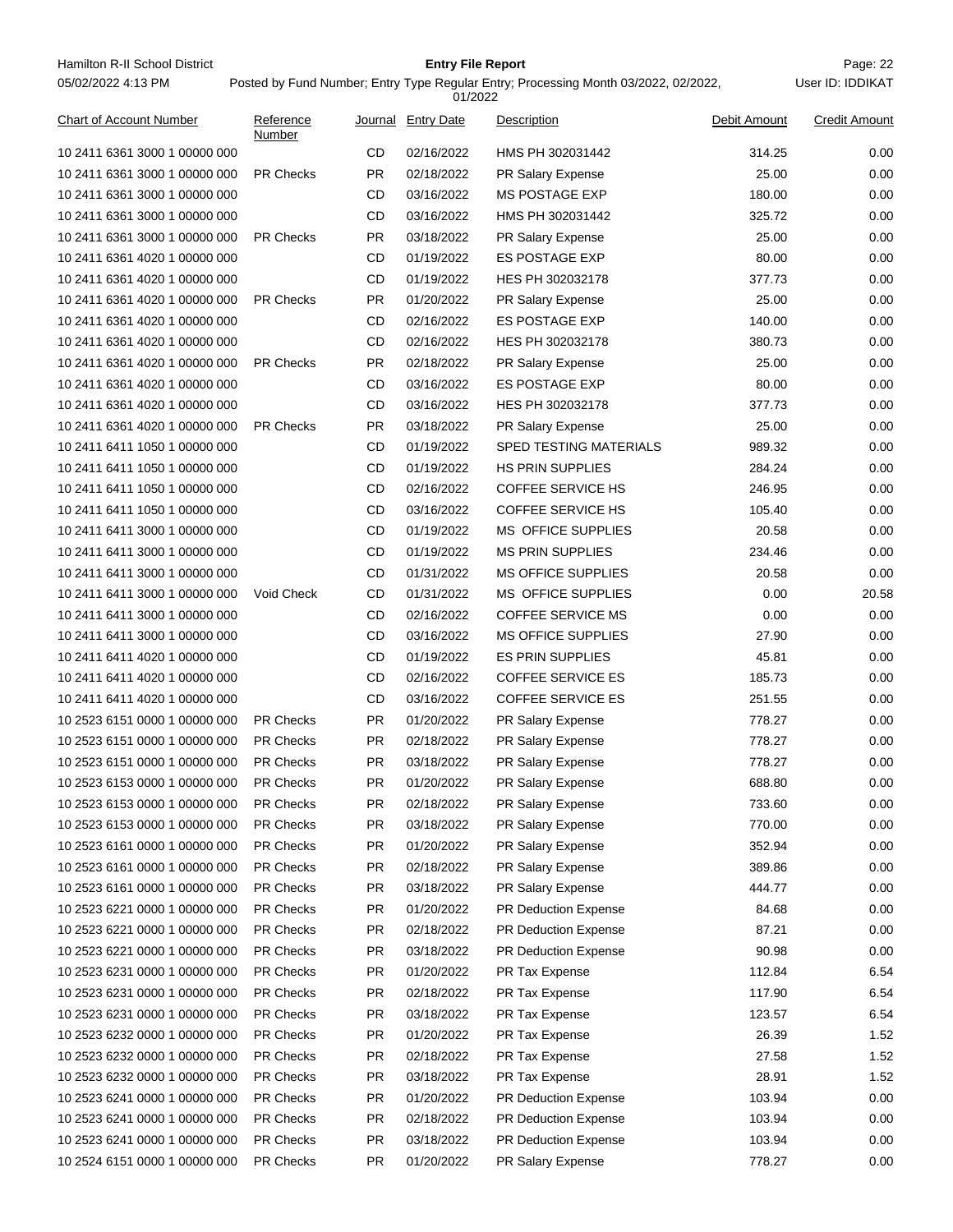Hamilton R-II School District **Entry File Report Entry File Report** Page: 23 05/02/2022 4:13 PM

# **Entry File Report**

Posted by Fund Number; Entry Type Regular Entry; Processing Month 03/2022, 02/2022,

|                                |                     |           | 01/2022            |                             |              |                      |
|--------------------------------|---------------------|-----------|--------------------|-----------------------------|--------------|----------------------|
| <b>Chart of Account Number</b> | Reference<br>Number |           | Journal Entry Date | Description                 | Debit Amount | <b>Credit Amount</b> |
| 10 2524 6151 0000 1 00000 000  | <b>PR Checks</b>    | PR        | 02/18/2022         | PR Salary Expense           | 778.27       | 0.00                 |
| 10 2524 6151 0000 1 00000 000  | <b>PR Checks</b>    | <b>PR</b> | 03/18/2022         | PR Salary Expense           | 778.27       | 0.00                 |
| 10 2524 6221 0000 1 00000 000  | <b>PR Checks</b>    | PR        | 01/20/2022         | PR Salary Expense           | 41.66        | 0.00                 |
| 10 2524 6221 0000 1 00000 000  | <b>PR Checks</b>    | PR        | 01/20/2022         | <b>PR Deduction Expense</b> | 63.33        | 0.00                 |
| 10 2524 6221 0000 1 00000 000  | <b>PR Checks</b>    | PR        | 02/18/2022         | PR Salary Expense           | 41.66        | 0.00                 |
| 10 2524 6221 0000 1 00000 000  | <b>PR Checks</b>    | <b>PR</b> | 02/18/2022         | <b>PR Deduction Expense</b> | 63.33        | 0.00                 |
| 10 2524 6221 0000 1 00000 000  | <b>PR Checks</b>    | <b>PR</b> | 03/18/2022         | PR Deduction Expense        | 63.33        | 0.00                 |
| 10 2524 6221 0000 1 00000 000  | <b>PR Checks</b>    | PR        | 03/18/2022         | PR Salary Expense           | 41.66        | 0.00                 |
| 10 2524 6231 0000 1 00000 000  | <b>PR Checks</b>    | PR        | 01/20/2022         | PR Tax Expense              | 50.83        | 6.54                 |
| 10 2524 6231 0000 1 00000 000  | <b>PR Checks</b>    | <b>PR</b> | 02/18/2022         | PR Tax Expense              | 50.83        | 6.54                 |
| 10 2524 6231 0000 1 00000 000  | <b>PR Checks</b>    | PR        | 03/18/2022         | PR Tax Expense              | 50.83        | 6.54                 |
| 10 2524 6232 0000 1 00000 000  | <b>PR Checks</b>    | PR        | 01/20/2022         | PR Tax Expense              | 11.89        | 1.52                 |
| 10 2524 6232 0000 1 00000 000  | <b>PR Checks</b>    | PR        | 02/18/2022         | PR Tax Expense              | 11.89        | 1.52                 |
| 10 2524 6232 0000 1 00000 000  | <b>PR Checks</b>    | PR        | 03/18/2022         | PR Tax Expense              | 11.89        | 1.52                 |
| 10 2524 6241 0000 1 00000 000  | <b>PR Checks</b>    | PR        | 01/20/2022         | PR Deduction Expense        | 103.94       | 0.00                 |
| 10 2524 6241 0000 1 00000 000  | <b>PR Checks</b>    | PR        | 02/18/2022         | <b>PR Deduction Expense</b> | 103.94       | 0.00                 |
| 10 2524 6241 0000 1 00000 000  | <b>PR Checks</b>    | PR        | 03/18/2022         | PR Deduction Expense        | 103.94       | 0.00                 |
| 10 2525 6151 0000 1 00000 000  | <b>PR Checks</b>    | <b>PR</b> | 01/20/2022         | PR Salary Expense           | 778.27       | 0.00                 |
| 10 2525 6151 0000 1 00000 000  | <b>PR Checks</b>    | PR        | 02/18/2022         | PR Salary Expense           | 778.27       | 0.00                 |
| 10 2525 6151 0000 1 00000 000  | <b>PR Checks</b>    | PR        | 03/18/2022         | PR Salary Expense           | 778.27       | 0.00                 |
| 10 2525 6221 0000 1 00000 000  | <b>PR Checks</b>    | PR        | 01/20/2022         | <b>PR Deduction Expense</b> | 60.47        | 0.00                 |
| 10 2525 6221 0000 1 00000 000  | <b>PR Checks</b>    | PR        | 02/18/2022         | <b>PR Deduction Expense</b> | 60.47        | 0.00                 |
| 10 2525 6221 0000 1 00000 000  | <b>PR Checks</b>    | <b>PR</b> | 03/18/2022         | PR Deduction Expense        | 60.47        | 0.00                 |
| 10 2525 6231 0000 1 00000 000  | <b>PR Checks</b>    | PR        | 01/20/2022         | PR Tax Expense              | 48.25        | 6.54                 |
| 10 2525 6231 0000 1 00000 000  | <b>PR Checks</b>    | PR        | 02/18/2022         | PR Tax Expense              | 48.25        | 6.54                 |
| 10 2525 6231 0000 1 00000 000  | <b>PR Checks</b>    | <b>PR</b> | 03/18/2022         | PR Tax Expense              | 48.25        | 6.54                 |
| 10 2525 6232 0000 1 00000 000  | <b>PR Checks</b>    | PR        | 01/20/2022         | PR Tax Expense              | 11.29        | 1.52                 |
| 10 2525 6232 0000 1 00000 000  | <b>PR Checks</b>    | PR        | 02/18/2022         | <b>PR Tax Expense</b>       | 11.29        | 1.52                 |
| 10 2525 6232 0000 1 00000 000  | <b>PR Checks</b>    | PR        | 03/18/2022         | <b>PR Tax Expense</b>       | 11.29        | 1.52                 |
| 10 2525 6241 0000 1 00000 000  | <b>PR Checks</b>    | <b>PR</b> | 01/20/2022         | <b>PR Deduction Expense</b> | 103.94       | 0.00                 |
| 10 2525 6241 0000 1 00000 000  | <b>PR Checks</b>    | PR        | 02/18/2022         | PR Deduction Expense        | 103.94       | 0.00                 |
| 10 2525 6241 0000 1 00000 000  | PR Checks           | <b>PR</b> | 03/18/2022         | PR Deduction Expense        | 103.94       | 0.00                 |
| 10 2542 6151 0000 1 00000 000  | PR Checks           | <b>PR</b> | 01/20/2022         | PR Salary Expense           | 19,853.05    | 0.00                 |
| 10 2542 6151 0000 1 00000 000  | PR Checks           | <b>PR</b> | 02/18/2022         | PR Salary Expense           | 18,472.23    | 0.00                 |
| 10 2542 6151 0000 1 00000 000  | PR Checks           | <b>PR</b> | 03/18/2022         | PR Salary Expense           | 17,035.87    | 0.00                 |
| 10 2542 6161 0000 1 00000 000  | PR Checks           | <b>PR</b> | 01/20/2022         | PR Salary Expense           | 332.95       | 0.00                 |
| 10 2542 6161 0000 1 00000 000  | PR Checks           | <b>PR</b> | 02/18/2022         | PR Salary Expense           | 371.74       | 0.00                 |
| 10 2542 6161 0000 1 00000 000  | PR Checks           | PR        | 03/18/2022         | PR Salary Expense           | 307.09       | 0.00                 |
| 10 2542 6221 0000 1 00000 000  | PR Checks           | PR        | 01/20/2022         | PR Deduction Expense        | 1,609.85     | 0.00                 |
| 10 2542 6221 0000 1 00000 000  | PR Checks           | <b>PR</b> | 02/18/2022         | PR Deduction Expense        | 1,515.12     | 0.00                 |
| 10 2542 6221 0000 1 00000 000  | PR Checks           | <b>PR</b> | 03/18/2022         | PR Deduction Expense        | 1,416.59     | 0.00                 |
| 10 2542 6231 0000 1 00000 000  | PR Checks           | <b>PR</b> | 01/20/2022         | PR Tax Expense              | 1,259.73     | 35.75                |
| 10 2542 6231 0000 1 00000 000  | PR Checks           | <b>PR</b> | 02/18/2022         | PR Tax Expense              | 1,171.43     | 35.75                |
| 10 2542 6231 0000 1 00000 000  | PR Checks           | <b>PR</b> | 03/18/2022         | PR Tax Expense              | 1,078.36     | 35.75                |
| 10 2542 6232 0000 1 00000 000  | PR Checks           | <b>PR</b> | 01/20/2022         | PR Tax Expense              | 294.62       | 8.37                 |
| 10 2542 6232 0000 1 00000 000  | PR Checks           | PR        | 02/18/2022         | PR Tax Expense              | 273.96       | 8.36                 |
| 10 2542 6232 0000 1 00000 000  | PR Checks           | PR        | 03/18/2022         | PR Tax Expense              | 252.17       | 8.35                 |
| 10 2542 6241 0000 1 00000 000  | PR Checks           | <b>PR</b> | 01/20/2022         | PR Deduction Expense        | 3,641.47     | 0.00                 |
| 10 2542 6241 0000 1 00000 000  | PR Checks           | <b>PR</b> | 02/18/2022         | PR Deduction Expense        | 3,641.47     | 0.00                 |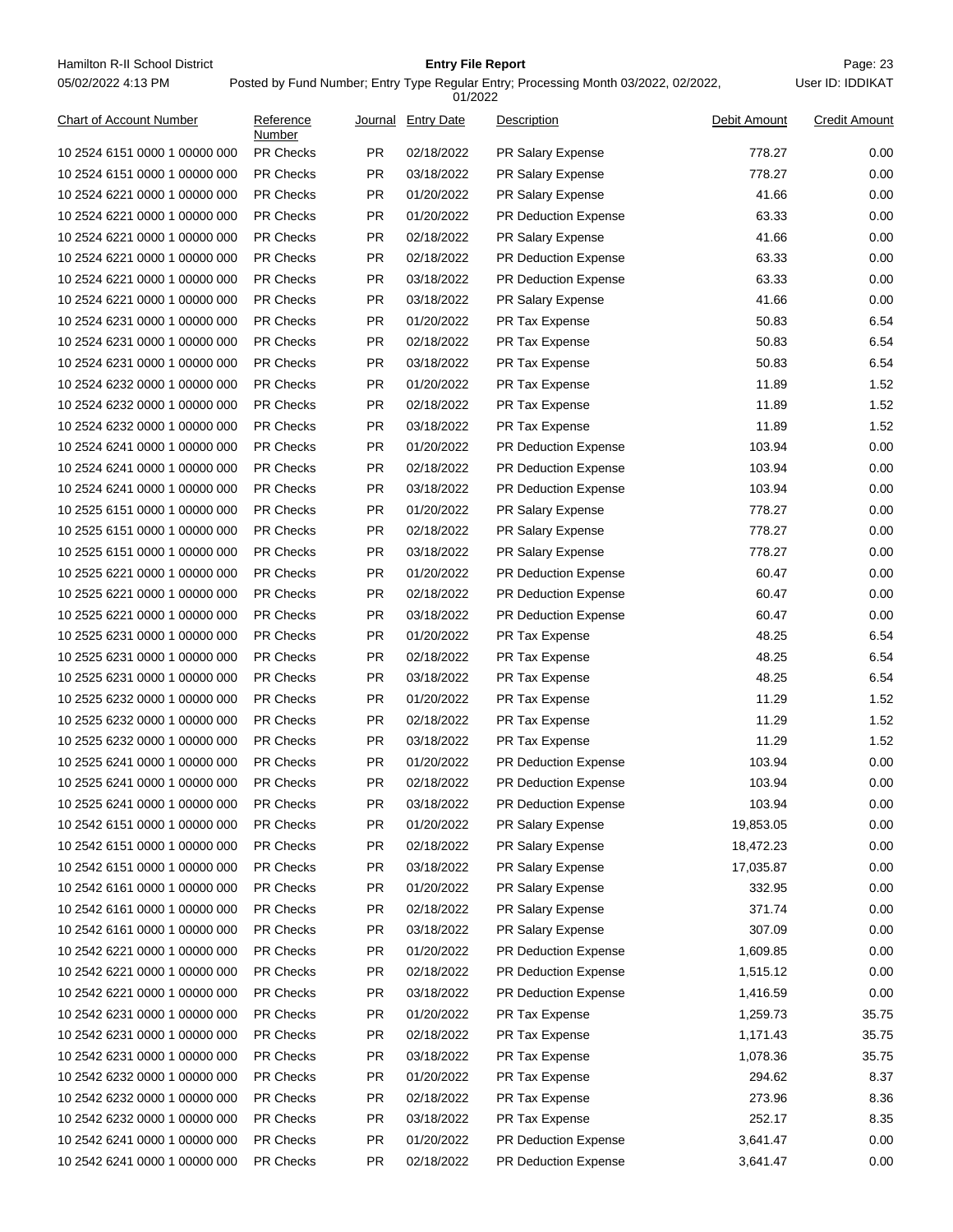Hamilton R-II School District **Entry File Report Entry File Report** Page: 24 05/02/2022 4:13 PM

# **Entry File Report**

User ID: IDDIKAT

| <b>Chart of Account Number</b> | Reference<br>Number |           | Journal Entry Date | Description                                               | Debit Amount | <b>Credit Amount</b> |
|--------------------------------|---------------------|-----------|--------------------|-----------------------------------------------------------|--------------|----------------------|
| 10 2542 6241 0000 1 00000 000  | <b>PR Checks</b>    | <b>PR</b> | 03/18/2022         | <b>PR Deduction Expense</b>                               | 3,641.47     | 0.00                 |
| 10 2542 6332 0000 1 00000 000  |                     | CD        | 01/19/2022         | <b>GAS FOR LAWN/TRUCK</b>                                 | 176.69       | 0.00                 |
| 10 2542 6332 0000 1 00000 000  |                     | CD        | 01/19/2022         | 10/26/21 SERVICE CALL                                     | 129.00       | 0.00                 |
| 10 2542 6332 0000 1 00000 000  |                     | CD        | 01/19/2022         | 11/29/21 SERVICE CALL                                     | 129.00       | 0.00                 |
| 10 2542 6332 0000 1 00000 000  |                     | CD        | 01/19/2022         | 12/16/21 SERVICE CALL                                     | 269.00       | 0.00                 |
| 10 2542 6332 0000 1 00000 000  |                     | CD        | 01/19/2022         | 12/2/21 SERVICE CALL                                      | 129.00       | 0.00                 |
| 10 2542 6332 0000 1 00000 000  |                     | CD        | 01/19/2022         | <b>HS TRAILER 12 SEQ-IGNITION</b><br><b>CONTROL BOARD</b> | 245.00       | 0.00                 |
| 10 2542 6332 0000 1 00000 000  |                     | CD        | 01/19/2022         | <b>NEW SERVER HS/MS</b><br><b>CAMERAS</b>                 | 511.80       | 0.00                 |
| 10 2542 6332 0000 1 00000 000  |                     | CD        | 02/16/2022         | <b>MS UNIT 2</b>                                          | 995.00       | 0.00                 |
| 10 2542 6332 0000 1 00000 000  |                     | CD        | 02/16/2022         | <b>GAS FOR LAWN/TRUCK</b>                                 | 208.14       | 0.00                 |
| 10 2542 6332 0000 1 00000 000  |                     | CD        | 03/16/2022         | ES DOOR & HS/MS EXERCISE<br><b>MACH REPAIRS</b>           | 220.00       | 0.00                 |
| 10 2542 6332 0000 1 00000 000  |                     | CD        | 03/16/2022         | <b>SIDING REPAIR</b>                                      | 1,000.00     | 0.00                 |
| 10 2542 6332 0000 1 00000 000  |                     | CD        | 03/16/2022         | <b>GAS FOR LAWN/TRUCK</b>                                 | 142.89       | 0.00                 |
| 10 2542 6335 0000 1 00000 061  |                     | CD        | 01/19/2022         | <b>HES - 6052500 - WATER</b>                              | 912.20       | 0.00                 |
| 10 2542 6335 0000 1 00000 061  |                     | <b>CD</b> | 02/16/2022         | <b>HES - 6052500 - WATER</b>                              | 565.84       | 0.00                 |
| 10 2542 6335 0000 1 00000 061  |                     | CD        | 03/16/2022         | <b>HES - 6052500 - WATER</b>                              | 654.76       | 0.00                 |
| 10 2542 6335 0000 1 00000 071  |                     | CD        | 01/19/2022         | HIVAC - 2113000 - WATER *<br>60%                          | 64.46        | 0.00                 |
| 10 2542 6335 0000 1 00000 071  |                     | CD        | 02/16/2022         | HIVAC - 2113000 - WATER *<br>60%                          | 58.25        | 0.00                 |
| 10 2542 6335 0000 1 00000 071  |                     | CD        | 03/16/2022         | HIVAC - 2113000 - WATER *<br>60%                          | 66.37        | 0.00                 |
| 10 2542 6335 0000 1 00000 081  |                     | CD        | 01/19/2022         | HHS 6043000, 2000 - T * 50%,<br>6051000 - T               | 483.78       | 0.00                 |
| 10 2542 6335 0000 1 00000 081  |                     | CD        | 02/16/2022         | HHS 6043000, 2000 - T * 50%,<br>6051000 - T               | 832.58       | 0.00                 |
| 10 2542 6335 0000 1 00000 081  |                     | CD        | 03/16/2022         | HHS 6043000, 2000 - T * 50%,<br>6051000 - T               | 702.22       | 0.00                 |
| 10 2542 6335 0000 1 00000 091  |                     | CD        | 01/19/2022         | HMS - 6042000 - WATER * 50%                               | 373.39       | 0.00                 |
| 10 2542 6335 0000 1 00000 091  |                     | CD        | 02/16/2022         | HMS - 6042000 - WATER * 50%                               | 451.27       | 0.00                 |
| 10 2542 6335 0000 1 00000 091  |                     | CD        | 03/16/2022         | HMS - 6042000 - WATER * 50%                               | 340.19       | 0.00                 |
| 10 2542 6336 0000 1 00000 000  |                     | CD        | 01/19/2022         | ALL TRASH LESS BUS BARN                                   | 935.00       | 0.00                 |
| 10 2542 6336 0000 1 00000 000  |                     | CD        | 02/16/2022         | ALL TRASH LESS BUS BARN                                   | 935.00       | 0.00                 |
| 10 2542 6336 0000 1 00000 000  |                     | CD        | 03/16/2022         | ALL TRASH LESS BUS BARN                                   | 935.00       | 0.00                 |
| 10 2542 6339 0000 1 00000 000  |                     | CD        | 01/19/2022         | MONTHLY PEST CONTROL                                      | 135.00       | 0.00                 |
| 10 2542 6339 0000 1 00000 000  |                     | CD        | 02/16/2022         | MONTHLY PEST CONTROL                                      | 145.00       | 0.00                 |
| 10 2542 6339 0000 1 00000 000  |                     | CD        | 03/16/2022         | MONTHLY PEST CONTROL                                      | 145.00       | 0.00                 |
| 10 2542 6343 0000 1 00000 000  | <b>PR Checks</b>    | PR.       | 01/20/2022         | PR Salary Expense                                         | 82.50        | 0.00                 |
| 10 2542 6361 0000 1 00000 000  | <b>PR Checks</b>    | PR.       | 01/20/2022         | PR Salary Expense                                         | 50.00        | 0.00                 |
| 10 2542 6361 0000 1 00000 000  | <b>PR Checks</b>    | PR.       | 02/18/2022         | PR Salary Expense                                         | 50.00        | 0.00                 |
| 10 2542 6361 0000 1 00000 000  |                     | CD        | 03/16/2022         | PH SERVICE, PARTS &<br>MILEAGE                            | 370.00       | 0.00                 |
| 10 2542 6361 0000 1 00000 000  | <b>PR Checks</b>    | PR.       | 03/18/2022         | PR Salary Expense                                         | 50.00        | 0.00                 |
| 10 2542 6411 0000 1 00000 000  |                     | CD        | 01/19/2022         | 15 WYPALLS                                                | 705.00       | 0.00                 |
| 10 2542 6411 0000 1 00000 000  |                     | CD        | 01/19/2022         | <b>MAINT SUPPLIES - NURSE</b>                             | 152.94       | 0.00                 |
| 10 2542 6411 0000 1 00000 000  |                     | CD        | 01/19/2022         | AIR BLOWER MOTOR                                          | 1,547.00     | 0.00                 |
| 10 2542 6411 0000 1 00000 000  |                     | CD        | 01/19/2022         | <b>FASCO A331 INDUCER</b><br>LENNOX 69M32                 | 1,186.90     | 0.00                 |
| 10 2542 6411 0000 1 00000 000  |                     | CD        | 01/19/2022         | <b>HONEYWELL HEAT</b><br><b>SEQUENCER</b>                 | 69.95        | 0.00                 |
| 10 2542 6411 0000 1 00000 000  |                     | CD        | 01/19/2022         | 5 ROUND TABLES                                            | 4,407.60     | 0.00                 |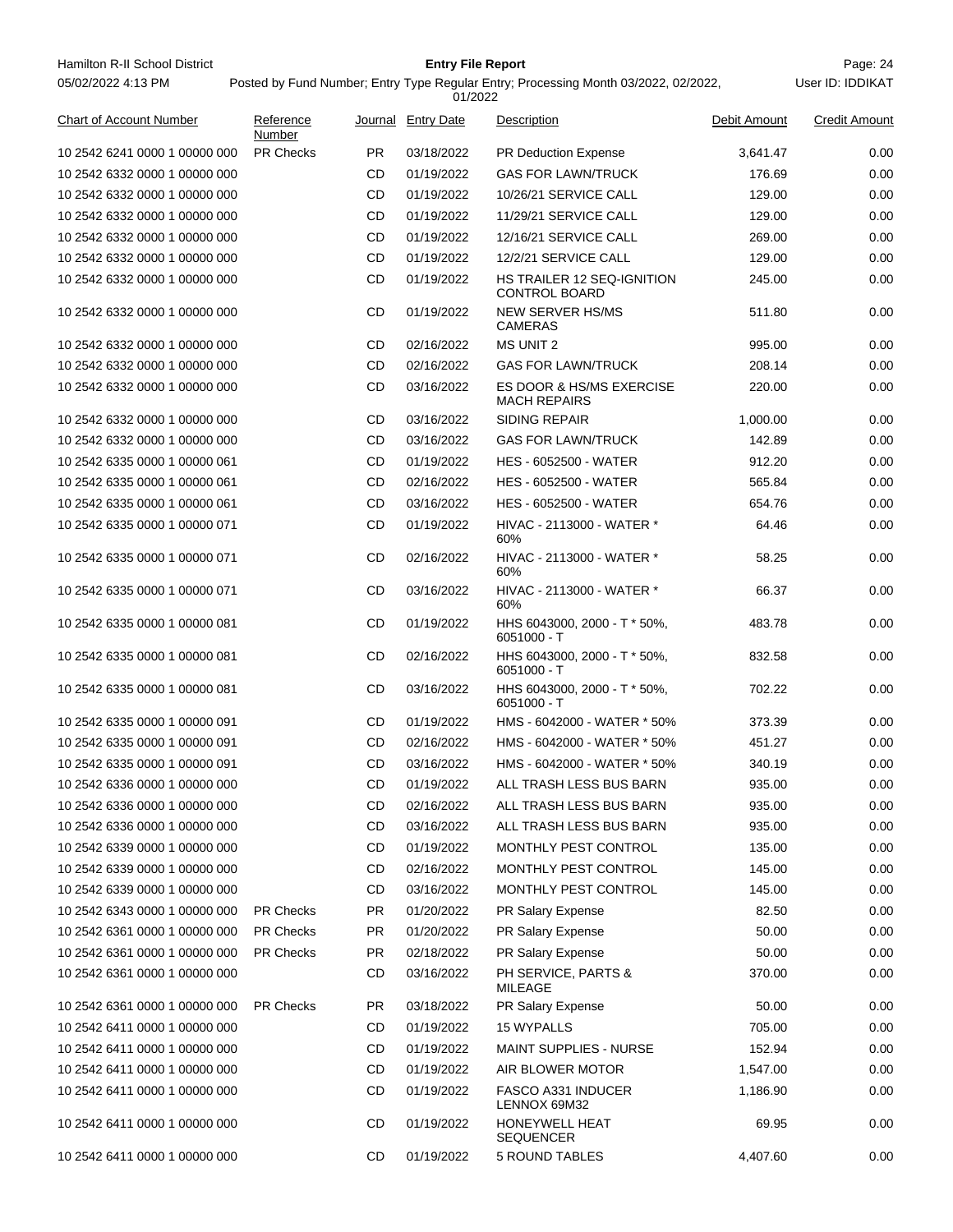| Hamilton R-II School District  |                                                                                     |           | <b>Entry File Report</b> |                                                     |              | Page: 25             |
|--------------------------------|-------------------------------------------------------------------------------------|-----------|--------------------------|-----------------------------------------------------|--------------|----------------------|
| 05/02/2022 4:13 PM             | Posted by Fund Number; Entry Type Regular Entry; Processing Month 03/2022, 02/2022, |           | User ID: IDDIKAT         |                                                     |              |                      |
| <b>Chart of Account Number</b> | Reference<br>Number                                                                 |           | Journal Entry Date       | Description                                         | Debit Amount | <b>Credit Amount</b> |
| 10 2542 6411 0000 1 00000 000  |                                                                                     | CD        | 01/19/2022               | HS TRAILER 12 SEQ-IGNITION<br><b>CONTROL BOARD</b>  | 602.00       | 0.00                 |
| 10 2542 6411 0000 1 00000 000  |                                                                                     | CD        | 01/19/2022               | <b>NEW SERVER HS/MS</b><br><b>CAMERAS</b>           | 2,682.38     | 0.00                 |
| 10 2542 6411 0000 1 00000 000  |                                                                                     | CD        | 01/19/2022               | <b>H2O FOUNTAIN SENSORS</b>                         | 96.56        | 0.00                 |
| 10 2542 6411 0000 1 00000 000  |                                                                                     | CD        | 01/19/2022               | <b>HKEEP/MAINT SUPPLIES</b>                         | 178.63       | 0.00                 |
| 10 2542 6411 0000 1 00000 000  |                                                                                     | CD        | 01/19/2022               | <b>MAINT LIGHT CONTROL</b>                          | 145.79       | 0.00                 |
| 10 2542 6411 0000 1 00000 000  | Void Check                                                                          | CD        | 01/31/2022               | <b>H2O FOUNTAIN SENSORS</b>                         | 0.00         | 96.56                |
| 10 2542 6411 0000 1 00000 000  |                                                                                     | CD        | 01/31/2022               | <b>H2O FOUNTAIN SENSORS</b>                         | 96.56        | 0.00                 |
| 10 2542 6411 0000 1 00000 000  |                                                                                     | CD        | 02/16/2022               | <b>HKEEP/MAINT SUPPLIES</b>                         | 47.59        | 0.00                 |
| 10 2542 6411 0000 1 00000 000  |                                                                                     | CD        | 02/16/2022               | <b>HKEEP FILTER BAGS</b>                            | 83.53        | 0.00                 |
| 10 2542 6411 0000 1 00000 000  |                                                                                     | CD        | 02/16/2022               | <b>HKEEP SCRUBBER W/PAD</b><br><b>HOLDER</b>        | 950.00       | 0.00                 |
| 10 2542 6411 0000 1 00000 000  |                                                                                     | CD        | 02/16/2022               | <b>HKEEP BLINDS</b>                                 | 27.52        | 0.00                 |
| 10 2542 6411 0000 1 00000 000  |                                                                                     | CD        | 02/16/2022               | <b>MAINT SUPPLIES</b>                               | 280.29       | 0.00                 |
| 10 2542 6411 0000 1 00000 000  |                                                                                     | CD        | 02/16/2022               | <b>HKEEP SUPPLIES</b>                               | 228.98       | 0.00                 |
| 10 2542 6411 0000 1 00000 000  |                                                                                     | CD        | 02/16/2022               | <b>HKEEP SUPPLIES</b>                               | 20.00        | 0.00                 |
| 10 2542 6411 0000 1 00000 000  |                                                                                     | CD        | 02/16/2022               | <b>ES LIGHT BULBS</b>                               | 118.80       | 0.00                 |
| 10 2542 6411 0000 1 00000 000  |                                                                                     | CD        | 02/16/2022               | <b>HKEEPING SUPPLIES</b>                            | 1,180.55     | 0.00                 |
| 10 2542 6411 0000 1 00000 000  |                                                                                     | CD        | 03/16/2022               | <b>HKEEP/MAINT SUPPLIES</b>                         | 101.47       | 0.00                 |
| 10 2542 6411 0000 1 00000 000  |                                                                                     | CD        | 03/16/2022               | <b>BLDG SUPPLIES &amp; ELECTRIC</b><br><b>DRYER</b> | 533.77       | 0.00                 |
| 10 2542 6411 0000 1 00000 000  |                                                                                     | CD        | 03/16/2022               | <b>BLDG BALLASTS &amp; LAMPS</b>                    | 484.36       | 0.00                 |
| 10 2542 6411 0000 1 00000 000  |                                                                                     | CD        | 03/16/2022               | <b>MAINT SUPPLIES</b>                               | 95.41        | 0.00                 |
| 10 2542 6411 0000 1 00000 000  |                                                                                     | CD        | 03/16/2022               | <b>SLOAN KITS</b>                                   | 195.75       | 0.00                 |
| 10 2542 6411 0000 1 00000 000  |                                                                                     | CD        | 03/16/2022               | 5 GAL GRAB IT                                       | 453.75       | 0.00                 |
| 10 2542 6481 0000 1 00000 061  |                                                                                     | CD        | 01/19/2022               | ES ELECT 0155121024                                 | 4,758.70     | 0.00                 |
| 10 2542 6481 0000 1 00000 061  |                                                                                     | CD        | 02/16/2022               | ES ELECT 0155121024                                 | 2,547.83     | 0.00                 |
| 10 2542 6481 0000 1 00000 061  |                                                                                     | CD        | 03/16/2022               | ES ELECT 0155121024                                 | 2,456.55     | 0.00                 |
| 10 2542 6481 0000 1 00000 071  |                                                                                     | CD        | 01/19/2022               | <b>HIVAC ELECT 9859200115</b>                       | 200.44       | 0.00                 |
| 10 2542 6481 0000 1 00000 071  |                                                                                     | <b>CD</b> | 02/16/2022               | <b>HIVAC ELECT 9859200115</b>                       | 234.99       | 0.00                 |
| 10 2542 6481 0000 1 00000 071  |                                                                                     | CD        | 03/16/2022               | <b>HIVAC ELECT 9859200115</b>                       | 211.38       | 0.00                 |
| 10 2542 6481 0000 1 00000 081  |                                                                                     | CD        | 01/19/2022               | HS ELECT                                            | 3,418.18     | 0.00                 |
| 10 2542 6481 0000 1 00000 081  |                                                                                     | CD        | 02/16/2022               | HS ELECT                                            | 2,286.00     | 0.00                 |
| 10 2542 6481 0000 1 00000 081  |                                                                                     | CD        | 03/16/2022               | HS ELECT                                            | 1,899.07     | 0.00                 |
| 10 2542 6481 0000 1 00000 091  |                                                                                     | CD        | 01/19/2022               | <b>MS ELECT</b>                                     | 3,075.00     | 0.00                 |
| 10 2542 6481 0000 1 00000 091  |                                                                                     | CD        | 02/16/2022               | <b>MS ELECT</b>                                     | 1,806.75     | 0.00                 |
| 10 2542 6481 0000 1 00000 091  |                                                                                     | CD        | 03/16/2022               | <b>MS ELECT</b>                                     | 1,672.92     | 0.00                 |
| 10 2542 6482 0000 1 00000 061  |                                                                                     | CD        | 01/19/2022               | NATURAL GAS AT HES 2054333                          | 2,635.95     | 0.00                 |
| 10 2542 6482 0000 1 00000 061  |                                                                                     | CD        | 02/16/2022               | NATURAL GAS AT HES 2054333                          | 6,344.20     | 0.00                 |
| 10 2542 6482 0000 1 00000 061  |                                                                                     | CD        | 03/16/2022               | NATURAL GAS AT HES 2054333                          | 4,786.07     | 0.00                 |
| 10 2542 6482 0000 1 00000 071  |                                                                                     | CD        | 01/19/2022               | NATURAL GAS AT HIVAC<br>2053197 60%                 | 608.65       | 0.00                 |
| 10 2542 6482 0000 1 00000 071  |                                                                                     | CD        | 02/16/2022               | NATURAL GAS AT HIVAC<br>2053197 60%                 | 1,035.22     | 0.00                 |
| 10 2542 6482 0000 1 00000 071  |                                                                                     | CD        | 03/16/2022               | NATURAL GAS AT HIVAC<br>2053197 60%                 | 809.36       | 0.00                 |
| 10 2542 6482 0000 1 00000 081  |                                                                                     | CD        | 01/19/2022               | NATURAL GAS AT HHS 2053195<br>50%                   | 2,004.96     | 0.00                 |
| 10 2542 6482 0000 1 00000 081  |                                                                                     | CD        | 02/16/2022               | NATURAL GAS AT HHS 2053195<br>50%                   | 3,506.81     | 0.00                 |
| 10 2542 6482 0000 1 00000 081  |                                                                                     | CD        | 03/16/2022               | NATURAL GAS AT HHS 2053195<br>50%                   | 2,812.48     | 0.00                 |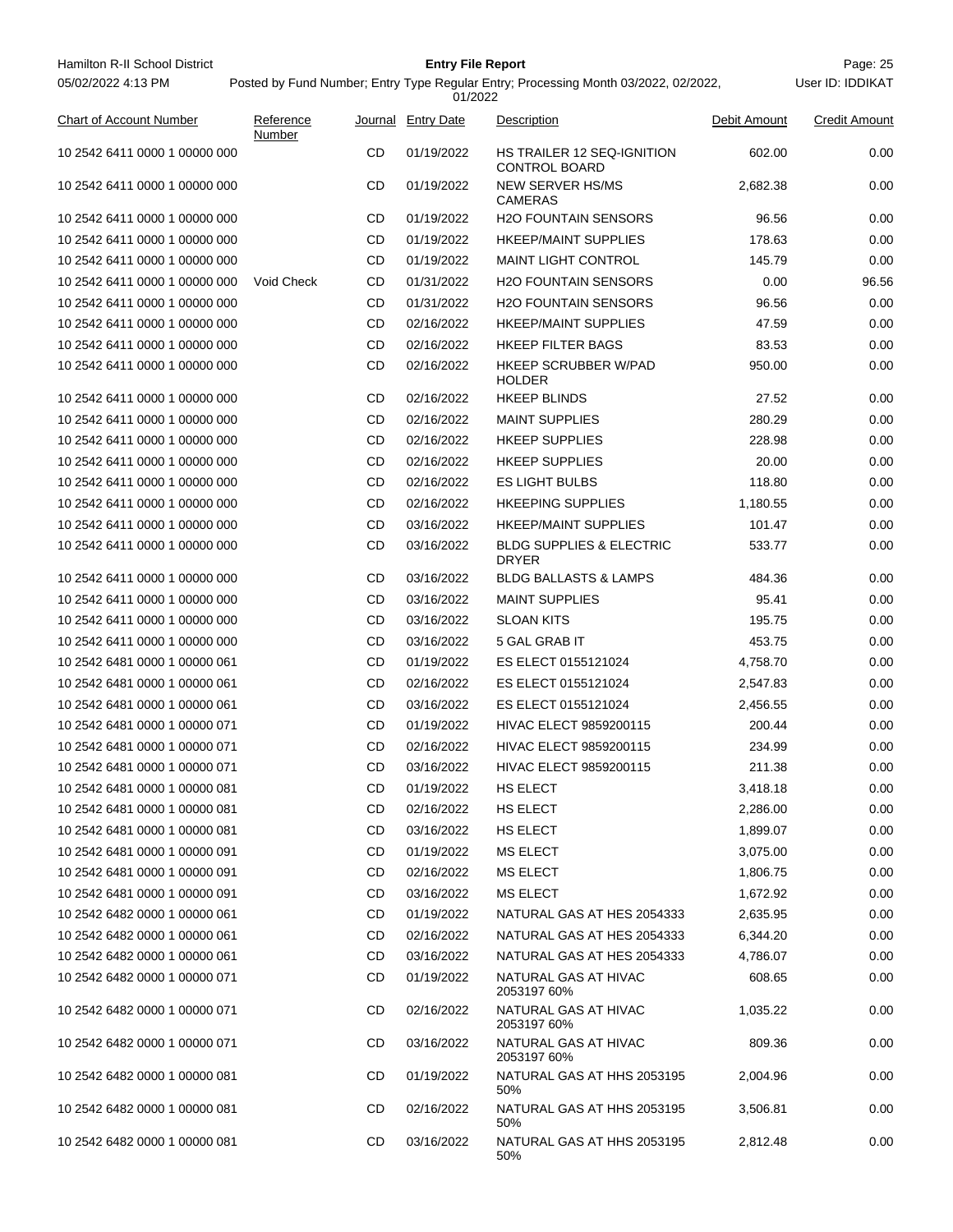| Hamilton R-II School District<br>05/02/2022 4:13 PM |                     |           | <b>Entry File Report</b> | Posted by Fund Number; Entry Type Regular Entry; Processing Month 03/2022, 02/2022, |              | Page: 26<br>User ID: IDDIKAT |
|-----------------------------------------------------|---------------------|-----------|--------------------------|-------------------------------------------------------------------------------------|--------------|------------------------------|
|                                                     |                     |           | 01/2022                  |                                                                                     |              |                              |
| <b>Chart of Account Number</b>                      | Reference<br>Number |           | Journal Entry Date       | Description                                                                         | Debit Amount | <b>Credit Amount</b>         |
| 10 2542 6482 0000 1 00000 091                       |                     | CD        | 01/19/2022               | NATURAL GAS AT HMS<br>2053195 50%                                                   | 2,004.96     | 0.00                         |
| 10 2542 6482 0000 1 00000 091                       |                     | CD        | 02/16/2022               | NATURAL GAS AT HMS<br>2053195 50%                                                   | 3,506.80     | 0.00                         |
| 10 2542 6482 0000 1 00000 091                       |                     | CD        | 03/16/2022               | NATURAL GAS AT HMS<br>2053195 50%                                                   | 2,812.48     | 0.00                         |
| 10 2542 6491 0000 1 00000 000                       |                     | CD        | 01/19/2022               | <b>MOP/RUG</b>                                                                      | 1,470.15     | 0.00                         |
| 10 2542 6491 0000 1 00000 000                       |                     | CD        | 02/16/2022               | MOP/RUG                                                                             | 1,482.82     | 0.00                         |
| 10 2542 6491 0000 1 00000 000                       |                     | CD        | 03/16/2022               | MOP/RUG                                                                             | 1,482.86     | 0.00                         |
| 10 2543 6332 0000 1 00000 000                       |                     | CD        | 01/19/2022               | PARKING LOT<br>HYDROBLASTING                                                        | 2,615.00     | 0.00                         |
| 10 2543 6332 0000 1 00000 000                       |                     | <b>CD</b> | 03/16/2022               | SNOW REMOVAL 2/2,17,25<br>3/7,10                                                    | 3,600.00     | 0.00                         |
| 10 2543 6411 0000 1 00000 000                       |                     | CD        | 01/19/2022               | TRACTOR PART & VAN INSP                                                             | 145.00       | 0.00                         |
| 10 2543 6411 0000 1 00000 000                       |                     | CD        | 01/19/2022               | <b>TRACTOR SUPPLIES</b>                                                             | 57.03        | 0.00                         |
| 10 2552 6112 0000 1 00000 000                       | <b>PR Checks</b>    | PR.       | 01/20/2022               | PR Salary Expense                                                                   | 96.00        | 0.00                         |
| 10 2552 6151 0000 1 00000 000                       | <b>PR Checks</b>    | PR.       | 01/20/2022               | PR Salary Expense                                                                   | 4,378.66     | 0.00                         |
| 10 2552 6151 0000 1 00000 000                       | <b>PR Checks</b>    | PR.       | 02/18/2022               | PR Salary Expense                                                                   | 4,775.11     | 0.00                         |
| 10 2552 6151 0000 1 00000 000                       | <b>PR Checks</b>    | PR.       | 03/18/2022               | <b>PR Salary Expense</b>                                                            | 4,772.97     | 0.00                         |
| 10 2552 6153 0000 1 00000 000                       | <b>PR Checks</b>    | PR.       | 01/20/2022               | PR Salary Expense                                                                   | 1,760.00     | 0.00                         |
| 10 2552 6153 0000 1 00000 000                       | <b>PR Checks</b>    | PR.       | 02/18/2022               | PR Salary Expense                                                                   | 1,282.00     | 0.00                         |
| 10 2552 6153 0000 1 00000 000                       | <b>PR Checks</b>    | PR.       | 03/18/2022               | PR Salary Expense                                                                   | 1,056.00     | 0.00                         |
| 10 2552 6161 0000 1 00000 000                       | <b>PR Checks</b>    | PR.       | 01/20/2022               | <b>PR Salary Expense</b>                                                            | 9,081.56     | 207.76                       |
| 10 2552 6161 0000 1 00000 000                       | <b>PR Checks</b>    | PR.       | 02/18/2022               | PR Salary Expense                                                                   | 9,360.34     | 246.41                       |
| 10 2552 6161 0000 1 00000 000                       | <b>PR Checks</b>    | PR.       | 03/18/2022               | PR Salary Expense                                                                   | 8,570.14     | 170.80                       |
| 10 2552 6211 0000 1 00000 000                       | <b>PR Checks</b>    | PR.       | 01/20/2022               | PR Deduction Expense                                                                | 13.93        | 0.00                         |
| 10 2552 6221 0000 1 00000 000                       | <b>PR Checks</b>    | PR.       | 01/20/2022               | PR Deduction Expense                                                                | 527.51       | 3.63                         |
| 10 2552 6221 0000 1 00000 000                       | <b>PR Checks</b>    | PR.       | 02/18/2022               | PR Deduction Expense                                                                | 535.21       | 0.00                         |
| 10 2552 6221 0000 1 00000 000                       | <b>PR Checks</b>    | PR.       | 03/18/2022               | PR Deduction Expense                                                                | 1,045.81     | 12.23                        |
| 10 2552 6231 0000 1 00000 000                       | <b>PR Checks</b>    | PR.       | 01/20/2022               | PR Tax Expense                                                                      | 945.20       | 15.82                        |
| 10 2552 6231 0000 1 00000 000                       | <b>PR Checks</b>    | PR.       | 02/18/2022               | PR Tax Expense                                                                      | 957.43       | 18.22                        |
| 10 2552 6231 0000 1 00000 000                       | <b>PR Checks</b>    | PR        | 03/18/2022               | PR Tax Expense                                                                      | 894.29       | 13.54                        |
| 10 2552 6232 0000 1 00000 000                       | <b>PR Checks</b>    | PR        | 01/20/2022               | PR Tax Expense                                                                      | 222.83       | 3.71                         |
| 10 2552 6232 0000 1 00000 000                       | <b>PR Checks</b>    | PR.       | 02/18/2022               | PR Tax Expense                                                                      | 224.28       | 4.26                         |
| 10 2552 6232 0000 1 00000 000                       | <b>PR Checks</b>    | PR.       | 03/18/2022               | PR Tax Expense                                                                      | 209.50       | 3.17                         |
| 10 2552 6241 0000 1 00000 000                       | <b>PR Checks</b>    | PR        | 01/20/2022               | <b>PR Deduction Expense</b>                                                         | 521.77       | 0.00                         |
| 10 2552 6241 0000 1 00000 000                       | <b>PR Checks</b>    | PR        | 02/18/2022               | <b>PR Deduction Expense</b>                                                         | 521.77       | 0.00                         |
| 10 2552 6241 0000 1 00000 000                       | <b>PR Checks</b>    | PR        | 03/18/2022               | <b>PR Deduction Expense</b>                                                         | 521.77       | 0.00                         |
| 10 2552 6314 0000 1 00000 000                       |                     | CD        | 01/19/2022               | BD PHYSICAL 12/9/21                                                                 | 32.00        | 0.00                         |
| 10 2552 6332 0000 1 00000 000                       |                     | CD        | 01/19/2022               | TRACTOR PART & VAN INSP                                                             | 12.00        | 0.00                         |
| 10 2552 6332 0000 1 00000 000                       |                     | CD        | 01/19/2022               | 2 TOWS 12/10 & 12/14/21                                                             | 687.50       | 0.00                         |
| 10 2552 6332 0000 1 00000 000                       |                     | CD        | 02/16/2022               | PARTS, REPAIR & TOWING                                                              | 2,871.94     | 0.00                         |
| 10 2552 6334 0000 1 00000 000                       |                     | CD        | 01/19/2022               | BUS BARN RENT AC-CD-OX                                                              | 11.71        | 0.00                         |
| 10 2552 6334 0000 1 00000 000                       |                     | CD        | 02/16/2022               | BUS BARN RENT AC-CD-OX                                                              | 11.71        | 0.00                         |
| 10 2552 6334 0000 1 00000 000                       |                     | CD        | 03/16/2022               | BUS BARN RENT AC-CD-OX                                                              | 11.22        | 0.00                         |
| 10 2552 6335 0000 1 00000 000                       |                     | CD        | 01/19/2022               | BUS BARN - 2113000 - WATER *                                                        | 42.97        | 0.00                         |
| 10 2552 6335 0000 1 00000 000                       |                     | CD        | 02/16/2022               | 40%<br>BUS BARN - 2113000 - WATER *                                                 | 38.83        | 0.00                         |
| 10 2552 6335 0000 1 00000 000                       |                     | <b>CD</b> | 03/16/2022               | 40%<br>BUS BARN - 2113000 - WATER *                                                 | 44.24        | 0.00                         |
| 10 2552 6336 0000 1 00000 000                       |                     | CD        | 01/19/2022               | 40%<br><b>BUS BARN TRASH</b>                                                        | 165.00       | 0.00                         |
|                                                     |                     |           |                          |                                                                                     |              |                              |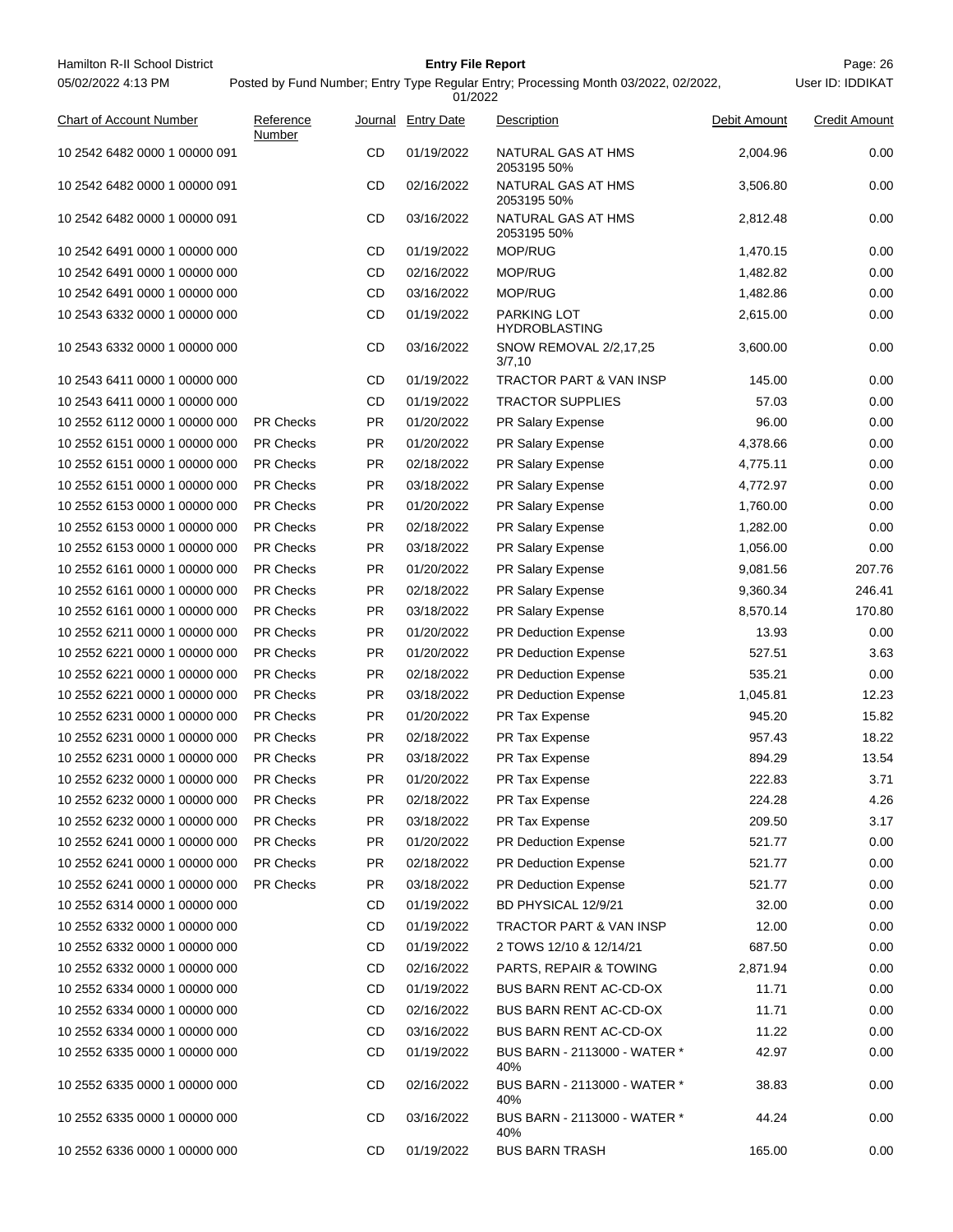Hamilton R-II School District **Entry File Report Entry File Report** Page: 27 05/02/2022 4:13 PM

# **Entry File Report**

|                                |                     |           | 01/2022            |                                        |              |                      |
|--------------------------------|---------------------|-----------|--------------------|----------------------------------------|--------------|----------------------|
| <b>Chart of Account Number</b> | Reference<br>Number |           | Journal Entry Date | Description                            | Debit Amount | <b>Credit Amount</b> |
| 10 2552 6336 0000 1 00000 000  |                     | CD        | 02/16/2022         | <b>BUS BARN TRASH</b>                  | 165.00       | 0.00                 |
| 10 2552 6336 0000 1 00000 000  |                     | CD        | 03/16/2022         | <b>BUS BARN TRASH</b>                  | 165.00       | 0.00                 |
| 10 2552 6343 0000 1 00000 000  | <b>PR Checks</b>    | PR.       | 01/20/2022         | PR Salary Expense                      | 80.00        | 0.00                 |
| 10 2552 6343 0000 1 00000 000  | <b>PR Checks</b>    | <b>PR</b> | 02/18/2022         | PR Salary Expense                      | 130.00       | 0.00                 |
| 10 2552 6343 0000 1 00000 000  | <b>PR Checks</b>    | PR.       | 03/18/2022         | PR Salary Expense                      | 65.00        | 0.00                 |
| 10 2552 6361 0000 1 00000 000  |                     | CD        | 01/19/2022         | BUS BARN PH 302031441                  | 111.73       | 0.00                 |
| 10 2552 6361 0000 1 00000 000  |                     | CD        | 01/19/2022         | <b>MOTONET</b>                         | 220.50       | 0.00                 |
| 10 2552 6361 0000 1 00000 000  | <b>PR Checks</b>    | PR.       | 01/20/2022         | PR Salary Expense                      | 50.00        | 0.00                 |
| 10 2552 6361 0000 1 00000 000  |                     | CD        | 02/16/2022         | BUS BARN PH 302031441                  | 107.01       | 0.00                 |
| 10 2552 6361 0000 1 00000 000  |                     | CD        | 02/16/2022         | <b>MOTONET</b>                         | 220.50       | 0.00                 |
| 10 2552 6361 0000 1 00000 000  | <b>PR Checks</b>    | PR        | 02/18/2022         | PR Salary Expense                      | 50.00        | 0.00                 |
| 10 2552 6361 0000 1 00000 000  |                     | CD        | 03/16/2022         | <b>MOTONET</b>                         | 220.50       | 0.00                 |
| 10 2552 6361 0000 1 00000 000  |                     | CD        | 03/16/2022         | BUS BARN PH 302031441                  | 107.85       | 0.00                 |
| 10 2552 6361 0000 1 00000 000  | <b>PR Checks</b>    | <b>PR</b> | 03/18/2022         | PR Salary Expense                      | 50.00        | 0.00                 |
| 10 2552 6411 0000 1 00000 000  |                     | CD        | 01/19/2022         | <b>TRAN SUPPLIES</b>                   | 42.18        | 0.00                 |
| 10 2552 6411 0000 1 00000 000  |                     | CD        | 01/19/2022         | <b>TRAN SUPPLIES</b>                   | 310.10       | 0.00                 |
| 10 2552 6411 0000 1 00000 000  |                     | CD        | 01/19/2022         | <b>GAS FOR VANS</b>                    | 385.45       | 0.00                 |
| 10 2552 6411 0000 1 00000 000  |                     | CD        | 01/19/2022         | <b>TRANS SUPPLIES</b>                  | 40.00        | 0.00                 |
| 10 2552 6411 0000 1 00000 000  |                     | CD        | 01/19/2022         | <b>TRAN PARTS</b>                      | 202.37       | 0.00                 |
| 10 2552 6411 0000 1 00000 000  |                     | CD        | 01/19/2022         | <b>VAN FUEL</b>                        | 24.28        | 0.00                 |
| 10 2552 6411 0000 1 00000 000  |                     | CD        | 01/31/2022         | <b>TRAN SUPPLIES</b>                   | 40.00        | 0.00                 |
| 10 2552 6411 0000 1 00000 000  | Void Check          | CD        | 01/31/2022         | <b>TRANS SUPPLIES</b>                  | 0.00         | 40.00                |
| 10 2552 6411 0000 1 00000 000  |                     | CD        | 02/16/2022         | <b>TRAN SUPPLIES</b>                   | 505.05       | 0.00                 |
| 10 2552 6411 0000 1 00000 000  |                     | CD        | 02/16/2022         | <b>TRAN SUPPLIES</b>                   | 299.25       | 0.00                 |
| 10 2552 6411 0000 1 00000 000  |                     | CD        | 02/16/2022         | PARTS, REPAIR & TOWING                 | 765.88       | 0.00                 |
| 10 2552 6411 0000 1 00000 000  |                     | CD        | 02/16/2022         | <b>GAS FOR VANS</b>                    | 414.85       | 0.00                 |
| 10 2552 6411 0000 1 00000 000  |                     | CD        | 03/16/2022         | <b>TRAN PARTS</b>                      | 282.80       | 0.00                 |
| 10 2552 6411 0000 1 00000 000  |                     | CD        | 03/16/2022         | <b>TRAN SUPPLIES</b>                   | 100.72       | 0.00                 |
| 10 2552 6411 0000 1 00000 000  |                     | CD        | 03/16/2022         | TRAN SUPPLIES                          | 209.64       | 0.00                 |
| 10 2552 6411 0000 1 00000 000  |                     | CD        | 03/16/2022         | <b>GAS FOR VANS</b>                    | 348.65       | 0.00                 |
| 10 2552 6411 0000 1 00000 000  |                     | <b>CD</b> | 03/16/2022         | <b>GAS WRESTLING</b>                   | 59.59        | 0.00                 |
| 10 2552 6411 0000 1 00000 000  |                     | CD        | 03/16/2022         | <b>TRAN SUPPLIES</b>                   | 10.99        | 0.00                 |
| 10 2552 6481 0000 1 00000 000  |                     | CD        | 01/19/2022         | <b>BUS BARN ELECT 9859200115</b>       | 59.87        | 0.00                 |
| 10 2552 6481 0000 1 00000 000  |                     | CD        | 02/16/2022         | <b>BUS BARN ELECT 9859200115</b>       | 70.19        | 0.00                 |
| 10 2552 6481 0000 1 00000 000  |                     | CD        | 03/16/2022         | <b>BUS BARN ELECT 9859200115</b>       | 63.14        | 0.00                 |
| 10 2552 6482 0000 1 00000 000  |                     | CD        | 01/19/2022         | NATURAL GAS AT BUS BARN<br>2053197 40% | 405.76       | 0.00                 |
| 10 2552 6482 0000 1 00000 000  |                     | CD        | 02/16/2022         | NATURAL GAS AT BUS BARN<br>2053197 40% | 690.15       | 0.00                 |
| 10 2552 6482 0000 1 00000 000  |                     | CD        | 03/16/2022         | NATURAL GAS AT BUS BARN<br>2053197 40% | 539.57       | 0.00                 |
| 10 2552 6486 0000 1 00000 008  |                     | CD        | 01/19/2022         | DIESEL FOR BUSES                       | 3,314.35     | 0.00                 |
| 10 2552 6486 0000 1 00000 008  |                     | CD        | 02/16/2022         | DIESEL FOR BUSES                       | 3,828.60     | 0.00                 |
| 10 2552 6486 0000 1 00000 008  |                     | CD        | 03/16/2022         | DIESEL FOR BUSES                       | 2,449.08     | 0.00                 |
| 10 2552 6486 0000 1 00000 009  |                     | CD        | 02/16/2022         | <b>GAS FOR BUSES</b>                   | 335.24       | 0.00                 |
| 10 2552 6486 0000 1 00000 009  |                     | CD        | 03/16/2022         | <b>GAS FOR BUSES</b>                   | 658.85       | 0.00                 |
| 10 2552 6491 0000 1 00000 000  | <b>PR Checks</b>    | PR.       | 01/20/2022         | PR Salary Expense                      | 60.50        | 0.00                 |
| 10 2552 6491 0000 1 00000 000  | <b>PR Checks</b>    | PR.       | 02/18/2022         | PR Salary Expense                      | 14.50        | 0.00                 |
| 10 2554 6161 0000 1 00000 000  | <b>PR Checks</b>    | <b>PR</b> | 01/20/2022         | PR Salary Expense                      | 356.25       | 0.00                 |
| 10 2554 6161 0000 1 00000 000  | PR Checks           | PR.       | 02/18/2022         | PR Salary Expense                      | 356.25       | 0.00                 |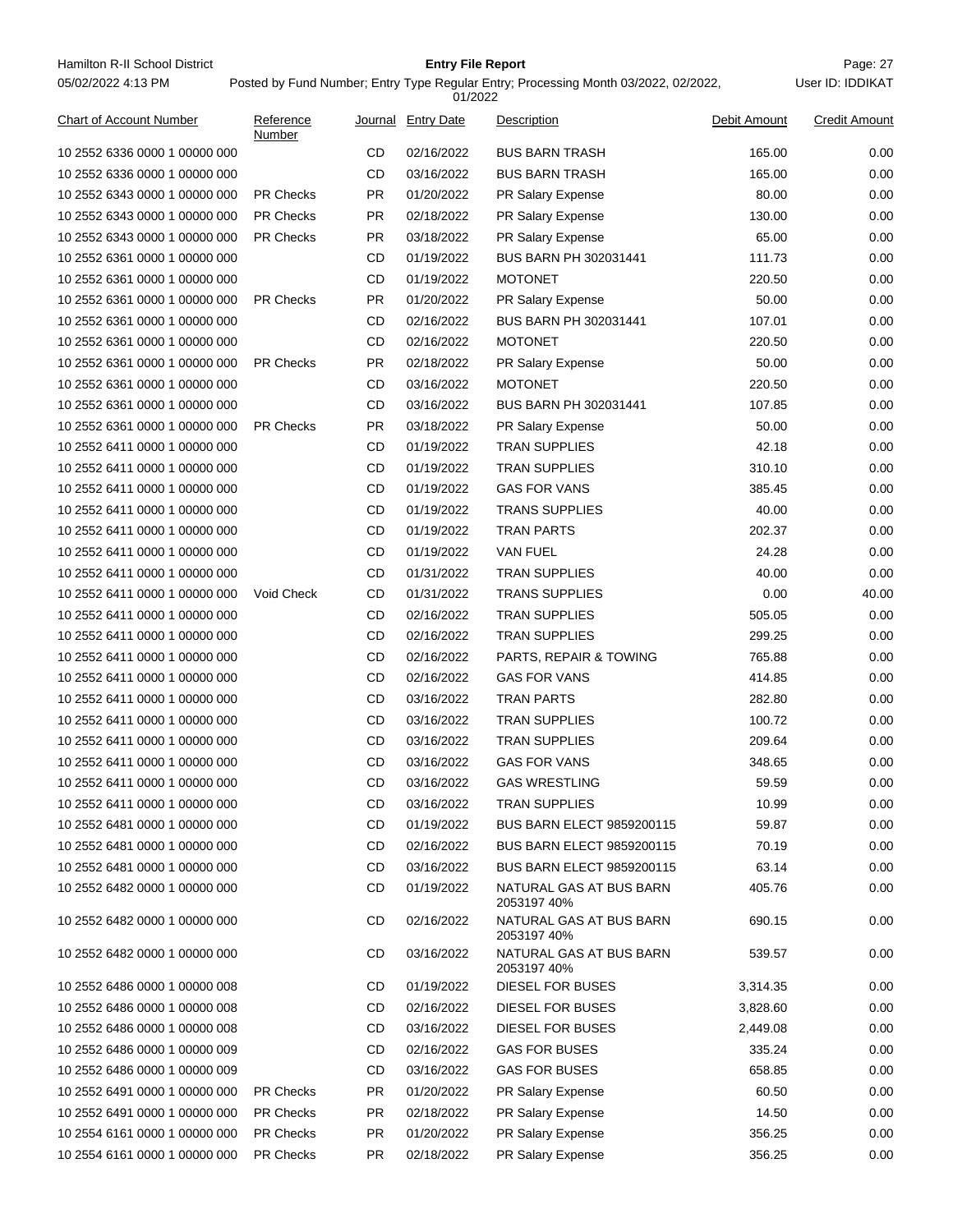Hamilton R-II School District **Entry File Report Entry File Report** Page: 28 05/02/2022 4:13 PM

# **Entry File Report**

Posted by Fund Number; Entry Type Regular Entry; Processing Month 03/2022, 02/2022,

01/2022

| <b>Chart of Account Number</b> | Reference<br>Number |           | Journal Entry Date | <b>Description</b>                        | Debit Amount | <b>Credit Amount</b> |
|--------------------------------|---------------------|-----------|--------------------|-------------------------------------------|--------------|----------------------|
| 10 2554 6161 0000 1 00000 000  | <b>PR Checks</b>    | PR        | 03/18/2022         | PR Salary Expense                         | 356.25       | 0.00                 |
| 10 2554 6221 0000 1 00000 000  | <b>PR Checks</b>    | <b>PR</b> | 01/20/2022         | <b>PR Deduction Expense</b>               | 24.44        | 0.00                 |
| 10 2554 6221 0000 1 00000 000  | <b>PR Checks</b>    | <b>PR</b> | 02/18/2022         | <b>PR Deduction Expense</b>               | 24.44        | 0.00                 |
| 10 2554 6221 0000 1 00000 000  | <b>PR Checks</b>    | PR        | 03/18/2022         | PR Deduction Expense                      | 24.44        | 0.00                 |
| 10 2554 6231 0000 1 00000 000  | <b>PR Checks</b>    | PR        | 01/20/2022         | PR Tax Expense                            | 22.09        | 0.00                 |
| 10 2554 6231 0000 1 00000 000  | <b>PR Checks</b>    | <b>PR</b> | 02/18/2022         | PR Tax Expense                            | 22.09        | 0.00                 |
| 10 2554 6231 0000 1 00000 000  | <b>PR Checks</b>    | PR        | 03/18/2022         | PR Tax Expense                            | 22.09        | 0.00                 |
| 10 2554 6232 0000 1 00000 000  | <b>PR Checks</b>    | PR        | 01/20/2022         | PR Tax Expense                            | 5.17         | 0.00                 |
| 10 2554 6232 0000 1 00000 000  | <b>PR Checks</b>    | PR        | 02/18/2022         | PR Tax Expense                            | 5.17         | 0.00                 |
| 10 2554 6232 0000 1 00000 000  | <b>PR Checks</b>    | <b>PR</b> | 03/18/2022         | PR Tax Expense                            | 5.17         | 0.00                 |
| 10 2559 6161 4020 3 12810 000  | <b>PR Checks</b>    | <b>PR</b> | 01/20/2022         | PR Salary Expense                         | 400.00       | 0.00                 |
| 10 2559 6161 4020 3 12810 000  | <b>PR Checks</b>    | PR        | 02/18/2022         | PR Salary Expense                         | 560.00       | 0.00                 |
| 10 2559 6161 4020 3 12810 000  | <b>PR Checks</b>    | PR        | 03/18/2022         | PR Salary Expense                         | 480.00       | 0.00                 |
| 10 2559 6231 4020 3 12810 000  | <b>PR Checks</b>    | <b>PR</b> | 01/20/2022         | PR Tax Expense                            | 24.80        | 0.00                 |
| 10 2559 6231 4020 3 12810 000  | <b>PR Checks</b>    | <b>PR</b> | 02/18/2022         | PR Tax Expense                            | 34.72        | 0.00                 |
| 10 2559 6231 4020 3 12810 000  | <b>PR Checks</b>    | PR        | 03/18/2022         | <b>PR Tax Expense</b>                     | 29.76        | 0.00                 |
| 10 2559 6232 4020 3 12810 000  | <b>PR Checks</b>    | PR        | 01/20/2022         | PR Tax Expense                            | 5.80         | 0.00                 |
| 10 2559 6232 4020 3 12810 000  | <b>PR Checks</b>    | <b>PR</b> | 02/18/2022         | <b>PR Tax Expense</b>                     | 8.12         | 0.00                 |
| 10 2559 6232 4020 3 12810 000  | <b>PR Checks</b>    | <b>PR</b> | 03/18/2022         | PR Tax Expense                            | 6.96         | 0.00                 |
| 10 2559 6341 4020 3 12810 000  | <b>PR Checks</b>    | <b>PR</b> | 01/20/2022         | PR Salary Expense                         | 400.00       | 0.00                 |
| 10 2559 6341 4020 3 12810 000  | <b>PR Checks</b>    | PR        | 02/18/2022         | PR Salary Expense                         | 560.00       | 0.00                 |
| 10 2559 6341 4020 3 12810 000  | <b>PR Checks</b>    | PR        | 03/18/2022         | PR Salary Expense                         | 480.00       | 0.00                 |
| 10 2561 6151 0000 1 00000 000  | <b>PR Checks</b>    | PR        | 01/20/2022         | PR Salary Expense                         | 200.00       | 0.00                 |
| 10 2561 6161 0000 1 00000 000  | <b>PR Checks</b>    | PR        | 01/20/2022         | PR Salary Expense                         | 529.42       | 0.00                 |
| 10 2561 6161 0000 1 00000 000  | <b>PR Checks</b>    | <b>PR</b> | 02/18/2022         | PR Salary Expense                         | 584.78       | 0.00                 |
| 10 2561 6161 0000 1 00000 000  | <b>PR Checks</b>    | <b>PR</b> | 03/18/2022         | PR Salary Expense                         | 667.15       | 0.00                 |
| 10 2561 6221 0000 1 00000 000  | <b>PR Checks</b>    | <b>PR</b> | 01/20/2022         | PR Deduction Expense                      | 50.04        | 0.00                 |
| 10 2561 6221 0000 1 00000 000  | <b>PR Checks</b>    | PR        | 02/18/2022         | PR Deduction Expense                      | 40.12        | 0.00                 |
| 10 2561 6221 0000 1 00000 000  | <b>PR Checks</b>    | <b>PR</b> | 03/18/2022         | PR Deduction Expense                      | 45.77        | 0.00                 |
| 10 2561 6231 0000 1 00000 000  | <b>PR Checks</b>    | PR.       | 01/20/2022         | PR Tax Expense                            | 48.94        | 0.00                 |
| 10 2561 6231 0000 1 00000 000  | <b>PR Checks</b>    | PR        | 02/18/2022         | PR Tax Expense                            | 36.26        | 0.00                 |
| 10 2561 6231 0000 1 00000 000  | <b>PR Checks</b>    | PR        | 03/18/2022         | PR Tax Expense                            | 41.36        | 0.00                 |
| 10 2561 6232 0000 1 00000 000  | <b>PR Checks</b>    | <b>PR</b> | 01/20/2022         | PR Tax Expense                            | 11.44        | 0.00                 |
| 10 2561 6232 0000 1 00000 000  | <b>PR Checks</b>    | <b>PR</b> | 02/18/2022         | PR Tax Expense                            | 8.48         | 0.00                 |
| 10 2561 6232 0000 1 00000 000  | <b>PR Checks</b>    | PR        | 03/18/2022         | PR Tax Expense                            | 9.67         | 0.00                 |
| 10 2561 6343 0000 1 00000 000  | <b>PR Checks</b>    | PR        | 01/20/2022         | PR Salary Expense                         | 60.00        | 0.00                 |
| 10 2561 6391 0000 1 00000 000  |                     | <b>CD</b> | 01/19/2022         | <b>SS CONTRACTED FOOD</b><br>SERVICE FOOD | 37,156.68    | 0.00                 |
| 10 2561 6391 0000 1 00000 000  |                     | CD        | 02/16/2022         | <b>SS CONTRACTED FOOD</b><br>SERVICE FOOD | 42,919.21    | 0.00                 |
| 10 2561 6391 0000 1 00000 000  |                     | <b>CD</b> | 02/16/2022         | 22 YRLY KITCHEN<br><b>INSPECTION</b>      | 230.00       | 0.00                 |
| 10 2561 6391 0000 1 00000 000  |                     | CD        | 03/16/2022         | SS CONTRACTED FOOD<br>SERVICE FOOD        | 41,344.24    | 0.00                 |
| 10 2561 6411 0000 1 00000 000  |                     | CD        | 02/16/2022         | <b>FOOD SUPPLIES</b>                      | 61.08        | 0.00                 |
| 10 2561 6411 0000 1 00000 000  |                     | <b>CD</b> | 03/16/2022         | <b>FOOD SUPPLIES</b>                      | 86.79        | 0.00                 |
| 10 2643 6151 0000 1 00000 000  | <b>PR Checks</b>    | <b>PR</b> | 01/20/2022         | PR Salary Expense                         | 819.94       | 0.00                 |
| 10 2643 6151 0000 1 00000 000  | <b>PR Checks</b>    | <b>PR</b> | 02/18/2022         | PR Salary Expense                         | 819.94       | 0.00                 |
| 10 2643 6151 0000 1 00000 000  | PR Checks           | <b>PR</b> | 03/18/2022         | PR Salary Expense                         | 819.94       | 0.00                 |
| 10 2643 6221 0000 1 00000 000  | <b>PR Checks</b>    | <b>PR</b> | 01/20/2022         | PR Deduction Expense                      | 63.34        | 0.00                 |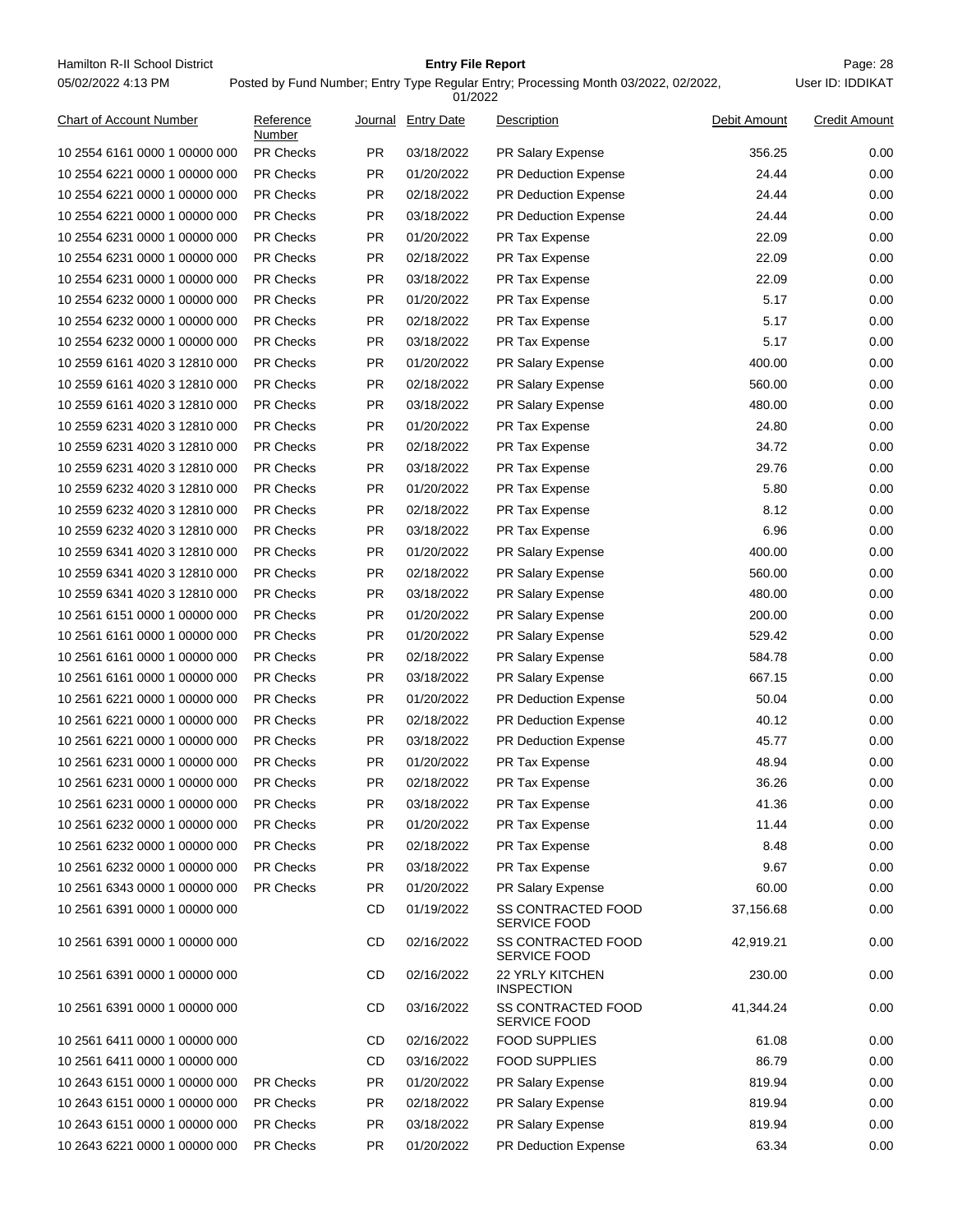Hamilton R-II School District **Entry File Report Entry File Report** Page: 29 05/02/2022 4:13 PM

#### **Entry File Report**

User ID: IDDIKAT

#### Posted by Fund Number; Entry Type Regular Entry; Processing Month 03/2022, 02/2022, 01/2022

| <b>Chart of Account Number</b> | Reference<br>Number |           | Journal Entry Date | Description                 | Debit Amount | <b>Credit Amount</b> |
|--------------------------------|---------------------|-----------|--------------------|-----------------------------|--------------|----------------------|
| 10 2643 6221 0000 1 00000 000  | PR Checks           | <b>PR</b> | 02/18/2022         | <b>PR Deduction Expense</b> | 63.34        | 0.00                 |
| 10 2643 6221 0000 1 00000 000  | <b>PR Checks</b>    | <b>PR</b> | 03/18/2022         | PR Deduction Expense        | 63.34        | 0.00                 |
| 10 2643 6231 0000 1 00000 000  | PR Checks           | <b>PR</b> | 01/20/2022         | PR Tax Expense              | 50.82        | 6.54                 |
| 10 2643 6231 0000 1 00000 000  | <b>PR Checks</b>    | <b>PR</b> | 02/18/2022         | PR Tax Expense              | 50.82        | 6.54                 |
| 10 2643 6231 0000 1 00000 000  | PR Checks           | <b>PR</b> | 03/18/2022         | PR Tax Expense              | 50.82        | 6.54                 |
| 10 2643 6232 0000 1 00000 000  | PR Checks           | <b>PR</b> | 01/20/2022         | PR Tax Expense              | 11.82        | 1.52                 |
| 10 2643 6232 0000 1 00000 000  | PR Checks           | <b>PR</b> | 02/18/2022         | PR Tax Expense              | 11.82        | 1.52                 |
| 10 2643 6232 0000 1 00000 000  | <b>PR Checks</b>    | <b>PR</b> | 03/18/2022         | PR Tax Expense              | 11.82        | 1.52                 |
| 10 2643 6241 0000 1 00000 000  | PR Checks           | <b>PR</b> | 01/20/2022         | PR Deduction Expense        | 103.93       | 0.00                 |
| 10 2643 6241 0000 1 00000 000  | <b>PR Checks</b>    | <b>PR</b> | 02/18/2022         | PR Deduction Expense        | 103.93       | 0.00                 |
| 10 2643 6241 0000 1 00000 000  | PR Checks           | <b>PR</b> | 03/18/2022         | PR Deduction Expense        | 103.93       | 0.00                 |
| 10 3511 6161 4020 3 32400 000  | PR Checks           | <b>PR</b> | 01/20/2022         | PR Salary Expense           | 924.83       | 0.00                 |
| 10 3511 6161 4020 3 32400 000  | PR Checks           | <b>PR</b> | 02/18/2022         | PR Salary Expense           | 924.83       | 0.00                 |
| 10 3511 6161 4020 3 32400 000  | PR Checks           | <b>PR</b> | 03/18/2022         | PR Salary Expense           | 924.83       | 0.00                 |
| 10 3511 6221 4020 3 32400 000  | <b>PR Checks</b>    | <b>PR</b> | 03/18/2022         | PR Deduction Expense        | 194.58       | 0.00                 |
| 10 3511 6231 4020 3 32400 000  | <b>PR Checks</b>    | <b>PR</b> | 01/20/2022         | PR Tax Expense              | 57.34        | 0.00                 |
| 10 3511 6231 4020 3 32400 000  | PR Checks           | <b>PR</b> | 02/18/2022         | PR Tax Expense              | 57.34        | 0.00                 |
| 10 3511 6231 4020 3 32400 000  | <b>PR Checks</b>    | <b>PR</b> | 03/18/2022         | PR Tax Expense              | 57.34        | 0.00                 |
| 10 3511 6232 4020 3 32400 000  | PR Checks           | <b>PR</b> | 01/20/2022         | PR Tax Expense              | 13.41        | 0.00                 |
| 10 3511 6232 4020 3 32400 000  | PR Checks           | <b>PR</b> | 02/18/2022         | PR Tax Expense              | 13.41        | 0.00                 |
| 10 3511 6232 4020 3 32400 000  | PR Checks           | <b>PR</b> | 03/18/2022         | PR Tax Expense              | 13.41        | 0.00                 |
| 10 3512 6151 4020 1 00000 000  | <b>PR Checks</b>    | <b>PR</b> | 01/20/2022         | PR Salary Expense           | 1,498.83     | 1.76                 |
| 10 3512 6151 4020 1 00000 000  | <b>PR Checks</b>    | <b>PR</b> | 02/18/2022         | PR Salary Expense           | 1,498.83     | 475.14               |
| 10 3512 6151 4020 1 00000 000  | <b>PR Checks</b>    | <b>PR</b> | 03/18/2022         | PR Salary Expense           | 1,576.83     | 0.00                 |
| 10 3512 6153 4020 3 00000 000  | PR Checks           | <b>PR</b> | 01/20/2022         | PR Salary Expense           | 600.00       | 0.00                 |
| 10 3512 6153 4020 3 00000 000  | PR Checks           | <b>PR</b> | 02/18/2022         | PR Salary Expense           | 912.00       | 0.00                 |
| 10 3512 6221 4020 1 00000 000  | PR Checks           | <b>PR</b> | 01/20/2022         | PR Deduction Expense        | 138.24       | 0.12                 |
| 10 3512 6221 4020 1 00000 000  | PR Checks           | <b>PR</b> | 02/18/2022         | <b>PR Deduction Expense</b> | 138.24       | 32.60                |
| 10 3512 6221 4020 1 00000 000  | PR Checks           | <b>PR</b> | 03/18/2022         | PR Deduction Expense        | 143.59       | 0.00                 |
| 10 3512 6231 4020 1 00000 000  | PR Checks           | <b>PR</b> | 01/20/2022         | PR Tax Expense              | 92.93        | 13.48                |
| 10 3512 6231 4020 1 00000 000  | PR Checks           | <b>PR</b> | 02/18/2022         | PR Tax Expense              | 92.92        | 42.83                |
| 10 3512 6231 4020 1 00000 000  | PR Checks           | <b>PR</b> | 03/18/2022         | PR Tax Expense              | 97.76        | 13.37                |
| 10 3512 6231 4020 3 00000 000  | <b>PR Checks</b>    | PR.       | 01/20/2022         | PR Tax Expense              | 37.20        | 0.00                 |
| 10 3512 6231 4020 3 00000 000  | PR Checks           | <b>PR</b> | 02/18/2022         | PR Tax Expense              | 56.54        | 0.00                 |
| 10 3512 6232 4020 1 00000 000  | PR Checks           | <b>PR</b> | 01/20/2022         | PR Tax Expense              | 21.73        | 3.15                 |
| 10 3512 6232 4020 1 00000 000  | PR Checks           | <b>PR</b> | 02/18/2022         | PR Tax Expense              | 21.73        | 10.02                |
| 10 3512 6232 4020 1 00000 000  | PR Checks           | <b>PR</b> | 03/18/2022         | PR Tax Expense              | 22.87        | 3.13                 |
| 10 3512 6232 4020 3 00000 000  | PR Checks           | <b>PR</b> | 01/20/2022         | PR Tax Expense              | 8.70         | 0.00                 |
| 10 3512 6232 4020 3 00000 000  | PR Checks           | <b>PR</b> | 02/18/2022         | PR Tax Expense              | 13.23        | 0.00                 |
| 10 3512 6241 4020 1 00000 000  | PR Checks           | <b>PR</b> | 01/20/2022         | PR Deduction Expense        | 519.95       | 0.00                 |
| 10 3512 6241 4020 1 00000 000  | PR Checks           | <b>PR</b> | 02/18/2022         | PR Deduction Expense        | 519.95       | 0.00                 |
| 10 3512 6241 4020 1 00000 000  | PR Checks           | <b>PR</b> | 03/18/2022         | PR Deduction Expense        | 519.95       | 0.00                 |
| 10 3512 6319 4020 1 00000 000  | PR Checks           | <b>PR</b> | 01/20/2022         | PR Salary Expense           | 41.75        | 0.00                 |
| 10 3512 6319 4020 1 00000 000  | PR Checks           | <b>PR</b> | 03/18/2022         | PR Salary Expense           | 61.75        | 0.00                 |
| 10 3512 6411 4020 1 00000 000  |                     | CD        | 02/16/2022         | PRE K SNACKS                | 241.71       | 0.00                 |
| 10 3512 6411 4020 1 00000 000  | 3                   | GJ        | 03/18/2022         | RECLASS PREK SUPPLIES       | 1,501.56     | 0.00                 |
|                                |                     |           |                    |                             |              |                      |

Fund Total: 10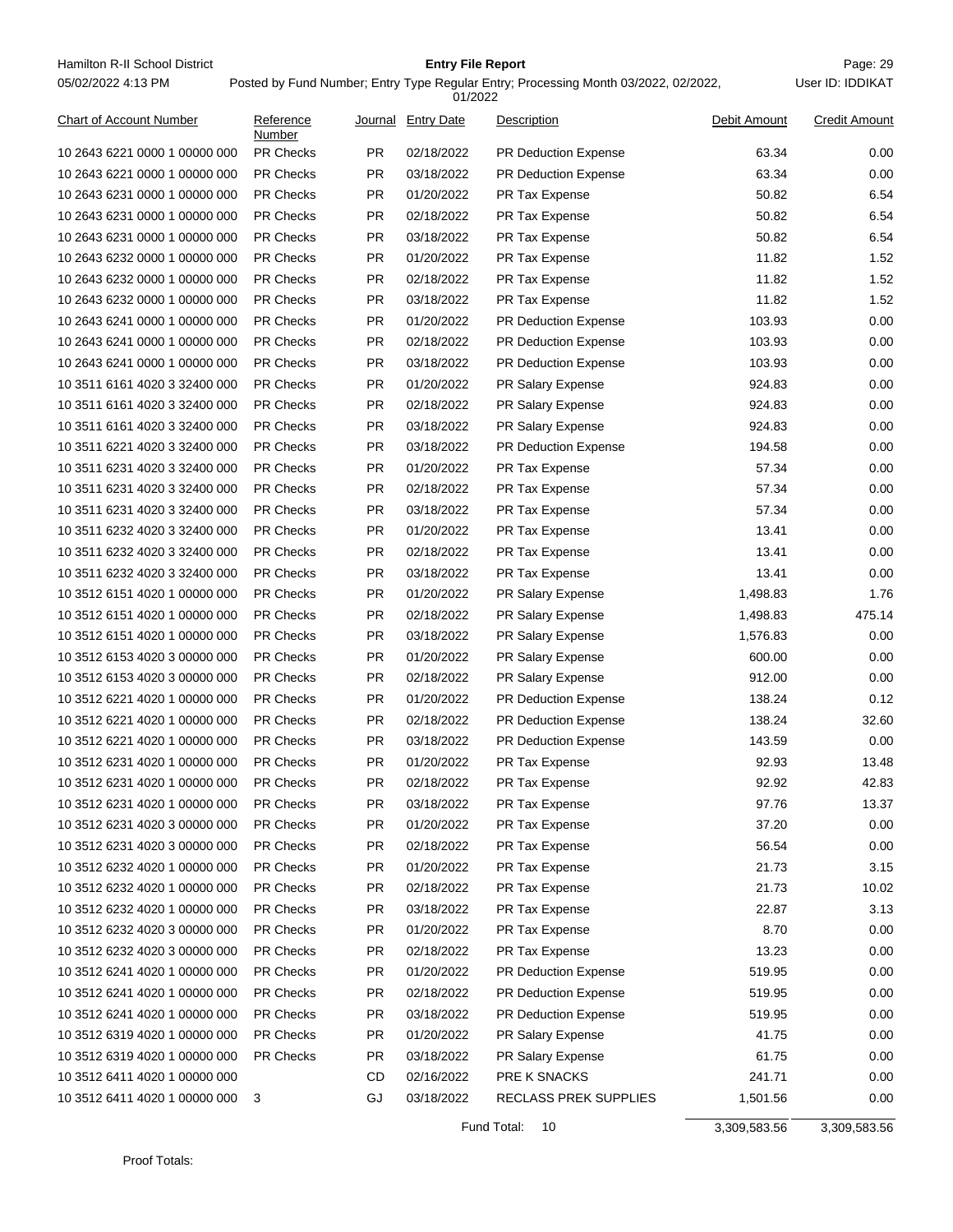| Hamilton R-II School District  |                            |                                                                                                | <b>Entry File Report</b> |           |                      |  |              | Page: 30             |
|--------------------------------|----------------------------|------------------------------------------------------------------------------------------------|--------------------------|-----------|----------------------|--|--------------|----------------------|
| 05/02/2022 4:13 PM             |                            | Posted by Fund Number; Entry Type Regular Entry; Processing Month 03/2022, 02/2022,<br>01/2022 |                          |           |                      |  |              | User ID: IDDIKAT     |
| <b>Chart of Account Number</b> | Reference<br>Number        | Journal                                                                                        | <b>Entry Date</b>        |           | Description          |  | Debit Amount | <b>Credit Amount</b> |
| Journal Code Description       |                            |                                                                                                | Debit Amount             |           | <b>Credit Amount</b> |  |              |                      |
|                                | Cash Disbursements Journal |                                                                                                | 392.368.98               |           | 392.368.98           |  |              |                      |
| Cash Receipts Journal          |                            |                                                                                                | 2,456,272.60             |           | 2,456,272.60         |  |              |                      |
| General Journal                |                            |                                                                                                |                          | 10.254.02 | 10.254.02            |  |              |                      |
| Payroll Journal                |                            |                                                                                                | 450.687.96               |           | 450.687.96           |  |              |                      |

Grand Totals: 3,309,583.56 3,309,583.56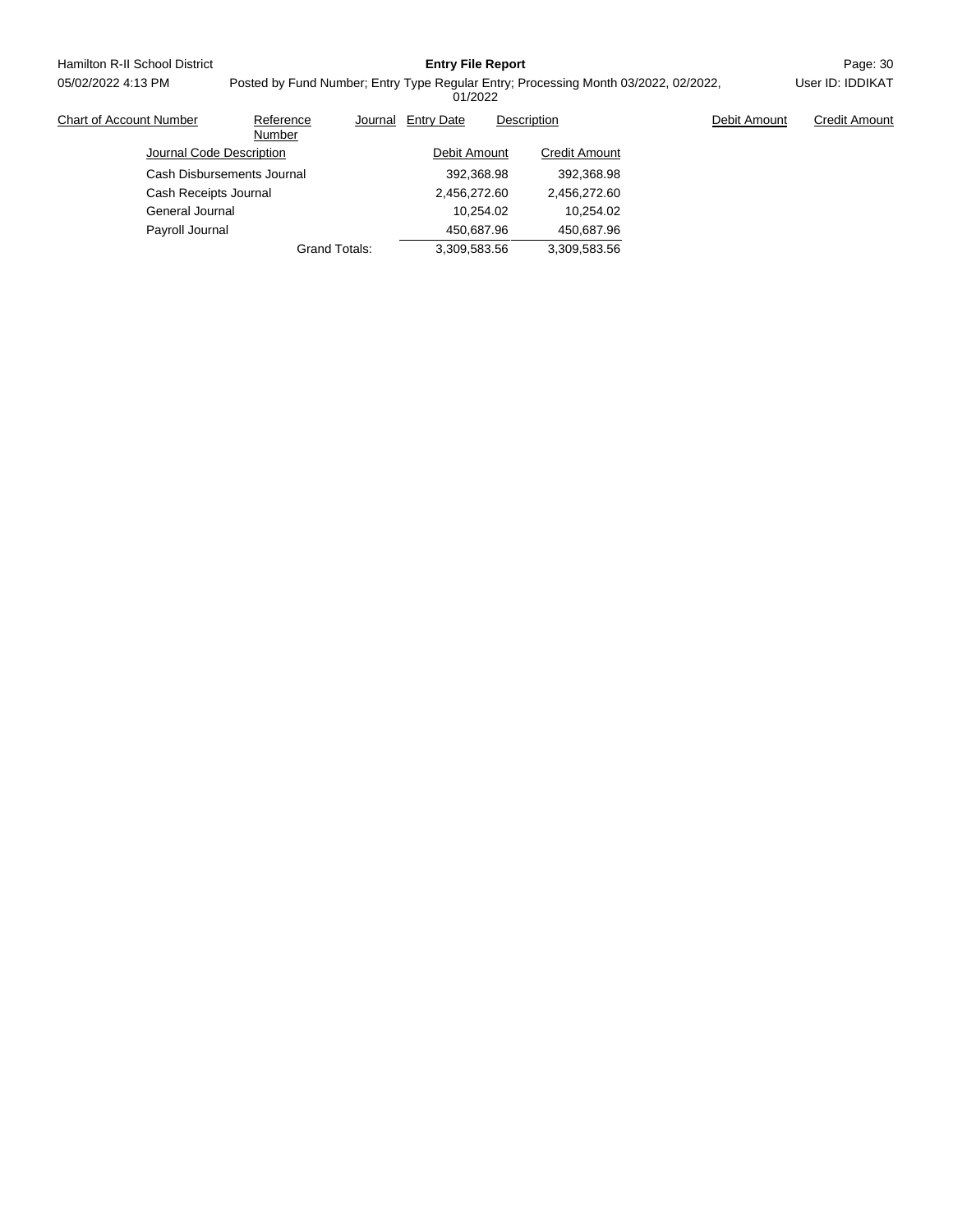Hamilton R-II School District **Entry File Report Entry File Report** Page: 31 05/02/2022 4:13 PM

# **Entry File Report**

User ID: IDDIKAT

| <b>Chart of Account Number</b>      | Reference<br>Number |           | Journal Entry Date | <b>Description</b>                      | Debit Amount | <b>Credit Amount</b> |
|-------------------------------------|---------------------|-----------|--------------------|-----------------------------------------|--------------|----------------------|
| Fund:<br>20<br><b>TEACHERS FUND</b> |                     |           |                    |                                         |              |                      |
| 20 1111                             |                     | CR        | 02/17/2021         | 02/17/2021 Receipts                     | 300.00       | 0.00                 |
| 20 1111                             |                     | <b>CR</b> | 01/03/2022         | 01/03/2022 Receipts                     | 772.50       | 0.00                 |
| 20 1111                             |                     | <b>CR</b> | 01/05/2022         | 01/05/2022 Receipts                     | 1,115.00     | 0.00                 |
| 20 1111                             |                     | <b>CR</b> | 01/11/2022         | 01/11/2022 Receipts                     | 344.00       | 0.00                 |
| 20 1111                             | Check               | CD        | 01/19/2022         | <b>AP Checks</b>                        | 0.00         | 3,056.45             |
| 20 1111                             | DirDep              | CD        | 01/19/2022         | <b>AP Direct Deposits</b>               | 0.00         | 5,396.00             |
| 20 1111                             | DirDep              | <b>PR</b> | 01/20/2022         | PR Employee Direct Deposits             | 0.00         | 182,817.21           |
| 20 1111                             | AutoPay             | <b>PR</b> | 01/20/2022         | <b>PR Payee Automatic Payments</b>      | 0.00         | 160,791.75           |
| 20 1111                             | Check               | <b>PR</b> | 01/20/2022         | PR Payee Checks                         | 0.00         | 949.00               |
| 20 1111                             | DirDep              | PR.       | 01/20/2022         | PR Payee Direct Deposits                | 0.00         | 5,174.03             |
| 20 1111                             |                     | <b>CR</b> | 01/21/2022         | 01/21/2022 Receipts                     | 199,502.78   | 0.00                 |
| 20 1111                             |                     | <b>CR</b> | 01/26/2022         | 01/26/2022 Receipts                     | 468.00       | 0.00                 |
| 20 1111                             |                     | CR        | 01/28/2022         | 01/28/2022 Receipts                     | 8,850.00     | 0.00                 |
| 20 1111                             | 0122 DESE           | GJ        | 01/28/2022         | 0122 DEBT SERVICE PAYMENT               | 118,880.00   | 0.00                 |
| 20 1111                             | 7                   | GJ        | 01/28/2022         | REV 0122 DEBT SERVICE<br><b>PAYMENT</b> | 0.00         | 118,880.00           |
| 20 1111                             | 8                   | GJ        | 01/28/2022         | COR 0122 DEBT SRVC PMT                  | 118,880.00   | 0.00                 |
| 20 1111                             |                     | <b>CR</b> | 01/31/2022         | 01/31/2022 Receipts                     | 107,498.33   | 0.00                 |
| 20 1111                             |                     | <b>CR</b> | 02/03/2022         | 02/03/2022 Receipts                     | 990.50       | 0.00                 |
| 20 1111                             |                     | <b>CR</b> | 02/09/2022         | 02/09/2022 Receipts                     | 964.00       | 0.00                 |
| 20 1111                             | Check               | CD        | 02/16/2022         | <b>AP Checks</b>                        | 0.00         | 40,030.32            |
| 20 1111                             | DirDep              | CD        | 02/16/2022         | <b>AP Direct Deposits</b>               | 0.00         | 5,951.11             |
| 20 1111                             | DirDep              | <b>PR</b> | 02/18/2022         | PR Payee Direct Deposits                | 0.00         | 5,649.03             |
| 20 1111                             | DirDep              | <b>PR</b> | 02/18/2022         | PR Employee Direct Deposits             | 0.00         | 183,493.90           |
| 20 1111                             | AutoPay             | <b>PR</b> | 02/18/2022         | PR Payee Automatic Payments             | 0.00         | 160,974.23           |
| 20 1111                             | Check               | <b>PR</b> | 02/18/2022         | PR Payee Checks                         | 0.00         | 949.00               |
| 20 1111                             |                     | CR        | 02/21/2022         | 02/21/2022 Receipts                     | 0.00         | 0.00                 |
| 20 1111                             |                     | CR        | 02/22/2022         | 02/22/2022 Receipts                     | 197,548.97   | 0.00                 |
| 20 1111                             | 0222 DESE           | GJ        | 02/28/2022         | 0222 DEBT SERVICE PAYMENT               | 118,880.00   | 0.00                 |
| 20 1111                             |                     | CR        | 03/04/2022         | 03/04/2022 Receipts                     | 3,481.00     | 0.00                 |
| 20 1111                             |                     | CR        | 03/08/2022         | 03/08/2022 Receipts                     | 273.00       | 0.00                 |
| 20 1111                             | <b>DirDep</b>       | CD        | 03/16/2022         | <b>AP Direct Deposits</b>               | 0.00         | 4,828.00             |
| 20 1111                             | DirDep              | <b>PR</b> | 03/18/2022         | PR Employee Direct Deposits             | 0.00         | 182,825.38           |
| 20 1111                             | AutoPay             | <b>PR</b> | 03/18/2022         | PR Payee Automatic Payments             | 0.00         | 160,862.38           |
| 20 1111                             | Check               | <b>PR</b> | 03/18/2022         | PR Payee Checks                         | 0.00         | 949.00               |
| 20 1111                             | DirDep              | <b>PR</b> | 03/18/2022         | PR Payee Direct Deposits                | 0.00         | 5,649.03             |
| 20 1111                             |                     | <b>CR</b> | 03/21/2022         | 03/21/2022 Receipts                     | 304,990.35   | 0.00                 |
| 20 1111                             |                     | CR        | 03/22/2022         | 03/22/2022 Receipts                     | 344.50       | 0.00                 |
| 20 1111                             | 0322 DESE           | GJ        | 03/28/2022         | 0322 DEBT SERVICE PAYMENT               | 58,725.00    | 0.00                 |
| 20 1111                             |                     | <b>CR</b> | 03/31/2022         | 03/31/2022 Receipts                     | 4,775.50     | 0.00                 |
| 20 2151                             | PR Checks           | <b>PR</b> | 01/20/2022         | PR Tax Payable                          | 3,956.57     | 18,905.97            |
| 20 2151                             | PR Checks           | <b>PR</b> | 01/20/2022         | PR Payee Payable                        | 14,949.40    | 0.00                 |
| 20 2151                             | PR Checks           | <b>PR</b> | 02/18/2022         | PR Tax Payable                          | 3,898.57     | 18,691.11            |
| 20 2151                             | PR Checks           | PR        | 02/18/2022         | PR Payee Payable                        | 14,792.54    | 0.00                 |
| 20 2151                             | PR Checks           | <b>PR</b> | 03/18/2022         | PR Tax Payable                          | 3,921.52     | 18,735.31            |
| 20 2151                             | PR Checks           | <b>PR</b> | 03/18/2022         | PR Payee Payable                        | 14,813.79    | 0.00                 |
| 20 2152                             | PR Checks           | <b>PR</b> | 01/20/2022         | PR Tax Payable                          | 0.00         | 1,538.66             |
| 20 2152                             | PR Checks           | PR        | 01/20/2022         | PR Payee Payable                        | 1,538.66     | 0.00                 |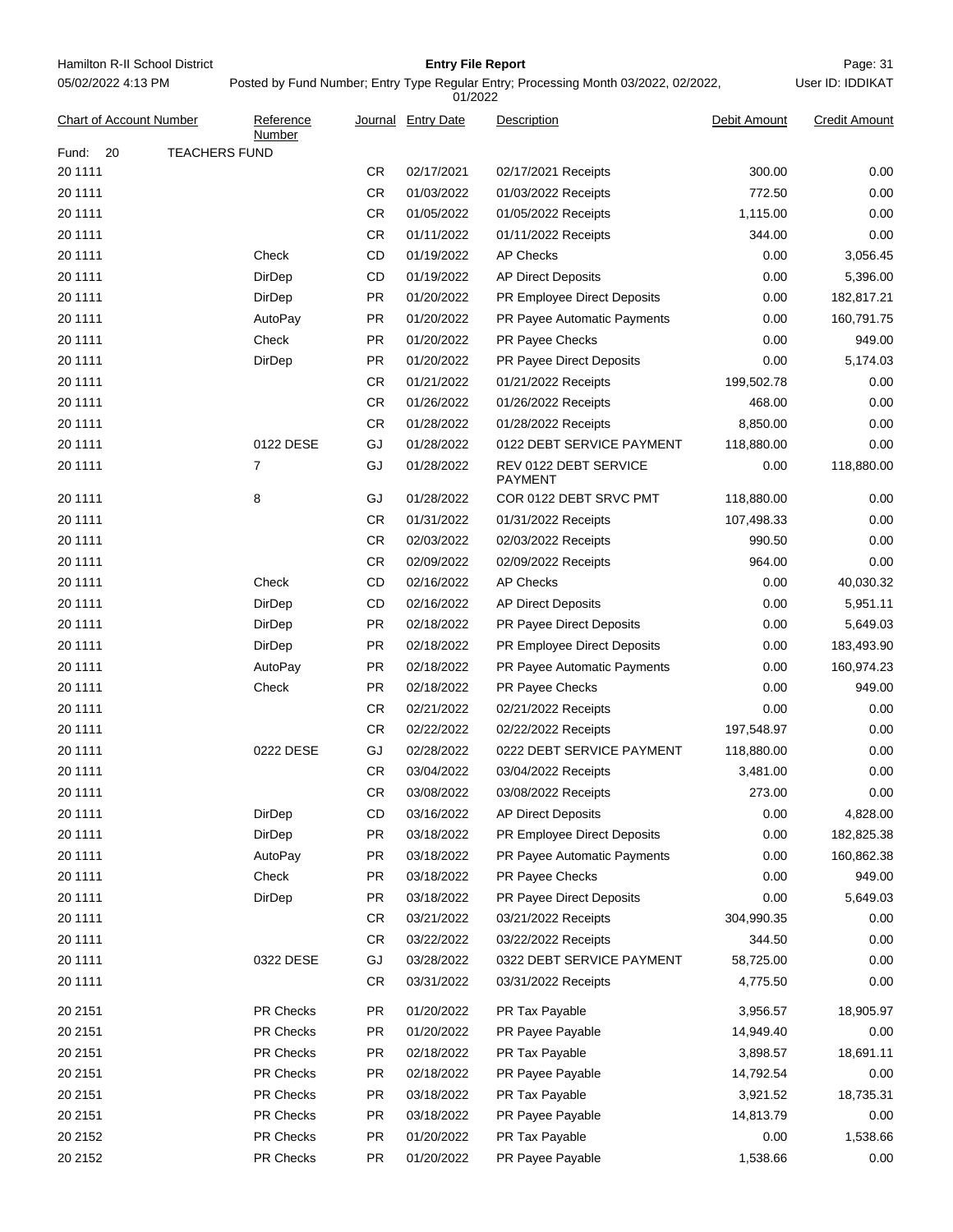| Hamilton R-II School District<br><b>Entry File Report</b><br>User ID: IDDIKAT<br>05/02/2022 4:13 PM<br>Posted by Fund Number; Entry Type Regular Entry; Processing Month 03/2022, 02/2022,<br>01/2022 |                     |           |                          |                         |              |                      |
|-------------------------------------------------------------------------------------------------------------------------------------------------------------------------------------------------------|---------------------|-----------|--------------------------|-------------------------|--------------|----------------------|
| <b>Chart of Account Number</b>                                                                                                                                                                        | Reference<br>Number |           | Journal Entry Date       | Description             | Debit Amount | <b>Credit Amount</b> |
| 20 2152                                                                                                                                                                                               | PR Checks           | PR        | 02/18/2022               | PR Tax Payable          | 0.00         | 1,696.60             |
| 20 2152                                                                                                                                                                                               | PR Checks           | PR        | 02/18/2022               | PR Payee Payable        | 1,696.60     | 0.00                 |
| 20 2152                                                                                                                                                                                               | PR Checks           | <b>PR</b> | 03/18/2022               | PR Payee Payable        | 1,506.70     | 0.00                 |
| 20 2152                                                                                                                                                                                               | PR Checks           | PR        | 03/18/2022               | PR Tax Payable          | 0.00         | 1,506.70             |
| 20 2153                                                                                                                                                                                               | PR Checks           | <b>PR</b> | 01/20/2022               | PR Tax Payable          | 458.12       | 7,868.16             |
| 20 2153                                                                                                                                                                                               | PR Checks           | PR        | 01/20/2022               | PR Payee Payable        | 7,410.04     | 0.00                 |
| 20 2153                                                                                                                                                                                               | <b>PR Checks</b>    | PR        | 02/18/2022               | PR Tax Payable          | 478.04       | 7,910.08             |
| 20 2153                                                                                                                                                                                               | <b>PR Checks</b>    | PR        | 02/18/2022               | PR Payee Payable        | 7,432.04     | 0.00                 |
| 20 2153                                                                                                                                                                                               | PR Checks           | <b>PR</b> | 03/18/2022               | PR Tax Payable          | 479.10       | 7,893.40             |
| 20 2153                                                                                                                                                                                               | PR Checks           | PR        | 03/18/2022               | PR Payee Payable        | 7,414.30     | 0.00                 |
| 20 2155                                                                                                                                                                                               | PR Checks           | PR        | 01/20/2022               | PR Tax Payable          | 1,644.62     | 7,736.55             |
| 20 2155                                                                                                                                                                                               | PR Checks           | PR        | 01/20/2022               | PR Payee Payable        | 6,091.93     | 0.00                 |
| 20 2155                                                                                                                                                                                               | PR Checks           | <b>PR</b> | 02/18/2022               | PR Tax Payable          | 1,584.81     | 7,407.94             |
| 20 2155                                                                                                                                                                                               | PR Checks           | PR        | 02/18/2022               | PR Payee Payable        | 5,823.13     | 0.00                 |
| 20 2155                                                                                                                                                                                               | PR Checks           | PR        | 03/18/2022               | PR Tax Payable          | 1,595.62     | 7,442.83             |
| 20 2155                                                                                                                                                                                               | <b>PR Checks</b>    | PR        | 03/18/2022               | PR Payee Payable        | 5,847.21     | 0.00                 |
| 20 2156                                                                                                                                                                                               | PR Checks           | <b>PR</b> | 01/20/2022               | PR Deduction Payable    | 70.26        | 41,840.79            |
| 20 2156                                                                                                                                                                                               | PR Checks           | PR        | 01/20/2022               | PR Payee Payable        | 41,770.53    | 0.00                 |
| 20 2156                                                                                                                                                                                               | PR Checks           | PR        | 02/18/2022               | PR Deduction Payable    | 111.51       | 42,269.31            |
| 20 2156                                                                                                                                                                                               | PR Checks           | PR        | 02/18/2022               | PR Payee Payable        | 42,157.80    | 0.00                 |
|                                                                                                                                                                                                       | PR Checks           | <b>PR</b> |                          |                         |              |                      |
| 20 2156<br>20 2156                                                                                                                                                                                    | PR Checks           | PR        | 03/18/2022<br>03/18/2022 | PR Deduction Payable    | 118.97       | 42,276.77<br>0.00    |
|                                                                                                                                                                                                       |                     |           |                          | PR Payee Payable        | 42,157.80    |                      |
| 20 2158                                                                                                                                                                                               | PR Checks           | PR        | 01/20/2022               | PR Deduction Payable    | 131.58       | 84,357.90            |
| 20 2158                                                                                                                                                                                               | <b>PR Checks</b>    | PR        | 01/20/2022               | PR Payee Payable        | 84,226.32    | 0.00                 |
| 20 2158                                                                                                                                                                                               | PR Checks           | <b>PR</b> | 02/18/2022               | PR Deduction Payable    | 205.28       | 84,434.42            |
| 20 2158                                                                                                                                                                                               | PR Checks           | PR        | 02/18/2022               | PR Payee Payable        | 84,229.14    | 0.00                 |
| 20 2158                                                                                                                                                                                               | 9                   | GJ        | 02/28/2022               | <b>RECLASS REPMT LG</b> | 0.00         | 263.00               |
| 20 2158                                                                                                                                                                                               | <b>PR Checks</b>    | PR        | 03/18/2022               | PR Deduction Payable    | 217.72       | 84,712.54            |
| 20 2158                                                                                                                                                                                               | PR Checks           | <b>PR</b> | 03/18/2022               | PR Payee Payable        | 84,322.26    | 0.00                 |
| 20 2159                                                                                                                                                                                               | <b>PR Checks</b>    | PR        | 01/20/2022               | PR Deduction Payable    | 0.00         | 11.46                |
| 20 2159                                                                                                                                                                                               | PR Checks           | PR        | 01/20/2022               | PR Payee Payable        | 11.46        | 0.00                 |
| 20 2159                                                                                                                                                                                               | PR Checks           | PR        | 02/18/2022               | PR Deduction Payable    | 0.00         | 49.18                |
| 20 2159                                                                                                                                                                                               | PR Checks           | <b>PR</b> | 02/18/2022               | PR Payee Payable        | 49.18        | 0.00                 |
| 20 2159                                                                                                                                                                                               | PR Checks           | PR        | 03/18/2022               | PR Deduction Payable    | 0.00         | 6.52                 |
| 20 2159                                                                                                                                                                                               | PR Checks           | PR        | 03/18/2022               | PR Payee Payable        | 6.52         | 0.00                 |
| 20 21 61                                                                                                                                                                                              | PR Checks           | PR        | 01/20/2022               | PR Payee Payable        | 8,226.44     | 0.00                 |
| 20 21 61                                                                                                                                                                                              | PR Checks           | <b>PR</b> | 01/20/2022               | PR Deduction Payable    | 5.71         | 8,232.15             |
| 20 21 61                                                                                                                                                                                              | PR Checks           | PR        | 02/18/2022               | PR Deduction Payable    | 10.07        | 8,711.90             |
| 20 21 61                                                                                                                                                                                              | PR Checks           | <b>PR</b> | 02/18/2022               | PR Payee Payable        | 8,701.83     | 0.00                 |
| 20 21 61                                                                                                                                                                                              | 10                  | GJ        | 02/28/2022               | <b>RECLASS REPMT CS</b> | 45.30        | 0.00                 |
| 20 21 61                                                                                                                                                                                              | 11                  | GJ        | 02/28/2022               | <b>RECLASS BENEFITS</b> | 812.05       | 0.00                 |
| 20 21 61                                                                                                                                                                                              | PR Checks           | PR        | 03/18/2022               | PR Payee Payable        | 8,701.83     | 0.00                 |
| 20 21 61                                                                                                                                                                                              | PR Checks           | PR        | 03/18/2022               | PR Deduction Payable    | 10.86        | 8,712.69             |
| 20 21 62                                                                                                                                                                                              | PR Checks           | PR        | 01/20/2022               | PR Deduction Payable    | 0.00         | 2,690.00             |
| 20 21 62                                                                                                                                                                                              | PR Checks           | <b>PR</b> | 01/20/2022               | PR Payee Payable        | 2,690.00     | 0.00                 |
| 20 21 62                                                                                                                                                                                              | PR Checks           | PR        | 02/18/2022               | PR Deduction Payable    | 1.44         | 2,691.44             |
| 20 21 62                                                                                                                                                                                              | PR Checks           | <b>PR</b> | 02/18/2022               | PR Payee Payable        | 2,690.00     | 0.00                 |
| 20 21 62                                                                                                                                                                                              | PR Checks           | PR        | 03/18/2022               | PR Payee Payable        | 2,690.00     | 0.00                 |
| 20 21 62                                                                                                                                                                                              | PR Checks           | PR        | 03/18/2022               | PR Deduction Payable    | 1.70         | 2,691.70             |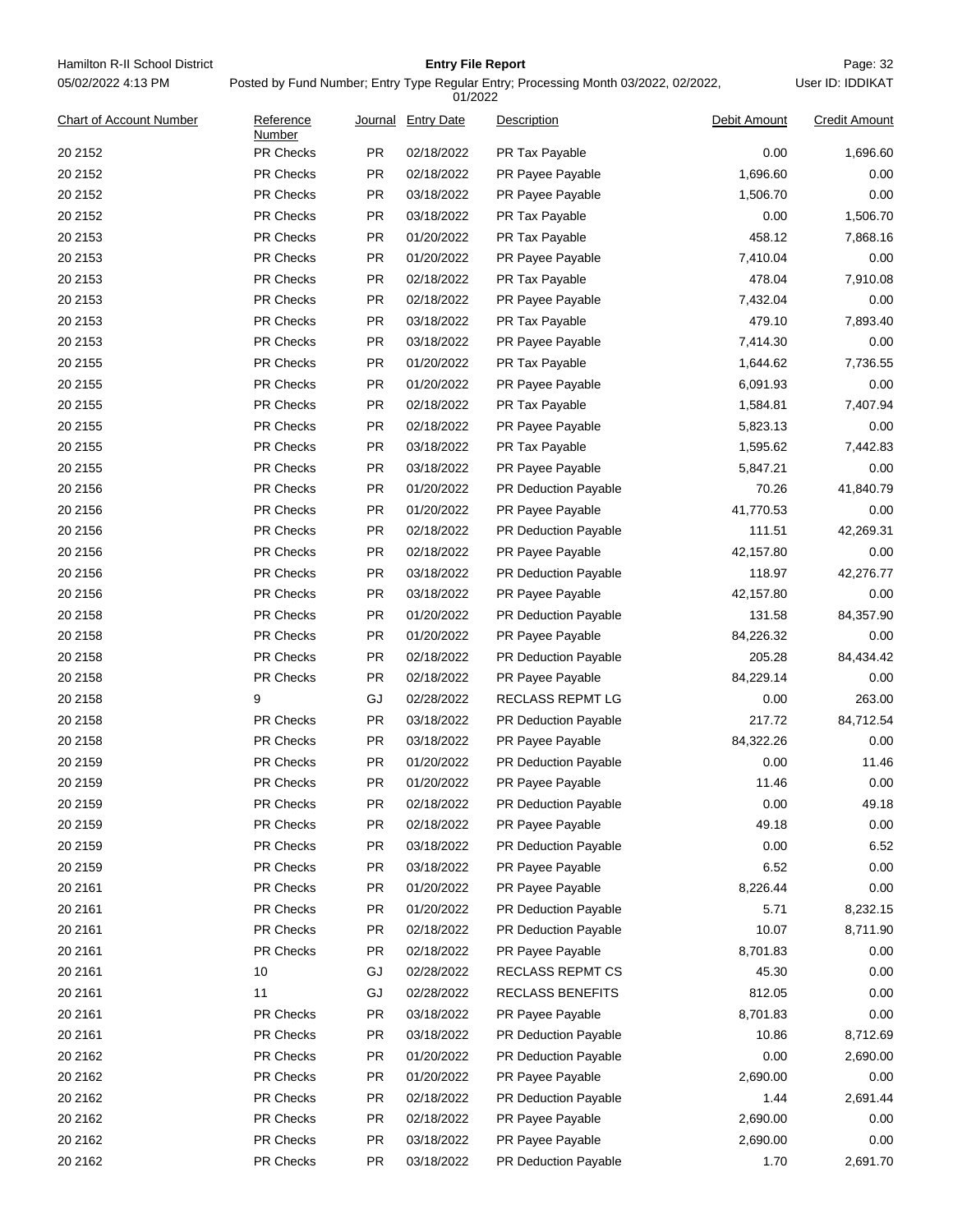| Hamilton R-II School District  |                     |           | <b>Entry File Report</b> |                                                                                     |              | Page: 33             |
|--------------------------------|---------------------|-----------|--------------------------|-------------------------------------------------------------------------------------|--------------|----------------------|
| 05/02/2022 4:13 PM             |                     |           | 01/2022                  | Posted by Fund Number; Entry Type Regular Entry; Processing Month 03/2022, 02/2022, |              | User ID: IDDIKAT     |
| <b>Chart of Account Number</b> | Reference<br>Number | Journal   | <b>Entry Date</b>        | Description                                                                         | Debit Amount | <b>Credit Amount</b> |
| 20 31 19                       | 9                   | GJ        | 02/28/2022               | <b>RECLASS REPMT LG</b>                                                             | 263.00       | 0.00                 |
| 20 3119                        | 10                  | GJ        | 02/28/2022               | <b>RECLASS REPMT CS</b>                                                             | 0.00         | 45.30                |
| 20 3119                        | 11                  | GJ        | 02/28/2022               | <b>RECLASS BENEFITS</b>                                                             | 0.00         | 812.05               |
| 20 5113 0000 000 00000         | 0122-5111           | <b>CR</b> | 01/21/2022               | <b>PROP C MONEY</b>                                                                 | 0.00         | 76,425.48            |
| 20 5113 0000 000 00000         | 0222-5113           | CR        | 02/22/2022               | PROP C MONEY                                                                        | 0.00         | 74,547.97            |
| 20 5113 0000 000 00000         | 0322-5113           | <b>CR</b> | 03/21/2022               | <b>PROP C MONEY</b>                                                                 | 0.00         | 64,925.82            |
| 20 5121 1050 000 00000         | 2021201315          | CR        | 01/28/2022               | 21-22 MS PARENT PD TUITION<br><b>E FLEMING</b>                                      | 0.00         | 8,850.00             |
| 20 5182 4020 000 00000         | 2021202172          | <b>CR</b> | 02/17/2021               | PRE K TUITION 2/14/22                                                               | 0.00         | 300.00               |
| 20 5182 4020 000 00000         | 2021201031          | <b>CR</b> | 01/03/2022               | PK TUITION                                                                          | 0.00         | 150.00               |
| 20 5182 4020 000 00000         | 2021201032          | <b>CR</b> | 01/03/2022               | PK TUITION                                                                          | 0.00         | 622.50               |
| 20 5182 4020 000 00000         | 2021201041          | CR.       | 01/05/2022               | PRE K TUITION                                                                       | 0.00         | 1,115.00             |
| 20 5182 4020 000 00000         | 2021201111          | CR        | 01/11/2022               | PK TUITION                                                                          | 0.00         | 344.00               |
| 20 5182 4020 000 00000         | 2021201266          | <b>CR</b> | 01/26/2022               | PK TUITION                                                                          | 0.00         | 247.00               |
| 20 5182 4020 000 00000         | 2021201263          | <b>CR</b> | 01/26/2022               | PK TUITION                                                                          | 0.00         | 221.00               |
| 20 5182 4020 000 00000         | 2021201319          | <b>CR</b> | 01/31/2022               | PK TUITION                                                                          | 0.00         | 743.00               |
| 20 5182 4020 000 00000         | 2021202035          | CR        | 02/03/2022               | PK TUITION                                                                          | 0.00         | 395.00               |
| 20 5182 4020 000 00000         | 2021202034          | <b>CR</b> | 02/03/2022               | PK TUITION                                                                          | 0.00         | 595.50               |
| 20 5182 4020 000 00000         | 2021202092          | <b>CR</b> | 02/09/2022               | PK TUITION                                                                          | 0.00         | 247.00               |
| 20 5182 4020 000 00000         | 2021202093          | <b>CR</b> | 02/09/2022               | PK TUITION                                                                          | 0.00         | 606.50               |
| 20 5182 4020 000 00000         | 2021202091          | CR        | 02/09/2022               | PK TUITION                                                                          | 0.00         | 110.50               |
| 20 5182 4020 000 00000         | 2021203043          | <b>CR</b> | 03/04/2022               | PK TUITION                                                                          | 0.00         | 443.00               |
| 20 5182 4020 000 00000         | 2021203041          | <b>CR</b> | 03/04/2022               | PK TUITION                                                                          | 0.00         | 2,608.00             |
| 20 5182 4020 000 00000         | 2021203082          | <b>CR</b> | 03/08/2022               | PRE K TUITION 3/4/22                                                                | 0.00         | 273.00               |
| 20 5182 4020 000 00000         | 2021203221          | CR        | 03/22/2022               | PRE K TUITION 3/15/22                                                               | 0.00         | 344.50               |
| 20 5182 4020 000 00000         | 2021203316          | <b>CR</b> | 03/31/2022               | PRE K TUITION 3/29/22<br><b>BREUER</b>                                              | 0.00         | 613.00               |
| 20 5182 4020 000 00000         | 2021203318          | CR.       | 03/31/2022               | PRE K TUITION 3/25/22                                                               | 0.00         | 162.50               |
| 20 5311 0000 000 00000         | 0122-5311           | CR.       | 01/21/2022               | <b>BASIC FORMULA STATE</b>                                                          | 0.00         | 123,077.30           |
| 20 5311 0000 000 00000         | 0122 DESE           | GJ        | 01/28/2022               | 0122 DEBT SERVICE PAYMENT                                                           | 0.00         | 118,880.00           |
| 20 5311 0000 000 00000         | 7                   | GJ        | 01/28/2022               | REV 0122 DEBT SERVICE<br><b>PAYMENT</b>                                             | 118,880.00   | 0.00                 |
| 20 5311 0000 000 00000         | 8                   | GJ        | 01/28/2022               | COR 0122 DEBT SRVC PMT                                                              | 0.00         | 118,880.00           |
| 20 5311 0000 000 00000         | 0122-5311           | CR        | 01/31/2022               | FITRP BASIC FORMULA STATE                                                           | 0.00         | 131.33               |
| 20 5311 0000 000 00000         | 0222-5311           | CR.       | 02/22/2022               | <b>BASIC FORMULA STATE</b>                                                          | 0.00         | 123,001.00           |
| 20 5311 0000 000 00000         | 0122 DESE           | GJ        | 02/28/2022               | 0122 DEBT SERVICE PAYMENT                                                           | 0.00         | 118,880.00           |
| 20 5311 0000 000 00000         | 0322-5311           | <b>CR</b> | 03/21/2022               | <b>BASIC FORMULA STATE</b>                                                          | 0.00         | 201,562.00           |
| 20 5311 0000 000 00000         | 0322 DESE           | GJ        | 03/28/2022               | 0322 DEBT SERVICE PAYMENT                                                           | 0.00         | 58,725.00            |
| 20 5451 0000 000 45100         | 0122-5451           | CR.       | 01/21/2022               | <b>TITLE I MONEY</b>                                                                | 0.00         | 0.00                 |
| 20 5451 0000 000 45100         | 0222-5451           | CR.       | 02/21/2022               | <b>TITLE I MONEY</b>                                                                | 0.00         | 0.00                 |
| 20 5451 0000 000 45100         | 0322-5451           | CR        | 03/21/2022               | <b>TITLE I</b>                                                                      | 0.00         | 35,750.11            |
| 20 5461 0000 000 46100         | 0122-5461           | CR        | 01/21/2022               | TITLE IV.A MONEY                                                                    | 0.00         | 0.00                 |
| 20 5461 0000 000 46100         | 0222-5461           | CR.       | 02/21/2022               | TITLE IV.A MONEY                                                                    | 0.00         | 0.00                 |
| 20 5461 0000 000 46100         | 0322-5461           | CR.       | 03/21/2022               | TITLE IV.A                                                                          | 0.00         | 2,752.42             |
| 20 5472 0000 000 47200         | 0122-5472           | CR.       | 01/31/2022               | CHILD CARE DEV FUND<br><b>GRANT</b>                                                 | 0.00         | 16,000.00            |
| 20 5472 0000 000 47200         | 0322-5472           | CR.       | 03/31/2022               | CHILD CARE DEV FUND<br><b>GRANT</b>                                                 | 0.00         | 4,000.00             |
| 20 5811 1050 000 00000         | 20212013112         | CR.       | 01/31/2022               | <b>KINGSTON/NY TUITION</b>                                                          | 0.00         | 90,624.00            |
| 20 1111 6111 4020 3 00000 000  | <b>PR Checks</b>    | <b>PR</b> | 01/20/2022               | PR Salary Expense                                                                   | 67,274.12    | 0.00                 |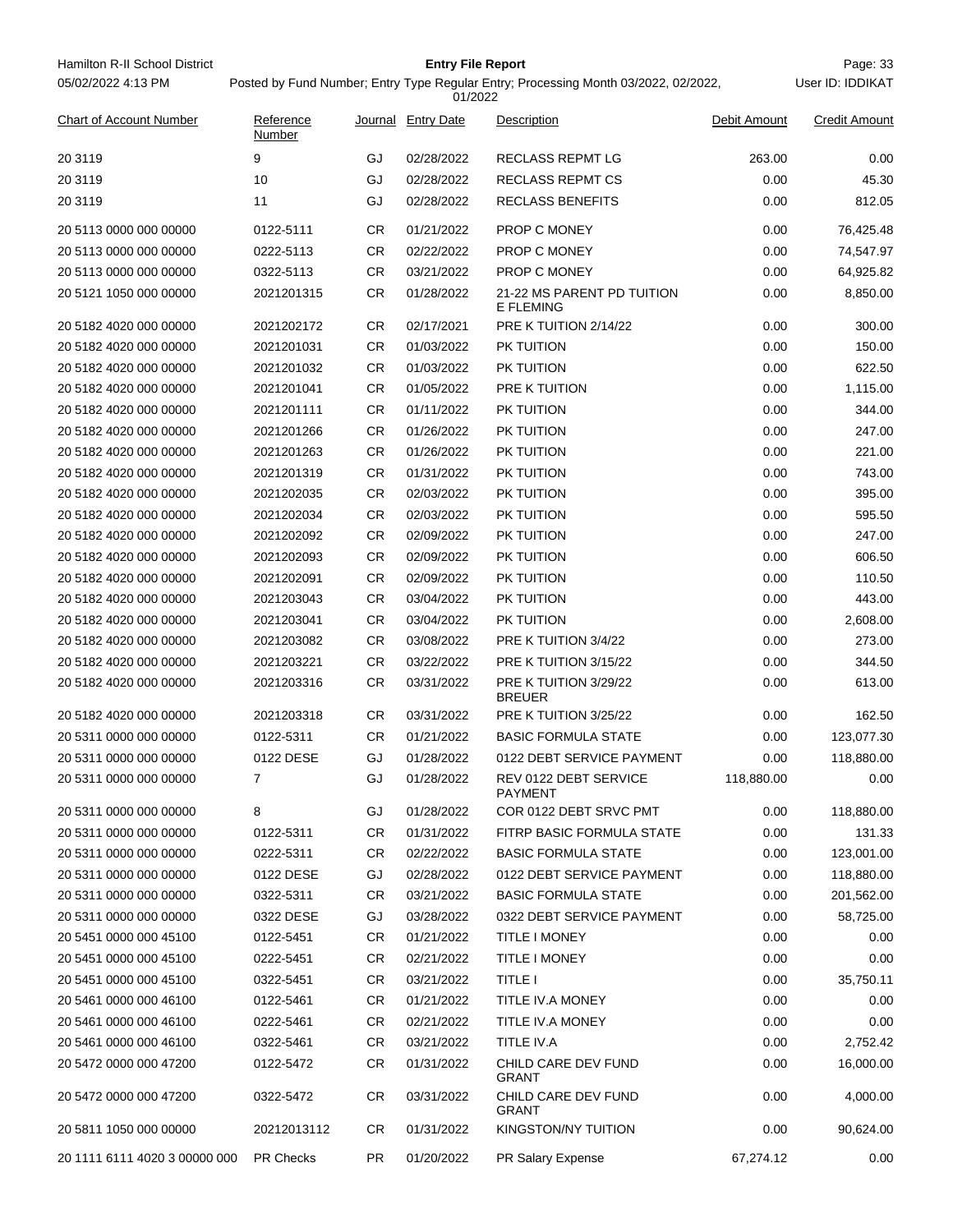Hamilton R-II School District **Entry File Report Entry File Report** Page: 34 05/02/2022 4:13 PM

# **Entry File Report**

Posted by Fund Number; Entry Type Regular Entry; Processing Month 03/2022, 02/2022,

|                                |                     |           | 01/2022            |                                                 |              |                      |
|--------------------------------|---------------------|-----------|--------------------|-------------------------------------------------|--------------|----------------------|
| <b>Chart of Account Number</b> | Reference<br>Number |           | Journal Entry Date | Description                                     | Debit Amount | <b>Credit Amount</b> |
| 20 1111 6111 4020 3 00000 000  | <b>PR Checks</b>    | PR.       | 02/18/2022         | PR Salary Expense                               | 67,274.12    | 217.04               |
| 20 1111 6111 4020 3 00000 000  | <b>PR Checks</b>    | <b>PR</b> | 03/18/2022         | <b>PR Salary Expense</b>                        | 67,507.47    | 253.23               |
| 20 1111 6121 4020 3 00000 000  | <b>PR Checks</b>    | <b>PR</b> | 01/20/2022         | PR Salary Expense                               | 2,050.00     | 0.00                 |
| 20 1111 6121 4020 3 00000 000  | <b>PR Checks</b>    | PR.       | 02/18/2022         | PR Salary Expense                               | 7,090.00     | 0.00                 |
| 20 1111 6121 4020 3 00000 000  | 2021203042          | <b>CR</b> | 03/04/2022         | <b>HES FUNDRAISER TO PAY</b><br><b>FOR SUBS</b> | 0.00         | 430.00               |
| 20 1111 6121 4020 3 00000 000  | <b>PR Checks</b>    | <b>PR</b> | 03/18/2022         | PR Salary Expense                               | 3,000.00     | 0.00                 |
| 20 1111 6211 4020 3 00000 000  | <b>PR Checks</b>    | PR.       | 01/20/2022         | <b>PR Deduction Expense</b>                     | 11,147.22    | 0.00                 |
| 20 1111 6211 4020 3 00000 000  | <b>PR Checks</b>    | PR.       | 02/18/2022         | <b>PR Deduction Expense</b>                     | 11,152.60    | 36.85                |
| 20 1111 6211 4020 3 00000 000  | <b>PR Checks</b>    | PR.       | 03/18/2022         | <b>PR Deduction Expense</b>                     | 11,187.39    | 43.07                |
| 20 1111 6231 4020 3 00000 000  | <b>PR Checks</b>    | <b>PR</b> | 01/20/2022         | PR Tax Expense                                  | 127.10       | 0.00                 |
| 20 1111 6231 4020 3 00000 000  | <b>PR Checks</b>    | PR.       | 02/18/2022         | PR Tax Expense                                  | 439.58       | 0.00                 |
| 20 1111 6231 4020 3 00000 000  | <b>PR Checks</b>    | <b>PR</b> | 03/18/2022         | PR Tax Expense                                  | 186.00       | 0.00                 |
| 20 1111 6232 4020 3 00000 000  | <b>PR Checks</b>    | <b>PR</b> | 01/20/2022         | PR Tax Expense                                  | 1,005.25     | 90.33                |
| 20 1111 6232 4020 3 00000 000  | <b>PR Checks</b>    | PR.       | 02/18/2022         | PR Tax Expense                                  | 1,078.47     | 93.59                |
| 20 1111 6232 4020 3 00000 000  | <b>PR Checks</b>    | PR.       | 03/18/2022         | PR Tax Expense                                  | 1,022.53     | 94.11                |
| 20 1111 6241 4020 3 00000 000  | <b>PR Checks</b>    | PR.       | 01/20/2022         | <b>PR Deduction Expense</b>                     | 9,676.77     | 0.00                 |
| 20 1111 6241 4020 3 00000 000  | <b>PR Checks</b>    | PR.       | 02/18/2022         | <b>PR Deduction Expense</b>                     | 9,714.13     | 37.36                |
| 20 1111 6241 4020 3 00000 000  | <b>PR Checks</b>    | <b>PR</b> | 03/18/2022         | PR Deduction Expense                            | 9,720.89     | 44.12                |
| 20 1131 6111 3000 3 00000 000  | <b>PR Checks</b>    | PR.       | 01/20/2022         | PR Salary Expense                               | 29,827.53    | 0.00                 |
| 20 1131 6111 3000 3 00000 000  | <b>PR Checks</b>    | <b>PR</b> | 02/18/2022         | PR Salary Expense                               | 29,940.03    | 0.00                 |
| 20 1131 6111 3000 3 00000 000  | <b>PR Checks</b>    | <b>PR</b> | 03/18/2022         | <b>PR Salary Expense</b>                        | 29,841.28    | 0.00                 |
| 20 1131 6121 3000 3 00000 000  | <b>PR Checks</b>    | PR.       | 01/20/2022         | PR Salary Expense                               | 750.00       | 0.00                 |
| 20 1131 6121 3000 3 00000 000  | <b>PR Checks</b>    | PR.       | 02/18/2022         | PR Salary Expense                               | 850.00       | 0.00                 |
| 20 1131 6121 3000 3 00000 000  | <b>PR Checks</b>    | PR.       | 03/18/2022         | PR Salary Expense                               | 550.00       | 0.00                 |
| 20 1131 6211 3000 3 00000 000  | <b>PR Checks</b>    | PR.       | 01/20/2022         | <b>PR Deduction Expense</b>                     | 4,910.81     | 0.00                 |
| 20 1131 6211 3000 3 00000 000  | <b>PR Checks</b>    | <b>PR</b> | 02/18/2022         | <b>PR Deduction Expense</b>                     | 4,927.13     | 0.00                 |
| 20 1131 6211 3000 3 00000 000  | <b>PR Checks</b>    | PR.       | 03/18/2022         | PR Deduction Expense                            | 4,912.79     | 0.00                 |
| 20 1131 6231 3000 3 00000 000  | <b>PR Checks</b>    | <b>PR</b> | 01/20/2022         | PR Tax Expense                                  | 46.50        | 0.00                 |
| 20 1131 6231 3000 3 00000 000  | <b>PR Checks</b>    | <b>PR</b> | 02/18/2022         | PR Tax Expense                                  | 52.70        | 0.00                 |
| 20 1131 6231 3000 3 00000 000  | <b>PR Checks</b>    | <b>PR</b> | 03/18/2022         | PR Tax Expense                                  | 34.10        | 0.00                 |
| 20 1131 6232 3000 3 00000 000  | <b>PR Checks</b>    | PR.       | 01/20/2022         | PR Tax Expense                                  | 443.34       | 17.56                |
| 20 1131 6232 3000 3 00000 000  | <b>PR Checks</b>    | <b>PR</b> | 02/18/2022         | PR Tax Expense                                  | 446.40       | 17.56                |
| 20 1131 6232 3000 3 00000 000  | PR Checks           | PR        | 03/18/2022         | PR Tax Expense                                  | 440.68       | 17.56                |
| 20 1131 6241 3000 3 00000 000  | PR Checks           | <b>PR</b> | 01/20/2022         | PR Deduction Expense                            | 4,071.12     | 0.00                 |
| 20 1131 6241 3000 3 00000 000  | PR Checks           | <b>PR</b> | 02/18/2022         | PR Deduction Expense                            | 4,071.12     | 0.00                 |
| 20 1131 6241 3000 3 00000 000  | PR Checks           | <b>PR</b> | 03/18/2022         | PR Deduction Expense                            | 4,071.12     | 0.00                 |
| 20 1151 6111 1050 3 00000 000  | PR Checks           | <b>PR</b> | 01/20/2022         | PR Salary Expense                               | 50,862.39    | 0.00                 |
| 20 1151 6111 1050 3 00000 000  | <b>PR Checks</b>    | <b>PR</b> | 02/18/2022         | PR Salary Expense                               | 50,909.89    | 0.00                 |
| 20 1151 6111 1050 3 00000 000  | PR Checks           | <b>PR</b> | 03/18/2022         | PR Salary Expense                               | 50,887.39    | 0.00                 |
| 20 1151 6111 1050 3 00062 000  | <b>PR Checks</b>    | <b>PR</b> | 01/20/2022         | PR Salary Expense                               | 1,306.42     | 0.00                 |
| 20 1151 6111 1050 3 00062 000  | PR Checks           | <b>PR</b> | 02/18/2022         | PR Salary Expense                               | 1,306.42     | 0.00                 |
| 20 1151 6111 1050 3 00062 000  | PR Checks           | PR.       | 03/18/2022         | PR Salary Expense                               | 1,306.42     | 0.00                 |
| 20 1151 6121 1050 3 00000 000  | PR Checks           | <b>PR</b> | 01/20/2022         | PR Salary Expense                               | 1,400.00     | 0.00                 |
| 20 1151 6121 1050 3 00000 000  | PR Checks           | <b>PR</b> | 02/18/2022         | PR Salary Expense                               | 1,000.00     | 0.00                 |
| 20 1151 6121 1050 3 00000 000  | PR Checks           | <b>PR</b> | 03/18/2022         | PR Salary Expense                               | 1,450.00     | 0.00                 |
| 20 1151 6211 1050 3 00000 000  | <b>PR Checks</b>    | <b>PR</b> | 01/20/2022         | PR Deduction Expense                            | 8,104.41     | 0.00                 |
| 20 1151 6211 1050 3 00000 000  | PR Checks           | <b>PR</b> | 02/18/2022         | PR Deduction Expense                            | 8,111.28     | 0.00                 |
| 20 1151 6211 1050 3 00000 000  | PR Checks           | <b>PR</b> | 03/18/2022         | PR Deduction Expense                            | 8,108.00     | 0.00                 |
|                                |                     |           |                    |                                                 |              |                      |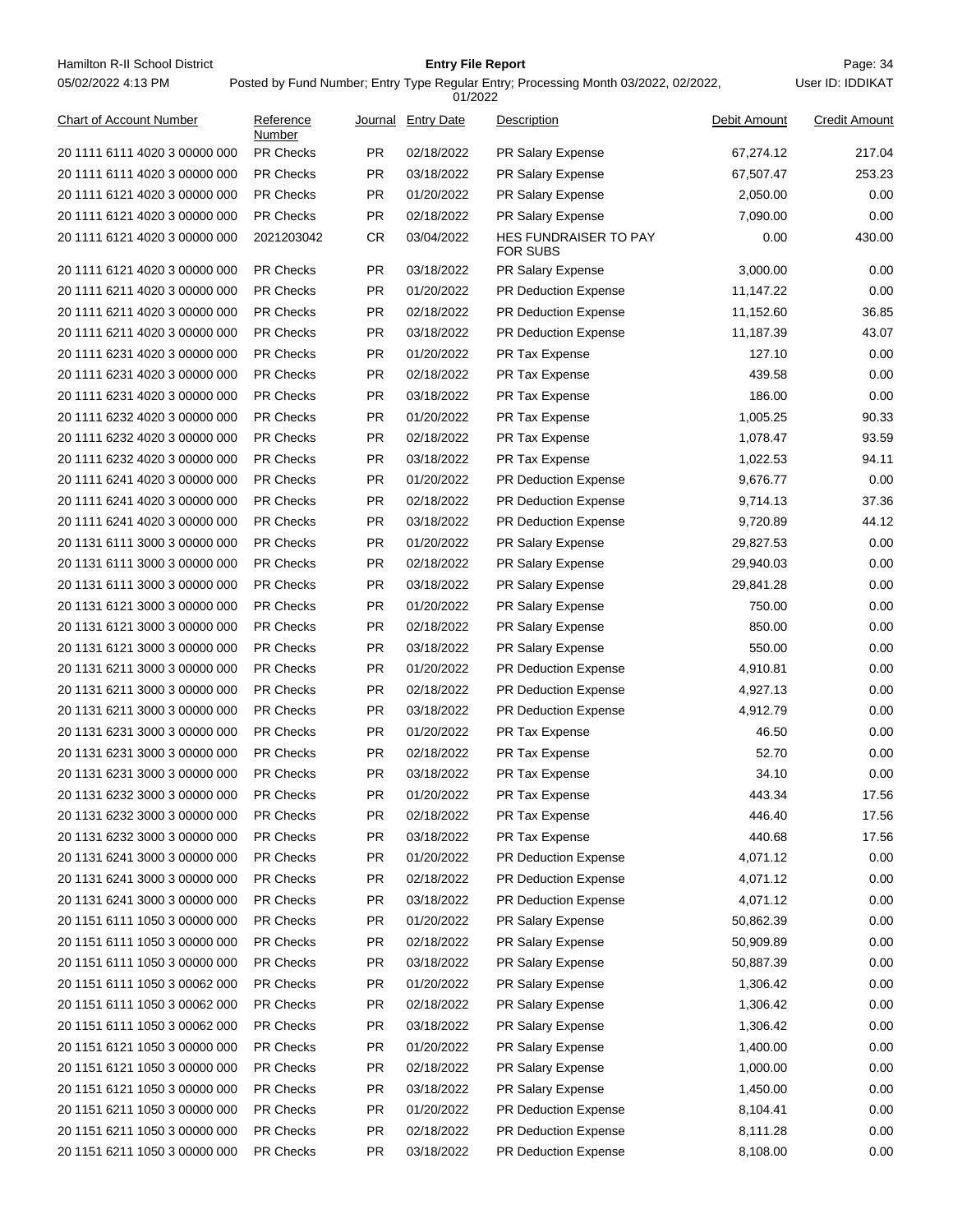Hamilton R-II School District **Entry File Report Entry File Report** Page: 35 05/02/2022 4:13 PM

# **Entry File Report**

User ID: IDDIKAT

| Chart of Account Number       | Reference<br>Number | Journal   | <b>Entry Date</b> | <b>Description</b>          | Debit Amount | <b>Credit Amount</b> |
|-------------------------------|---------------------|-----------|-------------------|-----------------------------|--------------|----------------------|
| 20 1151 6211 1050 3 00062 000 | <b>PR Checks</b>    | PR.       | 01/20/2022        | <b>PR Deduction Expense</b> | 200.68       | 0.00                 |
| 20 1151 6211 1050 3 00062 000 | <b>PR Checks</b>    | PR.       | 02/18/2022        | <b>PR Deduction Expense</b> | 200.68       | 0.00                 |
| 20 1151 6211 1050 3 00062 000 | <b>PR Checks</b>    | PR        | 03/18/2022        | PR Deduction Expense        | 200.68       | 0.00                 |
| 20 1151 6221 1050 3 00000 000 | PR Checks           | <b>PR</b> | 02/18/2022        | PR Deduction Expense        | 13.72        | 0.00                 |
| 20 1151 6231 1050 3 00000 000 | PR Checks           | <b>PR</b> | 01/20/2022        | PR Tax Expense              | 185.48       | 0.00                 |
| 20 1151 6231 1050 3 00000 000 | <b>PR Checks</b>    | <b>PR</b> | 02/18/2022        | PR Tax Expense              | 160.68       | 0.00                 |
| 20 1151 6231 1050 3 00000 000 | <b>PR Checks</b>    | <b>PR</b> | 03/18/2022        | PR Tax Expense              | 188.59       | 0.00                 |
| 20 1151 6232 1050 3 00000 000 | <b>PR Checks</b>    | <b>PR</b> | 01/20/2022        | PR Tax Expense              | 757.82       | 45.35                |
| 20 1151 6232 1050 3 00000 000 | <b>PR Checks</b>    | <b>PR</b> | 02/18/2022        | PR Tax Expense              | 752.68       | 45.36                |
| 20 1151 6232 1050 3 00000 000 | <b>PR Checks</b>    | <b>PR</b> | 03/18/2022        | PR Tax Expense              | 758.91       | 45.36                |
| 20 1151 6232 1050 3 00062 000 | <b>PR Checks</b>    | PR        | 01/20/2022        | PR Tax Expense              | 18.93        | 0.40                 |
| 20 1151 6232 1050 3 00062 000 | PR Checks           | <b>PR</b> | 02/18/2022        | PR Tax Expense              | 18.93        | 0.40                 |
| 20 1151 6232 1050 3 00062 000 | <b>PR Checks</b>    | <b>PR</b> | 03/18/2022        | PR Tax Expense              | 18.93        | 0.40                 |
| 20 1151 6241 1050 3 00000 000 | <b>PR Checks</b>    | <b>PR</b> | 01/20/2022        | PR Deduction Expense        | 6,670.67     | 0.00                 |
| 20 1151 6241 1050 3 00000 000 | <b>PR Checks</b>    | <b>PR</b> | 02/18/2022        | PR Deduction Expense        | 6,670.67     | 0.00                 |
| 20 1151 6241 1050 3 00000 000 | <b>PR Checks</b>    | <b>PR</b> | 03/18/2022        | PR Deduction Expense        | 6,670.67     | 0.00                 |
| 20 1151 6241 1050 3 00062 000 | <b>PR Checks</b>    | <b>PR</b> | 01/20/2022        | PR Deduction Expense        | 77.98        | 0.00                 |
| 20 1151 6241 1050 3 00062 000 | <b>PR Checks</b>    | <b>PR</b> | 02/18/2022        | PR Deduction Expense        | 77.98        | 0.00                 |
| 20 1151 6241 1050 3 00062 000 | <b>PR Checks</b>    | <b>PR</b> | 03/18/2022        | PR Deduction Expense        | 77.98        | 0.00                 |
| 20 1221 6111 1050 3 12210 000 | PR Checks           | <b>PR</b> | 01/20/2022        | PR Salary Expense           | 6,458.33     | 0.00                 |
| 20 1221 6111 1050 3 12210 000 | <b>PR Checks</b>    | <b>PR</b> | 02/18/2022        | PR Salary Expense           | 6,458.33     | 0.00                 |
| 20 1221 6111 1050 3 12210 000 | <b>PR Checks</b>    | <b>PR</b> | 03/18/2022        | PR Salary Expense           | 6,458.33     | 0.00                 |
| 20 1221 6111 3000 3 12210 000 | <b>PR Checks</b>    | <b>PR</b> | 01/20/2022        | PR Salary Expense           | 7,612.50     | 0.00                 |
| 20 1221 6111 3000 3 12210 000 | PR Checks           | <b>PR</b> | 02/18/2022        | PR Salary Expense           | 7,612.50     | 0.00                 |
| 20 1221 6111 3000 3 12210 000 | <b>PR Checks</b>    | <b>PR</b> | 03/18/2022        | PR Salary Expense           | 7,612.50     | 0.00                 |
| 20 1221 6111 4020 3 12210 000 | <b>PR Checks</b>    | <b>PR</b> | 01/20/2022        | PR Salary Expense           | 3,826.88     | 0.00                 |
| 20 1221 6111 4020 3 12210 000 |                     | PR.       |                   |                             |              | 0.00                 |
|                               | <b>PR Checks</b>    |           | 02/18/2022        | PR Salary Expense           | 3,826.88     |                      |
| 20 1221 6111 4020 3 12210 000 | PR Checks           | PR.       | 03/18/2022        | PR Salary Expense           | 4,451.88     | 0.00                 |
| 20 1221 6121 1050 3 12210 000 | PR Checks           | <b>PR</b> | 02/18/2022        | PR Salary Expense           | 500.00       | 0.00                 |
| 20 1221 6121 1050 3 12210 000 | <b>PR Checks</b>    | <b>PR</b> | 03/18/2022        | PR Salary Expense           | 100.00       | 0.00                 |
| 20 1221 6121 3000 3 12210 000 | <b>PR Checks</b>    | PR        | 01/20/2022        | PR Salary Expense           | 150.00       | 0.00                 |
| 20 1221 6121 4020 3 12210 000 | <b>PR Checks</b>    | PR        | 01/20/2022        | PR Salary Expense           | 350.00       | 0.00                 |
| 20 1221 6121 4020 3 12210 000 | <b>PR Checks</b>    | <b>PR</b> | 02/18/2022        | PR Salary Expense           | 200.00       | 0.00                 |
| 20 1221 6121 4020 3 12210 000 | PR Checks           | PR        | 03/18/2022        | PR Salary Expense           | 3,020.00     | 0.00                 |
| 20 1221 6211 1050 3 12210 000 | <b>PR Checks</b>    | <b>PR</b> | 01/20/2022        | PR Deduction Expense        | 1,086.18     | 0.00                 |
| 20 1221 6211 1050 3 12210 000 | <b>PR Checks</b>    | <b>PR</b> | 02/18/2022        | PR Deduction Expense        | 1,086.18     | 0.00                 |
| 20 1221 6211 1050 3 12210 000 | PR Checks           | PR        | 03/18/2022        | PR Deduction Expense        | 1,086.18     | 0.00                 |
| 20 1221 6211 3000 3 12210 000 | <b>PR Checks</b>    | PR        | 01/20/2022        | PR Deduction Expense        | 1,253.54     | 0.00                 |
| 20 1221 6211 3000 3 12210 000 | <b>PR Checks</b>    | PR        | 02/18/2022        | PR Deduction Expense        | 1,253.54     | 0.00                 |
| 20 1221 6211 3000 3 12210 000 | <b>PR Checks</b>    | PR        | 03/18/2022        | PR Deduction Expense        | 1,253.54     | 0.00                 |
| 20 1221 6211 4020 3 12210 000 | PR Checks           | PR        | 01/20/2022        | <b>PR Deduction Expense</b> | 640.24       | 0.00                 |
| 20 1221 6211 4020 3 12210 000 | <b>PR Checks</b>    | PR        | 02/18/2022        | PR Deduction Expense        | 640.24       | 0.00                 |
| 20 1221 6211 4020 3 12210 000 | <b>PR Checks</b>    | <b>PR</b> | 03/18/2022        | PR Deduction Expense        | 730.87       | 0.00                 |
| 20 1221 6231 1050 3 12210 000 | <b>PR Checks</b>    | <b>PR</b> | 02/18/2022        | PR Tax Expense              | 31.00        | 0.00                 |
| 20 1221 6231 1050 3 12210 000 | <b>PR Checks</b>    | PR        | 03/18/2022        | PR Tax Expense              | 6.20         | 0.00                 |
| 20 1221 6231 3000 3 12210 000 | <b>PR Checks</b>    | PR        | 01/20/2022        | PR Tax Expense              | 9.30         | 0.00                 |
| 20 1221 6231 4020 3 12210 000 | <b>PR Checks</b>    | PR        | 01/20/2022        | PR Tax Expense              | 21.70        | 0.00                 |
| 20 1221 6231 4020 3 12210 000 | PR Checks           | PR        | 02/18/2022        | PR Tax Expense              | 12.40        | 0.00                 |
| 20 1221 6231 4020 3 12210 000 | PR Checks           | PR        | 03/18/2022        | PR Tax Expense              | 187.24       | 0.00                 |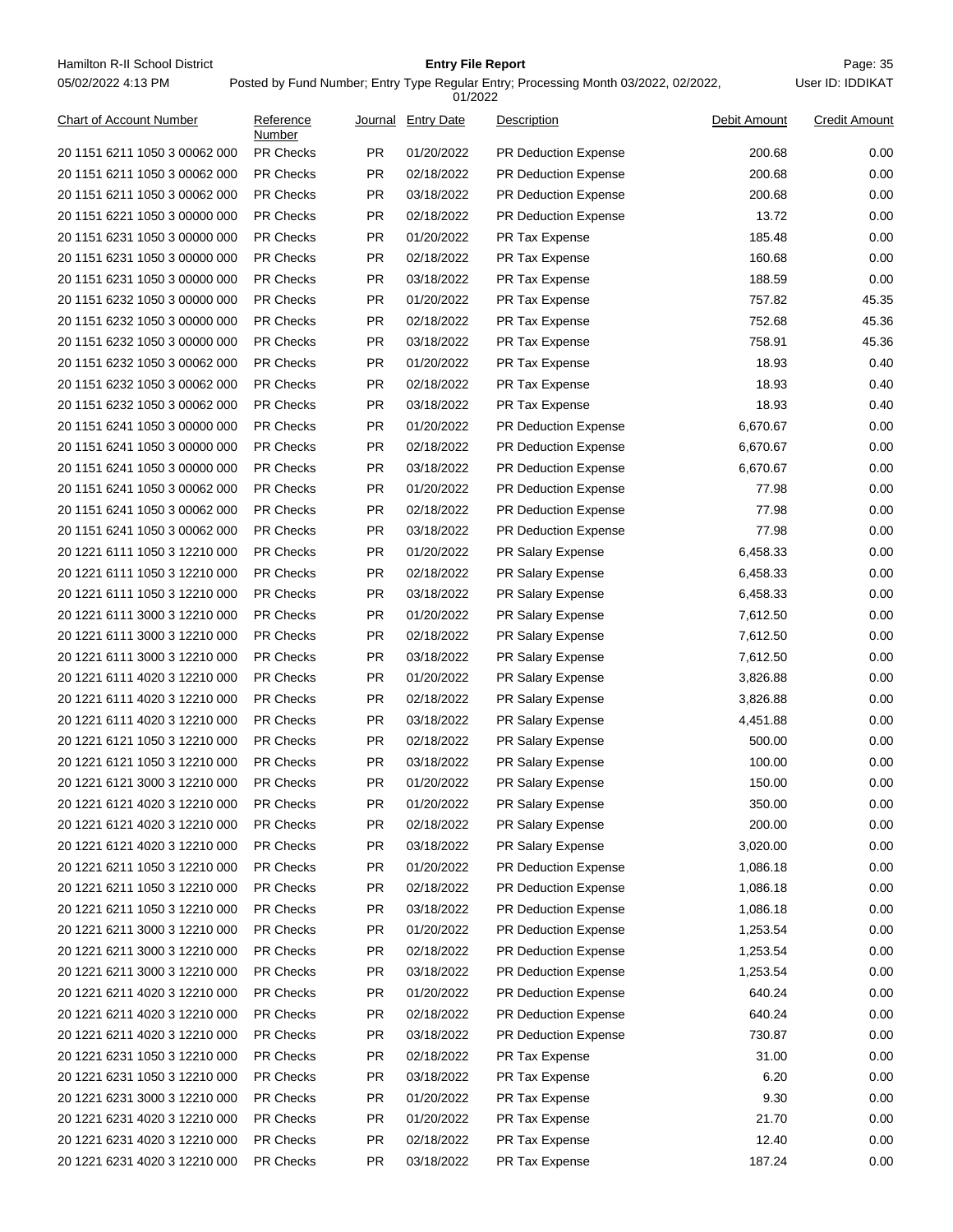Hamilton R-II School District **Entry File Report Entry File Report** Page: 36 05/02/2022 4:13 PM

# **Entry File Report**

Posted by Fund Number; Entry Type Regular Entry; Processing Month 03/2022, 02/2022,

|                                |                     |           | 01/2022            |                             |              |                      |
|--------------------------------|---------------------|-----------|--------------------|-----------------------------|--------------|----------------------|
| <b>Chart of Account Number</b> | Reference<br>Number |           | Journal Entry Date | Description                 | Debit Amount | <b>Credit Amount</b> |
| 20 1221 6232 1050 3 12210 000  | <b>PR Checks</b>    | PR.       | 01/20/2022         | PR Tax Expense              | 93.65        | 0.80                 |
| 20 1221 6232 1050 3 12210 000  | <b>PR Checks</b>    | <b>PR</b> | 02/18/2022         | PR Tax Expense              | 100.90       | 0.80                 |
| 20 1221 6232 1050 3 12210 000  | <b>PR Checks</b>    | <b>PR</b> | 03/18/2022         | PR Tax Expense              | 95.10        | 0.80                 |
| 20 1221 6232 3000 3 12210 000  | <b>PR Checks</b>    | <b>PR</b> | 01/20/2022         | PR Tax Expense              | 112.57       | 11.92                |
| 20 1221 6232 3000 3 12210 000  | <b>PR Checks</b>    | <b>PR</b> | 02/18/2022         | PR Tax Expense              | 110.39       | 11.92                |
| 20 1221 6232 3000 3 12210 000  | <b>PR Checks</b>    | <b>PR</b> | 03/18/2022         | PR Tax Expense              | 110.39       | 11.92                |
| 20 1221 6232 4020 3 12210 000  | <b>PR Checks</b>    | <b>PR</b> | 01/20/2022         | PR Tax Expense              | 60.56        | 2.29                 |
| 20 1221 6232 4020 3 12210 000  | <b>PR Checks</b>    | <b>PR</b> | 02/18/2022         | PR Tax Expense              | 58.39        | 2.29                 |
| 20 1221 6232 4020 3 12210 000  | <b>PR Checks</b>    | <b>PR</b> | 03/18/2022         | PR Tax Expense              | 108.36       | 2.29                 |
| 20 1221 6241 1050 3 12210 000  | <b>PR Checks</b>    | <b>PR</b> | 01/20/2022         | <b>PR Deduction Expense</b> | 1,039.64     | 0.00                 |
| 20 1221 6241 1050 3 12210 000  | <b>PR Checks</b>    | <b>PR</b> | 02/18/2022         | PR Deduction Expense        | 1,039.64     | 0.00                 |
| 20 1221 6241 1050 3 12210 000  | <b>PR Checks</b>    | <b>PR</b> | 03/18/2022         | PR Deduction Expense        | 1,039.64     | 0.00                 |
| 20 1221 6241 3000 3 12210 000  | <b>PR Checks</b>    | <b>PR</b> | 01/20/2022         | <b>PR Deduction Expense</b> | 1,039.77     | 0.00                 |
| 20 1221 6241 3000 3 12210 000  | <b>PR Checks</b>    | <b>PR</b> | 02/18/2022         | <b>PR Deduction Expense</b> | 1,039.77     | 0.00                 |
| 20 1221 6241 3000 3 12210 000  | <b>PR Checks</b>    | <b>PR</b> | 03/18/2022         | PR Deduction Expense        | 1,039.77     | 0.00                 |
| 20 1221 6241 4020 3 12210 000  | <b>PR Checks</b>    | <b>PR</b> | 01/20/2022         | <b>PR Deduction Expense</b> | 592.35       | 0.00                 |
| 20 1221 6241 4020 3 12210 000  | <b>PR Checks</b>    | <b>PR</b> | 02/18/2022         | PR Deduction Expense        | 592.35       | 0.00                 |
| 20 1221 6241 4020 3 12210 000  | <b>PR Checks</b>    | <b>PR</b> | 03/18/2022         | <b>PR Deduction Expense</b> | 592.35       | 0.00                 |
| 20 1251 6111 3000 4 45100 000  | <b>PR Checks</b>    | <b>PR</b> | 01/20/2022         | PR Salary Expense           | 1,957.56     | 0.00                 |
| 20 1251 6111 3000 4 45100 000  | <b>PR Checks</b>    | <b>PR</b> | 02/18/2022         | PR Salary Expense           | 1,957.56     | 0.00                 |
| 20 1251 6111 3000 4 45100 000  | <b>PR Checks</b>    | <b>PR</b> | 03/18/2022         | PR Salary Expense           | 1,957.56     | 0.00                 |
| 20 1251 6111 4020 4 45100 000  | <b>PR Checks</b>    | <b>PR</b> | 01/20/2022         | <b>PR Salary Expense</b>    | 6,289.58     | 0.00                 |
| 20 1251 6111 4020 4 45100 000  | <b>PR Checks</b>    | <b>PR</b> | 02/18/2022         | PR Salary Expense           | 6,289.58     | 0.00                 |
| 20 1251 6111 4020 4 45100 000  | <b>PR Checks</b>    | <b>PR</b> | 03/18/2022         | PR Salary Expense           | 6,289.58     | 0.00                 |
| 20 1251 6211 3000 4 45100 000  | <b>PR Checks</b>    | <b>PR</b> | 01/20/2022         | PR Deduction Expense        | 311.93       | 0.00                 |
| 20 1251 6211 3000 4 45100 000  | <b>PR Checks</b>    | <b>PR</b> | 02/18/2022         | <b>PR Deduction Expense</b> | 311.91       | 0.00                 |
| 20 1251 6211 3000 4 45100 000  | <b>PR Checks</b>    | <b>PR</b> | 03/18/2022         | <b>PR Deduction Expense</b> | 311.93       | 0.00                 |
| 20 1251 6211 4020 4 45100 000  | <b>PR Checks</b>    | <b>PR</b> | 01/20/2022         | PR Deduction Expense        | 1,061.71     | 0.00                 |
| 20 1251 6211 4020 4 45100 000  | <b>PR Checks</b>    | <b>PR</b> | 02/18/2022         | PR Deduction Expense        | 1,061.71     | 0.00                 |
| 20 1251 6211 4020 4 45100 000  | <b>PR Checks</b>    | <b>PR</b> | 03/18/2022         | PR Deduction Expense        | 1,061.72     | 0.00                 |
| 20 1251 6232 3000 4 45100 000  | PR Checks           | PR.       | 01/20/2022         | PR Tax Expense              | 28.38        | 1.06                 |
| 20 1251 6232 3000 4 45100 000  | PR Checks           | PR.       | 02/18/2022         | PR Tax Expense              | 28.39        | 1.06                 |
| 20 1251 6232 3000 4 45100 000  | PR Checks           | <b>PR</b> | 03/18/2022         | PR Tax Expense              | 28.38        | 1.06                 |
| 20 1251 6232 4020 4 45100 000  | PR Checks           | <b>PR</b> | 01/20/2022         | PR Tax Expense              | 91.20        | 2.32                 |
| 20 1251 6232 4020 4 45100 000  | PR Checks           | <b>PR</b> | 02/18/2022         | PR Tax Expense              | 91.20        | 2.32                 |
| 20 1251 6232 4020 4 45100 000  | PR Checks           | <b>PR</b> |                    | PR Tax Expense              |              |                      |
|                                | PR Checks           | <b>PR</b> | 03/18/2022         |                             | 91.19        | 2.33<br>0.00         |
| 20 1251 6241 3000 4 45100 000  |                     |           | 01/20/2022         | <b>PR Deduction Expense</b> | 195.80       |                      |
| 20 1251 6241 3000 4 45100 000  | PR Checks           | <b>PR</b> | 02/18/2022         | PR Deduction Expense        | 195.80       | 0.00                 |
| 20 1251 6241 3000 4 45100 000  | PR Checks           | <b>PR</b> | 03/18/2022         | PR Deduction Expense        | 195.80       | 0.00                 |
| 20 1251 6241 4020 4 45100 000  | PR Checks           | <b>PR</b> | 01/20/2022         | PR Deduction Expense        | 1,039.51     | 0.00                 |
| 20 1251 6241 4020 4 45100 000  | PR Checks           | <b>PR</b> | 02/18/2022         | PR Deduction Expense        | 1,039.77     | 0.00                 |
| 20 1251 6241 4020 4 45100 000  | PR Checks           | <b>PR</b> | 03/18/2022         | PR Deduction Expense        | 1,039.77     | 0.00                 |
| 20 1281 6111 4020 3 12810 000  | PR Checks           | <b>PR</b> | 01/20/2022         | PR Salary Expense           | 2,929.37     | 0.00                 |
| 20 1281 6111 4020 3 12810 000  | PR Checks           | <b>PR</b> | 02/18/2022         | PR Salary Expense           | 2,929.37     | 0.00                 |
| 20 1281 6111 4020 3 12810 000  | PR Checks           | <b>PR</b> | 03/18/2022         | PR Salary Expense           | 2,929.37     | 0.00                 |
| 20 1281 6211 4020 3 12810 000  | PR Checks           | <b>PR</b> | 01/20/2022         | PR Deduction Expense        | 489.14       | 0.00                 |
| 20 1281 6211 4020 3 12810 000  | PR Checks           | <b>PR</b> | 02/18/2022         | PR Deduction Expense        | 489.14       | 0.00                 |
| 20 1281 6211 4020 3 12810 000  | PR Checks           | <b>PR</b> | 03/18/2022         | PR Deduction Expense        | 489.14       | 0.00                 |
| 20 1281 6232 4020 3 12810 000  | PR Checks           | <b>PR</b> | 01/20/2022         | PR Tax Expense              | 42.48        | 3.99                 |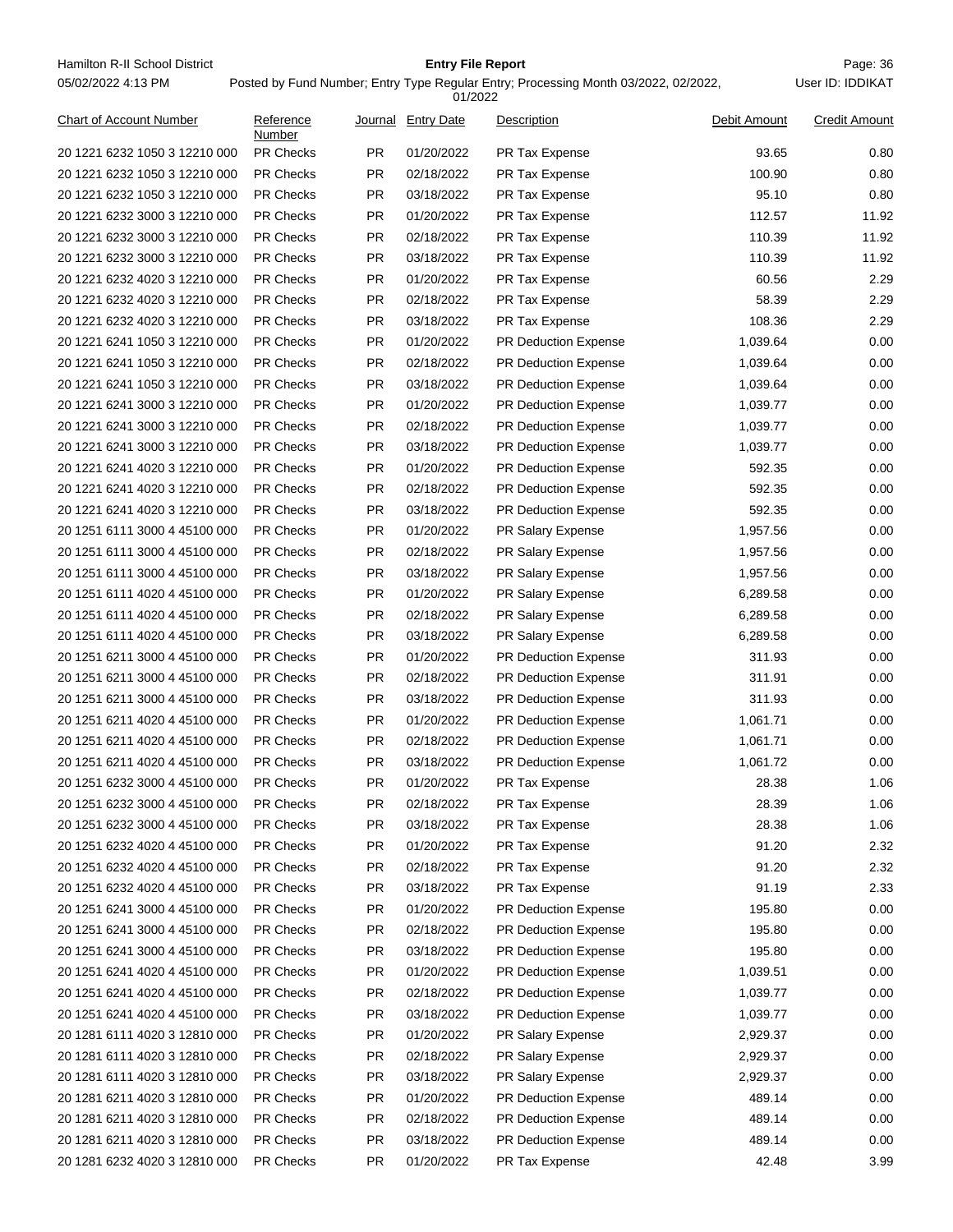Hamilton R-II School District **Entry File Report Entry File Report** Page: 37 05/02/2022 4:13 PM

# **Entry File Report**

Posted by Fund Number; Entry Type Regular Entry; Processing Month 03/2022, 02/2022,

|                                |                     |           | 01/2022            |                             |              |                      |
|--------------------------------|---------------------|-----------|--------------------|-----------------------------|--------------|----------------------|
| <b>Chart of Account Number</b> | Reference<br>Number |           | Journal Entry Date | Description                 | Debit Amount | <b>Credit Amount</b> |
| 20 1281 6232 4020 3 12810 000  | <b>PR Checks</b>    | PR.       | 02/18/2022         | <b>PR Tax Expense</b>       | 42.48        | 3.99                 |
| 20 1281 6232 4020 3 12810 000  | <b>PR Checks</b>    | <b>PR</b> | 03/18/2022         | <b>PR Tax Expense</b>       | 42.48        | 3.99                 |
| 20 1281 6241 4020 3 12810 000  | <b>PR Checks</b>    | <b>PR</b> | 01/20/2022         | PR Deduction Expense        | 447.16       | 0.00                 |
| 20 1281 6241 4020 3 12810 000  | <b>PR Checks</b>    | PR.       | 02/18/2022         | <b>PR Deduction Expense</b> | 447.16       | 0.00                 |
| 20 1281 6241 4020 3 12810 000  | <b>PR Checks</b>    | <b>PR</b> | 03/18/2022         | <b>PR Deduction Expense</b> | 447.16       | 0.00                 |
| 20 1311 6111 1050 3 00000 000  | <b>PR Checks</b>    | <b>PR</b> | 01/20/2022         | PR Salary Expense           | 3,456.25     | 0.00                 |
| 20 1311 6111 1050 3 00000 000  | <b>PR Checks</b>    | <b>PR</b> | 02/18/2022         | PR Salary Expense           | 3,456.25     | 0.00                 |
| 20 1311 6111 1050 3 00000 000  | <b>PR Checks</b>    | <b>PR</b> | 03/18/2022         | PR Salary Expense           | 3,481.25     | 0.00                 |
| 20 1311 6121 1050 3 00000 000  | <b>PR Checks</b>    | <b>PR</b> | 01/20/2022         | PR Salary Expense           | 100.00       | 0.00                 |
| 20 1311 6121 1050 3 00000 000  | <b>PR Checks</b>    | <b>PR</b> | 02/18/2022         | PR Salary Expense           | 300.00       | 0.00                 |
| 20 1311 6211 1050 3 00000 000  | <b>PR Checks</b>    | <b>PR</b> | 01/20/2022         | PR Deduction Expense        | 576.03       | 0.00                 |
| 20 1311 6211 1050 3 00000 000  | <b>PR Checks</b>    | <b>PR</b> | 02/18/2022         | PR Deduction Expense        | 576.03       | 0.00                 |
| 20 1311 6211 1050 3 00000 000  | <b>PR Checks</b>    | <b>PR</b> | 03/18/2022         | PR Deduction Expense        | 579.66       | 0.00                 |
| 20 1311 6231 1050 3 00000 000  | <b>PR Checks</b>    | <b>PR</b> | 01/20/2022         | PR Tax Expense              | 6.20         | 0.00                 |
| 20 1311 6231 1050 3 00000 000  | <b>PR Checks</b>    | <b>PR</b> | 02/18/2022         | PR Tax Expense              | 18.60        | 0.00                 |
| 20 1311 6232 1050 3 00000 000  | <b>PR Checks</b>    | <b>PR</b> | 01/20/2022         | PR Tax Expense              | 52.44        | 0.58                 |
| 20 1311 6232 1050 3 00000 000  | <b>PR Checks</b>    | <b>PR</b> | 02/18/2022         | <b>PR Tax Expense</b>       | 54.46        | 0.58                 |
| 20 1311 6232 1050 3 00000 000  | <b>PR Checks</b>    | <b>PR</b> | 03/18/2022         | PR Tax Expense              | 50.48        | 0.58                 |
| 20 1311 6241 1050 3 00000 000  | <b>PR Checks</b>    | <b>PR</b> | 01/20/2022         | PR Deduction Expense        | 519.95       | 0.00                 |
| 20 1311 6241 1050 3 00000 000  | <b>PR Checks</b>    | <b>PR</b> | 02/18/2022         | <b>PR Deduction Expense</b> | 519.95       | 0.00                 |
| 20 1311 6241 1050 3 00000 000  | <b>PR Checks</b>    | <b>PR</b> | 03/18/2022         | <b>PR Deduction Expense</b> | 519.95       | 0.00                 |
| 20 1311 6343 1050 3 00000 000  | <b>PR Checks</b>    | <b>PR</b> | 01/20/2022         | PR Salary Expense           | 60.00        | 0.00                 |
| 20 1321 6111 1050 3 00000 000  | <b>PR Checks</b>    | <b>PR</b> | 01/20/2022         | PR Salary Expense           | 6,452.08     | 0.00                 |
| 20 1321 6111 1050 3 00000 000  | <b>PR Checks</b>    | <b>PR</b> | 02/18/2022         | PR Salary Expense           | 6,452.08     | 0.00                 |
| 20 1321 6111 1050 3 00000 000  | <b>PR Checks</b>    | <b>PR</b> | 03/18/2022         | PR Salary Expense           | 6,452.08     | 0.00                 |
| 20 1321 6121 1050 3 00000 000  | <b>PR Checks</b>    | <b>PR</b> | 01/20/2022         | PR Salary Expense           | 100.00       | 0.00                 |
| 20 1321 6121 1050 3 00000 000  | <b>PR Checks</b>    | PR.       | 03/18/2022         | PR Salary Expense           | 300.00       | 0.00                 |
| 20 1321 6211 1050 3 00000 000  | <b>PR Checks</b>    | <b>PR</b> | 01/20/2022         | PR Deduction Expense        | 1,085.28     | 0.00                 |
| 20 1321 6211 1050 3 00000 000  | <b>PR Checks</b>    | <b>PR</b> | 02/18/2022         | PR Deduction Expense        | 1,085.28     | 0.00                 |
| 20 1321 6211 1050 3 00000 000  | <b>PR Checks</b>    | <b>PR</b> | 03/18/2022         | PR Deduction Expense        | 1,085.30     | 0.00                 |
| 20 1321 6231 1050 3 00000 000  | <b>PR Checks</b>    | <b>PR</b> | 01/20/2022         | PR Tax Expense              | 6.20         | 0.00                 |
| 20 1321 6231 1050 3 00000 000  | <b>PR Checks</b>    | <b>PR</b> | 03/18/2022         | PR Tax Expense              | 18.60        | 0.00                 |
| 20 1321 6232 1050 3 00000 000  | PR Checks           | <b>PR</b> | 01/20/2022         | PR Tax Expense              | 95.00        | 1.94                 |
| 20 1321 6232 1050 3 00000 000  | PR Checks           | <b>PR</b> | 02/18/2022         | PR Tax Expense              | 93.55        | 7.56                 |
| 20 1321 6232 1050 3 00000 000  | <b>PR Checks</b>    | <b>PR</b> | 03/18/2022         | PR Tax Expense              | 97.90        | 7.56                 |
| 20 1321 6241 1050 3 00000 000  | PR Checks           | <b>PR</b> | 01/20/2022         | PR Deduction Expense        | 1,039.38     | 0.00                 |
| 20 1321 6241 1050 3 00000 000  | PR Checks           | <b>PR</b> | 02/18/2022         | PR Deduction Expense        | 1,039.51     | 0.00                 |
| 20 1321 6241 1050 3 00000 000  | PR Checks           | <b>PR</b> | 03/18/2022         | PR Deduction Expense        | 1,039.51     | 0.00                 |
| 20 1371 6111 1050 3 00000 000  | <b>PR Checks</b>    | PR.       | 01/20/2022         | PR Salary Expense           | 1,634.38     | 0.00                 |
| 20 1371 6111 1050 3 00000 000  | PR Checks           | <b>PR</b> | 02/18/2022         | PR Salary Expense           | 1,634.38     | 0.00                 |
| 20 1371 6111 1050 3 00000 000  | PR Checks           | <b>PR</b> | 03/18/2022         | PR Salary Expense           | 1,634.38     | 0.00                 |
| 20 1371 6111 3000 3 00000 000  | PR Checks           | <b>PR</b> | 01/20/2022         | PR Salary Expense           | 428.13       | 0.00                 |
| 20 1371 6111 3000 3 00000 000  | <b>PR Checks</b>    | <b>PR</b> | 02/18/2022         | PR Salary Expense           | 428.13       | 0.00                 |
|                                | PR Checks           | <b>PR</b> |                    |                             |              | 0.00                 |
| 20 1371 6111 3000 3 00000 000  | PR Checks           | <b>PR</b> | 03/18/2022         | PR Salary Expense           | 428.13       | 0.00                 |
| 20 1371 6211 1050 3 00000 000  |                     | <b>PR</b> | 01/20/2022         | PR Deduction Expense        | 274.42       | 0.00                 |
| 20 1371 6211 1050 3 00000 000  | <b>PR Checks</b>    |           | 02/18/2022         | PR Deduction Expense        | 274.42       |                      |
| 20 1371 6211 1050 3 00000 000  | <b>PR Checks</b>    | <b>PR</b> | 03/18/2022         | PR Deduction Expense        | 274.42       | 0.00                 |
| 20 1371 6211 3000 3 00000 000  | PR Checks           | <b>PR</b> | 01/20/2022         | PR Deduction Expense        | 71.44        | 0.00                 |
| 20 1371 6211 3000 3 00000 000  | PR Checks           | <b>PR</b> | 02/18/2022         | PR Deduction Expense        | 71.44        | 0.00                 |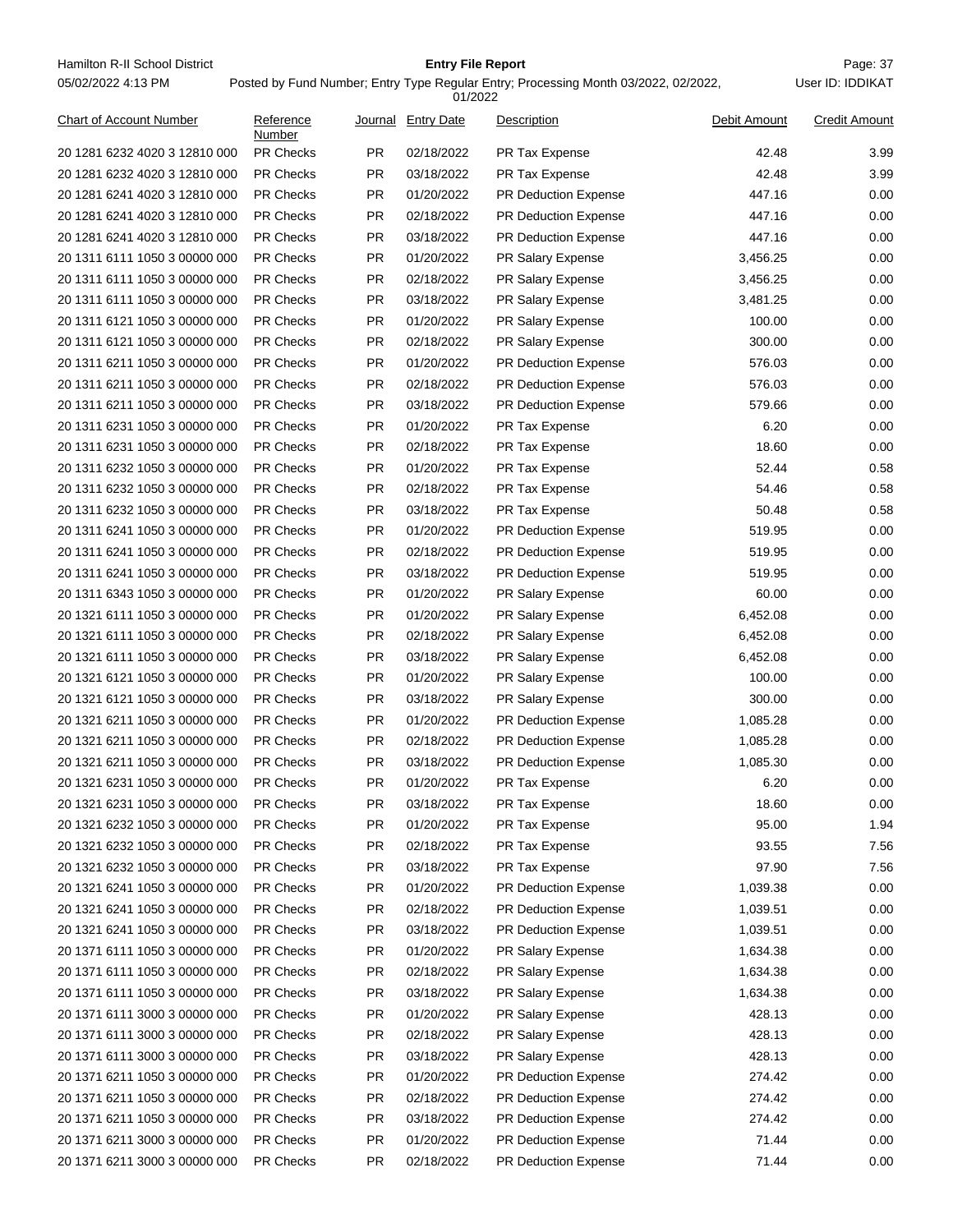Hamilton R-II School District **Entry File Report Entry File Report** Page: 38 05/02/2022 4:13 PM

# **Entry File Report**

|                                |                     |           | 01/2022            |                             |              |                      |
|--------------------------------|---------------------|-----------|--------------------|-----------------------------|--------------|----------------------|
| <b>Chart of Account Number</b> | Reference<br>Number |           | Journal Entry Date | Description                 | Debit Amount | <b>Credit Amount</b> |
| 20 1371 6211 3000 3 00000 000  | <b>PR Checks</b>    | PR.       | 03/18/2022         | <b>PR Deduction Expense</b> | 71.44        | 0.00                 |
| 20 1371 6232 1050 3 00000 000  | <b>PR Checks</b>    | <b>PR</b> | 01/20/2022         | PR Tax Expense              | 23.70        | 1.06                 |
| 20 1371 6232 1050 3 00000 000  | <b>PR Checks</b>    | PR.       | 02/18/2022         | PR Tax Expense              | 23.70        | 1.06                 |
| 20 1371 6232 1050 3 00000 000  | <b>PR Checks</b>    | PR.       | 03/18/2022         | PR Tax Expense              | 23.70        | 1.06                 |
| 20 1371 6232 3000 3 00000 000  | <b>PR Checks</b>    | PR.       | 01/20/2022         | PR Tax Expense              | 6.21         | 0.43                 |
| 20 1371 6232 3000 3 00000 000  | <b>PR Checks</b>    | PR.       | 02/18/2022         | PR Tax Expense              | 6.21         | 0.43                 |
| 20 1371 6232 3000 3 00000 000  | <b>PR Checks</b>    | <b>PR</b> | 03/18/2022         | PR Tax Expense              | 6.21         | 0.43                 |
| 20 1371 6241 1050 3 00000 000  | <b>PR Checks</b>    | PR.       | 01/20/2022         | PR Deduction Expense        | 259.78       | 0.00                 |
| 20 1371 6241 1050 3 00000 000  | <b>PR Checks</b>    | PR.       | 02/18/2022         | <b>PR Deduction Expense</b> | 259.78       | 0.00                 |
| 20 1371 6241 1050 3 00000 000  | <b>PR Checks</b>    | <b>PR</b> | 03/18/2022         | <b>PR Deduction Expense</b> | 259.78       | 0.00                 |
| 20 1371 6241 3000 3 00000 000  | <b>PR Checks</b>    | PR.       | 01/20/2022         | PR Deduction Expense        | 65.00        | 0.00                 |
| 20 1371 6241 3000 3 00000 000  | <b>PR Checks</b>    | PR.       | 02/18/2022         | PR Deduction Expense        | 65.00        | 0.00                 |
| 20 1371 6241 3000 3 00000 000  | <b>PR Checks</b>    | PR.       | 03/18/2022         | <b>PR Deduction Expense</b> | 65.00        | 0.00                 |
| 20 1411 6131 1050 3 00000 752  | <b>PR Checks</b>    | PR.       | 01/20/2022         | PR Salary Expense           | 191.84       | 0.00                 |
| 20 1411 6131 1050 3 00000 752  | <b>PR Checks</b>    | <b>PR</b> | 02/18/2022         | PR Salary Expense           | 191.84       | 0.00                 |
| 20 1411 6131 1050 3 00000 752  | <b>PR Checks</b>    | <b>PR</b> | 03/18/2022         | PR Salary Expense           | 191.84       | 0.00                 |
| 20 1411 6131 1050 3 00000 753  | <b>PR Checks</b>    | PR.       | 01/20/2022         | PR Salary Expense           | 566.09       | 0.00                 |
| 20 1411 6131 1050 3 00000 753  | <b>PR Checks</b>    | <b>PR</b> | 02/18/2022         | PR Salary Expense           | 566.09       | 0.00                 |
| 20 1411 6131 1050 3 00000 753  | <b>PR Checks</b>    | PR.       | 03/18/2022         | PR Salary Expense           | 566.09       | 0.00                 |
| 20 1411 6131 1050 3 00000 754  | <b>PR Checks</b>    | PR.       | 01/20/2022         | PR Salary Expense           | 131.00       | 0.00                 |
| 20 1411 6131 1050 3 00000 754  | <b>PR Checks</b>    | PR.       | 02/18/2022         | PR Salary Expense           | 131.00       | 0.00                 |
| 20 1411 6131 1050 3 00000 754  | <b>PR Checks</b>    | PR.       | 03/18/2022         | <b>PR Salary Expense</b>    | 131.00       | 0.00                 |
| 20 1411 6131 1050 3 00000 755  | <b>PR Checks</b>    | <b>PR</b> | 01/20/2022         | PR Salary Expense           | 147.17       | 0.00                 |
| 20 1411 6131 1050 3 00000 755  | <b>PR Checks</b>    | PR.       | 02/18/2022         | PR Salary Expense           | 147.17       | 0.00                 |
| 20 1411 6131 1050 3 00000 755  | <b>PR Checks</b>    | PR.       | 03/18/2022         | PR Salary Expense           | 147.17       | 0.00                 |
| 20 1411 6131 1050 3 00000 762  | <b>PR Checks</b>    | <b>PR</b> | 01/20/2022         | PR Salary Expense           | 1,808.67     | 0.00                 |
| 20 1411 6131 1050 3 00000 762  | <b>PR Checks</b>    | <b>PR</b> | 02/18/2022         | PR Salary Expense           | 1,808.67     | 0.00                 |
| 20 1411 6131 1050 3 00000 762  | <b>PR Checks</b>    | PR.       | 03/18/2022         | PR Salary Expense           | 1,808.67     | 0.00                 |
| 20 1411 6131 1050 3 00000 776  | <b>PR Checks</b>    | PR.       | 01/20/2022         | PR Salary Expense           | 106.67       | 0.00                 |
| 20 1411 6131 1050 3 00000 776  | <b>PR Checks</b>    | PR.       | 02/18/2022         | PR Salary Expense           | 106.67       | 0.00                 |
| 20 1411 6131 1050 3 00000 776  | <b>PR Checks</b>    | PR.       | 03/18/2022         | PR Salary Expense           | 106.67       | 0.00                 |
| 20 1411 6131 1050 3 00000 777  | PR Checks           | PR.       | 01/20/2022         | PR Salary Expense           | 82.50        | 0.00                 |
| 20 1411 6131 1050 3 00000 777  | PR Checks           | PR        | 02/18/2022         | PR Salary Expense           | 82.50        | 0.00                 |
| 20 1411 6131 1050 3 00000 777  | PR Checks           | PR        | 03/18/2022         | PR Salary Expense           | 82.50        | 0.00                 |
| 20 1411 6131 1050 3 00000 785  | <b>PR Checks</b>    | PR        | 01/20/2022         | PR Salary Expense           | 173.50       | 0.00                 |
| 20 1411 6131 1050 3 00000 785  | PR Checks           | <b>PR</b> | 02/18/2022         | PR Salary Expense           | 173.50       | 0.00                 |
| 20 1411 6131 1050 3 00000 785  | PR Checks           | <b>PR</b> | 03/18/2022         | PR Salary Expense           | 173.50       | 0.00                 |
| 20 1411 6131 1050 3 00000 795  | PR Checks           | <b>PR</b> | 01/20/2022         | PR Salary Expense           | 311.67       | 0.00                 |
| 20 1411 6131 1050 3 00000 795  | <b>PR Checks</b>    | PR        | 02/18/2022         | PR Salary Expense           | 311.67       | 0.00                 |
| 20 1411 6131 1050 3 00000 795  | PR Checks           | PR        | 03/18/2022         | PR Salary Expense           | 311.67       | 0.00                 |
| 20 1411 6131 1050 3 00000 799  | PR Checks           | <b>PR</b> | 01/20/2022         | PR Salary Expense           | 227.67       | 0.00                 |
| 20 1411 6131 1050 3 00000 799  | PR Checks           | <b>PR</b> | 02/18/2022         | PR Salary Expense           | 227.67       | 0.00                 |
| 20 1411 6131 1050 3 00000 799  | <b>PR Checks</b>    | <b>PR</b> | 03/18/2022         | PR Salary Expense           | 227.67       | 0.00                 |
|                                |                     |           |                    |                             |              |                      |
| 20 1411 6131 1050 3 00000 802  | PR Checks           | <b>PR</b> | 01/20/2022         | PR Salary Expense           | 98.08        | 0.00                 |
| 20 1411 6131 1050 3 00000 802  | PR Checks           | <b>PR</b> | 02/18/2022         | PR Salary Expense           | 98.08        | 0.00                 |
| 20 1411 6131 1050 3 00000 802  | PR Checks           | <b>PR</b> | 03/18/2022         | PR Salary Expense           | 98.08        | 0.00                 |
| 20 1411 6131 3000 3 00000 780  | <b>PR Checks</b>    | PR        | 01/20/2022         | PR Salary Expense           | 221.50       | 0.00                 |
| 20 1411 6131 3000 3 00000 780  | PR Checks           | <b>PR</b> | 02/18/2022         | PR Salary Expense           | 221.50       | 0.00                 |
| 20 1411 6131 3000 3 00000 780  | PR Checks           | <b>PR</b> | 03/18/2022         | PR Salary Expense           | 221.50       | 0.00                 |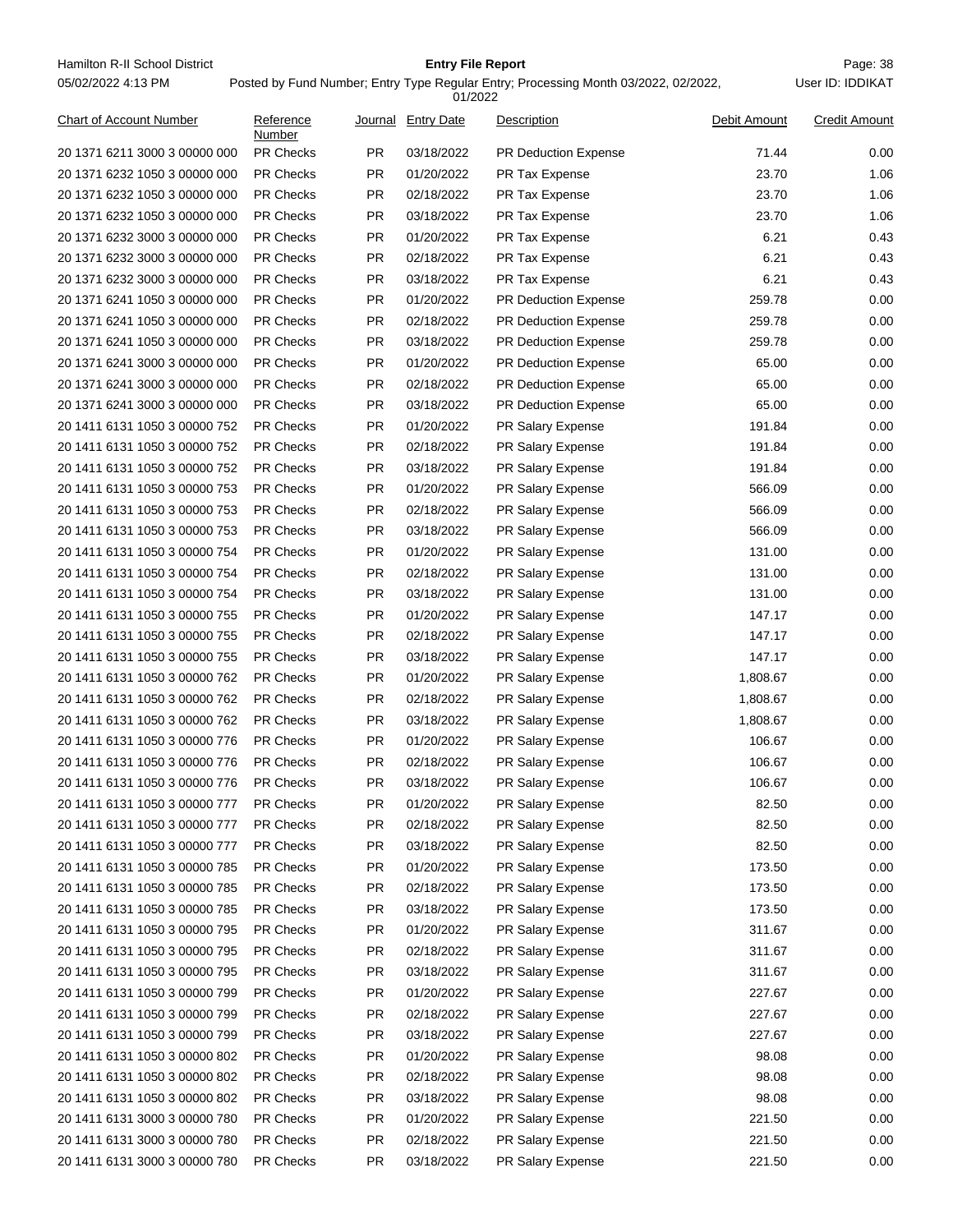Hamilton R-II School District **Entry File Report Entry File Report** Page: 39 05/02/2022 4:13 PM

# **Entry File Report**

Posted by Fund Number; Entry Type Regular Entry; Processing Month 03/2022, 02/2022,

|                                |                     |           | 01/2022            |                                              |              |                      |
|--------------------------------|---------------------|-----------|--------------------|----------------------------------------------|--------------|----------------------|
| <b>Chart of Account Number</b> | Reference<br>Number |           | Journal Entry Date | Description                                  | Debit Amount | <b>Credit Amount</b> |
| 20 1411 6131 3000 3 00000 795  | <b>PR Checks</b>    | PR.       | 01/20/2022         | PR Salary Expense                            | 85.00        | 0.00                 |
| 20 1411 6131 3000 3 00000 795  | <b>PR Checks</b>    | <b>PR</b> | 02/18/2022         | PR Salary Expense                            | 85.00        | 0.00                 |
| 20 1411 6131 3000 3 00000 795  | <b>PR Checks</b>    | PR.       | 03/18/2022         | PR Salary Expense                            | 85.00        | 0.00                 |
| 20 1411 6131 3000 3 00000 799  | <b>PR Checks</b>    | PR.       | 01/20/2022         | PR Salary Expense                            | 97.58        | 0.00                 |
| 20 1411 6131 3000 3 00000 799  | <b>PR Checks</b>    | PR.       | 02/18/2022         | PR Salary Expense                            | 97.58        | 0.00                 |
| 20 1411 6131 3000 3 00000 799  | <b>PR Checks</b>    | PR.       | 03/18/2022         | <b>PR Salary Expense</b>                     | 97.58        | 0.00                 |
| 20 1411 6131 4020 3 00000 799  | <b>PR Checks</b>    | <b>PR</b> | 01/20/2022         | <b>PR Salary Expense</b>                     | 65.08        | 0.00                 |
| 20 1411 6131 4020 3 00000 799  | <b>PR Checks</b>    | PR.       | 02/18/2022         | PR Salary Expense                            | 65.08        | 0.00                 |
| 20 1411 6131 4020 3 00000 799  | <b>PR Checks</b>    | PR.       | 03/18/2022         | PR Salary Expense                            | 65.08        | 0.00                 |
| 20 1411 6211 1050 3 00000 752  | <b>PR Checks</b>    | <b>PR</b> | 01/20/2022         | <b>PR Deduction Expense</b>                  | 27.81        | 0.00                 |
| 20 1411 6211 1050 3 00000 752  | <b>PR Checks</b>    | PR.       | 02/18/2022         | PR Deduction Expense                         | 27.81        | 0.00                 |
| 20 1411 6211 1050 3 00000 752  | <b>PR Checks</b>    | PR.       | 03/18/2022         | PR Deduction Expense                         | 27.81        | 0.00                 |
| 20 1411 6211 1050 3 00000 753  | <b>PR Checks</b>    | PR.       | 01/20/2022         | <b>PR Deduction Expense</b>                  | 82.09        | 0.00                 |
| 20 1411 6211 1050 3 00000 753  | <b>PR Checks</b>    | PR.       | 02/18/2022         | <b>PR Deduction Expense</b>                  | 82.09        | 0.00                 |
| 20 1411 6211 1050 3 00000 753  | <b>PR Checks</b>    | <b>PR</b> | 03/18/2022         | <b>PR Deduction Expense</b>                  | 82.09        | 0.00                 |
| 20 1411 6211 1050 3 00000 754  | <b>PR Checks</b>    | <b>PR</b> | 01/20/2022         | PR Deduction Expense                         | 19.00        | 0.00                 |
| 20 1411 6211 1050 3 00000 754  | <b>PR Checks</b>    | PR.       | 02/18/2022         | PR Deduction Expense                         | 19.00        | 0.00                 |
| 20 1411 6211 1050 3 00000 754  | <b>PR Checks</b>    | <b>PR</b> | 03/18/2022         | <b>PR Deduction Expense</b>                  | 19.00        | 0.00                 |
| 20 1411 6211 1050 3 00000 755  | <b>PR Checks</b>    | PR.       | 01/20/2022         | <b>PR Deduction Expense</b>                  | 21.34        | 0.00                 |
| 20 1411 6211 1050 3 00000 755  | <b>PR Checks</b>    | PR.       | 02/18/2022         | PR Deduction Expense                         | 21.34        | 0.00                 |
| 20 1411 6211 1050 3 00000 755  | <b>PR Checks</b>    | PR.       | 03/18/2022         | <b>PR Deduction Expense</b>                  | 21.34        | 0.00                 |
| 20 1411 6211 1050 3 00000 762  | <b>PR Checks</b>    | PR.       | 01/20/2022         | <b>PR Deduction Expense</b>                  | 262.25       | 0.00                 |
| 20 1411 6211 1050 3 00000 762  | <b>PR Checks</b>    | <b>PR</b> | 02/18/2022         | <b>PR Deduction Expense</b>                  | 262.25       | 0.00                 |
| 20 1411 6211 1050 3 00000 762  | <b>PR Checks</b>    | PR.       | 03/18/2022         | PR Deduction Expense                         | 262.26       | 0.00                 |
| 20 1411 6211 1050 3 00000 776  | <b>PR Checks</b>    | PR.       | 01/20/2022         | PR Deduction Expense                         | 15.47        | 0.00                 |
| 20 1411 6211 1050 3 00000 776  | <b>PR Checks</b>    | <b>PR</b> | 02/18/2022         | PR Deduction Expense                         | 15.47        | 0.00                 |
| 20 1411 6211 1050 3 00000 776  | <b>PR Checks</b>    | <b>PR</b> | 03/18/2022         | <b>PR Deduction Expense</b>                  | 15.47        | 0.00                 |
| 20 1411 6211 1050 3 00000 777  | <b>PR Checks</b>    | PR.       | 01/20/2022         | <b>PR Deduction Expense</b>                  | 11.96        | 0.00                 |
| 20 1411 6211 1050 3 00000 777  | <b>PR Checks</b>    | PR.       | 02/18/2022         | PR Deduction Expense                         | 11.96        | 0.00                 |
| 20 1411 6211 1050 3 00000 777  | <b>PR Checks</b>    | PR.       | 03/18/2022         | PR Deduction Expense                         | 11.96        | 0.00                 |
| 20 1411 6211 1050 3 00000 785  | <b>PR Checks</b>    | PR.       | 01/20/2022         | PR Deduction Expense                         | 25.16        | 0.00                 |
| 20 1411 6211 1050 3 00000 785  | PR Checks           | PR        | 02/18/2022         | PR Deduction Expense                         | 25.16        | 0.00                 |
| 20 1411 6211 1050 3 00000 785  | PR Checks           | PR        | 03/18/2022         | <b>PR Deduction Expense</b>                  | 25.16        | 0.00                 |
| 20 1411 6211 1050 3 00000 795  | PR Checks           | PR        | 01/20/2022         | <b>PR Deduction Expense</b>                  | 45.19        | 0.00                 |
| 20 1411 6211 1050 3 00000 795  | <b>PR Checks</b>    | PR        | 02/18/2022         | PR Deduction Expense                         | 45.19        | 0.00                 |
|                                | PR Checks           | PR        |                    |                                              | 45.19        | 0.00                 |
| 20 1411 6211 1050 3 00000 795  | PR Checks           | PR        | 03/18/2022         | PR Deduction Expense<br>PR Deduction Expense | 33.01        | 0.00                 |
| 20 1411 6211 1050 3 00000 799  | PR Checks           | PR        | 01/20/2022         |                                              | 33.01        | 0.00                 |
| 20 1411 6211 1050 3 00000 799  |                     |           | 02/18/2022         | PR Deduction Expense                         |              |                      |
| 20 1411 6211 1050 3 00000 799  | <b>PR Checks</b>    | PR        | 03/18/2022         | PR Deduction Expense                         | 33.01        | 0.00                 |
| 20 1411 6211 1050 3 00000 802  | PR Checks           | PR        | 01/20/2022         | PR Deduction Expense                         | 14.22        | 0.00                 |
| 20 1411 6211 1050 3 00000 802  | PR Checks           | PR        | 02/18/2022         | PR Deduction Expense                         | 14.22        | 0.00                 |
| 20 1411 6211 1050 3 00000 802  | PR Checks           | <b>PR</b> | 03/18/2022         | PR Deduction Expense                         | 14.22        | 0.00                 |
| 20 1411 6211 3000 3 00000 780  | <b>PR Checks</b>    | <b>PR</b> | 01/20/2022         | PR Deduction Expense                         | 32.11        | 0.00                 |
| 20 1411 6211 3000 3 00000 780  | PR Checks           | <b>PR</b> | 02/18/2022         | PR Deduction Expense                         | 32.11        | 0.00                 |
| 20 1411 6211 3000 3 00000 780  | PR Checks           | PR        | 03/18/2022         | PR Deduction Expense                         | 32.11        | 0.00                 |
| 20 1411 6211 3000 3 00000 795  | PR Checks           | <b>PR</b> | 01/20/2022         | PR Deduction Expense                         | 12.33        | 0.00                 |
| 20 1411 6211 3000 3 00000 795  | <b>PR Checks</b>    | PR        | 02/18/2022         | PR Deduction Expense                         | 12.33        | 0.00                 |
| 20 1411 6211 3000 3 00000 795  | PR Checks           | PR        | 03/18/2022         | PR Deduction Expense                         | 12.33        | 0.00                 |
| 20 1411 6211 3000 3 00000 799  | PR Checks           | PR        | 01/20/2022         | PR Deduction Expense                         | 14.15        | 0.00                 |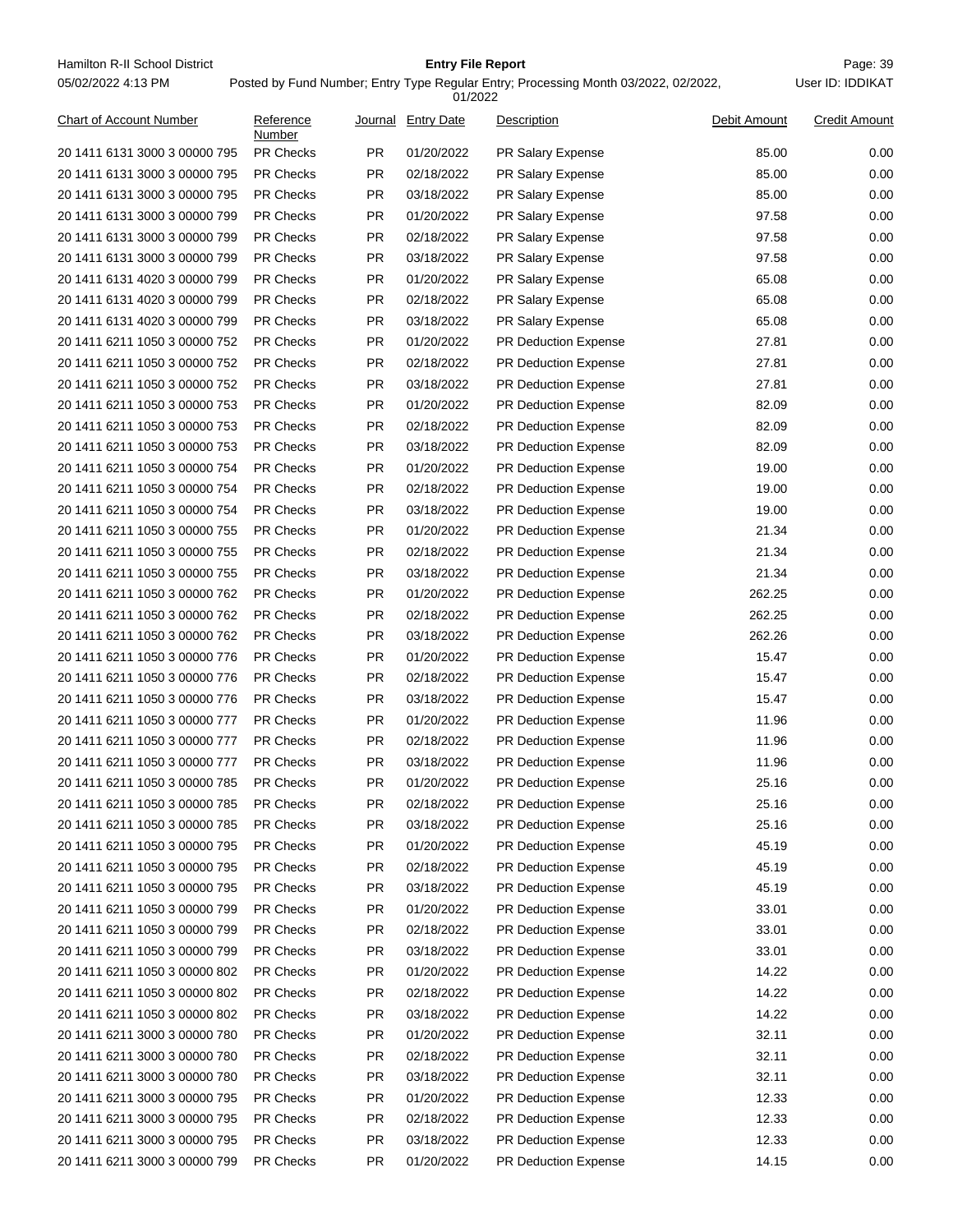Hamilton R-II School District **Entry File Report Entry File Report** Page: 40 05/02/2022 4:13 PM

# **Entry File Report**

User ID: IDDIKAT

| Chart of Account Number       | Reference<br>Number | Journal   | <b>Entry Date</b> | <b>Description</b>          | Debit Amount | <b>Credit Amount</b> |
|-------------------------------|---------------------|-----------|-------------------|-----------------------------|--------------|----------------------|
| 20 1411 6211 3000 3 00000 799 | PR Checks           | PR        | 02/18/2022        | PR Deduction Expense        | 14.15        | 0.00                 |
| 20 1411 6211 3000 3 00000 799 | <b>PR Checks</b>    | <b>PR</b> | 03/18/2022        | <b>PR Deduction Expense</b> | 14.15        | 0.00                 |
| 20 1411 6211 4020 3 00000 799 | PR Checks           | <b>PR</b> | 01/20/2022        | PR Deduction Expense        | 9.44         | 0.00                 |
| 20 1411 6211 4020 3 00000 799 | PR Checks           | <b>PR</b> | 02/18/2022        | PR Deduction Expense        | 9.44         | 0.00                 |
| 20 1411 6211 4020 3 00000 799 | PR Checks           | PR        | 03/18/2022        | PR Deduction Expense        | 9.44         | 0.00                 |
| 20 1411 6232 1050 3 00000 752 | PR Checks           | <b>PR</b> | 01/20/2022        | PR Tax Expense              | 2.78         | 0.00                 |
| 20 1411 6232 1050 3 00000 752 | PR Checks           | <b>PR</b> | 02/18/2022        | PR Tax Expense              | 2.78         | 0.00                 |
| 20 1411 6232 1050 3 00000 752 | PR Checks           | <b>PR</b> | 03/18/2022        | PR Tax Expense              | 2.78         | 0.00                 |
| 20 1411 6232 1050 3 00000 753 | PR Checks           | PR        | 01/20/2022        | PR Tax Expense              | 8.21         | 0.00                 |
| 20 1411 6232 1050 3 00000 753 | PR Checks           | <b>PR</b> | 02/18/2022        | PR Tax Expense              | 8.22         | 0.00                 |
| 20 1411 6232 1050 3 00000 753 | PR Checks           | <b>PR</b> | 03/18/2022        | PR Tax Expense              | 8.22         | 0.00                 |
| 20 1411 6232 1050 3 00000 754 | PR Checks           | <b>PR</b> | 01/20/2022        | PR Tax Expense              | 1.89         | 0.00                 |
| 20 1411 6232 1050 3 00000 754 | PR Checks           | PR        | 02/18/2022        | PR Tax Expense              | 1.89         | 0.00                 |
| 20 1411 6232 1050 3 00000 754 | <b>PR Checks</b>    | <b>PR</b> | 03/18/2022        | PR Tax Expense              | 1.89         | 0.00                 |
| 20 1411 6232 1050 3 00000 755 | PR Checks           | <b>PR</b> | 01/20/2022        | PR Tax Expense              | 2.14         | 0.00                 |
| 20 1411 6232 1050 3 00000 755 | PR Checks           | <b>PR</b> | 02/18/2022        | PR Tax Expense              | 2.14         | 0.00                 |
| 20 1411 6232 1050 3 00000 755 | PR Checks           | PR        | 03/18/2022        | PR Tax Expense              | 2.14         | 0.00                 |
| 20 1411 6232 1050 3 00000 762 | PR Checks           | <b>PR</b> | 01/20/2022        | PR Tax Expense              | 26.22        | 0.00                 |
| 20 1411 6232 1050 3 00000 762 | PR Checks           | <b>PR</b> | 02/18/2022        | PR Tax Expense              | 26.23        | 0.00                 |
| 20 1411 6232 1050 3 00000 762 | PR Checks           | <b>PR</b> | 03/18/2022        | PR Tax Expense              | 26.22        | 0.00                 |
| 20 1411 6232 1050 3 00000 776 | PR Checks           | PR        | 01/20/2022        | PR Tax Expense              | 1.55         | 0.00                 |
| 20 1411 6232 1050 3 00000 776 | PR Checks           | <b>PR</b> | 02/18/2022        | PR Tax Expense              | 1.55         | 0.00                 |
| 20 1411 6232 1050 3 00000 776 | PR Checks           | PR        | 03/18/2022        | PR Tax Expense              | 1.55         | 0.00                 |
| 20 1411 6232 1050 3 00000 777 | PR Checks           | <b>PR</b> | 01/20/2022        | PR Tax Expense              | 1.20         | 0.00                 |
| 20 1411 6232 1050 3 00000 777 | PR Checks           | PR        | 02/18/2022        | PR Tax Expense              | 1.20         | 0.00                 |
| 20 1411 6232 1050 3 00000 777 | PR Checks           | <b>PR</b> | 03/18/2022        | PR Tax Expense              | 1.20         | 0.00                 |
| 20 1411 6232 1050 3 00000 785 | PR Checks           | <b>PR</b> |                   |                             | 2.52         | 0.00                 |
|                               |                     |           | 01/20/2022        | PR Tax Expense              |              |                      |
| 20 1411 6232 1050 3 00000 785 | PR Checks           | <b>PR</b> | 02/18/2022        | PR Tax Expense              | 2.52         | 0.00                 |
| 20 1411 6232 1050 3 00000 785 | PR Checks           | <b>PR</b> | 03/18/2022        | PR Tax Expense              | 2.52         | 0.00                 |
| 20 1411 6232 1050 3 00000 795 | PR Checks           | <b>PR</b> | 01/20/2022        | PR Tax Expense              | 4.52         | 0.00                 |
| 20 1411 6232 1050 3 00000 795 | PR Checks           | <b>PR</b> | 02/18/2022        | PR Tax Expense              | 4.52         | 0.00                 |
| 20 1411 6232 1050 3 00000 795 | <b>PR Checks</b>    | <b>PR</b> | 03/18/2022        | PR Tax Expense              | 4.52         | 0.00                 |
| 20 1411 6232 1050 3 00000 799 | <b>PR Checks</b>    | <b>PR</b> | 01/20/2022        | PR Tax Expense              | 3.30         | 0.00                 |
| 20 1411 6232 1050 3 00000 799 | PR Checks           | <b>PR</b> | 02/18/2022        | PR Tax Expense              | 3.30         | 0.00                 |
| 20 1411 6232 1050 3 00000 799 | PR Checks           | <b>PR</b> | 03/18/2022        | PR Tax Expense              | 3.30         | 0.00                 |
| 20 1411 6232 1050 3 00000 802 | <b>PR Checks</b>    | <b>PR</b> | 01/20/2022        | PR Tax Expense              | 1.42         | 0.00                 |
| 20 1411 6232 1050 3 00000 802 | PR Checks           | PR        | 02/18/2022        | PR Tax Expense              | 1.42         | 0.00                 |
| 20 1411 6232 1050 3 00000 802 | <b>PR Checks</b>    | <b>PR</b> | 03/18/2022        | PR Tax Expense              | 1.42         | 0.00                 |
| 20 1411 6232 3000 3 00000 780 | PR Checks           | <b>PR</b> | 01/20/2022        | PR Tax Expense              | 3.22         | 0.00                 |
| 20 1411 6232 3000 3 00000 780 | PR Checks           | <b>PR</b> | 02/18/2022        | PR Tax Expense              | 3.22         | 0.00                 |
| 20 1411 6232 3000 3 00000 780 | PR Checks           | <b>PR</b> | 03/18/2022        | PR Tax Expense              | 3.22         | 0.00                 |
| 20 1411 6232 3000 3 00000 795 | PR Checks           | <b>PR</b> | 01/20/2022        | PR Tax Expense              | 1.23         | 0.00                 |
| 20 1411 6232 3000 3 00000 795 | PR Checks           | <b>PR</b> | 02/18/2022        | PR Tax Expense              | 1.23         | 0.00                 |
| 20 1411 6232 3000 3 00000 795 | <b>PR Checks</b>    | <b>PR</b> | 03/18/2022        | PR Tax Expense              | 1.23         | 0.00                 |
| 20 1411 6232 3000 3 00000 799 | PR Checks           | PR        | 01/20/2022        | PR Tax Expense              | 1.42         | 0.00                 |
| 20 1411 6232 3000 3 00000 799 | PR Checks           | <b>PR</b> | 02/18/2022        | PR Tax Expense              | 1.42         | 0.00                 |
| 20 1411 6232 3000 3 00000 799 | PR Checks           | <b>PR</b> | 03/18/2022        | PR Tax Expense              | 1.42         | 0.00                 |
| 20 1411 6232 4020 3 00000 799 | PR Checks           | PR.       | 01/20/2022        | PR Tax Expense              | 0.94         | 0.00                 |
| 20 1411 6232 4020 3 00000 799 | PR Checks           | PR        | 02/18/2022        | PR Tax Expense              | 0.94         | $0.00\,$             |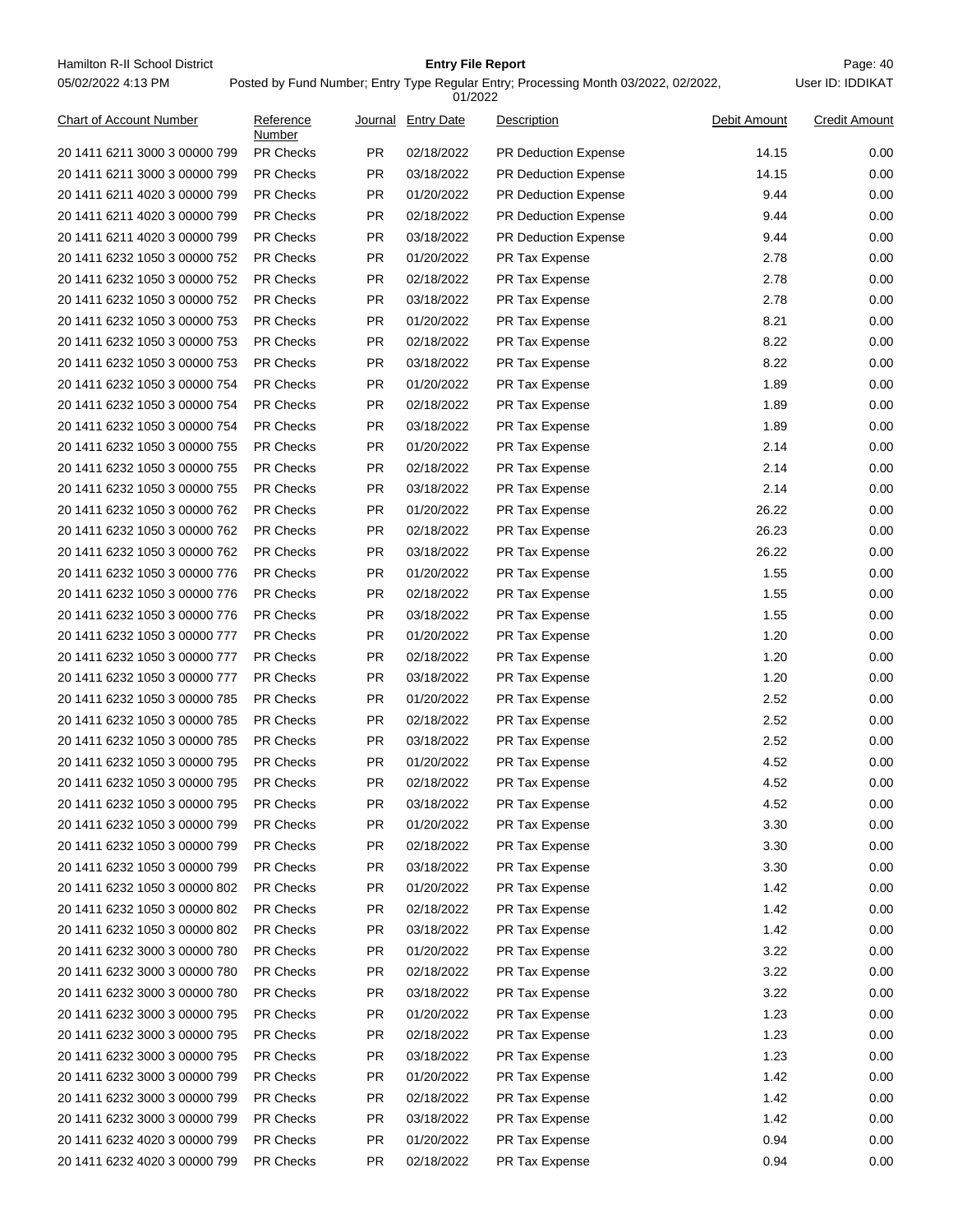Hamilton R-II School District **Entry File Report Entry File Report** Page: 41 05/02/2022 4:13 PM

# **Entry File Report**

Posted by Fund Number; Entry Type Regular Entry; Processing Month 03/2022, 02/2022,

|                               |                     |                  | 01/2022            |                       |                 |                      |
|-------------------------------|---------------------|------------------|--------------------|-----------------------|-----------------|----------------------|
| Chart of Account Number       | Reference<br>Number |                  | Journal Entry Date | Description           | Debit Amount    | <b>Credit Amount</b> |
| 20 1411 6232 4020 3 00000 799 | <b>PR Checks</b>    | <b>PR</b>        | 03/18/2022         | <b>PR Tax Expense</b> | 0.94            | 0.00                 |
| 20 1421 6131 1050 3 00000 725 | <b>PR Checks</b>    | <b>PR</b>        | 01/20/2022         | PR Salary Expense     | 445.67          | 0.00                 |
| 20 1421 6131 1050 3 00000 725 | <b>PR Checks</b>    | <b>PR</b>        | 02/18/2022         | PR Salary Expense     | 445.67          | 0.00                 |
| 20 1421 6131 1050 3 00000 725 | <b>PR Checks</b>    | <b>PR</b>        | 03/18/2022         | PR Salary Expense     | 445.67          | 0.00                 |
| 20 1421 6131 1050 3 00000 728 | <b>PR Checks</b>    | <b>PR</b>        | 01/20/2022         | PR Salary Expense     | 322.17          | 0.00                 |
| 20 1421 6131 1050 3 00000 728 | <b>PR Checks</b>    | <b>PR</b>        | 02/18/2022         | PR Salary Expense     | 322.17          | 0.00                 |
| 20 1421 6131 1050 3 00000 728 | PR Checks           | PR.              | 03/18/2022         | PR Salary Expense     | 322.17          | 0.00                 |
| 20 1421 6131 1050 3 00000 738 | <b>PR Checks</b>    | <b>PR</b>        | 01/20/2022         | PR Salary Expense     | 2,167.34        | 0.00                 |
| 20 1421 6131 1050 3 00000 738 | <b>PR Checks</b>    | <b>PR</b>        | 02/18/2022         | PR Salary Expense     | 2,167.34        | 0.00                 |
| 20 1421 6131 1050 3 00000 738 | <b>PR Checks</b>    | <b>PR</b>        | 03/18/2022         | PR Salary Expense     | 2,167.34        | 0.00                 |
| 20 1421 6131 1050 3 00000 748 | <b>PR Checks</b>    | <b>PR</b>        | 01/20/2022         | PR Salary Expense     | 498.92          | 0.00                 |
| 20 1421 6131 1050 3 00000 748 | <b>PR Checks</b>    | <b>PR</b>        | 02/18/2022         | PR Salary Expense     | 498.92          | 0.00                 |
| 20 1421 6131 1050 3 00000 748 | <b>PR Checks</b>    | <b>PR</b>        | 03/18/2022         | PR Salary Expense     | 498.92          | 0.00                 |
| 20 1421 6131 1050 3 00000 761 | <b>PR Checks</b>    | <b>PR</b>        | 01/20/2022         | PR Salary Expense     | 137.00          | 0.00                 |
| 20 1421 6131 1050 3 00000 761 | PR Checks           | PR.              | 02/18/2022         | PR Salary Expense     | 137.00          | 0.00                 |
| 20 1421 6131 1050 3 00000 761 | <b>PR Checks</b>    | <b>PR</b>        | 03/18/2022         | PR Salary Expense     | 137.00          | 0.00                 |
| 20 1421 6131 1050 3 00000 763 | <b>PR Checks</b>    | <b>PR</b>        | 01/20/2022         | PR Salary Expense     | 764.33          | 0.00                 |
| 20 1421 6131 1050 3 00000 763 | <b>PR Checks</b>    | <b>PR</b>        | 02/18/2022         | PR Salary Expense     | 764.33          | 0.00                 |
| 20 1421 6131 1050 3 00000 763 | <b>PR Checks</b>    | PR.              | 03/18/2022         | PR Salary Expense     | 764.33          | 0.00                 |
| 20 1421 6131 1050 3 00000 767 | <b>PR Checks</b>    | <b>PR</b>        | 01/20/2022         | PR Salary Expense     | 518.93          | 0.00                 |
| 20 1421 6131 1050 3 00000 767 | <b>PR Checks</b>    | <b>PR</b>        | 02/18/2022         | PR Salary Expense     | 518.93          | 0.00                 |
| 20 1421 6131 1050 3 00000 767 | <b>PR Checks</b>    | <b>PR</b>        | 03/18/2022         | PR Salary Expense     | 518.93          | 0.00                 |
| 20 1421 6131 1050 3 00000 775 | <b>PR Checks</b>    | PR.              | 01/20/2022         | PR Salary Expense     | 1,143.67        | 0.00                 |
| 20 1421 6131 1050 3 00000 775 | <b>PR Checks</b>    | <b>PR</b>        | 02/18/2022         | PR Salary Expense     | 692.09          | 0.00                 |
| 20 1421 6131 1050 3 00000 775 | <b>PR Checks</b>    | <b>PR</b>        | 03/18/2022         | PR Salary Expense     | 692.09          | 0.00                 |
| 20 1421 6131 1050 3 00000 788 | <b>PR Checks</b>    | <b>PR</b>        | 01/20/2022         | PR Salary Expense     | 199.59          | 0.00                 |
| 20 1421 6131 1050 3 00000 788 | <b>PR Checks</b>    | PR.              | 02/18/2022         | PR Salary Expense     | 199.59          | 0.00                 |
| 20 1421 6131 1050 3 00000 788 | <b>PR Checks</b>    | <b>PR</b>        | 03/18/2022         | PR Salary Expense     | 199.59          | 0.00                 |
| 20 1421 6131 1050 3 00000 800 | <b>PR Checks</b>    | PR.              | 01/20/2022         | PR Salary Expense     | 687.17          | 0.00                 |
| 20 1421 6131 1050 3 00000 800 | <b>PR Checks</b>    | <b>PR</b>        | 02/18/2022         | PR Salary Expense     | 687.17          | 0.00                 |
| 20 1421 6131 1050 3 00000 800 | <b>PR Checks</b>    | <b>PR</b>        | 03/18/2022         | PR Salary Expense     | 687.17          | 0.00                 |
| 20 1421 6131 1050 3 00000 803 | PR Checks           | PR               | 01/20/2022         | PR Salary Expense     | 233.21          | 0.00                 |
| 20 1421 6131 1050 3 00000 803 | PR Checks           | <b>PR</b>        | 02/18/2022         | PR Salary Expense     | 233.21          | 0.00                 |
| 20 1421 6131 1050 3 00000 803 | PR Checks           | <b>PR</b>        | 03/18/2022         | PR Salary Expense     | 233.21          | 0.00                 |
| 20 1421 6131 1050 3 00000 804 | PR Checks           | <b>PR</b>        | 01/20/2022         | PR Salary Expense     | 233.21          | 0.00                 |
| 20 1421 6131 1050 3 00000 804 | PR Checks           | <b>PR</b>        | 02/18/2022         | PR Salary Expense     | 233.21          | 0.00                 |
| 20 1421 6131 1050 3 00000 804 | PR Checks           | <b>PR</b>        | 03/18/2022         | PR Salary Expense     | 233.21          | 0.00                 |
| 20 1421 6131 1050 3 04283 761 | PR Checks           | <b>PR</b>        | 01/20/2022         | PR Salary Expense     | 51.29           | 0.00                 |
| 20 1421 6131 1050 3 04283 761 | PR Checks           | <b>PR</b>        | 02/18/2022         | PR Salary Expense     | 27.88           | 0.00                 |
| 20 1421 6131 1050 3 04283 763 | PR Checks           | <b>PR</b>        | 01/20/2022         | PR Salary Expense     | 58.53           | 0.00                 |
|                               | PR Checks           |                  |                    |                       |                 | 0.00                 |
| 20 1421 6131 1050 3 04283 763 | PR Checks           | PR.<br><b>PR</b> | 02/18/2022         | PR Salary Expense     | 225.76<br>36.24 |                      |
| 20 1421 6131 1050 3 04283 763 |                     |                  | 03/18/2022         | PR Salary Expense     |                 | 0.00                 |
| 20 1421 6131 1050 3 04283 775 | PR Checks           | <b>PR</b>        | 01/20/2022         | PR Salary Expense     | 75.28           | 0.00                 |
| 20 1421 6131 1050 3 04283 775 | PR Checks           | <b>PR</b>        | 02/18/2022         | PR Salary Expense     | 239.76          | 0.00                 |
| 20 1421 6131 1050 3 04283 775 | PR Checks           | <b>PR</b>        | 03/18/2022         | PR Salary Expense     | 55.75           | 0.00                 |
| 20 1421 6131 3000 3 00000 728 | PR Checks           | <b>PR</b>        | 01/20/2022         | PR Salary Expense     | 316.17          | 0.00                 |
| 20 1421 6131 3000 3 00000 728 | PR Checks           | <b>PR</b>        | 02/18/2022         | PR Salary Expense     | 316.17          | 0.00                 |
| 20 1421 6131 3000 3 00000 728 | PR Checks           | <b>PR</b>        | 03/18/2022         | PR Salary Expense     | 316.17          | 0.00                 |
| 20 1421 6131 3000 3 00000 738 | PR Checks           | PR.              | 01/20/2022         | PR Salary Expense     | 387.15          | 0.00                 |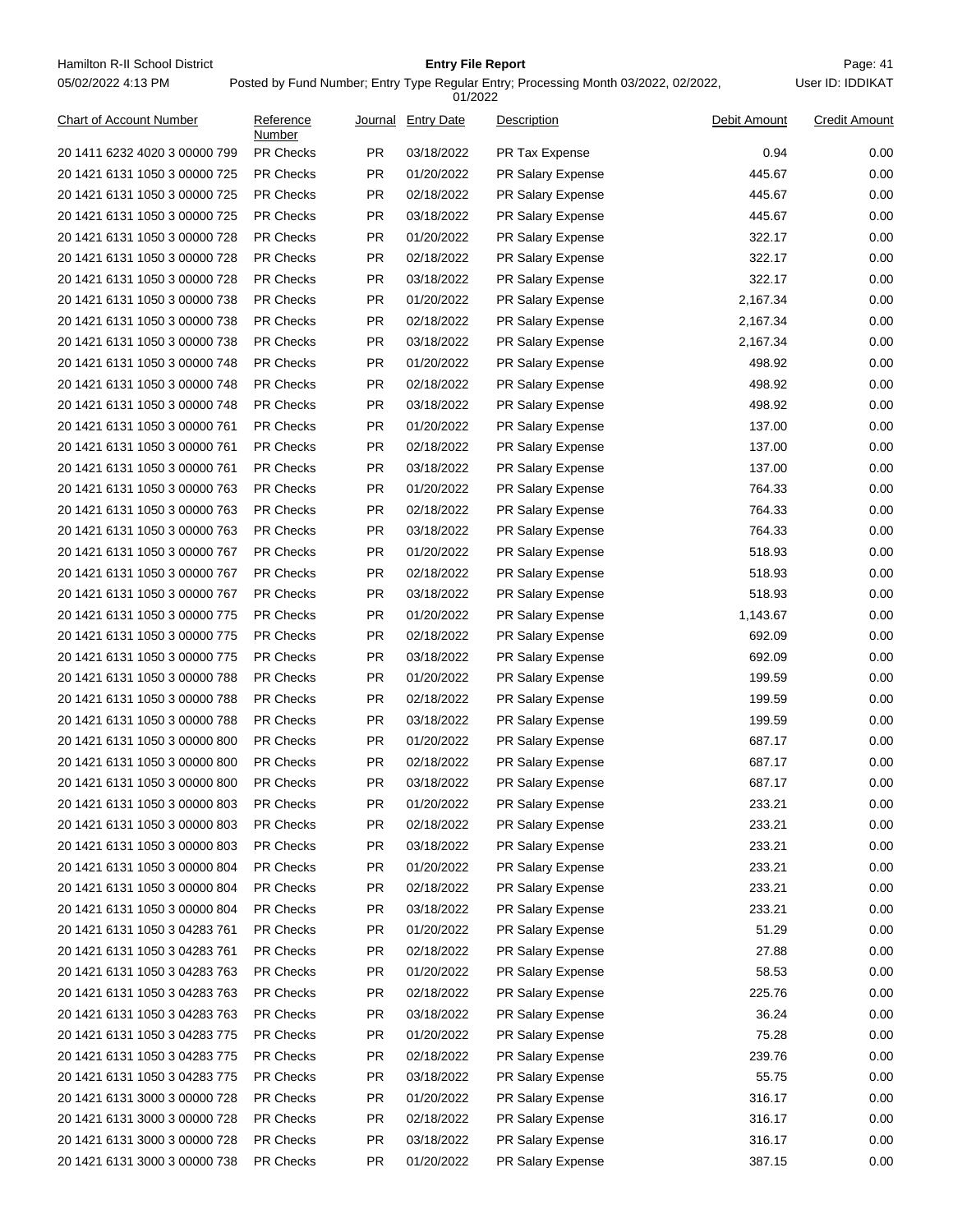Hamilton R-II School District **Entry File Report Entry File Report** Page: 42 05/02/2022 4:13 PM

# **Entry File Report**

Posted by Fund Number; Entry Type Regular Entry; Processing Month 03/2022, 02/2022,

|                                |                     |           | 01/2022            |                             |              |                      |
|--------------------------------|---------------------|-----------|--------------------|-----------------------------|--------------|----------------------|
| <b>Chart of Account Number</b> | Reference<br>Number |           | Journal Entry Date | Description                 | Debit Amount | <b>Credit Amount</b> |
| 20 1421 6131 3000 3 00000 738  | <b>PR Checks</b>    | PR.       | 02/18/2022         | PR Salary Expense           | 387.15       | 0.00                 |
| 20 1421 6131 3000 3 00000 738  | <b>PR Checks</b>    | <b>PR</b> | 03/18/2022         | <b>PR Salary Expense</b>    | 387.15       | 0.00                 |
| 20 1421 6131 3000 3 00000 748  | <b>PR Checks</b>    | PR.       | 01/20/2022         | <b>PR Salary Expense</b>    | 398.33       | 0.00                 |
| 20 1421 6131 3000 3 00000 748  | <b>PR Checks</b>    | PR.       | 02/18/2022         | PR Salary Expense           | 398.33       | 0.00                 |
| 20 1421 6131 3000 3 00000 748  | <b>PR Checks</b>    | PR.       | 03/18/2022         | PR Salary Expense           | 398.33       | 0.00                 |
| 20 1421 6131 3000 3 00000 761  | <b>PR Checks</b>    | PR.       | 01/20/2022         | <b>PR Salary Expense</b>    | 171.25       | 0.00                 |
| 20 1421 6131 3000 3 00000 761  | <b>PR Checks</b>    | <b>PR</b> | 02/18/2022         | <b>PR Salary Expense</b>    | 171.25       | 0.00                 |
| 20 1421 6131 3000 3 00000 761  | <b>PR Checks</b>    | PR.       | 03/18/2022         | PR Salary Expense           | 171.25       | 0.00                 |
| 20 1421 6131 3000 3 00000 763  | <b>PR Checks</b>    | PR.       | 01/20/2022         | PR Salary Expense           | 271.75       | 0.00                 |
| 20 1421 6131 3000 3 00000 763  | <b>PR Checks</b>    | <b>PR</b> | 02/18/2022         | PR Salary Expense           | 271.75       | 0.00                 |
| 20 1421 6131 3000 3 00000 763  | <b>PR Checks</b>    | PR.       | 03/18/2022         | PR Salary Expense           | 271.75       | 0.00                 |
| 20 1421 6131 3000 3 00000 800  | <b>PR Checks</b>    | PR.       | 01/20/2022         | PR Salary Expense           | 288.83       | 0.00                 |
| 20 1421 6131 3000 3 00000 800  | <b>PR Checks</b>    | PR.       | 02/18/2022         | PR Salary Expense           | 288.83       | 0.00                 |
| 20 1421 6131 3000 3 00000 800  | <b>PR Checks</b>    | PR.       | 03/18/2022         | PR Salary Expense           | 288.83       | 0.00                 |
| 20 1421 6131 3000 3 04283 761  | <b>PR Checks</b>    | <b>PR</b> | 01/20/2022         | PR Salary Expense           | 15.61        | 0.00                 |
| 20 1421 6131 3000 3 04283 763  | <b>PR Checks</b>    | PR.       | 01/20/2022         | PR Salary Expense           | 75.26        | 0.00                 |
| 20 1421 6131 3000 3 04283 775  | <b>PR Checks</b>    | PR.       | 01/20/2022         | PR Salary Expense           | 75.27        | 0.00                 |
| 20 1421 6211 1050 3 00000 725  | <b>PR Checks</b>    | <b>PR</b> | 01/20/2022         | <b>PR Deduction Expense</b> | 64.62        | 0.00                 |
| 20 1421 6211 1050 3 00000 725  | <b>PR Checks</b>    | PR.       | 02/18/2022         | PR Deduction Expense        | 64.62        | 0.00                 |
| 20 1421 6211 1050 3 00000 725  | <b>PR Checks</b>    | PR.       | 03/18/2022         | PR Deduction Expense        | 64.62        | 0.00                 |
| 20 1421 6211 1050 3 00000 728  | <b>PR Checks</b>    | PR.       | 01/20/2022         | <b>PR Deduction Expense</b> | 46.72        | 0.00                 |
| 20 1421 6211 1050 3 00000 728  | <b>PR Checks</b>    | PR.       | 02/18/2022         | <b>PR Deduction Expense</b> | 46.72        | 0.00                 |
| 20 1421 6211 1050 3 00000 728  | <b>PR Checks</b>    | <b>PR</b> | 03/18/2022         | <b>PR Deduction Expense</b> | 46.72        | 0.00                 |
| 20 1421 6211 1050 3 00000 738  | <b>PR Checks</b>    | PR.       | 01/20/2022         | PR Deduction Expense        | 314.24       | 0.00                 |
| 20 1421 6211 1050 3 00000 738  | <b>PR Checks</b>    | PR.       | 02/18/2022         | PR Deduction Expense        | 314.24       | 0.00                 |
| 20 1421 6211 1050 3 00000 738  | <b>PR Checks</b>    | <b>PR</b> | 03/18/2022         | PR Deduction Expense        | 314.25       | 0.00                 |
| 20 1421 6211 1050 3 00000 748  | <b>PR Checks</b>    | PR.       | 01/20/2022         | <b>PR Deduction Expense</b> | 72.35        | 0.00                 |
| 20 1421 6211 1050 3 00000 748  | <b>PR Checks</b>    | PR.       | 02/18/2022         | PR Deduction Expense        | 72.35        | 0.00                 |
| 20 1421 6211 1050 3 00000 748  | <b>PR Checks</b>    | PR.       | 03/18/2022         | PR Deduction Expense        | 72.35        | 0.00                 |
| 20 1421 6211 1050 3 00000 761  | <b>PR Checks</b>    | PR.       | 01/20/2022         | PR Deduction Expense        | 19.87        | 0.00                 |
| 20 1421 6211 1050 3 00000 761  | <b>PR Checks</b>    | PR.       | 02/18/2022         | PR Deduction Expense        | 19.87        | 0.00                 |
| 20 1421 6211 1050 3 00000 761  | PR Checks           | PR.       | 03/18/2022         | PR Deduction Expense        | 19.87        | 0.00                 |
| 20 1421 6211 1050 3 00000 763  | PR Checks           | PR        | 01/20/2022         | <b>PR Deduction Expense</b> | 110.83       | 0.00                 |
|                                | PR Checks           | PR        |                    |                             | 110.83       | 0.00                 |
| 20 1421 6211 1050 3 00000 763  |                     |           | 02/18/2022         | <b>PR Deduction Expense</b> |              |                      |
| 20 1421 6211 1050 3 00000 763  | <b>PR Checks</b>    | PR        | 03/18/2022         | PR Deduction Expense        | 110.83       | 0.00                 |
| 20 1421 6211 1050 3 00000 767  | PR Checks           | PR        | 01/20/2022         | PR Deduction Expense        | 75.25        | 0.00                 |
| 20 1421 6211 1050 3 00000 767  | PR Checks           | PR        | 02/18/2022         | PR Deduction Expense        | 75.25        | 0.00                 |
| 20 1421 6211 1050 3 00000 767  | PR Checks           | <b>PR</b> | 03/18/2022         | PR Deduction Expense        | 75.25        | 0.00                 |
| 20 1421 6211 1050 3 00000 775  | <b>PR Checks</b>    | PR        | 01/20/2022         | PR Deduction Expense        | 100.35       | 0.00                 |
| 20 1421 6211 1050 3 00000 775  | PR Checks           | PR        | 02/18/2022         | PR Deduction Expense        | 100.35       | 0.00                 |
| 20 1421 6211 1050 3 00000 775  | PR Checks           | PR        | 03/18/2022         | PR Deduction Expense        | 100.35       | 0.00                 |
| 20 1421 6211 1050 3 00000 788  | PR Checks           | <b>PR</b> | 01/20/2022         | PR Deduction Expense        | 28.94        | 0.00                 |
| 20 1421 6211 1050 3 00000 788  | <b>PR Checks</b>    | <b>PR</b> | 02/18/2022         | PR Deduction Expense        | 28.94        | 0.00                 |
| 20 1421 6211 1050 3 00000 788  | PR Checks           | <b>PR</b> | 03/18/2022         | PR Deduction Expense        | 28.94        | 0.00                 |
| 20 1421 6211 1050 3 00000 800  | PR Checks           | <b>PR</b> | 01/20/2022         | PR Deduction Expense        | 99.65        | 0.00                 |
| 20 1421 6211 1050 3 00000 800  | PR Checks           | <b>PR</b> | 02/18/2022         | PR Deduction Expense        | 99.65        | 0.00                 |
| 20 1421 6211 1050 3 00000 800  | <b>PR Checks</b>    | PR        | 03/18/2022         | PR Deduction Expense        | 99.65        | 0.00                 |
| 20 1421 6211 1050 3 00000 803  | PR Checks           | PR        | 01/20/2022         | PR Deduction Expense        | 33.82        | 0.00                 |
| 20 1421 6211 1050 3 00000 803  | PR Checks           | PR        | 02/18/2022         | PR Deduction Expense        | 33.82        | 0.00                 |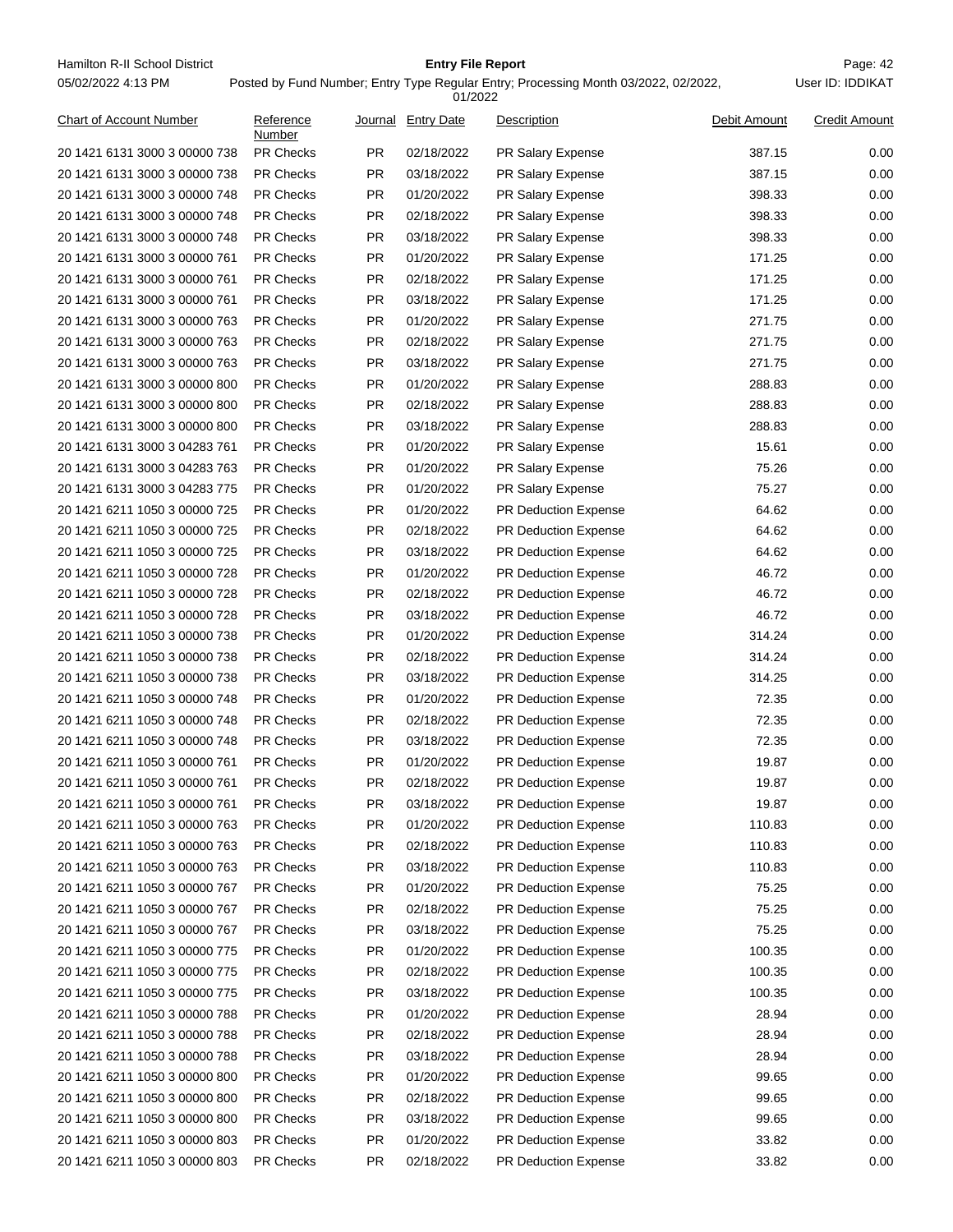For Entry File Report File Report Page: 43<br>Page: 43 Detail by Fund Number Fate: Tune Beauler Fate: Presenting Marth 03/0009-09/0009-00-1449 Det ID: IDDIKAT 05/02/2022 4:13 PM

#### **Entry File Report**

**ID: IDDIKAT** 

|                                |                     |           | 01/2022            |                             |              |                      |
|--------------------------------|---------------------|-----------|--------------------|-----------------------------|--------------|----------------------|
| <b>Chart of Account Number</b> | Reference<br>Number |           | Journal Entry Date | Description                 | Debit Amount | <b>Credit Amount</b> |
| 20 1421 6211 1050 3 00000 803  | PR Checks           | <b>PR</b> | 03/18/2022         | <b>PR Deduction Expense</b> | 33.82        | 0.00                 |
| 20 1421 6211 1050 3 00000 804  | PR Checks           | PR.       | 01/20/2022         | <b>PR Deduction Expense</b> | 33.82        | 0.00                 |
| 20 1421 6211 1050 3 00000 804  | <b>PR Checks</b>    | PR        | 02/18/2022         | <b>PR Deduction Expense</b> | 33.82        | 0.00                 |
| 20 1421 6211 1050 3 00000 804  | <b>PR Checks</b>    | PR        | 03/18/2022         | <b>PR Deduction Expense</b> | 33.82        | 0.00                 |
| 20 1421 6211 1050 3 04283 761  | <b>PR Checks</b>    | PR.       | 01/20/2022         | PR Deduction Expense        | 7.43         | 0.00                 |
| 20 1421 6211 1050 3 04283 763  | <b>PR Checks</b>    | PR        | 01/20/2022         | <b>PR Deduction Expense</b> | 5.25         | 0.00                 |
| 20 1421 6211 1050 3 04283 763  | <b>PR Checks</b>    | PR        | 02/18/2022         | <b>PR Deduction Expense</b> | 23.23        | 0.00                 |
| 20 1421 6211 1050 3 04283 763  | <b>PR Checks</b>    | PR        | 03/18/2022         | <b>PR Deduction Expense</b> | 3.23         | 0.00                 |
| 20 1421 6211 1050 3 04283 775  | PR Checks           | PR        | 01/20/2022         | <b>PR Deduction Expense</b> | 5.26         | 0.00                 |
| 20 1421 6211 1050 3 04283 775  | <b>PR Checks</b>    | PR.       | 02/18/2022         | <b>PR Deduction Expense</b> | 25.28        | 0.00                 |
| 20 1421 6211 1050 3 04283 775  | <b>PR Checks</b>    | PR        | 03/18/2022         | <b>PR Deduction Expense</b> | 3.24         | 0.00                 |
| 20 1421 6211 3000 3 00000 728  | <b>PR Checks</b>    | PR        | 01/20/2022         | <b>PR Deduction Expense</b> | 45.84        | 0.00                 |
| 20 1421 6211 3000 3 00000 728  | <b>PR Checks</b>    | PR        | 02/18/2022         | PR Deduction Expense        | 45.84        | 0.00                 |
| 20 1421 6211 3000 3 00000 728  | <b>PR Checks</b>    | PR        | 03/18/2022         | <b>PR Deduction Expense</b> | 45.84        | 0.00                 |
| 20 1421 6211 3000 3 00000 738  | <b>PR Checks</b>    | PR        | 01/20/2022         | <b>PR Deduction Expense</b> | 56.14        | 0.00                 |
| 20 1421 6211 3000 3 00000 738  | <b>PR Checks</b>    | PR        | 02/18/2022         | <b>PR Deduction Expense</b> | 56.13        | 0.00                 |
| 20 1421 6211 3000 3 00000 738  | PR Checks           | PR        | 03/18/2022         | PR Deduction Expense        | 56.14        | 0.00                 |
| 20 1421 6211 3000 3 00000 748  | <b>PR Checks</b>    | PR.       | 01/20/2022         | <b>PR Deduction Expense</b> | 57.76        | 0.00                 |
| 20 1421 6211 3000 3 00000 748  | <b>PR Checks</b>    | PR        | 02/18/2022         | <b>PR Deduction Expense</b> | 57.76        | 0.00                 |
| 20 1421 6211 3000 3 00000 748  | <b>PR Checks</b>    | PR        | 03/18/2022         | <b>PR Deduction Expense</b> | 57.77        | 0.00                 |
| 20 1421 6211 3000 3 00000 761  | <b>PR Checks</b>    | PR.       | 01/20/2022         | PR Deduction Expense        | 24.83        | 0.00                 |
| 20 1421 6211 3000 3 00000 761  | <b>PR Checks</b>    | PR        | 02/18/2022         | <b>PR Deduction Expense</b> | 24.83        | 0.00                 |
| 20 1421 6211 3000 3 00000 761  | <b>PR Checks</b>    | PR        | 03/18/2022         | <b>PR Deduction Expense</b> | 24.83        | 0.00                 |
| 20 1421 6211 3000 3 00000 763  | <b>PR Checks</b>    | PR        | 01/20/2022         | <b>PR Deduction Expense</b> | 39.40        | 0.00                 |
| 20 1421 6211 3000 3 00000 763  | PR Checks           | PR        | 02/18/2022         | PR Deduction Expense        | 39.40        | 0.00                 |
| 20 1421 6211 3000 3 00000 763  | <b>PR Checks</b>    | PR.       | 03/18/2022         | <b>PR Deduction Expense</b> | 39.40        | 0.00                 |
| 20 1421 6211 3000 3 00000 800  | <b>PR Checks</b>    | PR        | 01/20/2022         | PR Deduction Expense        | 41.89        | 0.00                 |
| 20 1421 6211 3000 3 00000 800  | <b>PR Checks</b>    | PR        | 02/18/2022         | PR Deduction Expense        | 41.89        | 0.00                 |
| 20 1421 6211 3000 3 00000 800  | <b>PR Checks</b>    | <b>PR</b> | 03/18/2022         | PR Deduction Expense        | 41.89        | 0.00                 |
| 20 1421 6211 3000 3 04283 761  | PR Checks           | PR.       | 01/20/2022         | PR Deduction Expense        | 2.26         | 0.00                 |
| 20 1421 6211 3000 3 04283 763  | PR Checks           | PR        | 01/20/2022         | PR Deduction Expense        | 9.30         | 0.00                 |
| 20 1421 6211 3000 3 04283 775  | <b>PR Checks</b>    | PR        | 01/20/2022         | <b>PR Deduction Expense</b> | 9.28         | 0.00                 |
| 20 1421 6221 1050 3 04283 761  | PR Checks           | PR        | 02/18/2022         | PR Deduction Expense        | 1.91         | 0.00                 |
| 20 1421 6221 1050 3 04283 763  | PR Checks           | PR        | 01/20/2022         | PR Deduction Expense        | 1.53         | 0.00                 |
| 20 1421 6221 1050 3 04283 763  | PR Checks           | <b>PR</b> | 02/18/2022         | PR Deduction Expense        | 4.48         | 0.00                 |
| 20 1421 6221 1050 3 04283 763  | PR Checks           | <b>PR</b> | 03/18/2022         | <b>PR Deduction Expense</b> | 0.96         | 0.00                 |
| 20 1421 6221 1050 3 04283 775  | PR Checks           | PR        | 01/20/2022         | PR Deduction Expense        | 2.68         | 0.00                 |
| 20 1421 6221 1050 3 04283 775  | PR Checks           | PR        | 02/18/2022         | PR Deduction Expense        | 4.48         | 0.00                 |
| 20 1421 6221 1050 3 04283 775  | PR Checks           | <b>PR</b> | 03/18/2022         | PR Deduction Expense        | 2.30         | 0.00                 |
| 20 1421 6221 3000 3 04283 763  | PR Checks           | <b>PR</b> | 01/20/2022         | PR Deduction Expense        | 0.76         | 0.00                 |
| 20 1421 6221 3000 3 04283 775  | PR Checks           | PR        | 01/20/2022         | PR Deduction Expense        | 0.76         | 0.00                 |
| 20 1421 6231 1050 3 00000 775  | PR Checks           | PR        | 01/20/2022         | PR Tax Expense              | 28.00        | 0.00                 |
| 20 1421 6231 1050 3 04283 761  | PR Checks           | <b>PR</b> | 02/18/2022         | PR Tax Expense              | 1.73         | 0.00                 |
| 20 1421 6231 1050 3 04283 763  | PR Checks           | <b>PR</b> | 01/20/2022         | PR Tax Expense              | 1.38         | 0.00                 |
| 20 1421 6231 1050 3 04283 763  | PR Checks           | PR        | 02/18/2022         | PR Tax Expense              | 4.06         | 0.00                 |
| 20 1421 6231 1050 3 04283 763  | PR Checks           | PR        | 03/18/2022         | PR Tax Expense              | 0.86         | 0.00                 |
| 20 1421 6231 1050 3 04283 775  | PR Checks           | <b>PR</b> | 01/20/2022         | PR Tax Expense              | 2.42         | 0.00                 |
|                                |                     |           |                    |                             |              |                      |
| 20 1421 6231 1050 3 04283 775  | <b>PR Checks</b>    | <b>PR</b> | 02/18/2022         | PR Tax Expense              | 4.06         | 0.00                 |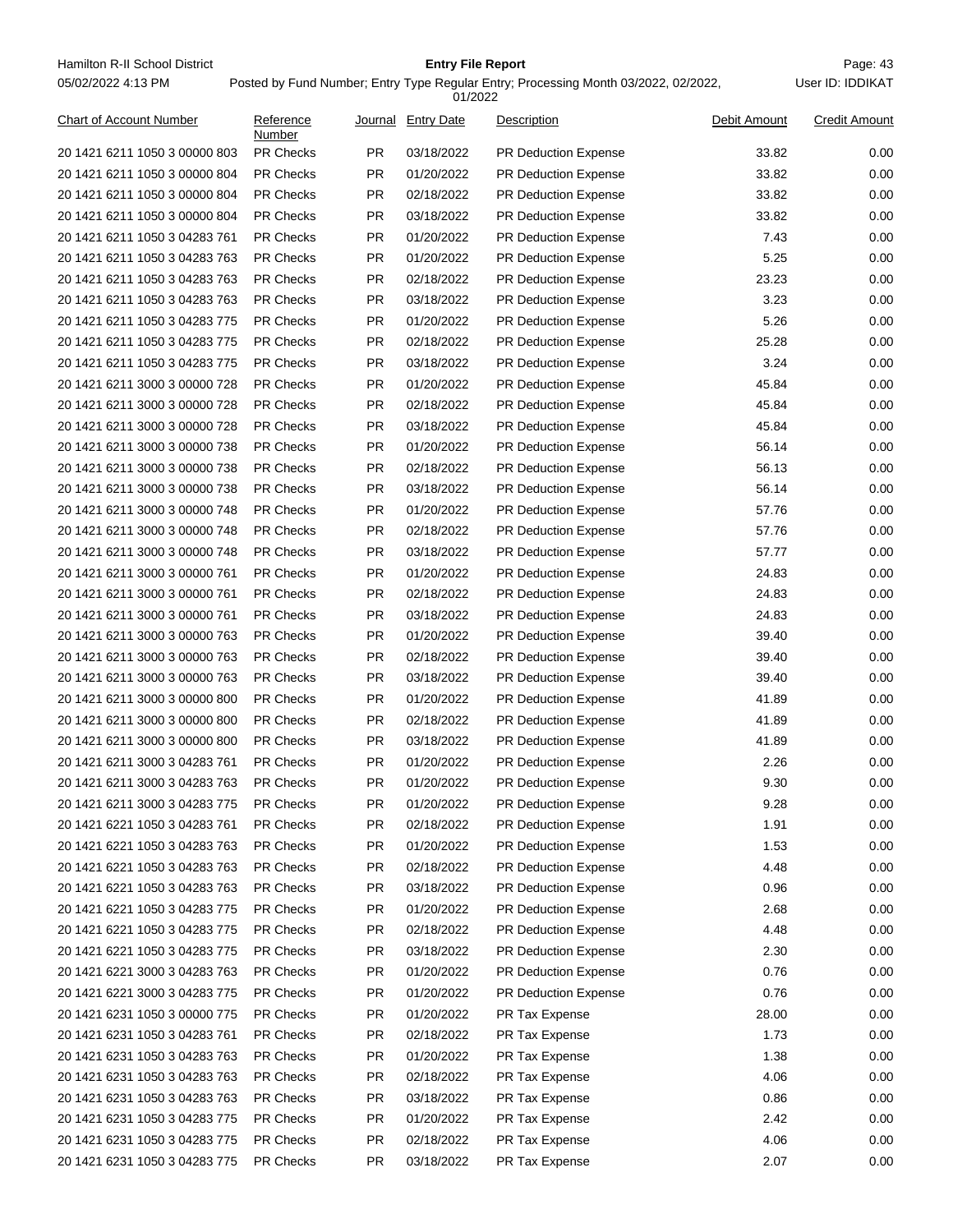Hamilton R-II School District **Entry File Report Entry File Report** Page: 44 05/02/2022 4:13 PM

# **Entry File Report**

|                                |                     |           | 01/2022            |                |              |                      |
|--------------------------------|---------------------|-----------|--------------------|----------------|--------------|----------------------|
| <b>Chart of Account Number</b> | Reference<br>Number |           | Journal Entry Date | Description    | Debit Amount | <b>Credit Amount</b> |
| 20 1421 6231 3000 3 04283 763  | <b>PR Checks</b>    | PR.       | 01/20/2022         | PR Tax Expense | 0.69         | 0.00                 |
| 20 1421 6231 3000 3 04283 775  | <b>PR Checks</b>    | <b>PR</b> | 01/20/2022         | PR Tax Expense | 0.69         | 0.00                 |
| 20 1421 6232 1050 3 00000 725  | <b>PR Checks</b>    | PR.       | 01/20/2022         | PR Tax Expense | 6.46         | 0.00                 |
| 20 1421 6232 1050 3 00000 725  | <b>PR Checks</b>    | <b>PR</b> | 02/18/2022         | PR Tax Expense | 6.46         | 0.00                 |
| 20 1421 6232 1050 3 00000 725  | <b>PR Checks</b>    | PR.       | 03/18/2022         | PR Tax Expense | 6.46         | 0.00                 |
| 20 1421 6232 1050 3 00000 728  | <b>PR Checks</b>    | <b>PR</b> | 01/20/2022         | PR Tax Expense | 4.68         | 0.00                 |
| 20 1421 6232 1050 3 00000 728  | PR Checks           | PR.       | 02/18/2022         | PR Tax Expense | 4.68         | 0.00                 |
| 20 1421 6232 1050 3 00000 728  | <b>PR Checks</b>    | <b>PR</b> | 03/18/2022         | PR Tax Expense | 4.67         | 0.00                 |
| 20 1421 6232 1050 3 00000 738  | <b>PR Checks</b>    | <b>PR</b> | 01/20/2022         | PR Tax Expense | 31.44        | 0.00                 |
| 20 1421 6232 1050 3 00000 738  | <b>PR Checks</b>    | <b>PR</b> | 02/18/2022         | PR Tax Expense | 31.44        | 0.00                 |
| 20 1421 6232 1050 3 00000 738  | <b>PR Checks</b>    | <b>PR</b> | 03/18/2022         | PR Tax Expense | 31.44        | 0.00                 |
| 20 1421 6232 1050 3 00000 748  | <b>PR Checks</b>    | <b>PR</b> | 01/20/2022         | PR Tax Expense | 7.23         | 0.00                 |
| 20 1421 6232 1050 3 00000 748  | <b>PR Checks</b>    | <b>PR</b> | 02/18/2022         | PR Tax Expense | 7.23         | 0.00                 |
| 20 1421 6232 1050 3 00000 748  | <b>PR Checks</b>    | <b>PR</b> | 03/18/2022         | PR Tax Expense | 7.23         | 0.00                 |
| 20 1421 6232 1050 3 00000 761  | PR Checks           | PR.       | 01/20/2022         | PR Tax Expense | 1.99         | 0.00                 |
| 20 1421 6232 1050 3 00000 761  | <b>PR Checks</b>    | <b>PR</b> | 02/18/2022         | PR Tax Expense | 1.99         | 0.00                 |
| 20 1421 6232 1050 3 00000 761  | <b>PR Checks</b>    | <b>PR</b> | 03/18/2022         | PR Tax Expense | 1.99         | 0.00                 |
| 20 1421 6232 1050 3 00000 763  | <b>PR Checks</b>    | <b>PR</b> | 01/20/2022         | PR Tax Expense | 11.08        | 0.00                 |
| 20 1421 6232 1050 3 00000 763  | <b>PR Checks</b>    | <b>PR</b> | 02/18/2022         | PR Tax Expense | 11.08        | 0.00                 |
| 20 1421 6232 1050 3 00000 763  | <b>PR Checks</b>    | <b>PR</b> | 03/18/2022         | PR Tax Expense | 11.08        | 0.00                 |
| 20 1421 6232 1050 3 00000 767  | <b>PR Checks</b>    | <b>PR</b> | 01/20/2022         | PR Tax Expense | 7.54         | 0.00                 |
| 20 1421 6232 1050 3 00000 767  | <b>PR Checks</b>    | <b>PR</b> | 02/18/2022         | PR Tax Expense | 7.54         | 0.00                 |
| 20 1421 6232 1050 3 00000 767  | PR Checks           | <b>PR</b> | 03/18/2022         | PR Tax Expense | 7.54         | 0.00                 |
| 20 1421 6232 1050 3 00000 775  | <b>PR Checks</b>    | <b>PR</b> | 01/20/2022         | PR Tax Expense | 16.58        | 0.00                 |
| 20 1421 6232 1050 3 00000 775  | <b>PR Checks</b>    | <b>PR</b> | 02/18/2022         | PR Tax Expense | 10.03        | 0.00                 |
| 20 1421 6232 1050 3 00000 775  | <b>PR Checks</b>    | <b>PR</b> | 03/18/2022         | PR Tax Expense | 10.03        | 0.00                 |
| 20 1421 6232 1050 3 00000 788  | <b>PR Checks</b>    | <b>PR</b> | 01/20/2022         | PR Tax Expense | 2.90         | 0.00                 |
| 20 1421 6232 1050 3 00000 788  | <b>PR Checks</b>    | <b>PR</b> | 02/18/2022         | PR Tax Expense | 2.90         | 0.00                 |
| 20 1421 6232 1050 3 00000 788  | <b>PR Checks</b>    | <b>PR</b> | 03/18/2022         | PR Tax Expense | 2.90         | 0.00                 |
| 20 1421 6232 1050 3 00000 800  | <b>PR Checks</b>    | <b>PR</b> | 01/20/2022         | PR Tax Expense | 9.97         | 0.00                 |
|                                | <b>PR Checks</b>    | PR.       | 02/18/2022         |                | 9.97         | 0.00                 |
| 20 1421 6232 1050 3 00000 800  | PR Checks           | <b>PR</b> | 03/18/2022         | PR Tax Expense | 9.97         | 0.00                 |
| 20 1421 6232 1050 3 00000 800  |                     |           |                    | PR Tax Expense |              |                      |
| 20 1421 6232 1050 3 00000 803  | PR Checks           | <b>PR</b> | 01/20/2022         | PR Tax Expense | 3.38         | 0.00                 |
| 20 1421 6232 1050 3 00000 803  | PR Checks           | <b>PR</b> | 02/18/2022         | PR Tax Expense | 3.38         | 0.00                 |
| 20 1421 6232 1050 3 00000 803  | PR Checks           | <b>PR</b> | 03/18/2022         | PR Tax Expense | 3.38         | 0.00                 |
| 20 1421 6232 1050 3 00000 804  | PR Checks           | <b>PR</b> | 01/20/2022         | PR Tax Expense | 3.39         | 0.00                 |
| 20 1421 6232 1050 3 00000 804  | PR Checks           | <b>PR</b> | 02/18/2022         | PR Tax Expense | 3.38         | 0.00                 |
| 20 1421 6232 1050 3 00000 804  | PR Checks           | <b>PR</b> | 03/18/2022         | PR Tax Expense | 3.38         | 0.00                 |
| 20 1421 6232 1050 3 04283 761  | PR Checks           | <b>PR</b> | 01/20/2022         | PR Tax Expense | 0.74         | 0.00                 |
| 20 1421 6232 1050 3 04283 761  | PR Checks           | <b>PR</b> | 02/18/2022         | PR Tax Expense | 0.40         | 0.00                 |
| 20 1421 6232 1050 3 04283 763  | PR Checks           | <b>PR</b> | 01/20/2022         | PR Tax Expense | 0.84         | 0.00                 |
| 20 1421 6232 1050 3 04283 763  | PR Checks           | <b>PR</b> | 02/18/2022         | PR Tax Expense | 3.25         | 0.00                 |
| 20 1421 6232 1050 3 04283 763  | PR Checks           | <b>PR</b> | 03/18/2022         | PR Tax Expense | 0.52         | 0.00                 |
| 20 1421 6232 1050 3 04283 775  | PR Checks           | <b>PR</b> | 01/20/2022         | PR Tax Expense | 1.12         | 0.00                 |
| 20 1421 6232 1050 3 04283 775  | PR Checks           | <b>PR</b> | 02/18/2022         | PR Tax Expense | 3.50         | 0.00                 |
| 20 1421 6232 1050 3 04283 775  | PR Checks           | <b>PR</b> | 03/18/2022         | PR Tax Expense | 0.80         | 0.00                 |
| 20 1421 6232 3000 3 00000 728  | PR Checks           | <b>PR</b> | 01/20/2022         | PR Tax Expense | 4.60         | 0.00                 |
| 20 1421 6232 3000 3 00000 728  | PR Checks           | <b>PR</b> | 02/18/2022         | PR Tax Expense | 4.60         | 0.00                 |
| 20 1421 6232 3000 3 00000 728  | PR Checks           | <b>PR</b> | 03/18/2022         | PR Tax Expense | 4.58         | 0.00                 |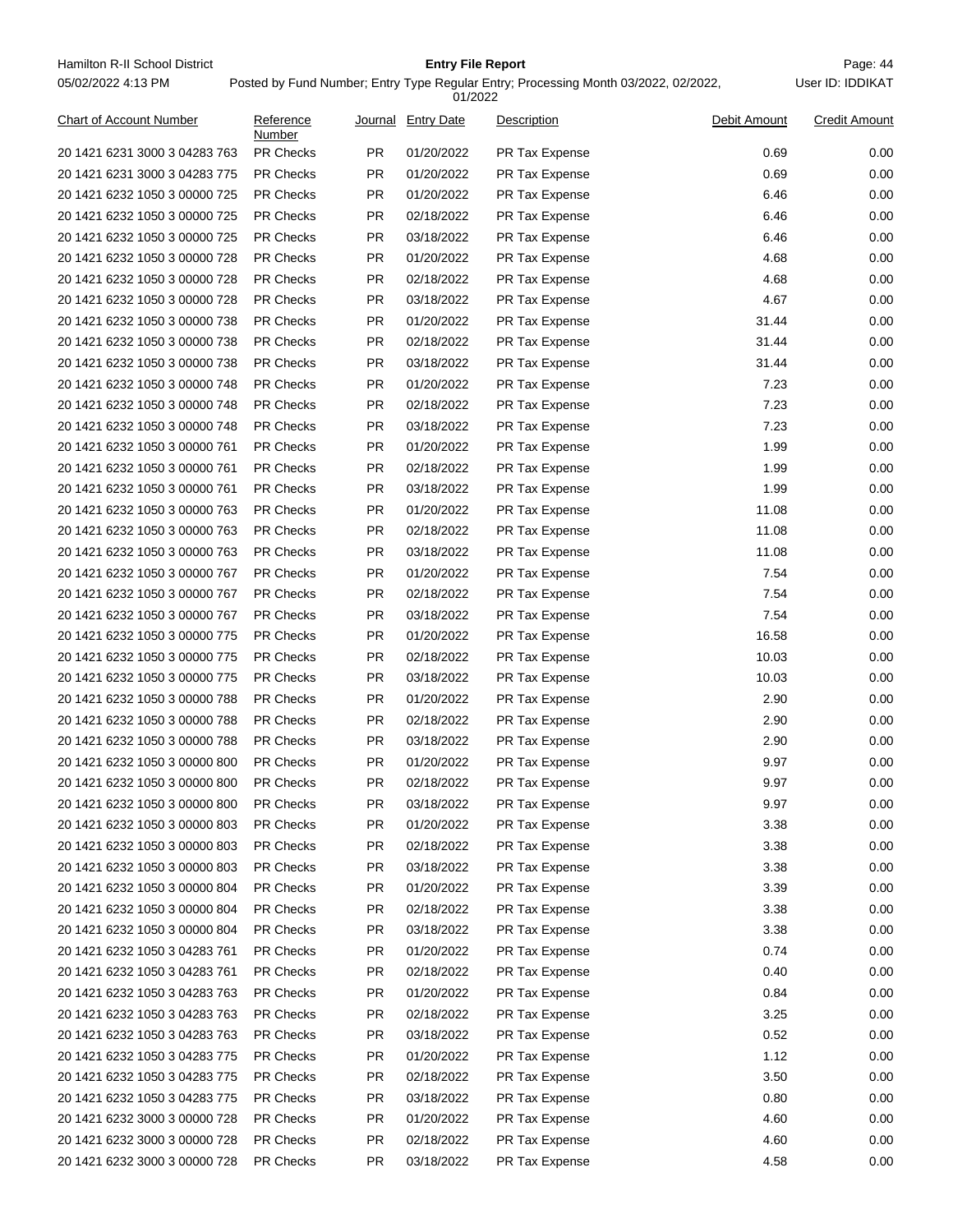Hamilton R-II School District **Entry File Report Entry File Report** Page: 45 05/02/2022 4:13 PM

# **Entry File Report**

|                                |                     |           | 01/2022            |                      |              |                      |
|--------------------------------|---------------------|-----------|--------------------|----------------------|--------------|----------------------|
| <b>Chart of Account Number</b> | Reference<br>Number |           | Journal Entry Date | Description          | Debit Amount | <b>Credit Amount</b> |
| 20 1421 6232 3000 3 00000 738  | <b>PR Checks</b>    | PR.       | 01/20/2022         | PR Tax Expense       | 5.60         | 0.00                 |
| 20 1421 6232 3000 3 00000 738  | <b>PR Checks</b>    | <b>PR</b> | 02/18/2022         | PR Tax Expense       | 5.61         | 0.00                 |
| 20 1421 6232 3000 3 00000 738  | <b>PR Checks</b>    | PR.       | 03/18/2022         | PR Tax Expense       | 5.60         | 0.00                 |
| 20 1421 6232 3000 3 00000 748  | <b>PR Checks</b>    | PR.       | 01/20/2022         | PR Tax Expense       | 5.79         | 0.00                 |
| 20 1421 6232 3000 3 00000 748  | <b>PR Checks</b>    | PR.       | 02/18/2022         | PR Tax Expense       | 5.78         | 0.00                 |
| 20 1421 6232 3000 3 00000 748  | <b>PR Checks</b>    | PR.       | 03/18/2022         | PR Tax Expense       | 5.79         | 0.00                 |
| 20 1421 6232 3000 3 00000 761  | <b>PR Checks</b>    | <b>PR</b> | 01/20/2022         | PR Tax Expense       | 2.48         | 0.00                 |
| 20 1421 6232 3000 3 00000 761  | <b>PR Checks</b>    | PR.       | 02/18/2022         | PR Tax Expense       | 2.48         | 0.00                 |
| 20 1421 6232 3000 3 00000 761  | <b>PR Checks</b>    | <b>PR</b> | 03/18/2022         | PR Tax Expense       | 2.48         | 0.00                 |
| 20 1421 6232 3000 3 00000 763  | <b>PR Checks</b>    | <b>PR</b> | 01/20/2022         | PR Tax Expense       | 3.94         | 0.00                 |
| 20 1421 6232 3000 3 00000 763  | <b>PR Checks</b>    | PR.       | 02/18/2022         | PR Tax Expense       | 3.94         | 0.00                 |
| 20 1421 6232 3000 3 00000 763  | <b>PR Checks</b>    | PR.       | 03/18/2022         | PR Tax Expense       | 3.94         | 0.00                 |
| 20 1421 6232 3000 3 00000 800  | <b>PR Checks</b>    | PR.       | 01/20/2022         | PR Tax Expense       | 4.19         | 0.00                 |
| 20 1421 6232 3000 3 00000 800  | <b>PR Checks</b>    | PR.       | 02/18/2022         | PR Tax Expense       | 4.19         | 0.00                 |
| 20 1421 6232 3000 3 00000 800  | <b>PR Checks</b>    | <b>PR</b> | 03/18/2022         | PR Tax Expense       | 4.19         | 0.00                 |
| 20 1421 6232 3000 3 04283 761  | <b>PR Checks</b>    | <b>PR</b> | 01/20/2022         | PR Tax Expense       | 0.23         | 0.00                 |
| 20 1421 6232 3000 3 04283 763  | <b>PR Checks</b>    | PR.       | 01/20/2022         | PR Tax Expense       | 1.08         | 0.00                 |
| 20 1421 6232 3000 3 04283 775  | <b>PR Checks</b>    | <b>PR</b> | 01/20/2022         | PR Tax Expense       | 1.08         | 0.00                 |
| 20 1491 6131 1050 3 00000 747  | <b>PR Checks</b>    | PR.       | 01/20/2022         | PR Salary Expense    | 83.33        | 0.00                 |
| 20 1491 6131 1050 3 00000 747  | <b>PR Checks</b>    | PR.       | 02/18/2022         | PR Salary Expense    | 83.33        | 0.00                 |
| 20 1491 6131 1050 3 00000 747  | <b>PR Checks</b>    | PR.       | 03/18/2022         | PR Salary Expense    | 83.33        | 0.00                 |
| 20 1491 6131 1050 3 00000 765  | <b>PR Checks</b>    | PR.       | 01/20/2022         | PR Salary Expense    | 106.67       | 0.00                 |
| 20 1491 6131 1050 3 00000 765  | <b>PR Checks</b>    | <b>PR</b> | 02/18/2022         | PR Salary Expense    | 106.67       | 0.00                 |
| 20 1491 6131 1050 3 00000 765  | <b>PR Checks</b>    | PR.       | 03/18/2022         | PR Salary Expense    | 106.67       | 0.00                 |
| 20 1491 6131 3000 3 00000 735  | <b>PR Checks</b>    | PR.       | 01/20/2022         | PR Salary Expense    | 71.67        | 0.00                 |
| 20 1491 6131 3000 3 00000 735  | <b>PR Checks</b>    | <b>PR</b> | 02/18/2022         | PR Salary Expense    | 71.67        | 0.00                 |
| 20 1491 6131 3000 3 00000 735  | <b>PR Checks</b>    | <b>PR</b> | 03/18/2022         | PR Salary Expense    | 71.67        | 0.00                 |
| 20 1491 6131 4020 3 00000 731  | <b>PR Checks</b>    | PR.       | 01/20/2022         | PR Salary Expense    | 62.33        | 0.00                 |
| 20 1491 6131 4020 3 00000 731  | <b>PR Checks</b>    | PR.       | 02/18/2022         | PR Salary Expense    | 62.33        | 0.00                 |
| 20 1491 6131 4020 3 00000 731  | <b>PR Checks</b>    | <b>PR</b> | 03/18/2022         | PR Salary Expense    | 62.33        | 0.00                 |
| 20 1491 6211 1050 3 00000 747  | PR Checks           | <b>PR</b> | 01/20/2022         | PR Deduction Expense | 12.08        | 0.00                 |
| 20 1491 6211 1050 3 00000 747  | <b>PR Checks</b>    | PR.       | 02/18/2022         | PR Deduction Expense | 12.08        | 0.00                 |
| 20 1491 6211 1050 3 00000 747  | PR Checks           | <b>PR</b> | 03/18/2022         | PR Deduction Expense | 12.08        | 0.00                 |
| 20 1491 6211 1050 3 00000 765  | PR Checks           | <b>PR</b> | 01/20/2022         | PR Deduction Expense | 15.46        | 0.00                 |
| 20 1491 6211 1050 3 00000 765  | <b>PR Checks</b>    | <b>PR</b> | 02/18/2022         | PR Deduction Expense | 15.46        | 0.00                 |
| 20 1491 6211 1050 3 00000 765  | PR Checks           | <b>PR</b> | 03/18/2022         | PR Deduction Expense | 15.46        | 0.00                 |
| 20 1491 6211 3000 3 00000 735  | PR Checks           | <b>PR</b> | 01/20/2022         | PR Deduction Expense | 10.39        | 0.00                 |
| 20 1491 6211 3000 3 00000 735  | PR Checks           | <b>PR</b> | 02/18/2022         | PR Deduction Expense | 10.39        | 0.00                 |
| 20 1491 6211 3000 3 00000 735  | <b>PR Checks</b>    | <b>PR</b> | 03/18/2022         | PR Deduction Expense | 10.39        | 0.00                 |
| 20 1491 6211 4020 3 00000 731  | PR Checks           | <b>PR</b> | 01/20/2022         | PR Deduction Expense | 9.03         | 0.00                 |
| 20 1491 6211 4020 3 00000 731  | PR Checks           | <b>PR</b> | 02/18/2022         | PR Deduction Expense | 9.03         | 0.00                 |
| 20 1491 6211 4020 3 00000 731  | PR Checks           | <b>PR</b> | 03/18/2022         | PR Deduction Expense | 9.03         | 0.00                 |
| 20 1491 6232 1050 3 00000 747  | <b>PR Checks</b>    | <b>PR</b> | 01/20/2022         | PR Tax Expense       | 1.21         | 0.00                 |
| 20 1491 6232 1050 3 00000 747  | PR Checks           | <b>PR</b> | 02/18/2022         | PR Tax Expense       | 1.21         | 0.00                 |
| 20 1491 6232 1050 3 00000 747  | PR Checks           | <b>PR</b> | 03/18/2022         | PR Tax Expense       | 1.21         | 0.00                 |
| 20 1491 6232 1050 3 00000 765  | PR Checks           | <b>PR</b> | 01/20/2022         | PR Tax Expense       | 1.55         | 0.00                 |
| 20 1491 6232 1050 3 00000 765  | <b>PR Checks</b>    | <b>PR</b> | 02/18/2022         | PR Tax Expense       | 1.55         | 0.00                 |
| 20 1491 6232 1050 3 00000 765  | PR Checks           | <b>PR</b> | 03/18/2022         | PR Tax Expense       | 1.55         | 0.00                 |
| 20 1491 6232 3000 3 00000 735  | PR Checks           | <b>PR</b> | 01/20/2022         | PR Tax Expense       | 1.04         | 0.00                 |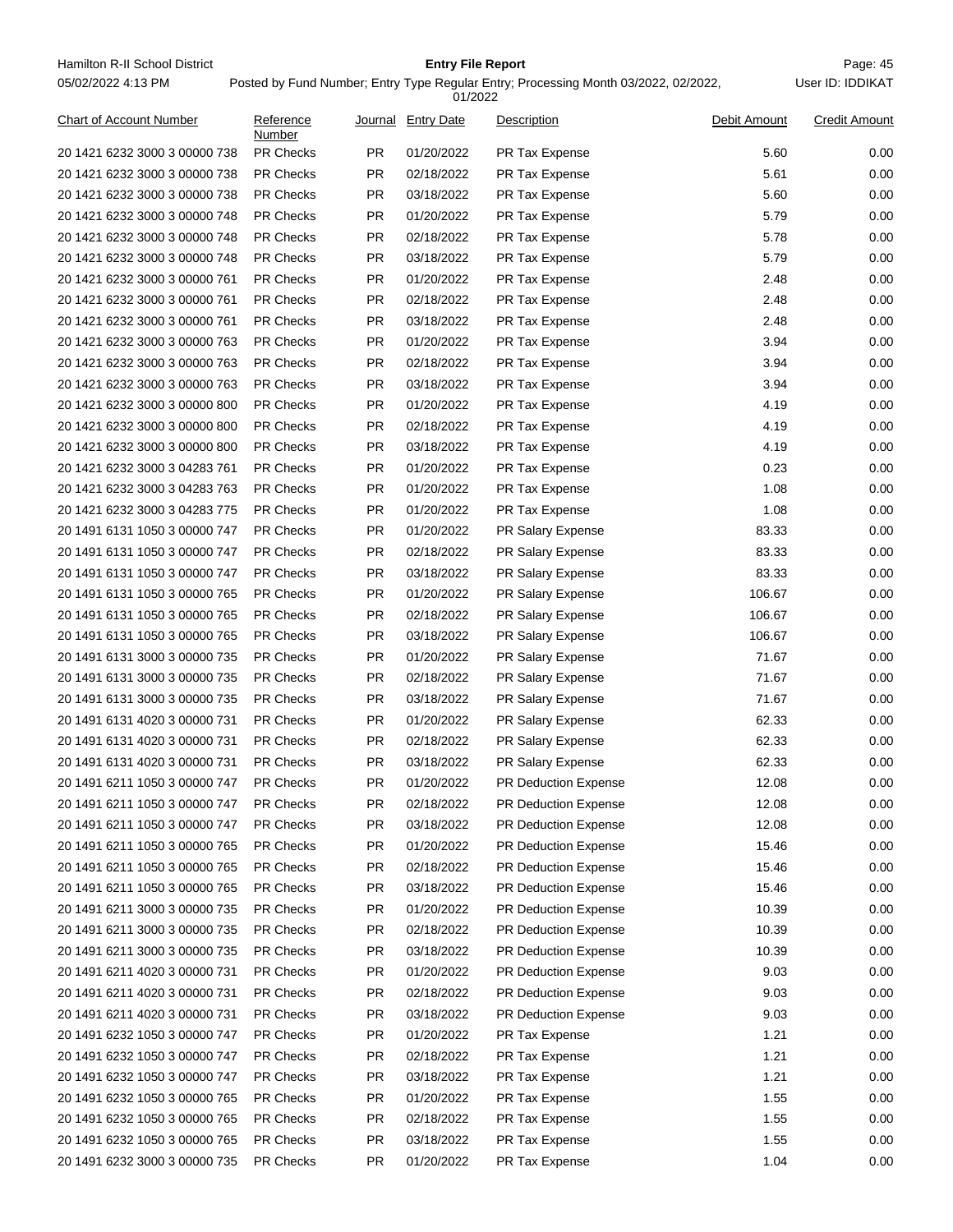Hamilton R-II School District **Entry File Report Entry File Report** Page: 46 05/02/2022 4:13 PM

# **Entry File Report**

| 01/2022                        |                     |           |                   |                                  |              |                      |  |  |
|--------------------------------|---------------------|-----------|-------------------|----------------------------------|--------------|----------------------|--|--|
| <b>Chart of Account Number</b> | Reference<br>Number | Journal   | <b>Entry Date</b> | Description                      | Debit Amount | <b>Credit Amount</b> |  |  |
| 20 1491 6232 3000 3 00000 735  | <b>PR Checks</b>    | PR.       | 02/18/2022        | PR Tax Expense                   | 1.04         | 0.00                 |  |  |
| 20 1491 6232 3000 3 00000 735  | <b>PR Checks</b>    | <b>PR</b> | 03/18/2022        | PR Tax Expense                   | 1.03         | 0.00                 |  |  |
| 20 1491 6232 4020 3 00000 731  | <b>PR Checks</b>    | PR.       | 01/20/2022        | PR Tax Expense                   | 0.90         | 0.00                 |  |  |
| 20 1491 6232 4020 3 00000 731  | <b>PR Checks</b>    | PR.       | 02/18/2022        | PR Tax Expense                   | 0.90         | 0.00                 |  |  |
| 20 1491 6232 4020 3 00000 731  | <b>PR Checks</b>    | PR.       | 03/18/2022        | PR Tax Expense                   | 0.90         | 0.00                 |  |  |
| 20 1911 6311 1050 3 00000 000  |                     | CD        | 01/19/2022        | 21-22 MOVA TUITION 12/22/21      | 653.00       | 0.00                 |  |  |
| 20 1911 6311 3000 3 00000 000  |                     | CD        | 01/19/2022        | LTE BILL BACK CLINTON CO R-<br>Ш | 444.45       | 0.00                 |  |  |
| 20 1911 6311 3000 3 00000 000  |                     | CD        | 01/19/2022        | 21-22 MOVA TUITION 12/22/21      | 1,306.00     | 0.00                 |  |  |
| 20 1911 6311 3000 3 00000 000  |                     | CD        | 01/19/2022        | 21-22 GC TUITION OCT & NOV       | 5,396.00     | 0.00                 |  |  |
| 20 1911 6311 3000 3 00000 000  |                     | CD        | 02/16/2022        | 21-22 FALL SEM TUITION           | 2,996.25     | 0.00                 |  |  |
| 20 1911 6311 3000 3 00000 000  |                     | CD        | 02/16/2022        | 21-22 MOVA TUITION 1/24/22       | 821.82       | 0.00                 |  |  |
| 20 1911 6311 3000 3 00000 000  |                     | CD        | 03/16/2022        | 21-22 GC TUITION DEC & JAN       | 4,828.00     | 0.00                 |  |  |
| 20 1911 6311 4020 3 00000 000  |                     | <b>CD</b> | 01/19/2022        | 21-22 MOVA TUITION 12/22/21      | 653.00       | 0.00                 |  |  |
| 20 1911 6311 4020 3 00000 000  |                     | CD        | 02/16/2022        | 21-22 FALL SEM TUITION           | 2,954.86     | 0.00                 |  |  |
| 20 1921 6311 1050 3 00000 000  |                     | CD        | 02/16/2022        | 21-22 SPRING SEM TUITION         | 39,208.50    | 0.00                 |  |  |
| 20 2122 6111 1050 3 00000 000  | <b>PR Checks</b>    | PR.       | 01/20/2022        | PR Salary Expense                | 4,132.96     | 0.00                 |  |  |
| 20 2122 6111 1050 3 00000 000  | <b>PR Checks</b>    | <b>PR</b> | 02/18/2022        | PR Salary Expense                | 4,132.96     | 0.00                 |  |  |
| 20 2122 6111 1050 3 00000 000  | <b>PR Checks</b>    | PR.       | 03/18/2022        | PR Salary Expense                | 4,132.96     | 0.00                 |  |  |
| 20 2122 6111 3000 3 00000 000  | <b>PR Checks</b>    | <b>PR</b> | 01/20/2022        | PR Salary Expense                | 4,130.21     | 0.00                 |  |  |
| 20 2122 6111 3000 3 00000 000  | <b>PR Checks</b>    | <b>PR</b> | 02/18/2022        | PR Salary Expense                | 4,130.21     | 0.00                 |  |  |
| 20 2122 6111 3000 3 00000 000  | <b>PR Checks</b>    | <b>PR</b> | 03/18/2022        | PR Salary Expense                | 4,130.21     | 0.00                 |  |  |
| 20 2122 6111 4020 3 00000 000  | <b>PR Checks</b>    | PR.       | 01/20/2022        | PR Salary Expense                | 4,704.23     | 0.00                 |  |  |
| 20 2122 6111 4020 3 00000 000  | <b>PR Checks</b>    | PR.       | 02/18/2022        | PR Salary Expense                | 4,704.23     | 0.00                 |  |  |
| 20 2122 6111 4020 3 00000 000  | <b>PR Checks</b>    | PR.       | 03/18/2022        | PR Salary Expense                | 4,704.23     | 0.00                 |  |  |
| 20 2122 6121 1050 3 00000 000  | <b>PR Checks</b>    | <b>PR</b> | 01/20/2022        | PR Salary Expense                | 100.00       | 0.00                 |  |  |
| 20 2122 6121 4020 3 00000 000  | <b>PR Checks</b>    | <b>PR</b> | 01/20/2022        | PR Salary Expense                | 100.00       | 0.00                 |  |  |
| 20 2122 6211 1050 3 00000 000  | <b>PR Checks</b>    | PR.       | 01/20/2022        | PR Deduction Expense             | 595.86       | 0.00                 |  |  |
| 20 2122 6211 1050 3 00000 000  | <b>PR Checks</b>    | PR.       | 02/18/2022        | PR Deduction Expense             | 595.85       | 0.00                 |  |  |
| 20 2122 6211 1050 3 00000 000  | <b>PR Checks</b>    | <b>PR</b> | 03/18/2022        | <b>PR Deduction Expense</b>      | 595.85       | 0.00                 |  |  |
| 20 2122 6211 3000 3 00000 000  | <b>PR Checks</b>    | <b>PR</b> | 01/20/2022        | PR Deduction Expense             | 618.18       | 0.00                 |  |  |
| 20 2122 6211 3000 3 00000 000  | <b>PR Checks</b>    | PR.       | 02/18/2022        | <b>PR Deduction Expense</b>      | 618.18       | 0.00                 |  |  |
| 20 2122 6211 3000 3 00000 000  | <b>PR Checks</b>    | <b>PR</b> | 03/18/2022        | PR Deduction Expense             | 618.18       | 0.00                 |  |  |
| 20 2122 6211 4020 3 00000 000  | <b>PR Checks</b>    | PR        | 01/20/2022        | <b>PR Deduction Expense</b>      | 638.27       | 0.00                 |  |  |
| 20 2122 6211 4020 3 00000 000  | PR Checks           | <b>PR</b> | 02/18/2022        | PR Deduction Expense             | 638.27       | 0.00                 |  |  |
| 20 2122 6211 4020 3 00000 000  | PR Checks           | <b>PR</b> | 03/18/2022        | PR Deduction Expense             | 638.27       | 0.00                 |  |  |
| 20 2122 6231 1050 3 00000 000  | PR Checks           | <b>PR</b> | 01/20/2022        | PR Tax Expense                   | 39.69        | 0.00                 |  |  |
| 20 2122 6231 1050 3 00000 000  | PR Checks           | <b>PR</b> | 02/18/2022        | PR Tax Expense                   | 33.49        | 0.00                 |  |  |
| 20 2122 6231 1050 3 00000 000  | <b>PR Checks</b>    | <b>PR</b> | 03/18/2022        | PR Tax Expense                   | 33.49        | 0.00                 |  |  |
| 20 2122 6231 3000 3 00000 000  | PR Checks           | <b>PR</b> | 01/20/2022        | PR Tax Expense                   | 23.76        | 0.00                 |  |  |
| 20 2122 6231 3000 3 00000 000  | PR Checks           | <b>PR</b> | 02/18/2022        | PR Tax Expense                   | 23.76        | 0.00                 |  |  |
| 20 2122 6231 3000 3 00000 000  | PR Checks           | PR        | 03/18/2022        | PR Tax Expense                   | 23.76        | 0.00                 |  |  |
| 20 2122 6231 4020 3 00000 000  | PR Checks           | <b>PR</b> | 01/20/2022        | PR Tax Expense                   | 56.94        | 0.00                 |  |  |
| 20 2122 6231 4020 3 00000 000  | PR Checks           | <b>PR</b> | 02/18/2022        | PR Tax Expense                   | 50.74        | 0.00                 |  |  |
| 20 2122 6231 4020 3 00000 000  | PR Checks           | <b>PR</b> | 03/18/2022        | PR Tax Expense                   | 50.74        | 0.00                 |  |  |
| 20 2122 6232 1050 3 00000 000  | PR Checks           | <b>PR</b> | 01/20/2022        | PR Tax Expense                   | 61.37        | 11.55                |  |  |
| 20 2122 6232 1050 3 00000 000  | <b>PR Checks</b>    | <b>PR</b> | 02/18/2022        | PR Tax Expense                   | 59.92        | 11.55                |  |  |
| 20 2122 6232 1050 3 00000 000  | PR Checks           | <b>PR</b> | 03/18/2022        | PR Tax Expense                   | 59.92        | 11.55                |  |  |
| 20 2122 6232 3000 3 00000 000  | PR Checks           | PR        | 01/20/2022        | PR Tax Expense                   | 59.91        | 2.40                 |  |  |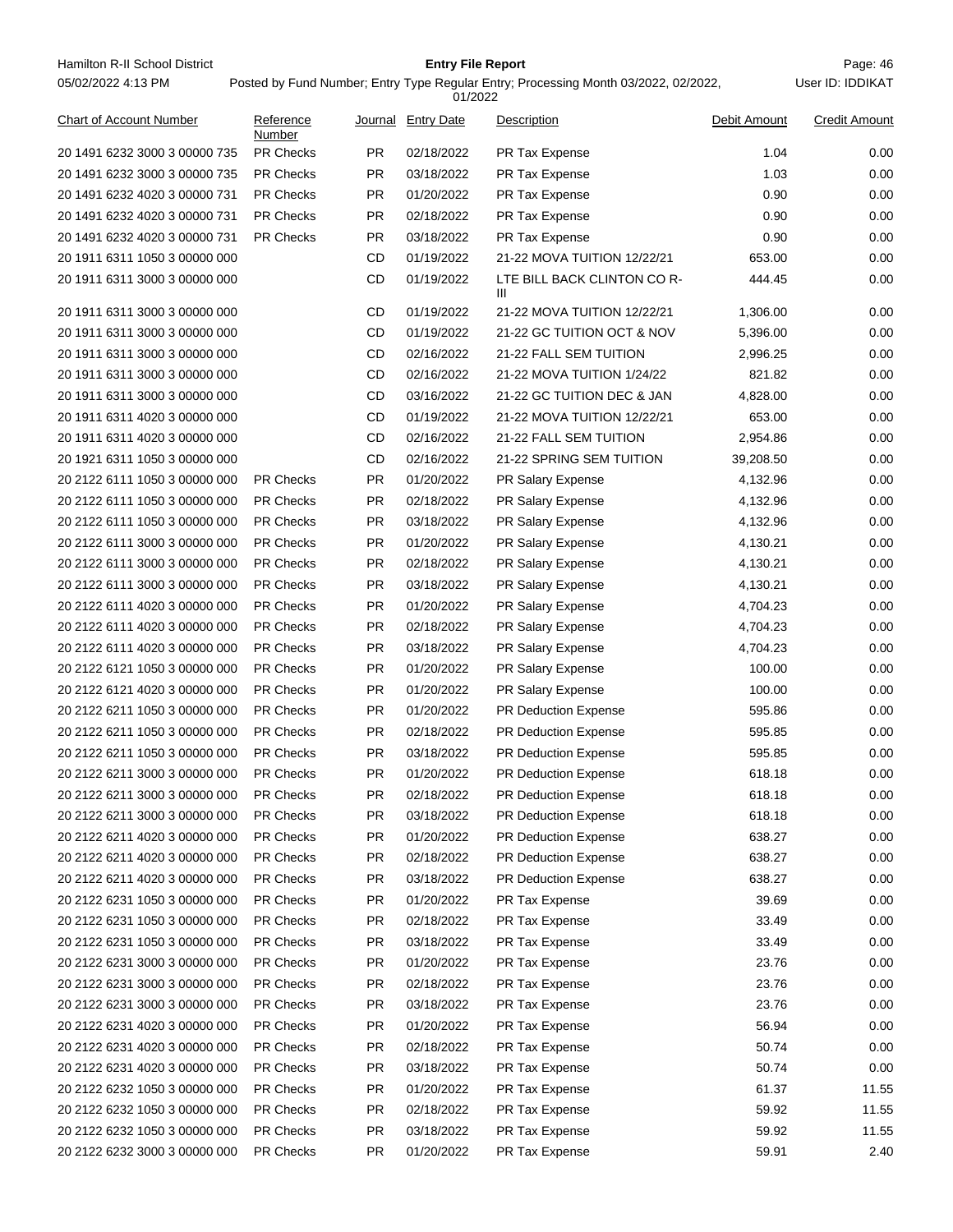Hamilton R-II School District **Entry File Report Entry File Report** Page: 47 05/02/2022 4:13 PM

# **Entry File Report**

Posted by Fund Number; Entry Type Regular Entry; Processing Month 03/2022, 02/2022,

|                                |                     |           | 01/2022           |                                                     |              |                      |
|--------------------------------|---------------------|-----------|-------------------|-----------------------------------------------------|--------------|----------------------|
| <b>Chart of Account Number</b> | Reference<br>Number | Journal   | <b>Entry Date</b> | Description                                         | Debit Amount | <b>Credit Amount</b> |
| 20 2122 6232 3000 3 00000 000  | <b>PR Checks</b>    | PR.       | 02/18/2022        | PR Tax Expense                                      | 59.91        | 2.40                 |
| 20 2122 6232 3000 3 00000 000  | <b>PR Checks</b>    | <b>PR</b> | 03/18/2022        | PR Tax Expense                                      | 59.91        | 2.40                 |
| 20 2122 6232 4020 3 00000 000  | <b>PR Checks</b>    | PR.       | 01/20/2022        | PR Tax Expense                                      | 69.67        | 7.50                 |
| 20 2122 6232 4020 3 00000 000  | <b>PR Checks</b>    | <b>PR</b> | 02/18/2022        | PR Tax Expense                                      | 68.20        | 8.57                 |
| 20 2122 6232 4020 3 00000 000  | <b>PR Checks</b>    | PR.       | 03/18/2022        | PR Tax Expense                                      | 68.20        | 8.57                 |
| 20 2122 6241 1050 3 00000 000  | <b>PR Checks</b>    | <b>PR</b> | 01/20/2022        | <b>PR Deduction Expense</b>                         | 519.95       | 0.00                 |
| 20 2122 6241 1050 3 00000 000  | <b>PR Checks</b>    | <b>PR</b> | 02/18/2022        | PR Deduction Expense                                | 519.95       | 0.00                 |
| 20 2122 6241 1050 3 00000 000  | <b>PR Checks</b>    | <b>PR</b> | 03/18/2022        | PR Deduction Expense                                | 519.95       | 0.00                 |
| 20 2122 6241 3000 3 00000 000  | <b>PR Checks</b>    | PR        | 01/20/2022        | PR Deduction Expense                                | 519.95       | 0.00                 |
| 20 2122 6241 3000 3 00000 000  | <b>PR Checks</b>    | <b>PR</b> | 02/18/2022        | <b>PR Deduction Expense</b>                         | 519.95       | 0.00                 |
| 20 2122 6241 3000 3 00000 000  | <b>PR Checks</b>    | PR.       | 03/18/2022        | PR Deduction Expense                                | 519.95       | 0.00                 |
| 20 2122 6241 4020 3 00000 000  | <b>PR Checks</b>    | PR.       | 01/20/2022        | PR Deduction Expense                                | 519.95       | 0.00                 |
| 20 2122 6241 4020 3 00000 000  | <b>PR Checks</b>    | PR.       | 02/18/2022        | <b>PR Deduction Expense</b>                         | 519.95       | 0.00                 |
| 20 2122 6241 4020 3 00000 000  | <b>PR Checks</b>    | <b>PR</b> | 03/18/2022        | <b>PR Deduction Expense</b>                         | 519.95       | 0.00                 |
| 20 2212 6111 1050 3 00000 000  | <b>PR Checks</b>    | <b>PR</b> | 01/20/2022        | PR Salary Expense                                   | 887.45       | 0.00                 |
| 20 2212 6111 1050 3 00000 000  | <b>PR Checks</b>    | PR        | 02/18/2022        | PR Salary Expense                                   | 887.45       | 0.00                 |
| 20 2212 6111 1050 3 00000 000  | <b>PR Checks</b>    | <b>PR</b> | 03/18/2022        | PR Salary Expense                                   | 887.45       | 0.00                 |
| 20 2212 6111 3000 3 00000 000  | <b>PR Checks</b>    | <b>PR</b> | 01/20/2022        | PR Salary Expense                                   | 629.81       | 0.00                 |
| 20 2212 6111 3000 3 00000 000  | <b>PR Checks</b>    | PR.       | 02/18/2022        | PR Salary Expense                                   | 629.81       | 0.00                 |
| 20 2212 6111 3000 3 00000 000  | <b>PR Checks</b>    | PR.       | 03/18/2022        | PR Salary Expense                                   | 629.81       | 0.00                 |
| 20 2212 6111 4020 3 00000 000  | <b>PR Checks</b>    | PR.       | 01/20/2022        | PR Salary Expense                                   | 1,345.49     | 0.00                 |
| 20 2212 6111 4020 3 00000 000  | <b>PR Checks</b>    | <b>PR</b> | 02/18/2022        | PR Salary Expense                                   | 1,345.49     | 0.00                 |
| 20 2212 6111 4020 3 00000 000  | <b>PR Checks</b>    | <b>PR</b> | 03/18/2022        | PR Salary Expense                                   | 1,345.49     | 0.00                 |
| 20 2212 6211 1050 3 00000 000  | <b>PR Checks</b>    | <b>PR</b> | 01/20/2022        | PR Deduction Expense                                | 142.60       | 0.00                 |
| 20 2212 6211 1050 3 00000 000  | <b>PR Checks</b>    | PR        | 02/18/2022        | PR Deduction Expense                                | 142.60       | 0.00                 |
| 20 2212 6211 1050 3 00000 000  | <b>PR Checks</b>    | <b>PR</b> | 03/18/2022        | <b>PR Deduction Expense</b>                         | 142.60       | 0.00                 |
| 20 2212 6211 3000 3 00000 000  | <b>PR Checks</b>    | PR.       | 01/20/2022        | PR Deduction Expense                                | 101.20       | 0.00                 |
| 20 2212 6211 3000 3 00000 000  | <b>PR Checks</b>    | PR.       | 02/18/2022        | PR Deduction Expense                                | 101.20       | 0.00                 |
| 20 2212 6211 3000 3 00000 000  | <b>PR Checks</b>    | PR.       | 03/18/2022        | PR Deduction Expense                                | 101.20       | 0.00                 |
| 20 2212 6211 4020 3 00000 000  | <b>PR Checks</b>    | <b>PR</b> | 01/20/2022        | <b>PR Deduction Expense</b>                         | 216.20       | 0.00                 |
| 20 2212 6211 4020 3 00000 000  | <b>PR Checks</b>    | <b>PR</b> | 02/18/2022        |                                                     | 216.20       | 0.00                 |
| 20 2212 6211 4020 3 00000 000  | <b>PR Checks</b>    | <b>PR</b> | 03/18/2022        | <b>PR Deduction Expense</b><br>PR Deduction Expense | 216.20       | 0.00                 |
| 20 2212 6232 1050 3 00000 000  | PR Checks           | <b>PR</b> | 01/20/2022        |                                                     | 12.86        | 0.49                 |
|                                | <b>PR Checks</b>    | <b>PR</b> |                   | PR Tax Expense                                      | 12.86        | 0.49                 |
| 20 2212 6232 1050 3 00000 000  |                     |           | 02/18/2022        | PR Tax Expense                                      |              |                      |
| 20 2212 6232 1050 3 00000 000  | <b>PR Checks</b>    | <b>PR</b> | 03/18/2022        | PR Tax Expense                                      | 12.86        | 0.49                 |
| 20 2212 6232 3000 3 00000 000  | PR Checks           | <b>PR</b> | 01/20/2022        | PR Tax Expense                                      | 9.14         | 0.35                 |
| 20 2212 6232 3000 3 00000 000  | PR Checks           | <b>PR</b> | 02/18/2022        | PR Tax Expense                                      | 9.14         | 0.35                 |
| 20 2212 6232 3000 3 00000 000  | <b>PR Checks</b>    | PR        | 03/18/2022        | PR Tax Expense                                      | 9.14         | 0.35                 |
| 20 2212 6232 4020 3 00000 000  | <b>PR Checks</b>    | <b>PR</b> | 01/20/2022        | PR Tax Expense                                      | 19.51        | 0.75                 |
| 20 2212 6232 4020 3 00000 000  | PR Checks           | <b>PR</b> | 02/18/2022        | PR Tax Expense                                      | 19.51        | 0.75                 |
| 20 2212 6232 4020 3 00000 000  | PR Checks           | <b>PR</b> | 03/18/2022        | PR Tax Expense                                      | 19.51        | 0.75                 |
| 20 2212 6241 1050 3 00000 000  | <b>PR Checks</b>    | PR        | 01/20/2022        | PR Deduction Expense                                | 96.68        | 0.00                 |
| 20 2212 6241 1050 3 00000 000  | <b>PR Checks</b>    | <b>PR</b> | 02/18/2022        | PR Deduction Expense                                | 96.68        | 0.00                 |
| 20 2212 6241 1050 3 00000 000  | PR Checks           | <b>PR</b> | 03/18/2022        | PR Deduction Expense                                | 96.68        | 0.00                 |
| 20 2212 6241 3000 3 00000 000  | PR Checks           | PR        | 01/20/2022        | PR Deduction Expense                                | 68.61        | 0.00                 |
| 20 2212 6241 3000 3 00000 000  | <b>PR Checks</b>    | PR        | 02/18/2022        | PR Deduction Expense                                | 68.61        | 0.00                 |
| 20 2212 6241 3000 3 00000 000  | <b>PR Checks</b>    | <b>PR</b> | 03/18/2022        | PR Deduction Expense                                | 68.61        | 0.00                 |
| 20 2212 6241 4020 3 00000 000  | PR Checks           | <b>PR</b> | 01/20/2022        | PR Deduction Expense                                | 146.59       | 0.00                 |
| 20 2212 6241 4020 3 00000 000  | PR Checks           | PR        | 02/18/2022        | PR Deduction Expense                                | 146.59       | 0.00                 |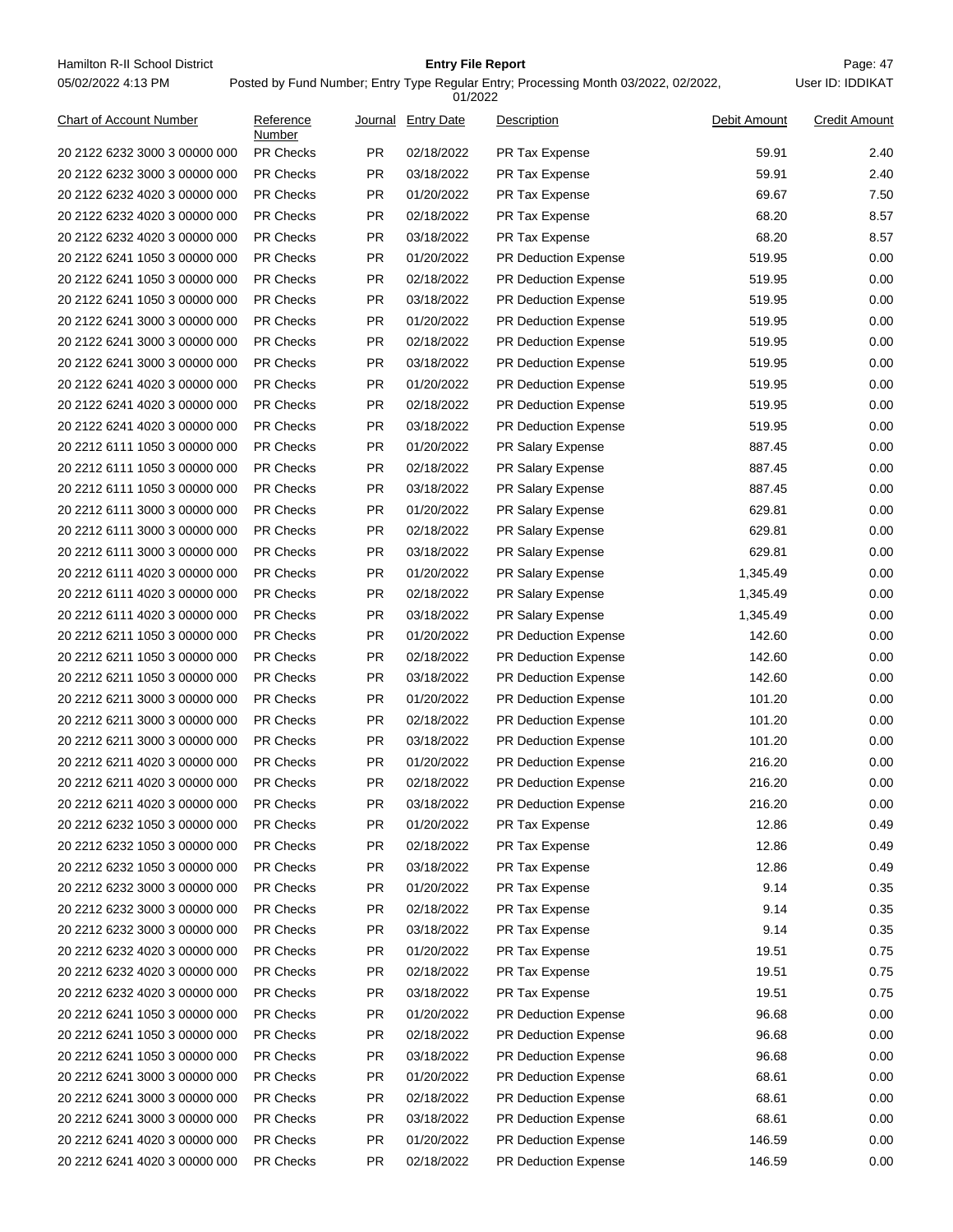Hamilton R-II School District **Entry File Report Entry File Report** Page: 48 05/02/2022 4:13 PM

# **Entry File Report**

Posted by Fund Number; Entry Type Regular Entry; Processing Month 03/2022, 02/2022,

|                                                                |                     |                        | 01/2022                  |                                              |                  |                      |
|----------------------------------------------------------------|---------------------|------------------------|--------------------------|----------------------------------------------|------------------|----------------------|
| <b>Chart of Account Number</b>                                 | Reference<br>Number |                        | Journal Entry Date       | Description                                  | Debit Amount     | <b>Credit Amount</b> |
| 20 2212 6241 4020 3 00000 000                                  | <b>PR Checks</b>    | PR.                    | 03/18/2022               | <b>PR Deduction Expense</b>                  | 146.59           | 0.00                 |
| 20 2214 6111 1050 3 00000 000                                  | <b>PR Checks</b>    | <b>PR</b>              | 03/18/2022               | PR Salary Expense                            | 480.00           | 0.00                 |
| 20 2214 6211 1050 3 00000 000                                  | <b>PR Checks</b>    | PR.                    | 03/18/2022               | PR Deduction Expense                         | 69.58            | 0.00                 |
| 20 2214 6232 1050 3 00000 000                                  | <b>PR Checks</b>    | PR.                    | 03/18/2022               | PR Tax Expense                               | 7.00             | 0.00                 |
| 20 2222 6111 1050 3 00000 000                                  | <b>PR Checks</b>    | PR.                    | 01/20/2022               | <b>PR Salary Expense</b>                     | 2,908.56         | 0.00                 |
| 20 2222 6111 1050 3 00000 000                                  | <b>PR Checks</b>    | PR.                    | 02/18/2022               | <b>PR Salary Expense</b>                     | 2,908.56         | 0.00                 |
| 20 2222 6111 1050 3 00000 000                                  | PR Checks           | PR                     | 03/18/2022               | PR Salary Expense                            | 2,908.56         | 0.00                 |
| 20 2222 6111 3000 3 00000 000                                  | <b>PR Checks</b>    | PR.                    | 01/20/2022               | PR Salary Expense                            | 1,246.52         | 0.00                 |
| 20 2222 6111 3000 3 00000 000                                  | <b>PR Checks</b>    | PR.                    | 02/18/2022               | <b>PR Salary Expense</b>                     | 1,246.52         | 0.00                 |
| 20 2222 6111 3000 3 00000 000                                  | <b>PR Checks</b>    | <b>PR</b>              | 03/18/2022               | <b>PR Salary Expense</b>                     | 1,246.52         | 0.00                 |
| 20 2222 6121 1050 3 00000 000                                  | <b>PR Checks</b>    | PR.                    | 02/18/2022               | PR Salary Expense                            | 100.00           | 0.00                 |
| 20 2222 6121 1050 3 00000 000                                  | <b>PR Checks</b>    | PR.                    | 03/18/2022               | PR Salary Expense                            | 150.00           | 0.00                 |
| 20 2222 6211 1050 3 00000 000                                  | <b>PR Checks</b>    | PR.                    | 01/20/2022               | <b>PR Deduction Expense</b>                  | 474.15           | 0.00                 |
| 20 2222 6211 1050 3 00000 000                                  | <b>PR Checks</b>    | PR.                    | 02/18/2022               | <b>PR Deduction Expense</b>                  | 474.15           | 0.00                 |
| 20 2222 6211 1050 3 00000 000                                  | PR Checks           | PR                     | 03/18/2022               | PR Deduction Expense                         | 474.15           | 0.00                 |
| 20 2222 6211 3000 3 00000 000                                  | <b>PR Checks</b>    | PR.                    | 01/20/2022               | PR Deduction Expense                         | 203.21           | 0.00                 |
| 20 2222 6211 3000 3 00000 000                                  | <b>PR Checks</b>    | PR.                    | 02/18/2022               | PR Deduction Expense                         | 203.21           | 0.00                 |
| 20 2222 6211 3000 3 00000 000                                  | <b>PR Checks</b>    | <b>PR</b>              | 03/18/2022               | <b>PR Deduction Expense</b>                  | 203.21           | 0.00                 |
| 20 2222 6231 1050 3 00000 000                                  | <b>PR Checks</b>    | PR.                    | 02/18/2022               | PR Tax Expense                               | 6.20             | 0.00                 |
| 20 2222 6231 1050 3 00000 000                                  | <b>PR Checks</b>    | PR.                    | 03/18/2022               | PR Tax Expense                               | 9.30             | 0.00                 |
| 20 2222 6232 1050 3 00000 000                                  | <b>PR Checks</b>    | PR.                    | 01/20/2022               | PR Tax Expense                               | 42.18            | 7.51                 |
| 20 2222 6232 1050 3 00000 000                                  | <b>PR Checks</b>    | PR.                    | 02/18/2022               | PR Tax Expense                               | 43.63            | 7.51                 |
| 20 2222 6232 1050 3 00000 000                                  | <b>PR Checks</b>    | PR                     | 03/18/2022               | PR Tax Expense                               | 44.35            | 7.51                 |
| 20 2222 6232 3000 3 00000 000                                  | <b>PR Checks</b>    | PR.                    | 01/20/2022               | PR Tax Expense                               | 18.07            | 3.22                 |
| 20 2222 6232 3000 3 00000 000                                  | <b>PR Checks</b>    | PR.                    | 02/18/2022               | PR Tax Expense                               | 18.07            | 3.22                 |
| 20 2222 6232 3000 3 00000 000                                  | <b>PR Checks</b>    | <b>PR</b>              | 03/18/2022               | PR Tax Expense                               | 18.07            | 3.22                 |
| 20 2222 6241 1050 3 00000 000                                  | <b>PR Checks</b>    | PR.                    | 01/20/2022               | PR Deduction Expense                         | 363.97           | 0.00                 |
| 20 2222 6241 1050 3 00000 000                                  | <b>PR Checks</b>    | PR.                    | 02/18/2022               | PR Deduction Expense                         | 363.97           | 0.00                 |
| 20 2222 6241 1050 3 00000 000                                  | <b>PR Checks</b>    | PR.                    | 03/18/2022               | PR Deduction Expense                         | 363.97           | 0.00                 |
| 20 2222 6241 3000 3 00000 000                                  | <b>PR Checks</b>    | <b>PR</b>              | 01/20/2022               | <b>PR Deduction Expense</b>                  | 155.98           | 0.00                 |
| 20 2222 6241 3000 3 00000 000                                  | <b>PR Checks</b>    | PR                     | 02/18/2022               | PR Deduction Expense                         | 155.98           | 0.00                 |
| 20 2222 6241 3000 3 00000 000                                  | <b>PR Checks</b>    | PR                     | 03/18/2022               | PR Deduction Expense                         | 155.98           | 0.00                 |
| 20 2321 6112 0000 1 00000 000                                  | PR Checks           | PR                     | 01/20/2022               | <b>PR Salary Expense</b>                     | 8,282.33         | 0.00                 |
| 20 2321 6112 0000 1 00000 000                                  | <b>PR Checks</b>    | PR                     | 02/18/2022               | <b>PR Salary Expense</b>                     | 8,282.33         | 0.00                 |
| 20 2321 6112 0000 1 00000 000                                  | PR Checks           | <b>PR</b>              | 03/18/2022               | PR Salary Expense                            | 8,282.33         | 0.00                 |
| 20 2321 6211 0000 1 00000 000                                  | PR Checks           | <b>PR</b>              | 01/20/2022               | PR Deduction Expense                         | 1,275.80         | 0.00                 |
| 20 2321 6211 0000 1 00000 000                                  | PR Checks           | <b>PR</b>              | 02/18/2022               | PR Deduction Expense                         | 1,275.80         | 0.00                 |
| 20 2321 6211 0000 1 00000 000                                  | <b>PR Checks</b>    | <b>PR</b>              | 03/18/2022               | PR Deduction Expense                         | 1,275.80         | 0.00                 |
| 20 2321 6232 0000 1 00000 000                                  | <b>PR Checks</b>    | PR                     | 01/20/2022               | PR Tax Expense                               | 120.09           | 1.30                 |
| 20 2321 6232 0000 1 00000 000                                  | PR Checks           | PR                     | 02/18/2022               | PR Tax Expense                               | 120.09           | 1.30                 |
| 20 2321 6232 0000 1 00000 000                                  | PR Checks           | <b>PR</b>              | 03/18/2022               | PR Tax Expense                               | 120.09           | 1.30                 |
| 20 2321 6241 0000 1 00000 000                                  | <b>PR Checks</b>    | <b>PR</b>              | 01/20/2022               | <b>PR Deduction Expense</b>                  | 519.95           | 0.00                 |
|                                                                | <b>PR Checks</b>    |                        |                          |                                              |                  | 0.00                 |
| 20 2321 6241 0000 1 00000 000<br>20 2321 6241 0000 1 00000 000 | PR Checks           | <b>PR</b><br><b>PR</b> | 02/18/2022<br>03/18/2022 | PR Deduction Expense<br>PR Deduction Expense | 519.95<br>519.95 | 0.00                 |
| 20 2329 6111 1050 3 12210 000                                  | PR Checks           | <b>PR</b>              | 01/20/2022               |                                              | 354.33           | 0.00                 |
|                                                                | <b>PR Checks</b>    | <b>PR</b>              | 02/18/2022               | PR Salary Expense                            | 354.33           | 0.00                 |
| 20 2329 6111 1050 3 12210 000                                  |                     |                        |                          | PR Salary Expense                            |                  |                      |
| 20 2329 6111 1050 3 12210 000                                  | <b>PR Checks</b>    | PR                     | 03/18/2022               | PR Salary Expense                            | 354.33           | 0.00                 |
| 20 2329 6111 3000 3 12210 000                                  | PR Checks           | <b>PR</b>              | 01/20/2022               | PR Salary Expense                            | 424.25           | 0.00                 |
| 20 2329 6111 3000 3 12210 000                                  | PR Checks           | PR                     | 02/18/2022               | PR Salary Expense                            | 424.25           | 0.00                 |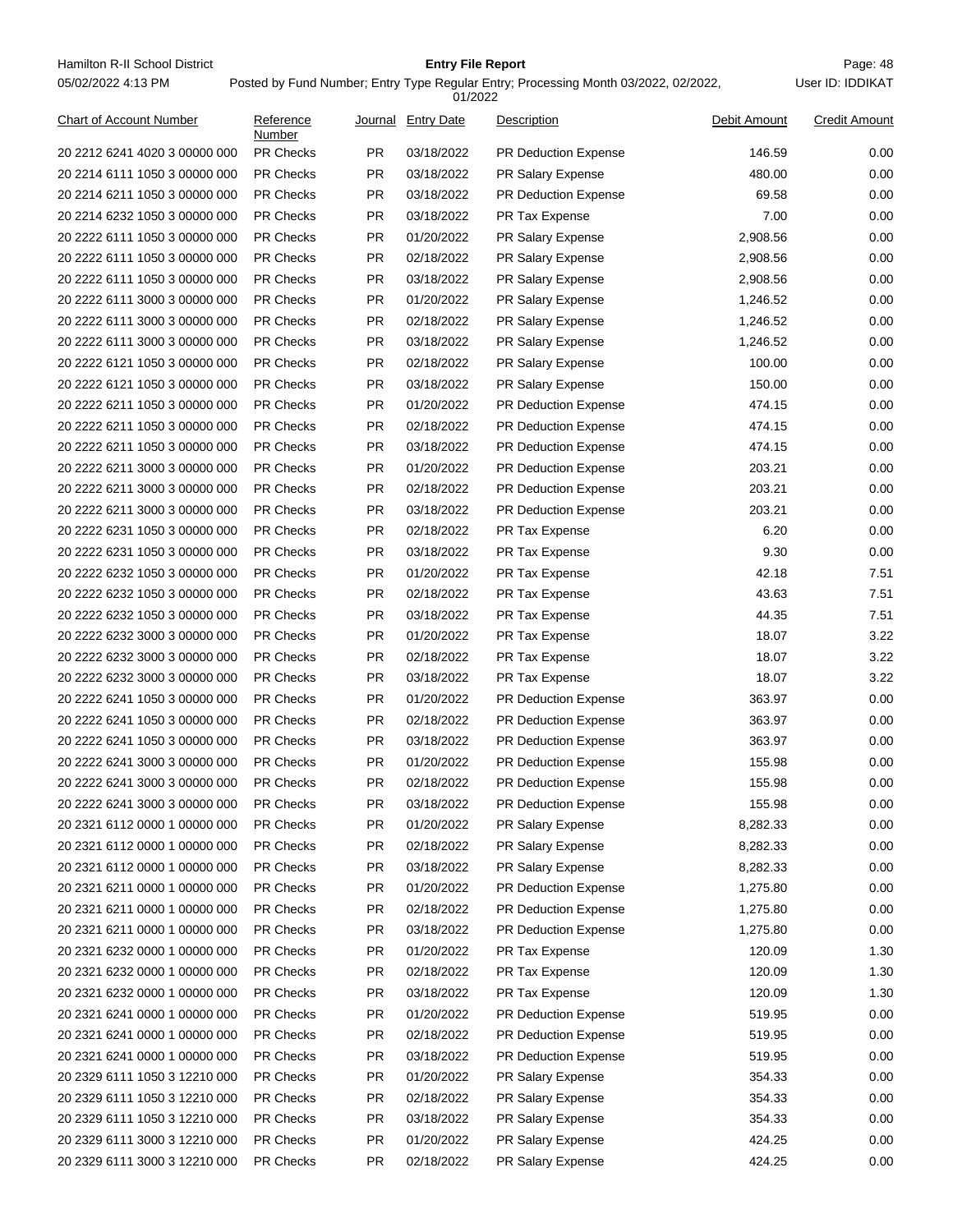Hamilton R-II School District **Entry File Report Entry File Report** Page: 49 05/02/2022 4:13 PM

# **Entry File Report**

Posted by Fund Number; Entry Type Regular Entry; Processing Month 03/2022, 02/2022,

| 01/2022                        |                     |           |                    |                             |              |                      |  |
|--------------------------------|---------------------|-----------|--------------------|-----------------------------|--------------|----------------------|--|
| <b>Chart of Account Number</b> | Reference<br>Number |           | Journal Entry Date | Description                 | Debit Amount | <b>Credit Amount</b> |  |
| 20 2329 6111 3000 3 12210 000  | <b>PR Checks</b>    | PR.       | 03/18/2022         | PR Salary Expense           | 424.25       | 0.00                 |  |
| 20 2329 6111 4020 3 12210 000  | <b>PR Checks</b>    | <b>PR</b> | 01/20/2022         | <b>PR Salary Expense</b>    | 342.58       | 0.00                 |  |
| 20 2329 6111 4020 3 12210 000  | <b>PR Checks</b>    | PR.       | 02/18/2022         | PR Salary Expense           | 342.58       | 0.00                 |  |
| 20 2329 6111 4020 3 12210 000  | PR Checks           | <b>PR</b> | 03/18/2022         | PR Salary Expense           | 342.58       | 0.00                 |  |
| 20 2329 6112 1050 3 00000 000  | <b>PR Checks</b>    | PR.       | 01/20/2022         | PR Salary Expense           | 290.76       | 0.00                 |  |
| 20 2329 6112 1050 3 00000 000  | <b>PR Checks</b>    | PR.       | 02/18/2022         | PR Salary Expense           | 290.76       | 0.00                 |  |
| 20 2329 6112 1050 3 00000 000  | PR Checks           | <b>PR</b> | 03/18/2022         | PR Salary Expense           | 290.76       | 0.00                 |  |
| 20 2329 6112 1050 3 12210 000  | <b>PR Checks</b>    | PR.       | 01/20/2022         | PR Salary Expense           | 142.33       | 0.00                 |  |
| 20 2329 6112 1050 3 12210 000  | <b>PR Checks</b>    | <b>PR</b> | 02/18/2022         | PR Salary Expense           | 142.33       | 0.00                 |  |
| 20 2329 6112 1050 3 12210 000  | <b>PR Checks</b>    | <b>PR</b> | 03/18/2022         | PR Salary Expense           | 142.33       | 0.00                 |  |
| 20 2329 6112 3000 3 00000 000  | <b>PR Checks</b>    | <b>PR</b> | 01/20/2022         | PR Salary Expense           | 156.57       | 0.00                 |  |
| 20 2329 6112 3000 3 00000 000  | PR Checks           | PR.       | 02/18/2022         | PR Salary Expense           | 156.57       | 0.00                 |  |
| 20 2329 6112 3000 3 00000 000  | <b>PR Checks</b>    | PR.       | 03/18/2022         | PR Salary Expense           | 156.57       | 0.00                 |  |
| 20 2329 6112 3000 3 12210 000  | <b>PR Checks</b>    | PR.       | 01/20/2022         | PR Salary Expense           | 113.86       | 0.00                 |  |
| 20 2329 6112 3000 3 12210 000  | PR Checks           | <b>PR</b> | 02/18/2022         | PR Salary Expense           | 113.86       | 0.00                 |  |
| 20 2329 6112 3000 3 12210 000  | <b>PR Checks</b>    | PR.       | 03/18/2022         | PR Salary Expense           | 113.86       | 0.00                 |  |
| 20 2329 6112 4020 3 12210 000  | <b>PR Checks</b>    | <b>PR</b> | 01/20/2022         | PR Salary Expense           | 218.23       | 0.00                 |  |
| 20 2329 6112 4020 3 12210 000  | <b>PR Checks</b>    | <b>PR</b> | 02/18/2022         | PR Salary Expense           | 218.23       | 0.00                 |  |
| 20 2329 6112 4020 3 12210 000  | <b>PR Checks</b>    | <b>PR</b> | 03/18/2022         | PR Salary Expense           | 218.23       | 0.00                 |  |
| 20 2329 6211 1050 3 00000 000  | PR Checks           | PR.       | 01/20/2022         | PR Deduction Expense        | 42.16        | 0.00                 |  |
| 20 2329 6211 1050 3 00000 000  | <b>PR Checks</b>    | PR.       | 02/18/2022         | <b>PR Deduction Expense</b> | 42.16        | 0.00                 |  |
| 20 2329 6211 1050 3 00000 000  | <b>PR Checks</b>    | PR.       | 03/18/2022         | <b>PR Deduction Expense</b> | 42.16        | 0.00                 |  |
| 20 2329 6211 1050 3 12210 000  | PR Checks           | <b>PR</b> | 01/20/2022         | <b>PR Deduction Expense</b> | 72.02        | 0.00                 |  |
| 20 2329 6211 1050 3 12210 000  | <b>PR Checks</b>    | <b>PR</b> | 02/18/2022         | PR Deduction Expense        | 72.02        | 0.00                 |  |
| 20 2329 6211 1050 3 12210 000  | <b>PR Checks</b>    | <b>PR</b> | 03/18/2022         | PR Deduction Expense        | 72.02        | 0.00                 |  |
| 20 2329 6211 3000 3 00000 000  | <b>PR Checks</b>    | <b>PR</b> | 01/20/2022         | <b>PR Deduction Expense</b> | 22.70        | 0.00                 |  |
| 20 2329 6211 3000 3 00000 000  | <b>PR Checks</b>    | PR.       | 02/18/2022         | PR Deduction Expense        | 22.70        | 0.00                 |  |
| 20 2329 6211 3000 3 00000 000  | PR Checks           | PR.       | 03/18/2022         | PR Deduction Expense        | 22.70        | 0.00                 |  |
| 20 2329 6211 3000 3 12210 000  | <b>PR Checks</b>    | PR.       | 01/20/2022         | PR Deduction Expense        | 78.03        | 0.00                 |  |
| 20 2329 6211 3000 3 12210 000  | <b>PR Checks</b>    | PR.       | 02/18/2022         | <b>PR Deduction Expense</b> | 78.03        | 0.00                 |  |
| 20 2329 6211 3000 3 12210 000  | PR Checks           | <b>PR</b> | 03/18/2022         | <b>PR Deduction Expense</b> | 78.03        | 0.00                 |  |
| 20 2329 6211 4020 3 12210 000  | PR Checks           | <b>PR</b> | 01/20/2022         | <b>PR Deduction Expense</b> | 81.32        | 0.00                 |  |
| 20 2329 6211 4020 3 12210 000  | PR Checks           | <b>PR</b> | 02/18/2022         | PR Deduction Expense        | 81.32        | 0.00                 |  |
| 20 2329 6211 4020 3 12210 000  | PR Checks           | <b>PR</b> | 03/18/2022         | PR Deduction Expense        | 81.32        | 0.00                 |  |
| 20 2329 6232 1050 3 00000 000  | PR Checks           | <b>PR</b> | 01/20/2022         | PR Tax Expense              | 4.22         | 0.00                 |  |
| 20 2329 6232 1050 3 00000 000  | PR Checks           | <b>PR</b> | 02/18/2022         | PR Tax Expense              | 4.22         | 0.00                 |  |
| 20 2329 6232 1050 3 00000 000  | PR Checks           | <b>PR</b> | 03/18/2022         | PR Tax Expense              | 4.22         | 0.00                 |  |
| 20 2329 6232 1050 3 12210 000  | PR Checks           | <b>PR</b> | 01/20/2022         | PR Tax Expense              | 7.20         | 0.00                 |  |
| 20 2329 6232 1050 3 12210 000  | PR Checks           | <b>PR</b> | 02/18/2022         | PR Tax Expense              | 7.20         | 0.00                 |  |
| 20 2329 6232 1050 3 12210 000  | PR Checks           | <b>PR</b> | 03/18/2022         | PR Tax Expense              | 7.20         | 0.00                 |  |
| 20 2329 6232 3000 3 00000 000  | PR Checks           | <b>PR</b> | 01/20/2022         | PR Tax Expense              | 2.27         | 0.00                 |  |
| 20 2329 6232 3000 3 00000 000  | PR Checks           | <b>PR</b> | 02/18/2022         | PR Tax Expense              | 2.27         | 0.00                 |  |
| 20 2329 6232 3000 3 00000 000  | PR Checks           | <b>PR</b> | 03/18/2022         | PR Tax Expense              | 2.27         | 0.00                 |  |
| 20 2329 6232 3000 3 12210 000  | PR Checks           | <b>PR</b> | 01/20/2022         | PR Tax Expense              | 7.80         | 0.00                 |  |
| 20 2329 6232 3000 3 12210 000  | PR Checks           | <b>PR</b> | 02/18/2022         | PR Tax Expense              | 7.80         | 0.00                 |  |
| 20 2329 6232 3000 3 12210 000  | PR Checks           | <b>PR</b> | 03/18/2022         | PR Tax Expense              | 7.80         | 0.00                 |  |
| 20 2329 6232 4020 3 12210 000  | PR Checks           | <b>PR</b> | 01/20/2022         | PR Tax Expense              | 8.13         | 0.00                 |  |
| 20 2329 6232 4020 3 12210 000  | PR Checks           | <b>PR</b> | 02/18/2022         | PR Tax Expense              | 8.13         | 0.00                 |  |
| 20 2329 6232 4020 3 12210 000  | PR Checks           | <b>PR</b> | 03/18/2022         | PR Tax Expense              | 8.13         | 0.00                 |  |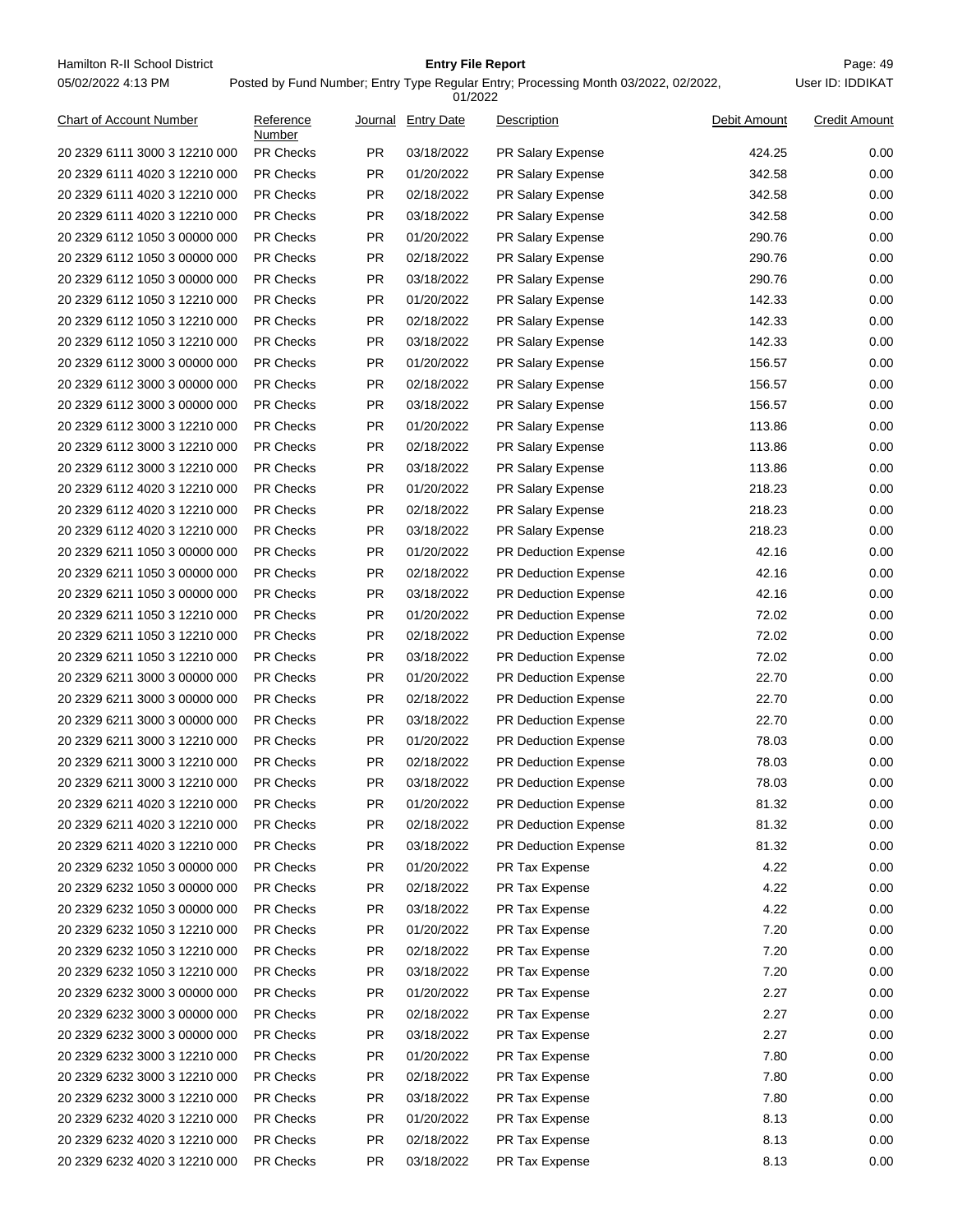Hamilton R-II School District **Entry File Report Entry File Report** Page: 50 05/02/2022 4:13 PM

#### **Entry File Report**

| 01/2022                                                        |                     |           |                          |                             |                    |                      |  |  |
|----------------------------------------------------------------|---------------------|-----------|--------------------------|-----------------------------|--------------------|----------------------|--|--|
| <b>Chart of Account Number</b>                                 | Reference<br>Number |           | Journal Entry Date       | Description                 | Debit Amount       | <b>Credit Amount</b> |  |  |
| 20 2411 6112 1050 1 00000 000                                  | <b>PR Checks</b>    | PR.       | 01/20/2022               | PR Salary Expense           | 8,349.75           | 0.00                 |  |  |
| 20 2411 6112 1050 1 00000 000                                  | <b>PR Checks</b>    | <b>PR</b> | 02/18/2022               | <b>PR Salary Expense</b>    | 8,349.75           | 0.00                 |  |  |
| 20 2411 6112 1050 1 00000 000                                  | <b>PR Checks</b>    | PR.       | 03/18/2022               | PR Salary Expense           | 8,349.75           | 0.00                 |  |  |
| 20 2411 6112 3000 1 00000 000                                  | <b>PR Checks</b>    | <b>PR</b> | 01/20/2022               | PR Salary Expense           | 6,742.00           | 0.00                 |  |  |
| 20 2411 6112 3000 1 00000 000                                  | <b>PR Checks</b>    | PR.       | 02/18/2022               | PR Salary Expense           | 6,742.00           | 0.00                 |  |  |
| 20 2411 6112 3000 1 00000 000                                  | <b>PR Checks</b>    | <b>PR</b> | 03/18/2022               | PR Salary Expense           | 6,742.00           | 0.00                 |  |  |
| 20 2411 6112 4020 1 00000 000                                  | <b>PR Checks</b>    | <b>PR</b> | 01/20/2022               | PR Salary Expense           | 5,964.08           | 0.00                 |  |  |
| 20 2411 6112 4020 1 00000 000                                  | <b>PR Checks</b>    | PR.       | 02/18/2022               | PR Salary Expense           | 5,964.08           | 0.00                 |  |  |
| 20 2411 6112 4020 1 00000 000                                  | <b>PR Checks</b>    | <b>PR</b> | 03/18/2022               | PR Salary Expense           | 5,964.08           | 0.00                 |  |  |
| 20 2411 6211 1050 1 00000 000                                  | <b>PR Checks</b>    | <b>PR</b> | 01/20/2022               | <b>PR Deduction Expense</b> | 1,285.57           | 0.00                 |  |  |
| 20 2411 6211 1050 1 00000 000                                  | <b>PR Checks</b>    | PR.       | 02/18/2022               | PR Deduction Expense        | 1,285.57           | 0.00                 |  |  |
| 20 2411 6211 1050 1 00000 000                                  | <b>PR Checks</b>    | <b>PR</b> | 03/18/2022               | <b>PR Deduction Expense</b> | 1,285.57           | 0.00                 |  |  |
| 20 2411 6211 3000 1 00000 000                                  | <b>PR Checks</b>    | PR.       | 01/20/2022               | <b>PR Deduction Expense</b> | 1,052.46           | 0.00                 |  |  |
| 20 2411 6211 3000 1 00000 000                                  | <b>PR Checks</b>    | <b>PR</b> | 02/18/2022               | <b>PR Deduction Expense</b> | 1,052.46           | 0.00                 |  |  |
| 20 2411 6211 3000 1 00000 000                                  | <b>PR Checks</b>    | <b>PR</b> | 03/18/2022               | PR Deduction Expense        | 1,052.46           | 0.00                 |  |  |
| 20 2411 6211 4020 1 00000 000                                  | <b>PR Checks</b>    | PR.       | 01/20/2022               | <b>PR Deduction Expense</b> | 939.66             | 0.00                 |  |  |
| 20 2411 6211 4020 1 00000 000                                  | <b>PR Checks</b>    | <b>PR</b> | 02/18/2022               | PR Deduction Expense        | 939.66             | 0.00                 |  |  |
| 20 2411 6211 4020 1 00000 000                                  | <b>PR Checks</b>    | <b>PR</b> | 03/18/2022               | <b>PR Deduction Expense</b> | 939.66             | 0.00                 |  |  |
| 20 2411 6232 1050 1 00000 000                                  | <b>PR Checks</b>    | PR.       | 01/20/2022               | PR Tax Expense              | 121.08             | 3.96                 |  |  |
| 20 2411 6232 1050 1 00000 000                                  | <b>PR Checks</b>    | <b>PR</b> | 02/18/2022               | PR Tax Expense              | 121.07             | 3.96                 |  |  |
| 20 2411 6232 1050 1 00000 000                                  | <b>PR Checks</b>    | PR.       | 03/18/2022               | PR Tax Expense              | 121.07             | 3.96                 |  |  |
| 20 2411 6232 3000 1 00000 000                                  | <b>PR Checks</b>    | PR.       | 01/20/2022               | PR Tax Expense              | 97.76              | 0.00                 |  |  |
| 20 2411 6232 3000 1 00000 000                                  | <b>PR Checks</b>    | <b>PR</b> | 02/18/2022               | PR Tax Expense              | 97.76              | 0.00                 |  |  |
| 20 2411 6232 3000 1 00000 000                                  | <b>PR Checks</b>    | PR.       | 03/18/2022               | PR Tax Expense              | 97.76              | 0.00                 |  |  |
| 20 2411 6232 4020 1 00000 000                                  | <b>PR Checks</b>    | <b>PR</b> | 01/20/2022               | PR Tax Expense              | 86.48              | 0.84                 |  |  |
| 20 2411 6232 4020 1 00000 000                                  | <b>PR Checks</b>    | <b>PR</b> | 02/18/2022               | PR Tax Expense              | 86.48              | 0.84                 |  |  |
| 20 2411 6232 4020 1 00000 000                                  | <b>PR Checks</b>    | PR.       | 03/18/2022               | PR Tax Expense              | 86.48              | 0.84                 |  |  |
| 20 2411 6241 1050 1 00000 000                                  | <b>PR Checks</b>    | PR.       | 01/20/2022               | PR Deduction Expense        | 519.82             | 0.00                 |  |  |
| 20 2411 6241 1050 1 00000 000                                  | <b>PR Checks</b>    | PR.       | 02/18/2022               | PR Deduction Expense        | 519.82             | 0.00                 |  |  |
| 20 2411 6241 1050 1 00000 000                                  | <b>PR Checks</b>    | <b>PR</b> | 03/18/2022               | <b>PR Deduction Expense</b> | 519.82             | 0.00                 |  |  |
| 20 2411 6241 3000 1 00000 000                                  | <b>PR Checks</b>    | <b>PR</b> | 01/20/2022               | <b>PR Deduction Expense</b> | 519.95             | 0.00                 |  |  |
| 20 2411 6241 3000 1 00000 000                                  | <b>PR Checks</b>    | PR.       | 02/18/2022               | <b>PR Deduction Expense</b> | 519.95             | 0.00                 |  |  |
| 20 2411 6241 3000 1 00000 000                                  | PR Checks           | PR        | 03/18/2022               | PR Deduction Expense        | 519.95             | 0.00                 |  |  |
| 20 2411 6241 4020 1 00000 000                                  | PR Checks           | PR        | 01/20/2022               | PR Deduction Expense        | 519.82             | 0.00                 |  |  |
| 20 2411 6241 4020 1 00000 000                                  | PR Checks           | PR        | 02/18/2022               | PR Deduction Expense        | 519.82             | 0.00                 |  |  |
| 20 2411 6241 4020 1 00000 000                                  | PR Checks           | PR        | 03/18/2022               | PR Deduction Expense        | 519.82             | 0.00                 |  |  |
| 20 3512 6111 4020 1 00000 000                                  | PR Checks           | PR        | 01/20/2022               | PR Salary Expense           | 6,833.33           | 395.96               |  |  |
| 20 3512 6111 4020 1 00000 000                                  | PR Checks           | PR        | 02/18/2022               | PR Salary Expense           | 6,833.33           | 395.96               |  |  |
|                                                                | PR Checks           | PR        |                          | PR Salary Expense           |                    |                      |  |  |
| 20 3512 6111 4020 1 00000 000<br>20 3512 6121 4020 1 00000 000 | PR Checks           | PR        | 03/18/2022<br>01/20/2022 |                             | 6,833.33           | 395.96               |  |  |
|                                                                | PR Checks           | PR        | 02/18/2022               | PR Salary Expense           | 3,440.00<br>150.00 | 0.00<br>0.00         |  |  |
| 20 3512 6121 4020 1 00000 000                                  |                     |           |                          | PR Salary Expense           |                    |                      |  |  |
| 20 3512 6121 4020 1 00000 000                                  | PR Checks           | PR        | 03/18/2022               | PR Salary Expense           | 200.00             | 0.00                 |  |  |
| 20 3512 6211 4020 1 00000 000                                  | PR Checks           | PR        | 01/20/2022               | PR Deduction Expense        | 1,148.94           | 65.79                |  |  |
| 20 3512 6211 4020 1 00000 000                                  | PR Checks           | PR        | 02/18/2022               | PR Deduction Expense        | 1,148.94           | 65.79                |  |  |
| 20 3512 6211 4020 1 00000 000                                  | PR Checks           | PR        | 03/18/2022               | PR Deduction Expense        | 1,148.94           | 65.79                |  |  |
| 20 3512 6231 4020 1 00000 000                                  | PR Checks           | PR        | 01/20/2022               | PR Tax Expense              | 213.28             | 0.00                 |  |  |
| 20 3512 6231 4020 1 00000 000                                  | PR Checks           | PR        | 02/18/2022               | PR Tax Expense              | 9.30               | 0.00                 |  |  |
| 20 3512 6231 4020 1 00000 000                                  | PR Checks           | PR        | 03/18/2022               | PR Tax Expense              | 12.40              | 0.00                 |  |  |
| 20 3512 6232 4020 1 00000 000                                  | PR Checks           | PR        | 01/20/2022               | PR Tax Expense              | 149.22             | 9.16                 |  |  |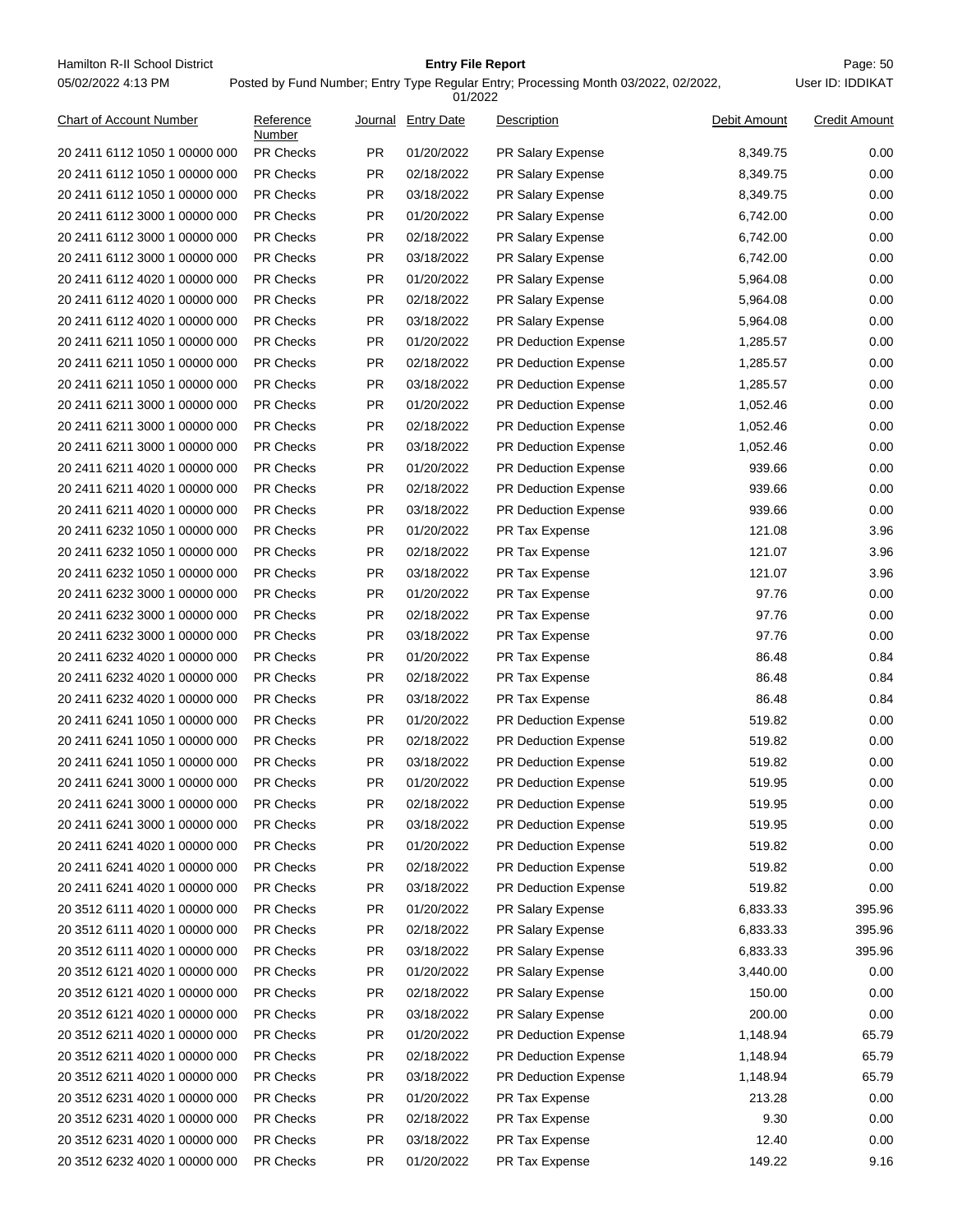| Hamilton R-II School District  | <b>Entry File Report</b> |                                                                                                |                   |             |                             |              | Page: 51             |
|--------------------------------|--------------------------|------------------------------------------------------------------------------------------------|-------------------|-------------|-----------------------------|--------------|----------------------|
| 05/02/2022 4:13 PM             |                          | Posted by Fund Number; Entry Type Regular Entry; Processing Month 03/2022, 02/2022,<br>01/2022 |                   |             |                             |              | User ID: IDDIKAT     |
| <b>Chart of Account Number</b> | Reference<br>Number      | Journal                                                                                        | <b>Entry Date</b> | Description |                             | Debit Amount | <b>Credit Amount</b> |
| 20 3512 6232 4020 1 00000 000  | <b>PR Checks</b>         | <b>PR</b>                                                                                      | 02/18/2022        |             | PR Tax Expense              | 101.52       | 9.16                 |
| 20 3512 6232 4020 1 00000 000  | <b>PR Checks</b>         | <b>PR</b>                                                                                      | 03/18/2022        |             | PR Tax Expense              | 102.25       | 9.16                 |
| 20 3512 6241 4020 1 00000 000  | <b>PR Checks</b>         | <b>PR</b>                                                                                      | 01/20/2022        |             | <b>PR Deduction Expense</b> | 1,097.60     | 58.09                |
| 20 3512 6241 4020 1 00000 000  | <b>PR Checks</b>         | PR.                                                                                            | 02/18/2022        |             | PR Deduction Expense        | 1,097.60     | 58.09                |
| 20 3512 6241 4020 1 00000 000  | <b>PR Checks</b>         | <b>PR</b>                                                                                      | 03/18/2022        |             | <b>PR Deduction Expense</b> | 1,097.60     | 58.09                |
|                                |                          |                                                                                                |                   | Fund Total: | 20                          | 3,001,850.50 | 3,001,850.50         |
| Proof Totals:                  |                          |                                                                                                |                   |             |                             |              |                      |
| Journal Code Description       |                          |                                                                                                | Debit Amount      |             | <b>Credit Amount</b>        |              |                      |
| Cash Disbursements Journal     |                          |                                                                                                | 59,261.88         |             | 59,261.88                   |              |                      |
| Cash Receipts Journal          |                          |                                                                                                | 832,218.43        |             | 832,218.43                  |              |                      |
| General Journal                |                          |                                                                                                | 535,365.35        |             | 535,365.35                  |              |                      |
| Payroll Journal                |                          |                                                                                                | 1,575,004.84      |             | 1,575,004.84                |              |                      |

Grand Totals:  $\overline{3,001,850.50}$  3,001,850.50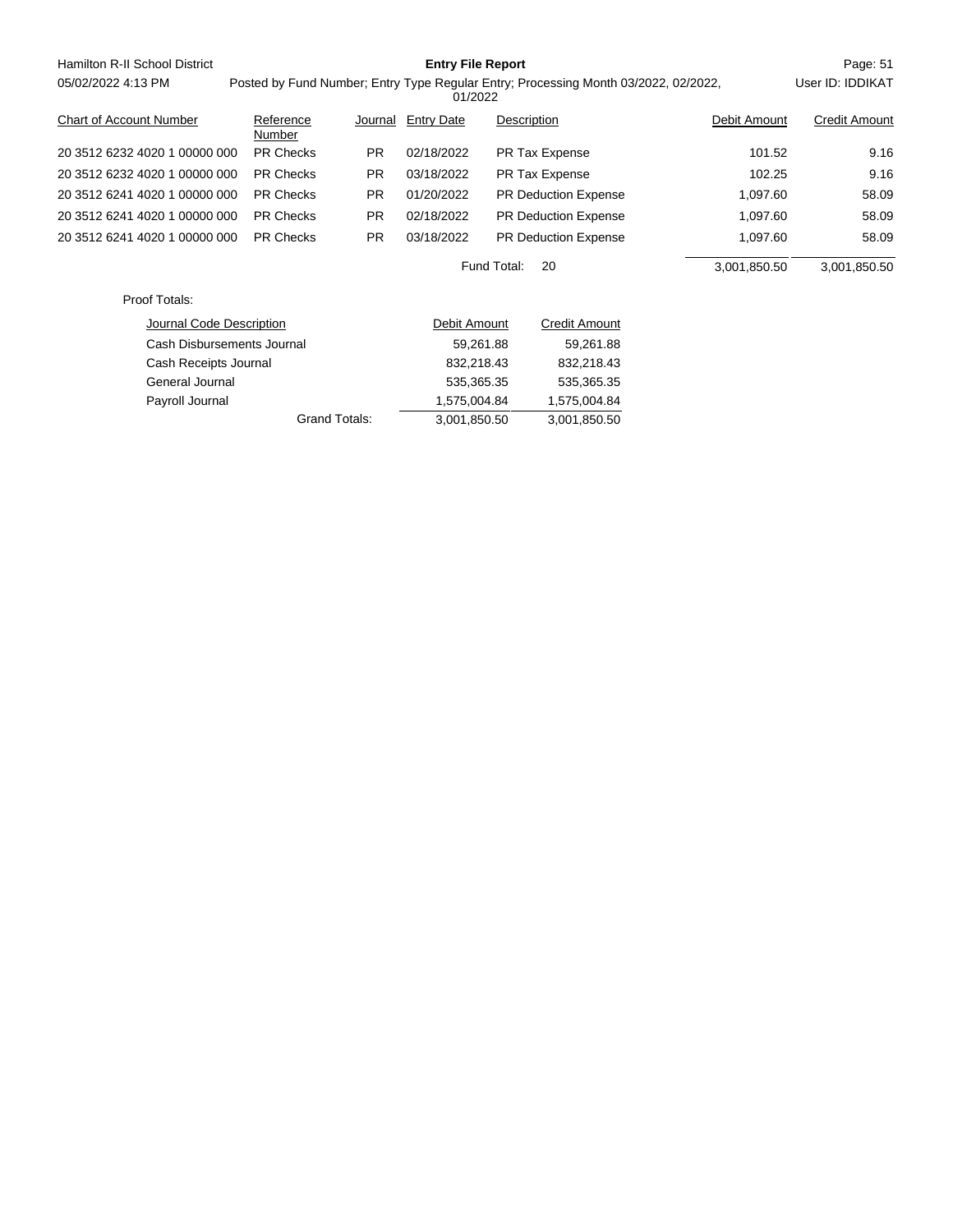Hamilton R-II School District **Entry File Report Entry File Report** Page: 52 05/02/2022 4:13 PM

# **Entry File Report**

User ID: IDDIKAT

| <b>Chart of Account Number</b> | Reference<br>Number |           | Journal Entry Date | Description                             | Debit Amount | <b>Credit Amount</b> |
|--------------------------------|---------------------|-----------|--------------------|-----------------------------------------|--------------|----------------------|
| Fund:<br>30                    | DEBT SERVICE FUND   |           |                    |                                         |              |                      |
| 30 1111                        |                     | CR.       | 01/03/2022         | 01/03/2022 Receipts                     | 11,786.51    | 0.00                 |
| 30 1111                        |                     | <b>CR</b> | 01/07/2022         | 01/07/2022 Receipts                     | 26,676.14    | 0.00                 |
| 30 1111                        |                     | <b>CR</b> | 01/11/2022         | 01/11/2022 Receipts                     | 335,063.47   | 0.00                 |
| 30 1111                        | $\overline{7}$      | GJ        | 01/28/2022         | REV 0122 DEBT SERVICE<br><b>PAYMENT</b> | 0.00         | 118,880.00           |
| 30 1111                        | 8                   | GJ        | 01/28/2022         | COR 0122 DEBT SRVC PMT                  | 0.00         | 118,880.00           |
| 30 1111                        | 0122 DESE           | GJ        | 01/28/2022         | 0122 DEBT SERVICE PAYMENT               | 118,880.00   | 0.00                 |
| 30 1111                        |                     | <b>CR</b> | 01/31/2022         | 01/31/2022 Receipts                     | 183.53       | 0.00                 |
| 30 1111                        |                     | CR.       | 01/31/2022         | 01/31/2022 Receipts                     | 143,644.51   | 0.00                 |
| 30 1111                        |                     | <b>CR</b> | 02/08/2022         | 02/08/2022 Receipts                     | 78,885.76    | 0.00                 |
| 30 1111                        |                     | <b>CR</b> | 02/14/2022         | 02/14/2022 Receipts                     | 21,217.68    | 0.00                 |
| 30 1111                        |                     | <b>CR</b> | 02/24/2022         | 02/24/2022 Receipts                     | 1,489.87     | 0.00                 |
| 30 1111                        | DirDep              | CD        | 02/24/2022         | <b>AP Direct Deposits</b>               | 0.00         | 575,000.00           |
| 30 1111                        |                     | <b>CR</b> | 02/28/2022         | 02/28/2022 Receipts                     | 188.36       | 0.00                 |
| 30 1111                        | 0222 DESE           | GJ        | 02/28/2022         | 0222 DEBT SERVICE PAYMENT               | 0.00         | 118,880.00           |
| 30 1111                        | 6                   | GJ        | 02/28/2022         | <b>TRANSFER GF TO DS</b>                | 1,227.31     | 0.00                 |
| 30 1111                        |                     | <b>CR</b> | 03/28/2022         | 03/28/2022 Receipts                     | 188.36       | 0.00                 |
| 30 1111                        | 0322 DESE           | GJ        | 03/28/2022         | 0322 DEBT SERVICE PAYMENT               | 0.00         | 58,725.00            |
| 30 1111                        |                     | <b>CR</b> | 03/30/2022         | 03/30/2022 Receipts                     | 7,770.63     | 0.00                 |
| 30 1111                        | 8                   | GJ        | 03/31/2022         | REV INTEREST ON DEBT<br><b>SERVICE</b>  | 0.00         | 188.36               |
| 30 1111                        | 8                   | GJ        | 03/31/2022         | COR INTEREST ON DEBT<br><b>SERVICE</b>  | 110.07       | 0.00                 |
| 30 1151                        | 0122 DESE           | GJ        | 01/28/2022         | 0122 DEBT SERVICE PAYMENT               | 118,880.00   | 0.00                 |
| 30 1151                        | 7                   | GJ        | 01/28/2022         | REV 0122 DEBT SERVICE<br><b>PAYMENT</b> | 0.00         | 118,880.00           |
| 30 1151                        | 8                   | GJ        | 01/28/2022         | COR 0122 DEBT SRVC PMT                  | 118,880.00   | 0.00                 |
| 30 1151                        | 3                   | GJ        | 02/28/2022         | SEMI-ANNUAL DS PMT<br>3/1/2022          | 0.00         | 572,200.00           |
| 30 1151                        | 0222 DESE           | GJ        | 02/28/2022         | 0222 DEBT SERVICE PAYMENT               | 118,880.00   | 0.00                 |
| 30 1151                        | 0322 DESE           | GJ        | 03/28/2022         | 0322 DEBT SERVICE PAYMENT               | 58,725.00    | 0.00                 |
| 30 3111                        | 6                   | GJ        | 02/28/2022         | <b>TRANSFER GF TO DS</b>                | 0.00         | 1,227.31             |
| 30 5111 0000 000 00000         | 2021201076          | CR        | 01/07/2022         | DAVIESS CO CURRENT TAX<br>DS            | 0.00         | 26,171.17            |
| 30 5111 0000 000 00000         | 2021201114          | CR.       | 01/11/2022         | <b>CURRENT</b>                          | 0.00         | 333,368.96           |
| 30 5111 0000 000 00000         | 2021202081          | CR.       | 02/08/2022         | <b>CURRENT TAXES</b>                    | 0.00         | 77,623.65            |
| 30 5111 0000 000 00000         | 2021202145          | CR        | 02/14/2022         | <b>TAXES CURRENT</b>                    | 0.00         | 7,788.81             |
| 30 5111 0000 000 00000         | 2021203303          | <b>CR</b> | 03/30/2022         | DAVIESS CO CURRENT TAX<br>DS            | 0.00         | 1,120.34             |
| 30 5111 0000 000 00000         | 2021203305          | <b>CR</b> | 03/30/2022         | CALDWELL CO CURRENT TAX<br>DS           | 0.00         | 3,905.81             |
| 30 5112 0000 000 00000         | 2021201076          | CR.       | 01/07/2022         | DAVIESS CO BACK TAX DS                  | 0.00         | 504.97               |
| 30 5112 0000 000 00000         | 2021201114          | CR.       | 01/11/2022         | <b>PRIOR</b>                            | 0.00         | 1,694.51             |
| 30 5112 0000 000 00000         | 2021202081          | CR.       | 02/08/2022         | PRIOR YEAR TAXES                        | 0.00         | 1,262.11             |
| 30 5112 0000 000 00000         | 2021202145          | CR        | 02/14/2022         | <b>TAXES PRIOR</b>                      | 0.00         | 259.12               |
| 30 5112 0000 000 00000         | 2021203303          | <b>CR</b> | 03/30/2022         | DAVIESS CO BACK TAX DS                  | 0.00         | 61.35                |
| 30 5112 0000 000 00000         | 2021203305          | CR.       | 03/30/2022         | CALDWELL CO BACK TAX DS                 | 0.00         | 826.37               |
| 30 5115 0000 000 00000         | 20212013113         | CR.       | 01/31/2022         | <b>M&amp;M SURTAX</b>                   | 0.00         | 9,908.24             |
| 30 5115 0000 000 00000         | 2021203301          | CR.       | 03/30/2022         | DAVIESS CO SURTAX DS                    | 0.00         | 8.10                 |
| 30 5115 0000 000 00000         | 2021203304          | <b>CR</b> | 03/30/2022         | CALDWELL CO M & M SURTAX<br>DS          | 0.00         | 1,596.71             |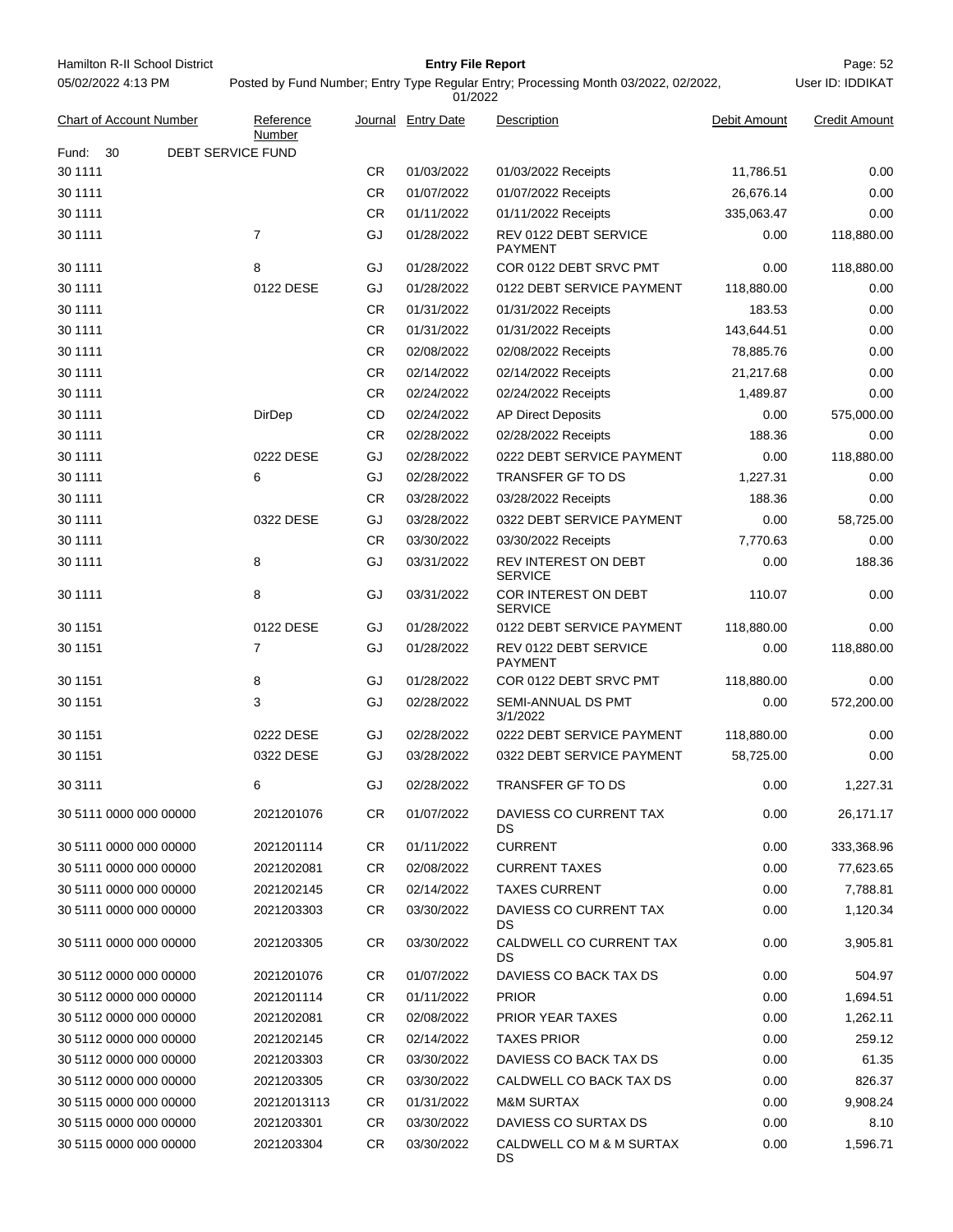Hamilton R-II School District **Entry File Report Entry File Report** Page: 53 05/02/2022 4:13 PM

Proof Totals:

# **Entry File Report**

User ID: IDDIKAT

| <b>Chart of Account Number</b> | Reference<br>Number |           | Journal Entry Date | Description                                      | Debit Amount | <b>Credit Amount</b> |
|--------------------------------|---------------------|-----------|--------------------|--------------------------------------------------|--------------|----------------------|
| 30 5116 0000 000 00000         | 2021201034          | <b>CR</b> | 01/03/2022         | <b>CORONET WINDOW</b>                            | 0.00         | 61.98                |
| 30 5116 0000 000 00000         | 2021201035          | <b>CR</b> | 01/03/2022         | <b>NW MO GRAIN</b>                               | 0.00         | 11,724.53            |
| 30 5141 0000 000 00000         | 0122-7690           | <b>CR</b> | 01/31/2022         | <b>INTEREST ON DEBT SERVICE</b>                  | 0.00         | 183.53               |
| 30 5141 0000 000 00000         | 2021202243          | CR.       | 02/24/2022         | CALDWELL CO FINANCE INST<br><b>TAX &amp; INT</b> | 0.00         | 2.26                 |
| 30 5141 0000 000 00000         | 0222-7690           | CR.       | 02/28/2022         | INTEREST ON DEBT SERVICE                         | 0.00         | 188.36               |
| 30 5141 0000 000 00000         | 0222-7690           | <b>CR</b> | 03/28/2022         | <b>INTEREST ON DEBT SERVICE</b>                  | 0.00         | 188.36               |
| 30 5141 0000 000 00000         | 8                   | GJ        | 03/31/2022         | <b>REV INTEREST ON DEBT</b><br><b>SERVICE</b>    | 188.36       | 0.00                 |
| 30 5141 0000 000 00000         | 8                   | GJ        | 03/31/2022         | COR INTEREST ON DEBT<br><b>SERVICE</b>           | 0.00         | 110.07               |
| 30 5221 0000 000 00000         | 20212013113         | <b>CR</b> | 01/31/2022         | UTILITY TAX                                      | 0.00         | 133,736.27           |
| 30 5221 0000 000 00000         | 2021202144          | CR        | 02/14/2022         | UTILITY TAX                                      | 0.00         | 13,169.75            |
| 30 5221 0000 000 00000         | 2021202242          | <b>CR</b> | 02/24/2022         | CALDWELL CO PRIVATE CAR<br><b>DS</b>             | 0.00         | 1,487.61             |
| 30 5221 0000 000 00000         | 2021203302          | <b>CR</b> | 03/30/2022         | DAVIESS CO PRIVATE CAR DS                        | 0.00         | 251.95               |
| 30 5691 0000 000 00000         | 8                   | GJ        | 01/28/2022         | COR 0122 DEBT SRVC PMT                           | 118,880.00   | 0.00                 |
| 30 5691 0000 000 00000         | $\overline{7}$      | GJ        | 01/28/2022         | REV 0122 DEBT SERVICE<br><b>PAYMENT</b>          | 118,880.00   | 0.00                 |
| 30 5691 0000 000 00000         | $\overline{7}$      | GJ        | 01/28/2022         | REV 0122 DEBT SERVICE<br><b>PAYMENT</b>          | 118,880.00   | 0.00                 |
| 30 5691 0000 000 00000         | 8                   | GJ        | 01/28/2022         | COR 0122 DEBT SRVC PMT                           | 0.00         | 118,880.00           |
| 30 5691 0000 000 00000         | 0122 DESE           | GJ        | 01/28/2022         | 0122 DEBT SERVICE PAYMENT                        | 0.00         | 118,880.00           |
| 30 5691 0000 000 00000         | 0122 DESE           | GJ        | 01/28/2022         | 0122 DEBT SERVICE PAYMENT                        | 0.00         | 118,880.00           |
| 30 5691 0000 000 00000         | 0222 DESE           | GJ        | 02/28/2022         | 0222 DEBT SERVICE PAYMENT                        | 118,880.00   | 0.00                 |
| 30 5691 0000 000 00000         | 0222 DESE           | GJ        | 02/28/2022         | 0222 DEBT SERVICE PAYMENT                        | 0.00         | 118,880.00           |
| 30 5691 0000 000 00000         | 0322 DESE           | GJ        | 03/28/2022         | 0322 DEBT SERVICE PAYMENT                        | 0.00         | 58,725.00            |
| 30 5691 0000 000 00000         | 0322 DESE           | GJ        | 03/28/2022         | 0322 DEBT SERVICE PAYMENT                        | 58,725.00    | 0.00                 |
| 30 5111 6611 0000 1 00000 000  |                     | CD        | 02/24/2022         | SEMI-ANNUAL DS PMT<br>3/1/2022                   | 575,000.00   | 0.00                 |
| 30 5111 6611 0000 1 00000 000  | 3                   | GJ        | 02/28/2022         | SEMI-ANNUAL DS PMT<br>3/1/2022                   | 550,000.00   | 0.00                 |
| 30 5211 6621 0000 1 00000 000  | 3                   | GJ        | 02/28/2022         | SEMI-ANNUAL DS PMT<br>3/1/2022                   | 22,200.00    | 0.00                 |
|                                |                     |           |                    | Fund Total:<br>30                                | 2,844,310.56 | 2,844,310.56         |

| Journal Code Description   | Debit Amount | <b>Credit Amount</b> |
|----------------------------|--------------|----------------------|
| Cash Disbursements Journal | 575,000.00   | 575,000.00           |
| Cash Receipts Journal      | 627.094.82   | 627.094.82           |
| General Journal            | 1.642.215.74 | 1.642.215.74         |
| Grand Totals:              | 2.844.310.56 | 2,844,310.56         |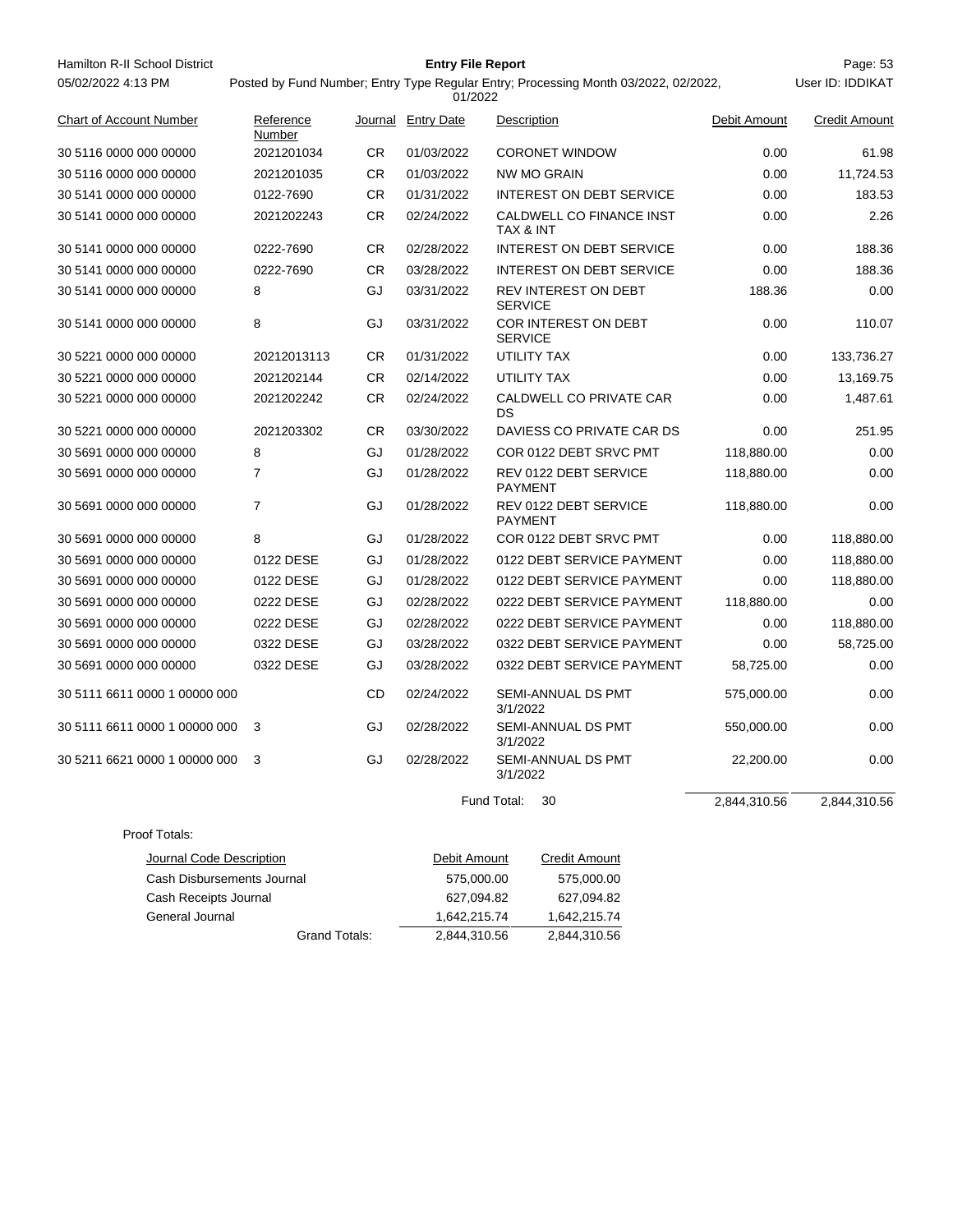| Hamilton R-II School District  |                              |           | <b>Entry File Report</b> |                                                                                     |              | Page: 54             |
|--------------------------------|------------------------------|-----------|--------------------------|-------------------------------------------------------------------------------------|--------------|----------------------|
| 05/02/2022 4:13 PM             |                              |           | 01/2022                  | Posted by Fund Number; Entry Type Regular Entry; Processing Month 03/2022, 02/2022, |              | User ID: IDDIKAT     |
| <b>Chart of Account Number</b> | Reference<br>Number          |           | Journal Entry Date       | Description                                                                         | Debit Amount | <b>Credit Amount</b> |
| Fund:<br>40                    | <b>CAPITAL PROJECTS FUND</b> |           |                          |                                                                                     |              |                      |
| 40 1111                        | Check                        | <b>CD</b> | 01/11/2022               | <b>AP Checks</b>                                                                    | 0.00         | 84,596.00            |
| 40 1111                        |                              | <b>CR</b> | 01/21/2022               | 01/21/2022 Receipts                                                                 | 22,579.21    | 0.00                 |
| 40 1111                        | Check                        | <b>CD</b> | 01/25/2022               | <b>AP Checks</b>                                                                    | 0.00         | 84,596.00            |
| 40 1111                        |                              | <b>CR</b> | 02/22/2022               | 02/22/2022 Receipts                                                                 | 22,448.61    | 0.00                 |
| 40 1111                        |                              | <b>CR</b> | 03/09/2022               | 03/09/2022 Receipts                                                                 | 205,602.91   | 0.00                 |
| 40 1111                        | DirDep                       | CD        | 03/16/2022               | <b>AP Direct Deposits</b>                                                           | 0.00         | 451.14               |
| 40 1111                        |                              | <b>CR</b> | 03/21/2022               | 03/21/2022 Receipts                                                                 | 22,527.98    | 0.00                 |
| 40 5319 0000 000 00000         | 0122-5319                    | <b>CR</b> | 01/21/2022               | <b>BASIC FORMULA CTF</b>                                                            | 0.00         | 22,579.21            |
| 40 5319 0000 000 00000         | 0222-5319                    | <b>CR</b> | 02/22/2022               | <b>BASIC FORMULA CTF</b>                                                            | 0.00         | 22,448.61            |
| 40 5319 0000 000 00000         | 0322-5319                    | <b>CR</b> | 03/21/2022               | <b>BASIC FORMULA CTF</b>                                                            | 0.00         | 22,527.98            |
| 40 5423 0000 000 42300         | 0322-5423                    | <b>CR</b> | 03/09/2022               | <b>CRRSA ESSER II</b>                                                               | 0.00         | 205,602.91           |
| 40 2552 6552 0000 1 42300 000  |                              | CD        | 01/11/2022               | 1BAKGCJH7PF388341 BB<br>FORD 7.3L GODZILLA                                          | 84,596.00    | 0.00                 |
| 40 2552 6552 0000 1 42300 000  |                              | <b>CD</b> | 01/25/2022               | 1BAKGCJH9PF388342 BB<br>FORD 7.3L GODZILLA                                          | 84,596.00    | 0.00                 |
| 40 2552 6552 0000 1 42300 000  |                              | <b>CD</b> | 03/16/2022               | <b>TRAN PARTS</b>                                                                   | 451.14       | 0.00                 |
|                                |                              |           |                          | Fund Total:<br>40                                                                   | 442,801.85   | 442,801.85           |
| Proof Totals:                  |                              |           |                          |                                                                                     |              |                      |
| Journal Code Description       |                              |           | Debit Amount             | <b>Credit Amount</b>                                                                |              |                      |
|                                | Cash Disbursements Journal   |           | 169,643.14               | 169,643.14                                                                          |              |                      |
| Cash Receipts Journal          |                              |           | 273,158.71               | 273,158.71                                                                          |              |                      |
|                                | <b>Grand Totals:</b>         |           | 442,801.85               | 442,801.85                                                                          |              |                      |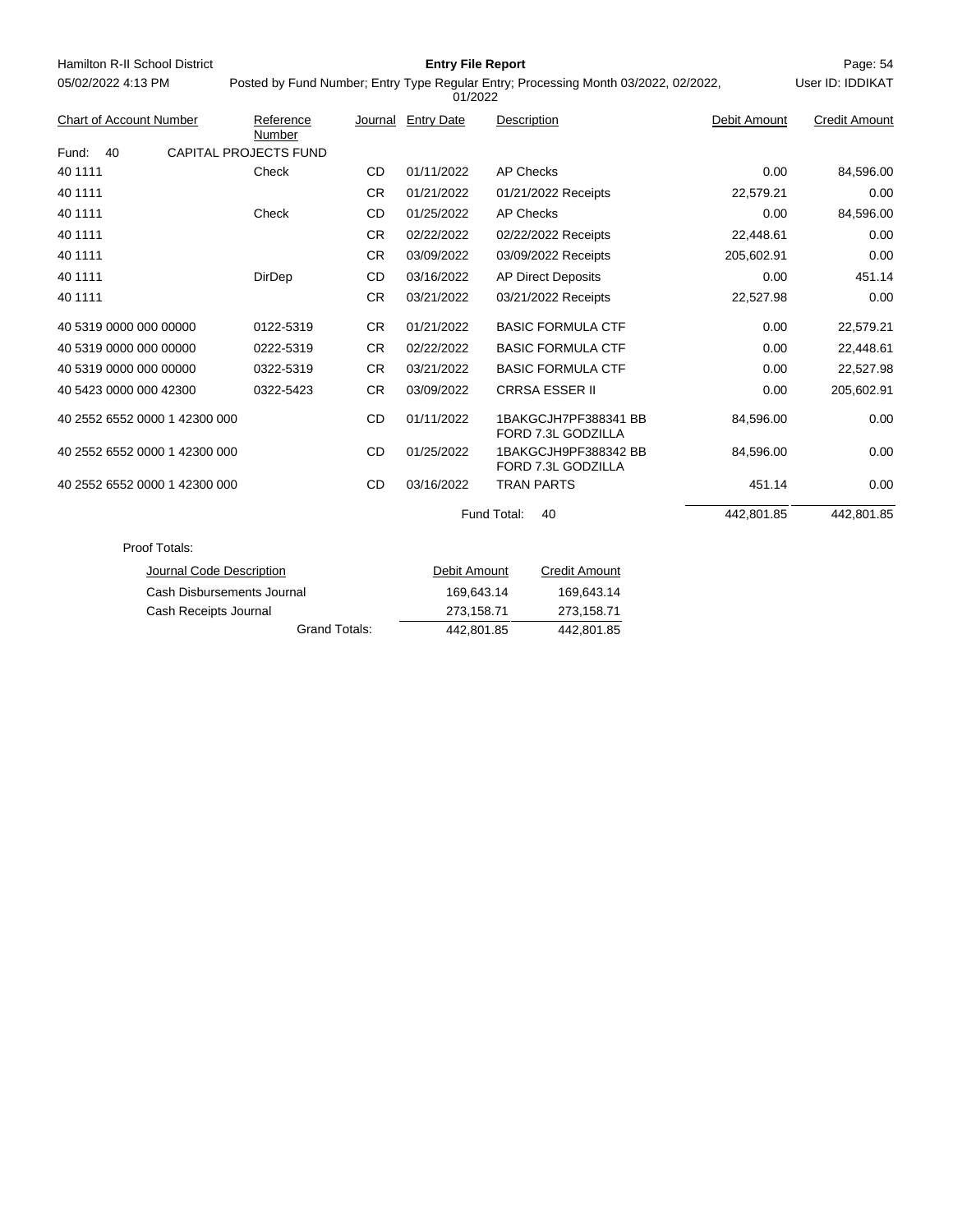Hamilton R-II School District **Entry File Report Entry File Report** Page: 55 05/02/2022 4:13 PM

# **Entry File Report**

User ID: IDDIKAT

| <b>Chart of Account Number</b> |                             | Reference<br>Number |           | Journal Entry Date | Description                           | Debit Amount | <b>Credit Amount</b> |
|--------------------------------|-----------------------------|---------------------|-----------|--------------------|---------------------------------------|--------------|----------------------|
| Fund:<br>60                    | STUDENT ACTIVITY/TRUST FUND |                     |           |                    |                                       |              |                      |
| 60 1111                        |                             |                     | CR.       | 02/17/2021         | 02/17/2021 Receipts                   | 325.00       | 0.00                 |
| 60 1111                        |                             |                     | CR        | 01/03/2022         | 01/03/2022 Receipts                   | 1,083.94     | 0.00                 |
| 60 1111                        |                             |                     | <b>CR</b> | 01/07/2022         | 01/07/2022 Receipts                   | 635.00       | 0.00                 |
| 60 1111                        |                             |                     | CR.       | 01/11/2022         | 01/11/2022 Receipts                   | 70.00        | 0.00                 |
| 60 1111                        |                             |                     | CR.       | 01/12/2022         | 01/12/2022 Receipts                   | 473.50       | 0.00                 |
| 60 1111                        |                             |                     | <b>CR</b> | 01/13/2022         | 01/13/2022 Receipts                   | 1,132.25     | 0.00                 |
| 60 1111                        |                             |                     | <b>CR</b> | 01/18/2022         | 01/18/2022 Receipts                   | 554.75       | 0.00                 |
| 60 1111                        |                             |                     | CR        | 01/19/2022         | 01/19/2022 Receipts                   | 461.50       | 0.00                 |
| 60 1111                        |                             | Check               | CD        | 01/19/2022         | <b>AP Checks</b>                      | 0.00         | 11,287.37            |
| 60 1111                        |                             | DirDep              | CD        | 01/19/2022         | <b>AP Direct Deposits</b>             | 0.00         | 29.70                |
| 60 1111                        |                             | AutoPay             | CD        | 01/19/2022         | AP Automatic Payments                 | 0.00         | 1,302.20             |
| 60 1111                        |                             | Check               | CD        | 01/19/2022         | <b>AP Checks</b>                      | 0.00         | 1,794.88             |
| 60 1111                        |                             |                     | CD        | 01/19/2022         | AP Prepaid Automatic Payment<br>Total | 0.00         | 4,307.77             |
| 60 1111                        |                             | DirDep              | PR        | 01/20/2022         | PR Employee Direct Deposits           | 0.00         | 175.00               |
| 60 1111                        |                             |                     | <b>CR</b> | 01/25/2022         | 01/25/2022 Receipts                   | 379.35       | 0.00                 |
| 60 1111                        |                             |                     | CR.       | 01/26/2022         | 01/26/2022 Receipts                   | 1,108.15     | 0.00                 |
| 60 1111                        |                             |                     | <b>CR</b> | 01/27/2022         | 01/27/2022 Receipts                   | 643.00       | 0.00                 |
| 60 1111                        |                             |                     | <b>CR</b> | 01/28/2022         | 01/28/2022 Receipts                   | 845.45       | 0.00                 |
| 60 1111                        |                             |                     | <b>CR</b> | 01/31/2022         | 01/31/2022 Receipts                   | 3,623.66     | 0.00                 |
| 60 1111                        |                             |                     | CD        | 01/31/2022         | AP Prepaid Automatic Payment<br>Total | 0.00         | 1,302.20             |
| 60 1111                        |                             | Check               | CD        | 01/31/2022         | <b>AP Checks</b>                      | 0.00         | 283.24               |
| 60 1111                        |                             |                     | CD        | 01/31/2022         | AP Prepaid Automatic Payment<br>Total | 0.00         | 4,307.77             |
| 60 1111                        |                             | Void Check          | CD        | 01/31/2022         | Void AP Check                         | 1,302.20     | 0.00                 |
| 60 1111                        |                             | Void Check          | CD        | 01/31/2022         | Void AP Check                         | 4,307.77     | 0.00                 |
| 60 1111                        |                             |                     | CR.       | 02/03/2022         | 02/03/2022 Receipts                   | 575.75       | 0.00                 |
| 60 1111                        |                             |                     | CR.       | 02/09/2022         | 02/09/2022 Receipts                   | 1,159.00     | 0.00                 |
| 60 1111                        |                             |                     | CR        | 02/09/2022         | 02/09/2022 Receipts                   | 185.00       | 0.00                 |
| 60 1111                        |                             |                     | CR        | 02/10/2022         | 02/10/2022 Receipts                   | 860.50       | 0.00                 |
| 60 1111                        |                             |                     | CR        | 02/11/2022         | 02/11/2022 Receipts                   | 257.00       | 0.00                 |
| 60 1111                        |                             |                     | CR        | 02/14/2022         | 02/14/2022 Receipts                   | 1,206.75     | 0.00                 |
| 60 1111                        |                             |                     | CR        | 02/15/2022         | 02/15/2022 Receipts                   | 693.47       | 0.00                 |
| 60 1111                        |                             |                     | CR        | 02/16/2022         | 02/16/2022 Receipts                   | 708.50       | 0.00                 |
| 60 1111                        |                             | AutoPay             | CD        | 02/16/2022         | AP Automatic Payments                 | 0.00         | 345.91               |
| 60 1111                        |                             | Check               | CD        | 02/16/2022         | <b>AP Checks</b>                      | 0.00         | 4,326.11             |
| 60 1111                        |                             | DirDep              | PR        | 02/18/2022         | PR Employee Direct Deposits           | 0.00         | 30.00                |
| 60 1111                        |                             |                     | CR        | 02/22/2022         | 02/22/2022 Receipts                   | 495.57       | 0.00                 |
| 60 1111                        |                             |                     | CR        | 02/24/2022         | 02/24/2022 Receipts                   | 3,609.80     | 0.00                 |
| 60 1111                        | 5                           |                     | GJ        | 02/28/2022         | <b>COR SYMPATHY GIFTS</b>             | 160.00       | 0.00                 |
| 60 1111                        |                             |                     | CR        | 03/01/2022         | 03/01/2022 Receipts                   | 692.00       | 0.00                 |
| 60 1111                        |                             |                     | CR        | 03/04/2022         | 03/04/2022 Receipts                   | 469.30       | 0.00                 |
| 60 1111                        |                             |                     | CR        | 03/08/2022         | 03/08/2022 Receipts                   | 72.50        | 0.00                 |
| 60 1111                        |                             | AutoPay             | CD        | 03/16/2022         | AP Automatic Payments                 | 0.00         | 2,510.32             |
| 60 1111                        |                             | Check               | CD        | 03/16/2022         | <b>AP Checks</b>                      | 0.00         | 9,027.91             |
| 60 1111                        | 1                           |                     | GJ        | 03/18/2022         | RECLASS SA EXPENSE                    | 275.59       | 0.00                 |
| 60 1111                        |                             | DirDep              | PR        | 03/18/2022         | PR Employee Direct Deposits           | 0.00         | 124.45               |
| 60 1111                        |                             |                     | CR.       | 03/22/2022         | 03/22/2022 Receipts                   | 3,097.00     | 0.00                 |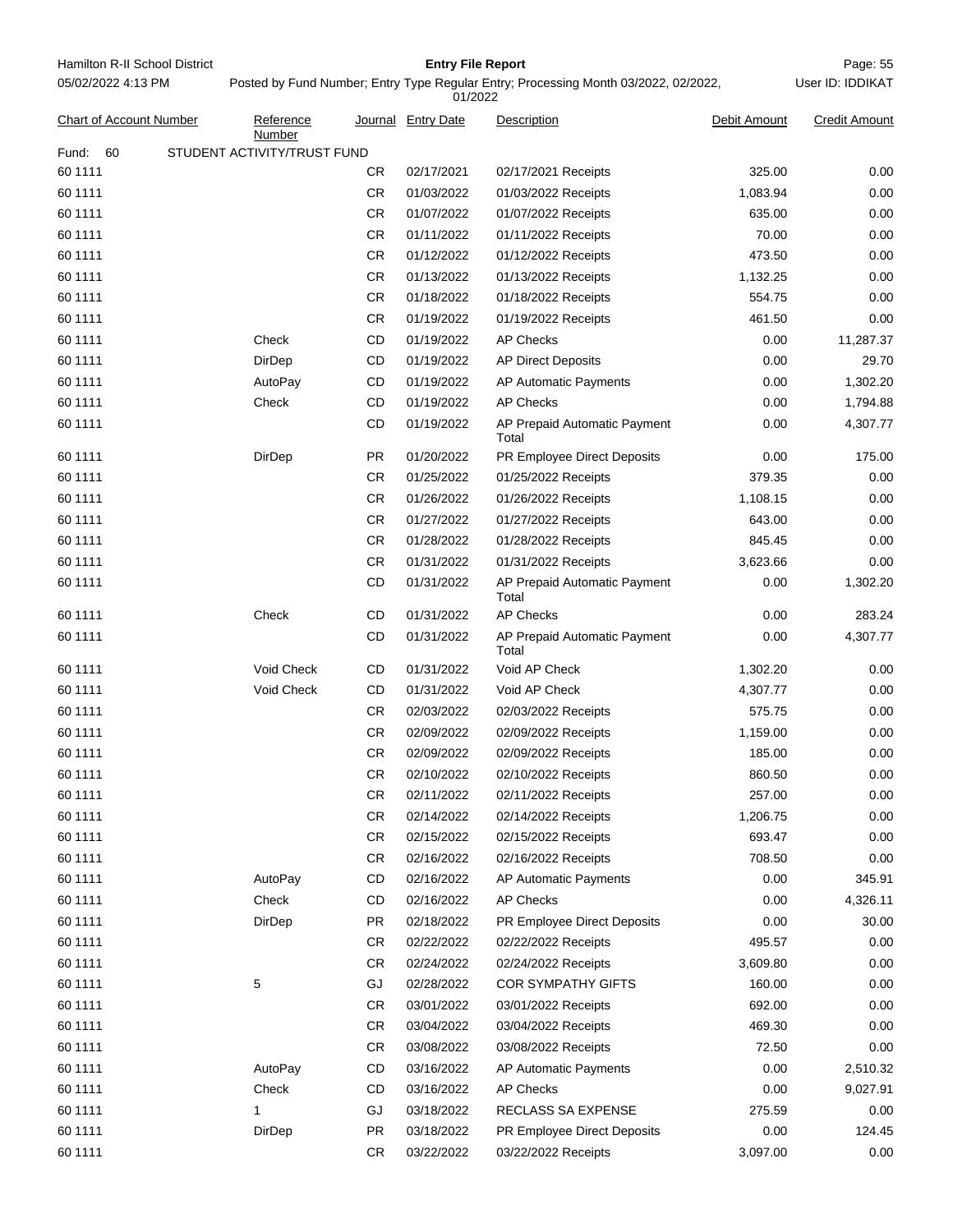Hamilton R-II School District **Entry File Report Entry File Report** Page: 56 05/02/2022 4:13 PM

# **Entry File Report**

Posted by Fund Number; Entry Type Regular Entry; Processing Month 03/2022, 02/2022,

| 01/2022                        |                     |           |                    |                                     |              |                      |  |  |
|--------------------------------|---------------------|-----------|--------------------|-------------------------------------|--------------|----------------------|--|--|
| <b>Chart of Account Number</b> | Reference<br>Number |           | Journal Entry Date | Description                         | Debit Amount | <b>Credit Amount</b> |  |  |
| 60 1111                        | Check               | CD        | 03/25/2022         | <b>AP Checks</b>                    | 0.00         | 192.00               |  |  |
| 60 1111                        |                     | <b>CR</b> | 03/28/2022         | 03/28/2022 Receipts                 | 202.00       | 0.00                 |  |  |
| 60 1111                        | 4                   | GJ        | 03/30/2022         | FROM BB FOR APPAREL                 | 685.86       | 0.00                 |  |  |
| 60 1111                        |                     | <b>CR</b> | 03/31/2022         | 03/31/2022 Receipts                 | 750.00       | 0.00                 |  |  |
| 60 3119                        | 1                   | GJ        | 01/05/2022         | <b>SYMPATHY GIFTS</b>               | 80.00        | 0.00                 |  |  |
| 60 3119                        | 1                   | GJ        | 02/10/2022         | <b>SYMPATHY GIFTS</b>               | 80.00        | 0.00                 |  |  |
| 60 31 19                       | 5                   | GJ        | 02/28/2022         | <b>COR SYMPATHY GIFTS</b>           | 0.00         | 160.00               |  |  |
| 60 5179 1050 025 00000         | 2                   | GJ        | 03/18/2022         | RECLASS TO SOFTBALL                 | 500.00       | 0.00                 |  |  |
| 60 5179 1050 025 00000         | 2021203224          | <b>CR</b> | 03/22/2022         | HS BASEBALL 2/16/22                 | 0.00         | 475.00               |  |  |
| 60 5179 1050 026 00000         | 2021203011          | CR        | 03/01/2022         | DRAMA CLUB TSHIRTS                  | 0.00         | 192.00               |  |  |
| 60 5179 1050 032 00000         | 1                   | GJ        | 01/05/2022         | SYMPATHY GIFT L<br><b>CARPENTER</b> | 0.00         | 40.00                |  |  |
| 60 5179 1050 032 00000         | 1                   | GJ        | 01/05/2022         | SYMPATHY GIFT B MURRELL             | 0.00         | 40.00                |  |  |
| 60 5179 1050 032 00000         | 1                   | GJ        | 02/10/2022         | SYMPATHY GIFT A FORD/R<br>LEE       | 0.00         | 40.00                |  |  |
| 60 5179 1050 032 00000         | $\mathbf{1}$        | GJ        | 02/10/2022         | SYMPATHY GIFT K CLAYPOOL            | 0.00         | 40.00                |  |  |
| 60 5179 1050 039 00000         | 2                   | GJ        | 03/18/2022         | RECLASS TO SOFTBALL                 | 0.00         | 500.00               |  |  |
| 60 5179 1050 041 00000         | 6                   | GJ        | 03/31/2022         | SR TO VT FOR SR VIDEO CDS           | 0.00         | 210.00               |  |  |
| 60 5179 1050 047 00000         | 2021202095          | CR        | 02/09/2022         | <b>LA4 DUAL ENROLLMENT</b>          | 0.00         | 300.00               |  |  |
| 60 5179 1050 047 00000         | 2021202241          | CR        | 02/24/2022         | NCMC DC FALL 2021                   | 0.00         | 3,304.80             |  |  |
| 60 5179 1050 053 00000         | 2021201071          | CR        | 01/07/2022         | JV B BB CONC 1/3/2022               | 0.00         | 485.00               |  |  |
| 60 5179 1050 053 00000         | 2021201181          | CR        | 01/18/2022         | <b>JR CLASS CONC</b>                | 0.00         | 554.75               |  |  |
| 60 5179 1050 053 00000         | 2021201191          | CR.       | 01/19/2022         | <b>JR CONC</b>                      | 0.00         | 461.50               |  |  |
| 60 5179 1050 053 00000         | 2021201252          | CR        | 01/25/2022         | JR CLASS CONC                       | 0.00         | 379.35               |  |  |
| 60 5179 1050 053 00000         | 2021201262          | CR        | 01/26/2022         | <b>JR CLASS CONC</b>                | 0.00         | 787.53               |  |  |
| 60 5179 1050 053 00000         | 2021201271          | <b>CR</b> | 01/27/2022         | JR CLASS CONC                       | 0.00         | 643.00               |  |  |
| 60 5179 1050 053 00000         | 2021201282          | CR.       | 01/28/2022         | <b>JR CLASS CONC</b>                | 0.00         | 845.45               |  |  |
| 60 5179 1050 053 00000         | 20212013110         | CR        | 01/31/2022         | <b>JR CLASS CONC</b>                | 0.00         | 891.75               |  |  |
| 60 5179 1050 053 00000         | 2021201314          | CR        | 01/31/2022         | <b>JR CLASS CONC</b>                | 0.00         | 477.00               |  |  |
| 60 5179 1050 053 00000         | 2021201312          | CR        | 01/31/2022         | <b>JR CONC</b>                      | 0.00         | 735.35               |  |  |
| 60 5179 1050 053 00000         | 2021202031          | CR        | 02/03/2022         | JR CLASS CONC 2/1/2022              | 0.00         | 288.75               |  |  |
| 60 5179 1050 053 00000         | 2021202033          | <b>CR</b> | 02/03/2022         | JR CLASS DONATION                   | 0.00         | 167.00               |  |  |
| 60 5179 1050 053 00000         | 2021202102-2        | CR.       | 02/09/2022         | INC JR CLASS CONC 2/9/22            | 0.00         | 185.00               |  |  |
| 60 5179 1050 053 00000         | 2021202102          | CR.       | 02/10/2022         | JR CONC 2/9/2022                    | 0.00         | 860.50               |  |  |
| 60 5179 1050 053 00000         | 2021202142          | CR.       | 02/14/2022         | JR CLASSS CONC 2/11/2022            | 0.00         | 831.50               |  |  |
| 60 5179 1050 053 00000         | 2021202162          | CR        | 02/16/2022         | JR CLASS CONC 2/15/22               | 0.00         | 708.50               |  |  |
| 60 5179 1050 053 00000         | 2021202222          | CR.       | 02/22/2022         | JR CLASS CONC 2/21/22               | 0.00         | 495.57               |  |  |
| 60 5179 1050 053 00000         | 2021203081          | CR.       | 03/08/2022         | JR CLASS - AK                       | 0.00         | 72.50                |  |  |
| 60 5179 1050 054 00000         | 2021201075          | CR.       | 01/07/2022         | <b>HAMILTON BOOSTER CLUB</b>        | 0.00         | 50.00                |  |  |
| 60 5179 1050 062 00000         | 2021201033          | CR        | 01/03/2022         | FFA REIMB NAT CONV                  | 0.00         | 1,083.94             |  |  |
| 60 5179 1050 062 00000         | 2021201264          | CR.       | 01/26/2022         | <b>FFA</b>                          | 0.00         | 295.62               |  |  |
| 60 5179 1050 062 00000         | 2021201183          | CR.       | 01/31/2022         | FFA SH BUS                          | 0.00         | 1,379.56             |  |  |
| 60 5179 1050 062 00000         | 2021203012          | CR.       | 03/01/2022         | WRESTLING                           | 0.00         | 500.00               |  |  |
| 60 5179 1050 062 00000         | 2021203317          | CR        | 03/31/2022         | FFA COFFEE BUS SPONSORS             | 0.00         | 750.00               |  |  |
| 60 5179 1050 063 00000         | 5                   | GJ        | 03/31/2022         | FB CONC STAND                       | 0.00         | 1,091.54             |  |  |
| 60 5179 1050 065 00000         |                     |           |                    | <b>DISTRIBUTION</b><br>YB AD SALES  | 0.00         | 453.50               |  |  |
| 60 5179 1050 065 00000         | 2021201122          | CR.       | 01/12/2022         | HS YEARBOOK AD SALES                | 0.00         |                      |  |  |
|                                | 2021202244          | CR        | 02/24/2022         | 2/18/22                             |              | 305.00               |  |  |
| 60 5179 1050 065 00000         | 2021203281          | <b>CR</b> | 03/28/2022         | HS YEARBOOK                         | 0.00         | 202.00               |  |  |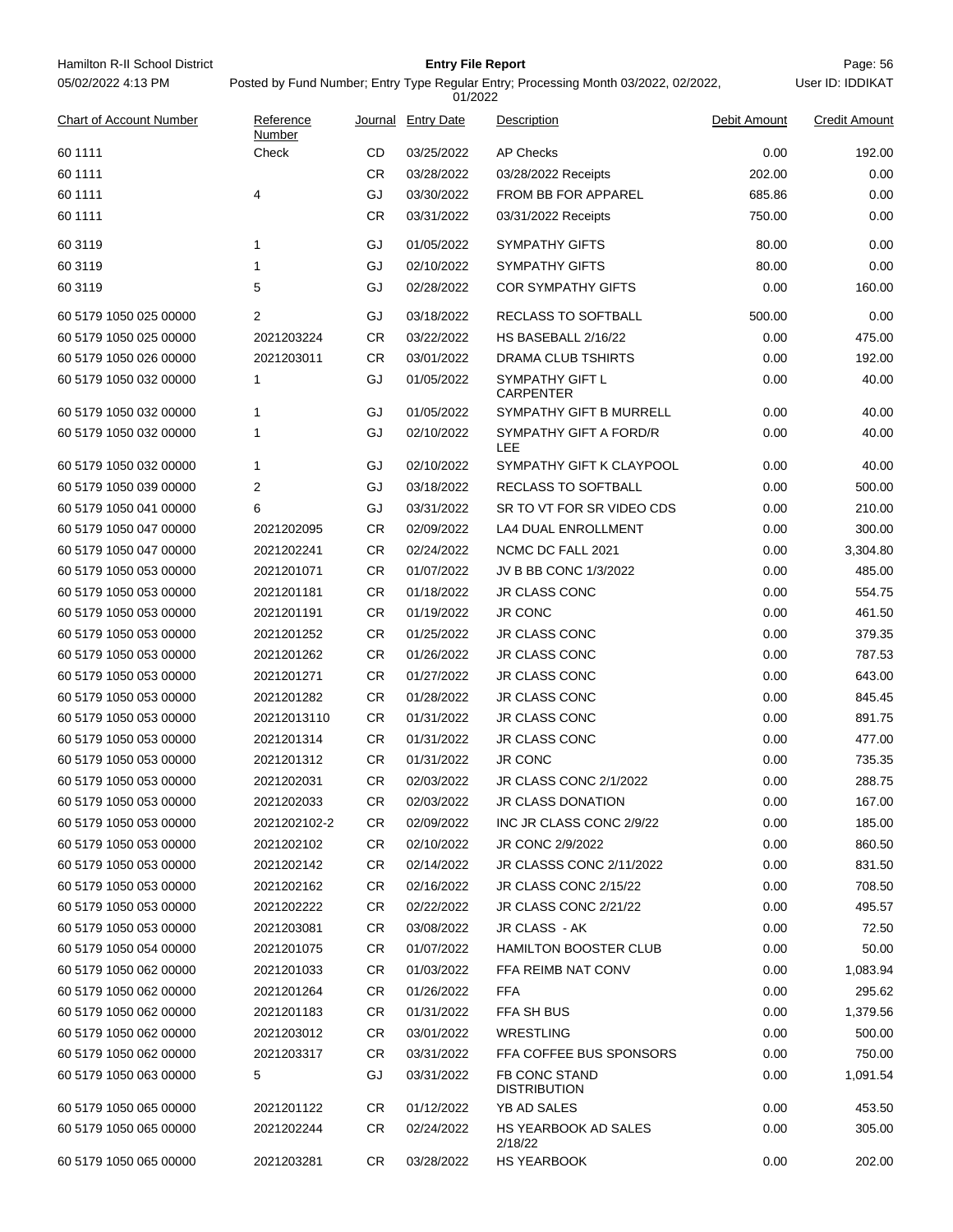Hamilton R-II School District **Entry File Report Entry File Report** Page: 57 05/02/2022 4:13 PM

# **Entry File Report**

User ID: IDDIKAT

| <b>Chart of Account Number</b> | Reference<br>Number |           | Journal Entry Date | Description                                         | Debit Amount | <b>Credit Amount</b> |
|--------------------------------|---------------------|-----------|--------------------|-----------------------------------------------------|--------------|----------------------|
| 60 5179 1050 067 00000         | 2021202152          | CR        | 02/15/2022         | <b>VARSITY CHEER</b>                                | 0.00         | 494.22               |
| 60 5179 1050 067 00000         | 2021203044          | CR        | 03/04/2022         | NATALIE WEST CHEER BILL                             | 0.00         | 469.30               |
| 60 5179 1050 067 00000         | 5                   | GJ        | 03/31/2022         | FB CONC STAND<br><b>DISTRIBUTION</b>                | 0.00         | 1,091.54             |
| 60 5179 1050 069 00000         | 2021201113          | CR.       | 01/11/2022         | <b>CB DEPOSIT</b>                                   | 0.00         | 25.00                |
| 60 5179 1050 069 00000         | 2021201265          | CR        | 01/26/2022         | <b>CB DEPOSIT</b>                                   | 0.00         | 25.00                |
| 60 5179 1050 076 00000         | 2021201121          | CR        | 01/12/2022         | <b>FBLA DUES</b>                                    | 0.00         | 20.00                |
| 60 5179 1050 085 00000         | 2021202141          | CR        | 02/14/2022         | HS STU CO 2/12/22 DANCE<br>ADM                      | 0.00         | 375.25               |
| 60 5179 1050 089 00000         | 5                   | GJ        | 01/05/2022         | <b>19 TSHIRTS TO HORNET</b><br><b>HOUSE</b>         | 0.00         | 218.50               |
| 60 5179 1050 089 00000         | 2021201131          | CR        | 01/13/2022         | PHS HH                                              | 0.00         | 1,132.25             |
| 60 5179 1050 089 00000         | 2021202094          | CR        | 02/09/2022         | <b>HORNET HOUSE</b>                                 | 0.00         | 859.00               |
| 60 5179 1050 089 00000         | 2021202111          | CR        | 02/11/2022         | PHS HORNET HOUSE                                    | 0.00         | 257.00               |
| 60 5179 1050 089 00000         | 2021203223          | CR        | 03/22/2022         | PHS HORNET HOUSE                                    | 0.00         | 928.00               |
| 60 5179 1050 089 00000         | 2021203225          | CR        | 03/22/2022         | PHS HORNET HOUSE 3/18/22                            | 0.00         | 1,130.00             |
| 60 5179 1050 095 00000         | 4                   | GJ        | 03/30/2022         | <b>FROM BB FOR APPAREL</b>                          | 0.00         | 685.86               |
| 60 5179 1050 095 00000         | 5                   | GJ        | 03/31/2022         | FB CONC STAND<br><b>DISTRIBUTION</b>                | 0.00         | 1,091.54             |
| 60 5179 1050 099 00000         | 2021202173          | CR        | 02/17/2021         | PHS CHOIR SHIRT ORDERS                              | 0.00         | 275.00               |
| 60 5179 3000 080 00000         | 13                  | GJ        | 02/28/2022         | FB CONC TO MS STU CO                                | 0.00         | 618.75               |
| 60 5179 3000 081 00000         | 2021202171          | CR        | 02/17/2021         | <b>CLINE MEMORIAL</b>                               | 0.00         | 50.00                |
| 60 5179 3000 081 00000         | 2021201112          | <b>CR</b> | 01/11/2022         | <b>CC MEMORIAL</b>                                  | 0.00         | 45.00                |
| 60 5179 3000 081 00000         | 2021201317          | <b>CR</b> | 01/31/2022         | <b>CLINE MEMORIAL</b>                               | 0.00         | 140.00               |
| 60 5179 3000 081 00000         | 2021202036          | CR        | 02/03/2022         | <b>CC MEMORIAL</b>                                  | 0.00         | 120.00               |
| 60 5179 4020 045 00000         | 2021201073          | CR        | 01/07/2022         | <b>HES STEERING BKPK</b><br><b>BUDDIES DONATION</b> | 0.00         | 100.00               |
| 60 5179 4020 045 00000         | 2021202151          | CR        | 02/15/2022         | <b>DONATION</b>                                     | 0.00         | 199.25               |
| 60 5179 4020 045 00000         | 2021203222          | CR        | 03/22/2022         | <b>HES STEER COMM - 4TH FT</b>                      | 0.00         | 564.00               |
| 60 1411 6411 1050 1 00000 026  |                     | CD        | 01/19/2022         | DRAMA CLUB SCRIPTS                                  | 33.50        | 0.00                 |
| 60 1411 6411 1050 1 00000 026  |                     | CD        | 02/16/2022         | 20 SCRIPTS/1 DIRECTOR<br><b>BOOK</b>                | 200.50       | 0.00                 |
| 60 1411 6411 1050 1 00000 026  |                     | CD        | 03/25/2022         | DRAMA CLUB APPAREL                                  | 192.00       | 0.00                 |
| 60 1411 6411 1050 1 00000 027  |                     | <b>CD</b> | 01/19/2022         | <b>BOOK CLUB SUPPLIES</b>                           | 82.05        | 0.00                 |
| 60 1411 6411 1050 1 00000 051  | -6                  | GJ        | 03/31/2022         | SR TO VT FOR SR VIDEO CDS                           | 210.00       | 0.00                 |
| 60 1411 6411 1050 1 00000 053  |                     | CD        | 01/19/2022         | <b>JR CLASS SUPPLIES</b>                            | 893.87       | 0.00                 |
| 60 1411 6411 1050 1 00000 053  |                     | CD        | 02/16/2022         | <b>JR CLASS SUPPLIES</b>                            | 1,045.67     | 0.00                 |
| 60 1411 6411 1050 1 00000 053  |                     | CD        | 02/16/2022         | <b>JR CLASS CONC</b>                                | 325.55       | 0.00                 |
| 60 1411 6411 1050 1 00000 053  |                     | $CD$ $*$  | 02/16/2022         | Correction: JR CLASS<br><b>CONCESSIONS</b>          | 692.69       | 0.00                 |
| 60 1411 6411 1050 1 00000 053  |                     | CD        | 03/16/2022         | <b>JR CLASS SUPPLIES</b>                            | 409.76       | 0.00                 |
| 60 1411 6411 1050 1 00000 053  |                     | CD        | 03/16/2022         | <b>22 PROM CATERING</b>                             | 475.00       | 0.00                 |
| 60 1411 6411 1050 1 00000 053  |                     | CD        | 03/16/2022         | SA DONATION JR CLASS TO<br>JR PARENTS               | 75.00        | 0.00                 |
| 60 1411 6411 1050 1 00000 053  |                     | CD        | 03/16/2022         | 22 PROM                                             | 2,040.00     | 0.00                 |
| 60 1411 6411 1050 1 00000 053  |                     | CD        | 03/16/2022         | 22 PROM DJ                                          | 599.00       | 0.00                 |
| 60 1411 6411 1050 1 00000 062  |                     | CD        | 01/19/2022         | 2022 GREENHAND CONF                                 | 25.00        | 0.00                 |
| 60 1411 6411 1050 1 00000 062  |                     | CD        | 01/19/2022         | 15 NATL FFA CONV REG &<br>RODEO TICKETS             | 1,125.00     | 0.00                 |
| 60 1411 6411 1050 1 00000 062  |                     | CD        | 02/16/2022         | FFA ATTIRE                                          | 674.00       | 0.00                 |
| 60 1411 6411 1050 1 00000 062  |                     | CD        | 02/16/2022         | FFA FUNDRAISER ITEMS                                | 112.00       | 0.00                 |
| 60 1411 6411 1050 1 00000 062  |                     | CD        | 03/16/2022         | 25 FFA JACKETS                                      | 1,513.00     | 0.00                 |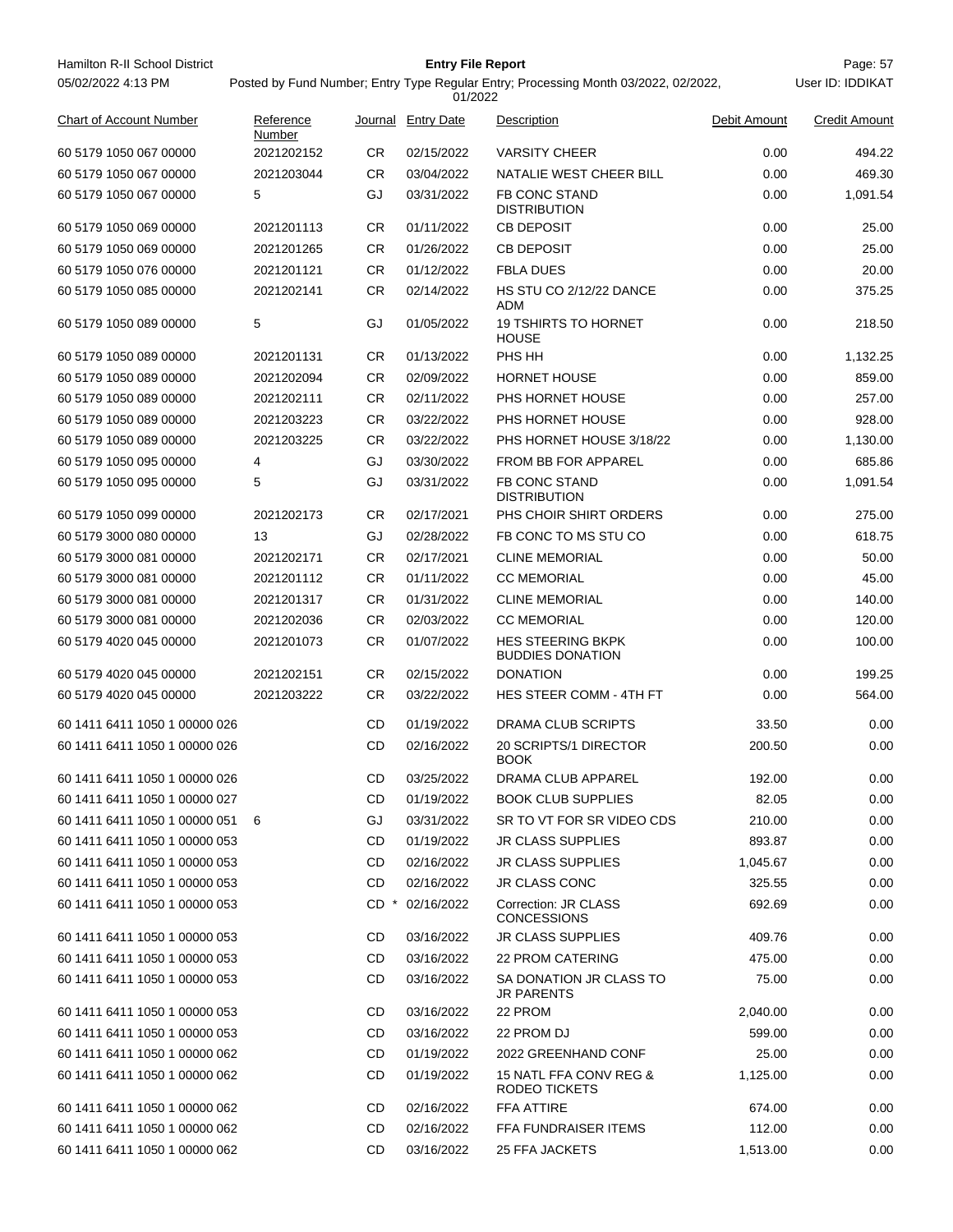Hamilton R-II School District **Entry File Report Entry File Report** Page: 58 05/02/2022 4:13 PM

# **Entry File Report**

User ID: IDDIKAT

| <b>Chart of Account Number</b>  | Reference<br>Number |           | Journal Entry Date | Description                                     | Debit Amount | <b>Credit Amount</b> |
|---------------------------------|---------------------|-----------|--------------------|-------------------------------------------------|--------------|----------------------|
| 60 1411 6411 1050 1 00000 085   |                     | CD        | 01/19/2022         | <b>HS STU CO SUPPLIES</b>                       | 84.67        | 0.00                 |
| 60 1411 6411 1050 1 00000 085   |                     | CD        | 01/19/2022         | <b>HOCO SHIRTS</b>                              | 3,470.44     | 0.00                 |
| 60 1411 6411 1050 1 00000 085   |                     | CD        | 01/19/2022         | <b>HOCO FLOWERS</b>                             | 262.00       | 0.00                 |
| 60 1411 6411 1050 1 00000 085   |                     | CD        | 01/19/2022         | DJ - WINTER SPORTS DANCE                        | 599.00       | 0.00                 |
| 60 1411 6411 1050 1 00000 085   |                     | CD        | 02/16/2022         | <b>HOCO SHIRTS</b>                              | 27.71        | 0.00                 |
| 60 1411 6411 1050 1 00000 085   |                     | CD        | 02/16/2022         | <b>HS STU CO SUPPLIES</b>                       | 27.61        | 0.00                 |
| 60 1411 6411 1050 1 00000 085   |                     | CD        | 03/16/2022         | <b>FLOWERS 22 COURTWARM</b>                     | 190.00       | 0.00                 |
| 60 1411 6411 1050 1 00000 085   | <b>PR Checks</b>    | PR.       | 03/18/2022         | PR Salary Expense                               | 40.09        | 0.00                 |
| 60 1411 6411 1050 1 00000 089   |                     | CD        | 02/16/2022         | <b>HH SHIRTS</b>                                | 742.49       | 0.00                 |
| 60 1411 6411 1050 1 00000 089   |                     | CD        | 03/16/2022         | <b>DONATION FROM PHS</b><br><b>HORNET HOUSE</b> | 1,200.00     | 0.00                 |
| 60 1411 6411 1050 1 00000 089   |                     | CD        | 03/16/2022         | <b>VINYL SHEETS</b>                             | 718.72       | 0.00                 |
| 60 1411 6411 1050 1 00000 095   |                     | CD        | 01/19/2022         | <b>BAND APPAREL</b>                             | 685.86       | 0.00                 |
| 60 1411 6411 1050 1 00000 095   |                     | CD        | 02/16/2022         | <b>BAND SUPPLIES</b>                            | 18.99        | 0.00                 |
| 60 1411 6411 1050 1 00000 095   |                     | CD        | 02/16/2022         | <b>TUBA REPAIR</b>                              | 350.00       | 0.00                 |
| 60 1411 6411 1050 1 00000 095   |                     | CD        | 03/16/2022         | <b>MEMBERSHIP DUES</b>                          | 75.00        | 0.00                 |
| 60 1411 6411 1050 1 00000 095   |                     | CD        | 03/16/2022         | <b>BAND TSHIRTS</b>                             | 343.27       | 0.00                 |
| 60 1411 6411 1050 1 00000 095   |                     | CD        | 03/16/2022         | <b>BAND REPAIR AND SUPPLIES</b>                 | 401.10       | 0.00                 |
| 60 1411 6411 1050 1 00000 099   |                     | CD        | 03/16/2022         | <b>CHOIR SHIRTS</b>                             | 286.75       | 0.00                 |
| 60 1411 6411 3000 1 00000 080   |                     | CD        | 01/19/2022         | <b>MS STU CO SUPPLIES</b>                       | 61.22        | 0.00                 |
| 60 1411 6411 3000 1 00000 080   |                     | CD        | 01/19/2022         | <b>MS STU CO CHRISTMAS</b>                      | 182.61       | 0.00                 |
| 60 1411 6411 3000 1 00000 080   | <b>Void Check</b>   | CD        | 01/31/2022         | <b>MS STU CO CHRISTMAS</b>                      | 0.00         | 182.61               |
| 60 1411 6411 3000 1 00000 080   |                     | CD        | 01/31/2022         | <b>MS STU CO CHRISTMAS</b>                      | 182.61       | 0.00                 |
| 60 1421 6411 1050 1 00000 037   |                     | CD        | 01/19/2022         | <b>CC APPAREL</b>                               | 213.65       | 0.00                 |
| 60 1421 6411 1050 1 00000 061   |                     | CD        | 01/19/2022         | <b>WRESTLING SINGLETS-</b><br><b>FUNDRAISER</b> | 500.00       | 0.00                 |
| 60 1421 6411 1050 1 00000 061   |                     | CD        | 03/16/2022         | 2 WR SINGLETS                                   | 112.00       | 0.00                 |
| 60 1421 6411 1050 1 00000 063 5 |                     | GJ        | 01/05/2022         | <b>19 TSHIRTS TO HORNET</b><br><b>HOUSE</b>     | 218.50       | 0.00                 |
| 60 1421 6411 1050 1 00000 063   |                     | CD        | 01/19/2022         | <b>HS G BB SWEATS</b>                           | 1,501.00     | 0.00                 |
| 60 1421 6411 1050 1 00000 063   |                     | CD        | 02/16/2022         | <b>BB SHOOTER SHIRTS</b>                        | 341.61       | 0.00                 |
| 60 1421 6411 1050 1 00000 067   |                     | CD        | 01/19/2022         | <b>ES CHEER SHIRTS</b>                          | 634.11       | 0.00                 |
| 60 1421 6411 1050 1 00000 067   |                     | <b>CD</b> | 01/19/2022         | <b>SR NIGHT FLOWERS</b>                         | 20.00        | 0.00                 |
| 60 1421 6411 1050 1 00000 067   |                     | CD        | 01/19/2022         | <b>BODYLINER</b>                                | 83.45        | 0.00                 |
| 60 1421 6411 1050 1 00000 067   |                     | CD        | 03/16/2022         | <b>HS CHEER SUPPLIES</b>                        | 38.42        | 0.00                 |
| 60 1421 6411 1050 1 00000 075   |                     | CD        | 01/19/2022         | <b>BASKETBALL APPAREL</b>                       | 356.11       | 0.00                 |
| 60 1421 6411 1050 1 00000 088   |                     | CD        | 02/16/2022         | <b>DANCE SUPPLIES</b>                           | 20.36        | 0.00                 |
| 60 1421 6411 1050 1 00000 088   |                     | CD        | 03/16/2022         | DANCE SUPPLIES                                  | 51.32        | 0.00                 |
| 60 1421 6411 1050 1 00000 761   |                     | CD        | 03/16/2022         | <b>WRESTLING TSHIRTS</b>                        | 413.96       | 0.00                 |
| 60 1421 6411 1050 1 00000 800   | -1                  | GJ        | 03/18/2022         | RECLASS SA EXPENSE                              | 0.00         | 275.59               |
| 60 1491 6411 0000 1 00000 078   |                     | CD        | 01/19/2022         | <b>TEACHER RETENTION GRANT</b>                  | 3,300.00     | 0.00                 |
| 60 1491 6411 0000 1 00000 078   |                     | CD        | 01/19/2022         | <b>GROW YOUR OWN GRANT</b>                      | 97.77        | 0.00                 |
| 60 1491 6411 0000 1 00000 078   |                     | CD        | 01/19/2022         | <b>CTE GRANT SUPPLIES</b>                       | 319.56       | 0.00                 |
| 60 1491 6411 0000 1 00000 078   |                     | CD        | 01/19/2022         | <b>MISC SUPPLIES</b>                            | 23.32        | 0.00                 |
| 60 1491 6411 0000 1 00000 078   |                     | CD        | 01/19/2022         | <b>G BB TSHIRTS</b>                             | 415.00       | 0.00                 |
| 60 1491 6411 0000 1 00000 078   |                     | CD        | 01/19/2022         | <b>WRESTLING SINGLETS-</b><br>YOUTH             | 500.00       | 0.00                 |
| 60 1491 6411 0000 1 00000 078   |                     | CD        | 01/31/2022         | <b>CTE GRANT SUPPLIES</b>                       | 319.56       | 0.00                 |
| 60 1491 6411 0000 1 00000 078   | Void Check          | CD        | 01/31/2022         | <b>GROW YOUR OWN GRANT</b>                      | 0.00         | 97.77                |
| 60 1491 6411 0000 1 00000 078   | Void Check          | CD        | 01/31/2022         | <b>CTE GRANT SUPPLIES</b>                       | 0.00         | 319.56               |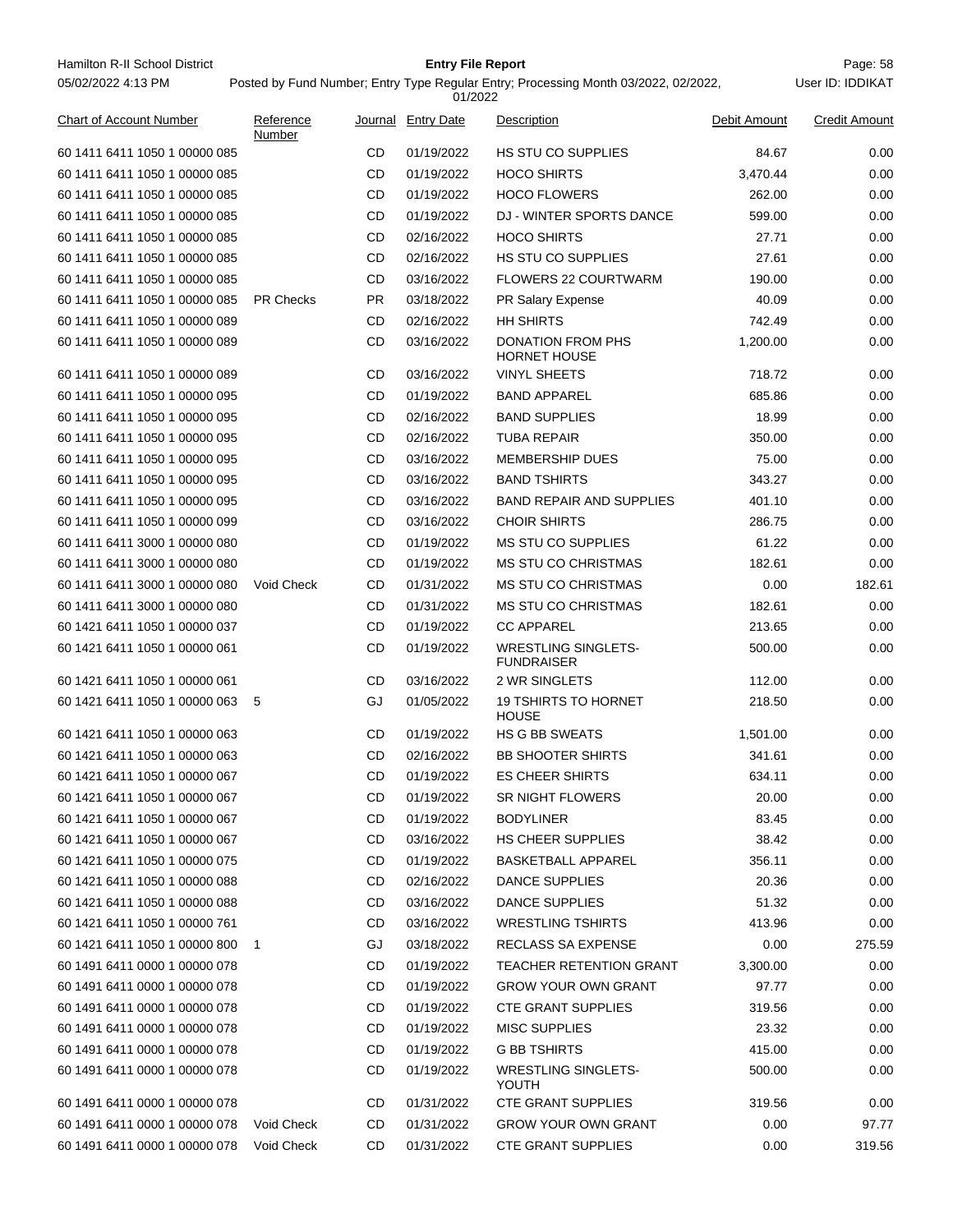| Hamilton R-II School District  |                     |           | <b>Entry File Report</b> |                                                                                     |              | Page: 59             |
|--------------------------------|---------------------|-----------|--------------------------|-------------------------------------------------------------------------------------|--------------|----------------------|
| 05/02/2022 4:13 PM             |                     |           | 01/2022                  | Posted by Fund Number; Entry Type Regular Entry; Processing Month 03/2022, 02/2022, |              | User ID: IDDIKAT     |
| <b>Chart of Account Number</b> | Reference<br>Number |           | Journal Entry Date       | Description                                                                         | Debit Amount | <b>Credit Amount</b> |
| 60 1491 6411 0000 1 00000 078  | Void Check          | CD.       | 01/31/2022               | <b>TEACHER RETENTION GRANT</b>                                                      | 0.00         | 3,300.00             |
| 60 1491 6411 0000 1 00000 078  |                     | <b>CD</b> | 01/31/2022               | <b>TEACHER RETENTION GRANT</b>                                                      | 3.300.00     | 0.00                 |
| 60 1491 6411 0000 1 00000 078  |                     | <b>CD</b> | 01/31/2022               | <b>GROW YOUR OWN GRANT</b>                                                          | 97.77        | 0.00                 |
| 60 1491 6411 0000 1 00000 078  |                     | <b>CD</b> | 01/31/2022               | 4 QTR 2021 BALANCE DUE                                                              | 283.24       | 0.00                 |
| 60 1491 6411 0000 1 00000 078  |                     | <b>CD</b> | 02/16/2022               | <b>GYO SUPPLIES</b>                                                                 | 20.84        | 0.00                 |
| 60 1491 6411 0000 1 00000 078  |                     | CD.       | 03/16/2022               | <b>MRTF CROOM GRANT</b>                                                             | 500.00       | 0.00                 |
| 60 1491 6411 0000 1 00000 078  |                     | <b>CD</b> | 03/16/2022               | <b>TRG SUPPLIES</b>                                                                 | 1,046.45     | 0.00                 |
| 60 1491 6411 1050 1 00000 047  |                     | CD.       | 01/19/2022               | <b>DUAL CREDIT -</b><br>FREE/LIBERTY/MLK                                            | 519.82       | 0.00                 |
| 60 1491 6411 1050 1 00000 047  |                     | <b>CD</b> | 01/19/2022               | DC STATISTICS - INSTRUCTOR                                                          | 29.70        | 0.00                 |
| 60 1491 6411 1050 1 00000 047  |                     | <b>CD</b> | 01/31/2022               | DC - FREE/LIBERTY/MLK                                                               | 519.82       | 0.00                 |
| 60 1491 6411 1050 1 00000 047  | Void Check          | CD        | 01/31/2022               | <b>DUAL CREDIT -</b><br>FREE/LIBERTY/MLK                                            | 0.00         | 519.82               |
| 60 1491 6411 1050 1 00000 047  |                     | CD.       | 02/16/2022               | <b>24 ACCUPLACER UNITS</b>                                                          | 72.00        | 0.00                 |
| 60 1491 6411 1050 1 00000 047  |                     | <b>CD</b> | 03/16/2022               | DUAL CR - LA                                                                        | 104.97       | 0.00                 |
| 60 1491 6411 1050 1 00000 047  |                     | <b>CD</b> | 03/16/2022               | DC SUPPLIES - LA                                                                    | 202.41       | 0.00                 |
| 60 1491 6411 1050 1 00000 047  | <b>PR Checks</b>    | <b>PR</b> | 03/18/2022               | PR Salary Expense                                                                   | 30.00        | 0.00                 |
| 60 1491 6411 1050 1 00000 069  |                     | <b>CD</b> | 01/19/2022               | <b>TECH REPAIRS</b>                                                                 | 649.75       | 0.00                 |
| 60 1491 6411 1050 1 00000 093  | <b>PR Checks</b>    | <b>PR</b> | 01/20/2022               | PR Salary Expense                                                                   | 175.00       | 0.00                 |
| 60 1491 6411 1050 1 00000 093  |                     | <b>CD</b> | 02/16/2022               | <b>JR CLASS CONCESSIONS</b>                                                         | 692.69       | 0.00                 |
| 60 1491 6411 1050 1 00000 093  |                     | CD        | 02/16/2022               | Reversal: JR CLASS<br><b>CONCESSIONS</b>                                            | 0.00         | 692.69               |
| 60 1491 6411 1050 1 00000 093  | 13                  | GJ        | 02/28/2022               | FB CONC TO MS STU CO                                                                | 618.75       | 0.00                 |
| 60 1491 6411 1050 1 00000 093  | 4                   | GJ        | 02/28/2022               | <b>COR PMT TO EQUIP</b><br>DEDI ACEMENT                                             | 50.00        | 0.00                 |

| 60 1491 6411 1050 1 00000 093 | 13               | GJ  | 02/28/2022 | FB CONC TO MS STU CO                          | 618.75   | 0.00   |
|-------------------------------|------------------|-----|------------|-----------------------------------------------|----------|--------|
| 60 1491 6411 1050 1 00000 093 | 4                | GJ  | 02/28/2022 | <b>COR PMT TO EQUIP</b><br><b>REPLACEMENT</b> | 50.00    | 0.00   |
| 60 1491 6411 1050 1 00000 093 | 5                | GJ  | 03/31/2022 | <b>FB CONC STAND</b><br><b>DISTRIBUTION</b>   | 3,274.62 | 0.00   |
| 60 1491 6411 1050 1 00000 098 | 4                | GJ  | 02/28/2022 | COR PMT TO EQUIP<br><b>REPLACEMENT</b>        | 0.00     | 50.00  |
| 60 1491 6411 3000 1 00000 081 |                  | CD. | 01/19/2022 | RD MEMORIAL T & C                             | 462.82   | 0.00   |
| 60 1491 6411 3000 1 00000 081 | Void Check       | CD. | 01/31/2022 | RD MEMORIAL T & C                             | 0.00     | 462.82 |
| 60 1491 6411 3000 1 00000 081 |                  | CD. | 01/31/2022 | <b>RD MEMORIAL T &amp; C</b>                  | 462.82   | 0.00   |
| 60 1491 6411 4020 1 00000 033 | <b>PR Checks</b> | PR. | 02/18/2022 | PR Salary Expense                             | 30.00    | 0.00   |
| 60 1491 6411 4020 1 00000 033 | <b>PR Checks</b> | PR. | 03/18/2022 | PR Salary Expense                             | 54.36    | 0.00   |
| 60 1491 6411 4020 1 00000 045 |                  | CD. | 01/19/2022 | <b>ES STEER SUPPLIES</b>                      | 727.39   | 0.00   |
| 60 1491 6411 4020 1 00000 045 |                  | CD. | 01/19/2022 | ES STEER PIZZA 12/20-21/21                    | 763.25   | 0.00   |
| 60 1491 6411 4020 1 00000 045 |                  | CD  | 01/19/2022 | <b>BACKPACK BUDDIES</b><br><b>DONATION</b>    | 100.00   | 0.00   |
| 60 1491 6411 4020 1 00000 045 | Void Check       | CD. | 01/31/2022 | <b>ES STEER SUPPLIES</b>                      | 0.00     | 727.39 |
| 60 1491 6411 4020 1 00000 045 |                  | CD. | 01/31/2022 | <b>ES STEER SUPPLIES</b>                      | 727.39   | 0.00   |
| 60 1491 6411 4020 1 00000 045 |                  | CD. | 03/16/2022 | <b>ES STEER COMM SUPPLIES</b>                 | 31.96    | 0.00   |
| 60 1491 6411 4020 1 00000 045 |                  | CD  | 03/16/2022 | <b>STEER COMM SUPPLIES</b>                    | 710.14   | 0.00   |
|                               |                  |     |            |                                               |          |        |

Fund Total: 60

 $80,172.50$   $80,172.50$ 

#### Proof Totals:

| Journal Code Description   | Debit Amount | <b>Credit Amount</b> |
|----------------------------|--------------|----------------------|
| Cash Disbursements Journal | 47,320.04    | 47,320.04            |
| Cash Receipts Journal      | 26,369.69    | 26,369.69            |
| General Journal            | 6.153.32     | 6.153.32             |
| Payroll Journal            | 329.45       | 329.45               |
| Grand Totals:              | 80,172.50    | 80,172.50            |